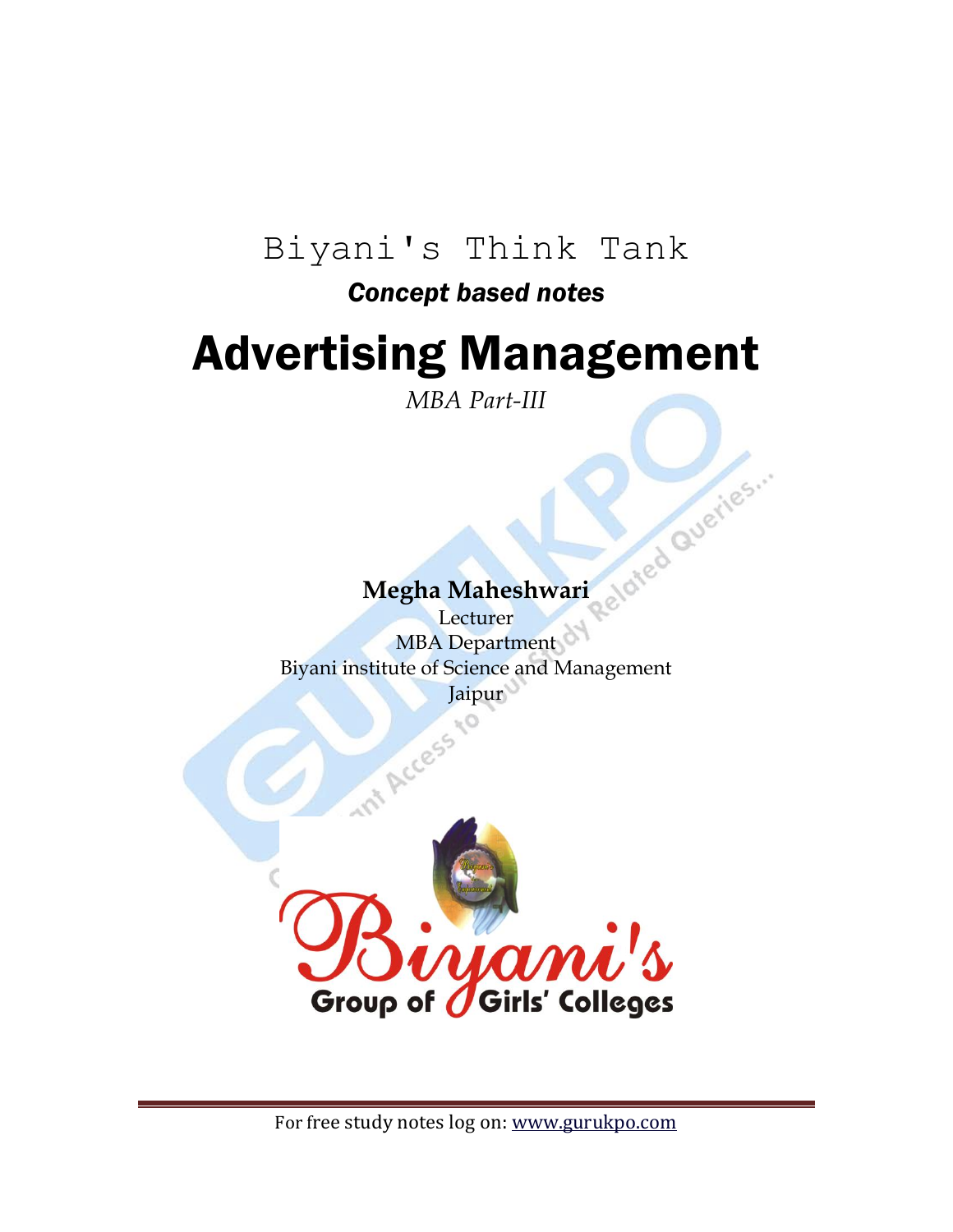*Published by :* **Think Tanks Biyani Group of Colleges**

*Concept & Copyright :* **Biyani Shikshan Samiti** Sector-3, Vidhyadhar Nagar, Jaipur-302 023 (Rajasthan) Ph : 0141-2338371, 2338591-95 • Fax : 0141-2338007<br>E-mail : acad@biyanicolleges.org<br>Website :www.gurukpo.com; www.biyanicolleges.org<br>Edition : 2011 E-mail : acad@biyanicolleges.org Website :www.gurukpo.com; www.biyanicolleges.org

**Edition : 2011**

While every effort is taken to avoid errors or omissions in this Publication, any mistake or omission that may have crept in is not intentional. It may be taken note of that neither the publisher nor the author will be responsible for any damage or loss of any kind arising to anyone in any manner on account of such errors and omissions.

 $\circ$ 

*Leaser Type Setted by :* **Biyani College Printing Department**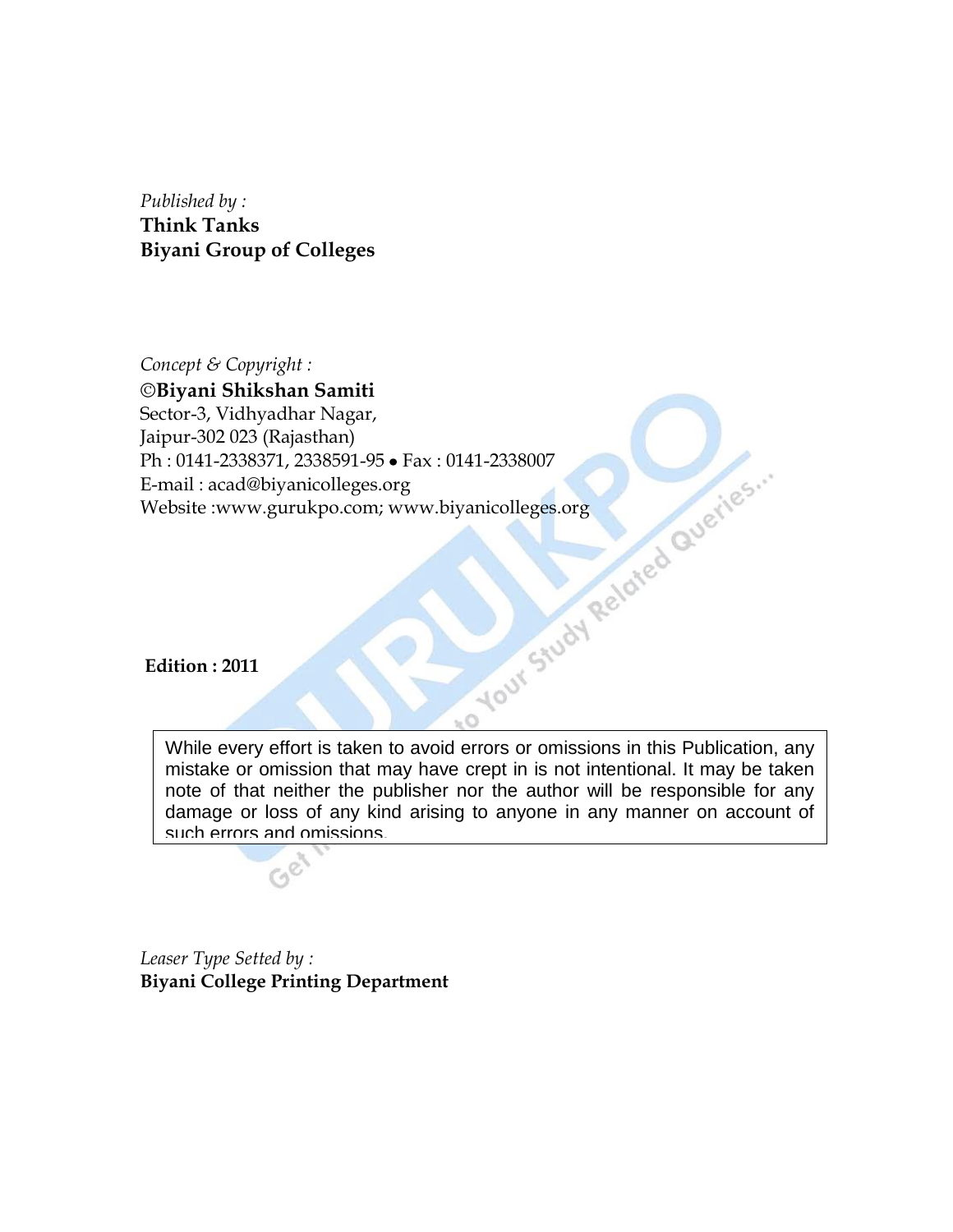*Preface*

am glad to present this book, especially designed to serve the needs of the students. The book has been written keeping in mind the general weakness in understanding the fundamental concepts of the topics. The book is selfexplanatory and adopts the "Teach Yourself" style. It is based on questionanswer pattern. The language of book is quite easy and understandable based on scientific approach.

Any further improvement in the contents of the book by making corrections, omission and inclusion is keen to be achieved based on suggestions from the readers for which the author shall be obliged.

I acknowledge special thanks to Mr. Rajeev Biyani, *Chairman* & Dr. Sanjay Biyani, *Director* (*Acad.*) Biyani Group of Colleges, who are the backbones and main concept provider and also have been constant source of motivation throughout this Endeavour. They played an active role in coordinating the various stages of this Endeavour and spearheaded the publishing work.

I look forward to receiving valuable suggestions from professors of various educational institutions, other faculty members and students for improvement of the quality of the book. The reader may feel free to send in their comments and<br>suggestions to the under mentioned address.<br>Author suggestions to the under mentioned address.

**Author**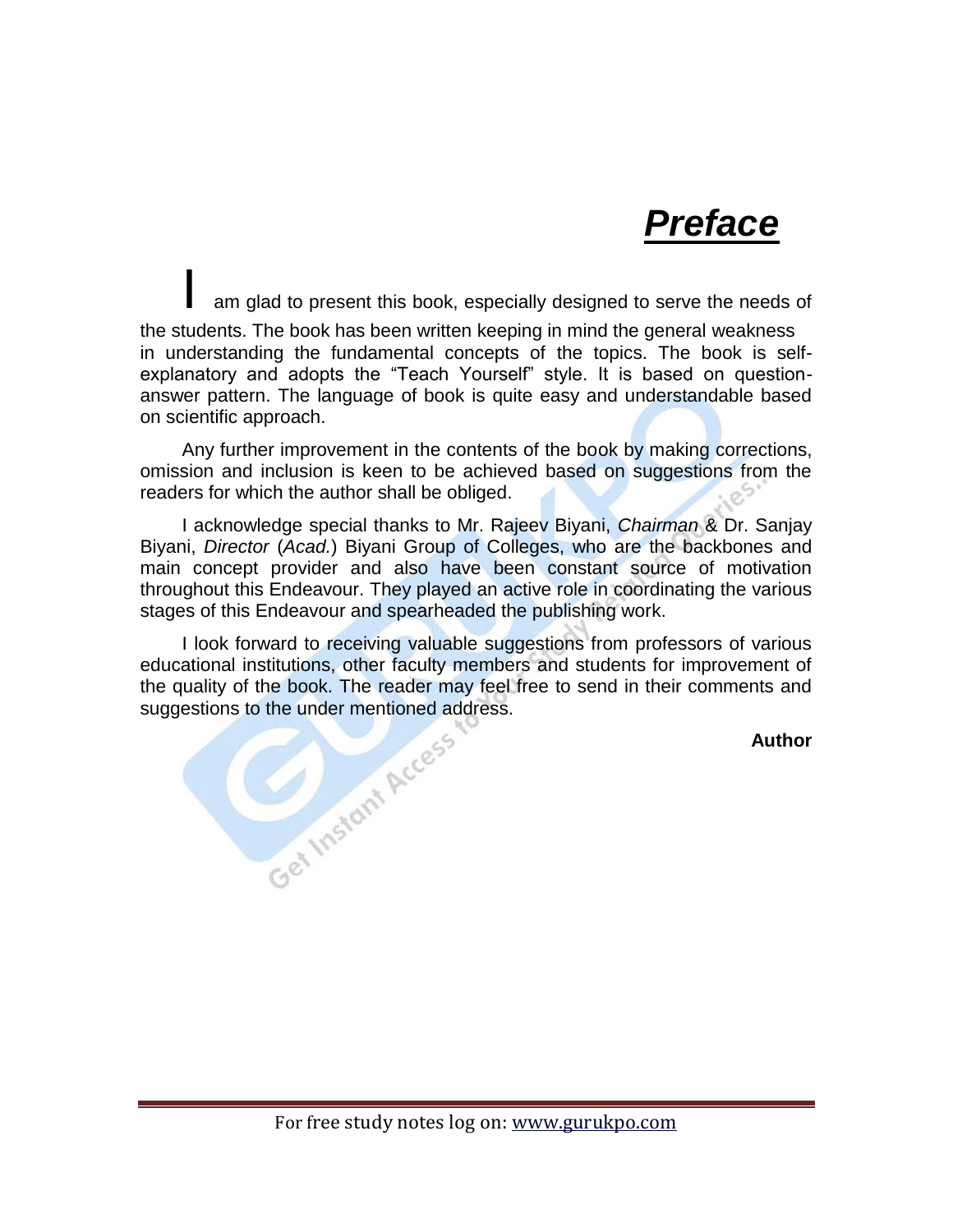## **Syllabus**

### **Section A**

**Introduction of Marketing Communication and Advertising-**Overview of marketing communication, Factors affecting the marketing communication mix, Integrated Marketing Communication, Ethical issues in marketing communication. Advertising as a Management Function. Role of Advertising in the Marketing Process. Consumer Orientation in Advertising. Types of Advertising, Methods of Classification.

**Marketing Communication Planning**-Models of marketing communication, developing & control of marketing communication, marketing communication planning procedure.

**Advertising objectives and planning** - Meaning Definition and objectives of Advertising, Types of advertising, and the advertising agency: Function & types, Advertising Agency compensation. Creative strategy - Target market & creative objective, advertising Appeals, Creative format & creation stage, Copy testing and plagnosis.

**Steps in Advertising Strategies**. Creative Strategy-Various appeals and execution Styles, General idea of What Great Advertising Thinkers sayboth Indian and foreign, Print advertising, Electronics advertising, outdoor advertising, direct mail advertising.

**Media planning & promotion** - Environment analysis media object, Media strategy & media planning modes, Indoor media, out door media, Measuring Advertisement Performances, Current developments in advertising. Media mix-print, broad cast (T.V. & Radio), Cinema, Outdoor, Direct Mail advertising, and Internet. Defining media planning-From marketing plan to media plan, challenges in media planning.

#### **Section B**

Case and Problems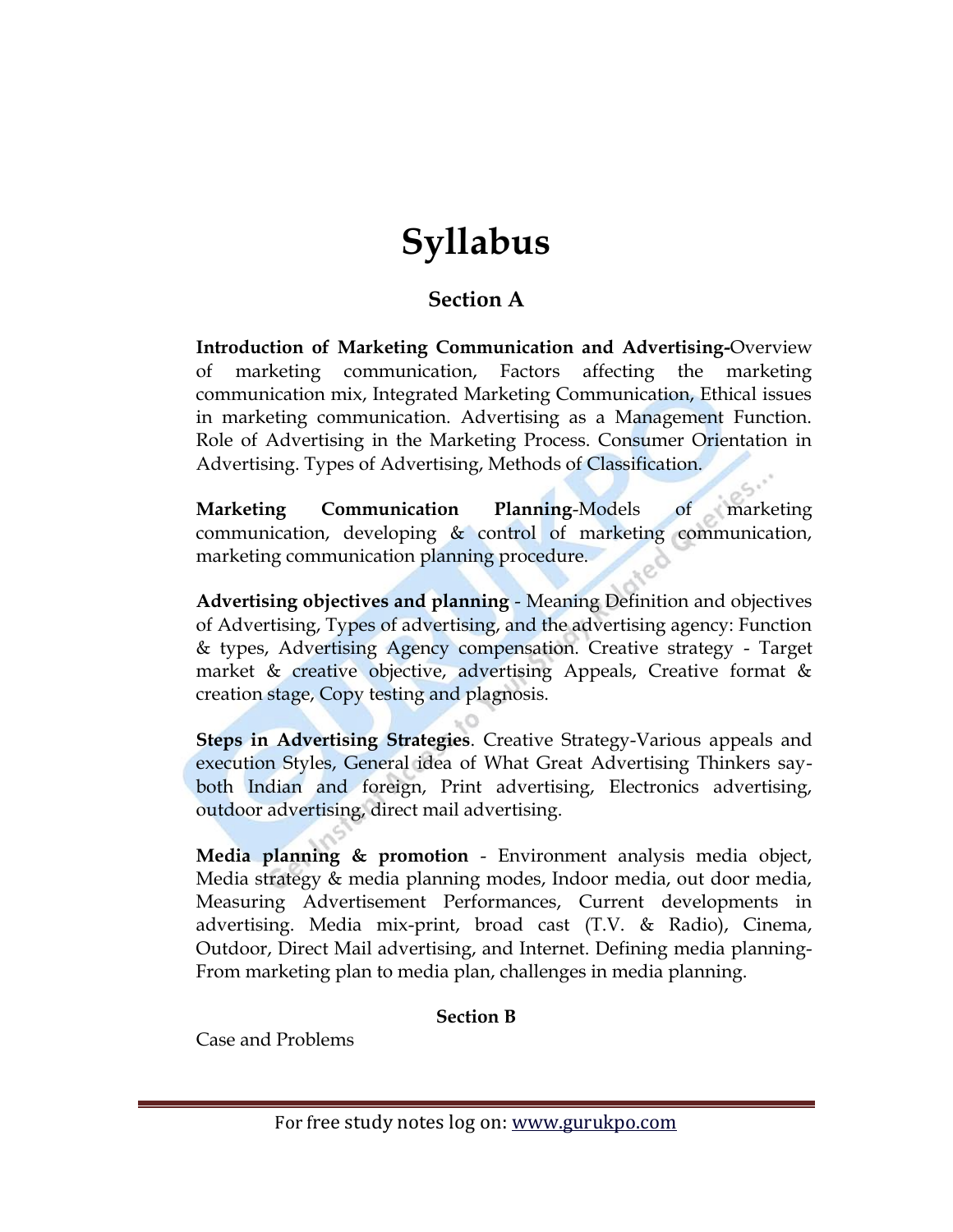# **Contents**

| S.No           | <b>Unit Name</b>                                                           |
|----------------|----------------------------------------------------------------------------|
| $\mathbf{1}$   | Introduction of marketing communications &<br>advertising                  |
| $\overline{2}$ | eries."<br>Marketing Communication Planning                                |
| 3              | Advertising Objectives & Planning, Media Planning<br>& Promotion<br>pelate |
| $\overline{4}$ |                                                                            |
|                | Get Instant Access to Your Study                                           |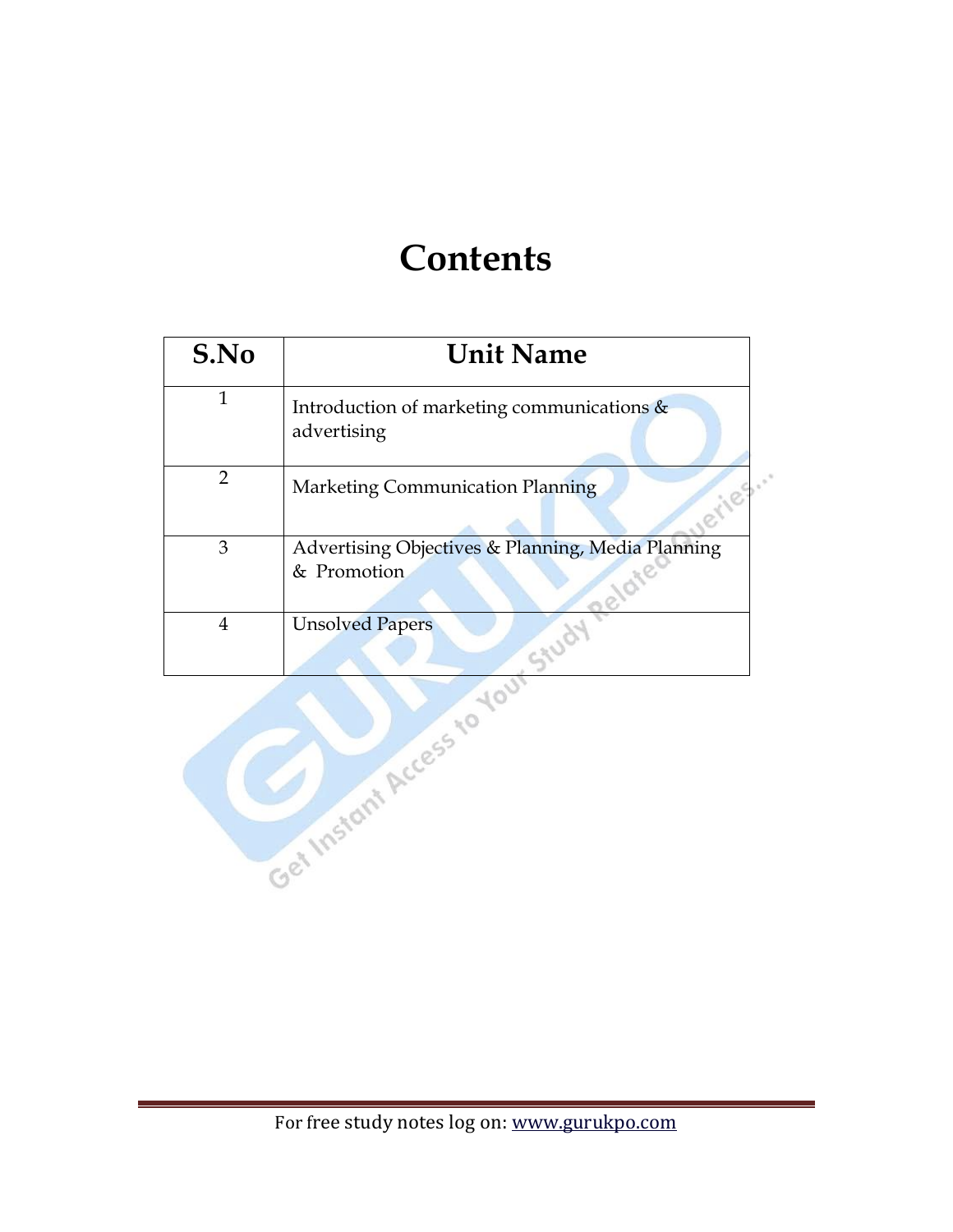### **Unit- I**

### **Introduction of marketing communications & advertising**

- **Q.1 Advertising is a nonpersonal communication of information usually paid for and usually persuasive in nature about products, services or ideas by identified sponsors through the various media." Explain.**
- **Ans. Advertising :**The activity of attracting public attention to a product or business, as by paid announcements in the print, broadcast, or electronic media.

The business of designing and writing advertisements.

One definition of advertising is: "Advertising is the nonpersonal communication of information usually paid for and usually persuasive in nature about products, services or ideas by identified sponsors through the various media."So much for academic doubletalk. Now let's take this statement apart and see what it means.

**NONPERSONAL** First, what is "nonpersonal"? There are two basic ways to sell anything: personally and nonpersonally. Personal selling requires the seller and the buyer to get together. There are advantages and disadvantages to this. The first advantage is time: the seller has time to discuss in detail everything about the product. The buyer has time to ask questions, get answers, examine evidence for or against purchase.

A second advantage of personal selling is that the seller can see you. the person selling to. Rhe can see your face, see how the sales message is getting across. If you yawn or your eyes shift away, you're obviously bored, and the seller can change approach. Rhe can also see if you're hooked, see what features or benefits have your attention, and emphasize them to close the sale.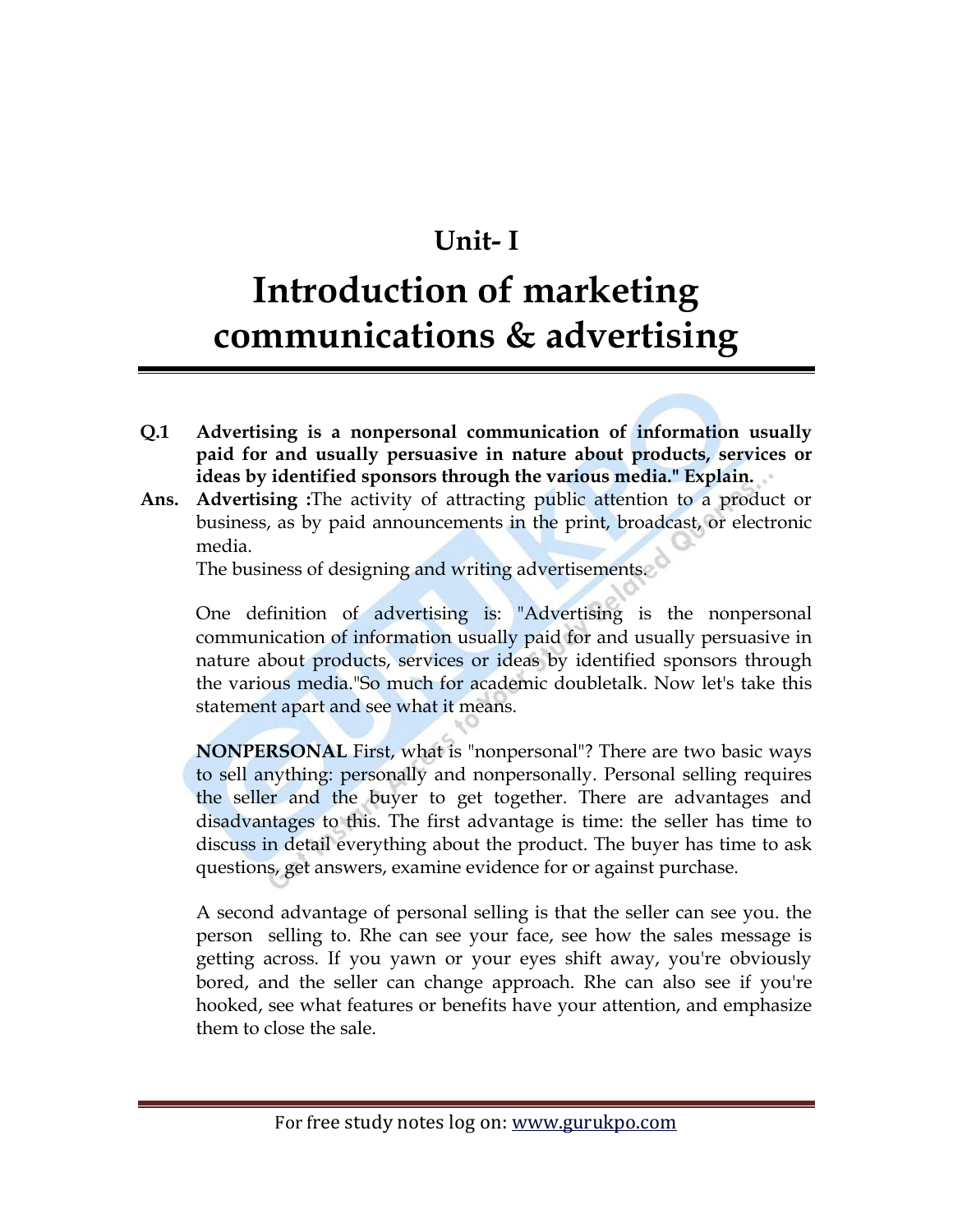Finally, the seller can easily locate potential buyers. If you enter a store, you probably have an interest in something that store sells. Street vendors and door-to-door sellers can simply shout at possibilities, like the Hyde Park (London) vendors who call out, "I say there, Guv'nor, can you use a set of these dishes?", or knock at the door and start their spiel with an attention grabber. From there on they fit their message to the individual customer, taking all the time a customer is willing to give them.

Disadvantages do exist. Personal selling is, naturally enough, expensive, since it is labor-intensive and deals with only one buyer at a time. Just imagine trying to sell chewing gum or guitar picks one-on-one; it would cost a dollar a stick or pick.

In addition, its advantage of time is also a disadvantage. Personal selling is time-consuming. Selling a stereo or a car can take days, and major computer and airplane sales can take years.

Nonetheless, although personal selling results in more rejections than sales, and can be nerve-racking, frustrating and ego destroying for the salesperson, when the salesperson is good it is more directed and successful than advertising.

From the above, it appears that personal selling is much better than advertising, which is nonpersonal. This is true. Advertising has none of the advantages of personal selling: there is very little time in which to present the sales message, there is no way to know just who the customer is or how rhe is responding to the message, the message cannot be changed in mid-course to suit the customer's reactions.

Then why bother with advertising? Because its advantages exactly replace the disadvantages of personal selling, and can emulate some of the advantages. First let's look at the latter.

First, advertising has, comparatively speaking, all the time in the world. Unlike personal selling, the sales message and its presentation does not have to be created on the spot with the customer watching. It can be created in as many ways as the writer can conceive, be rewritten, tested,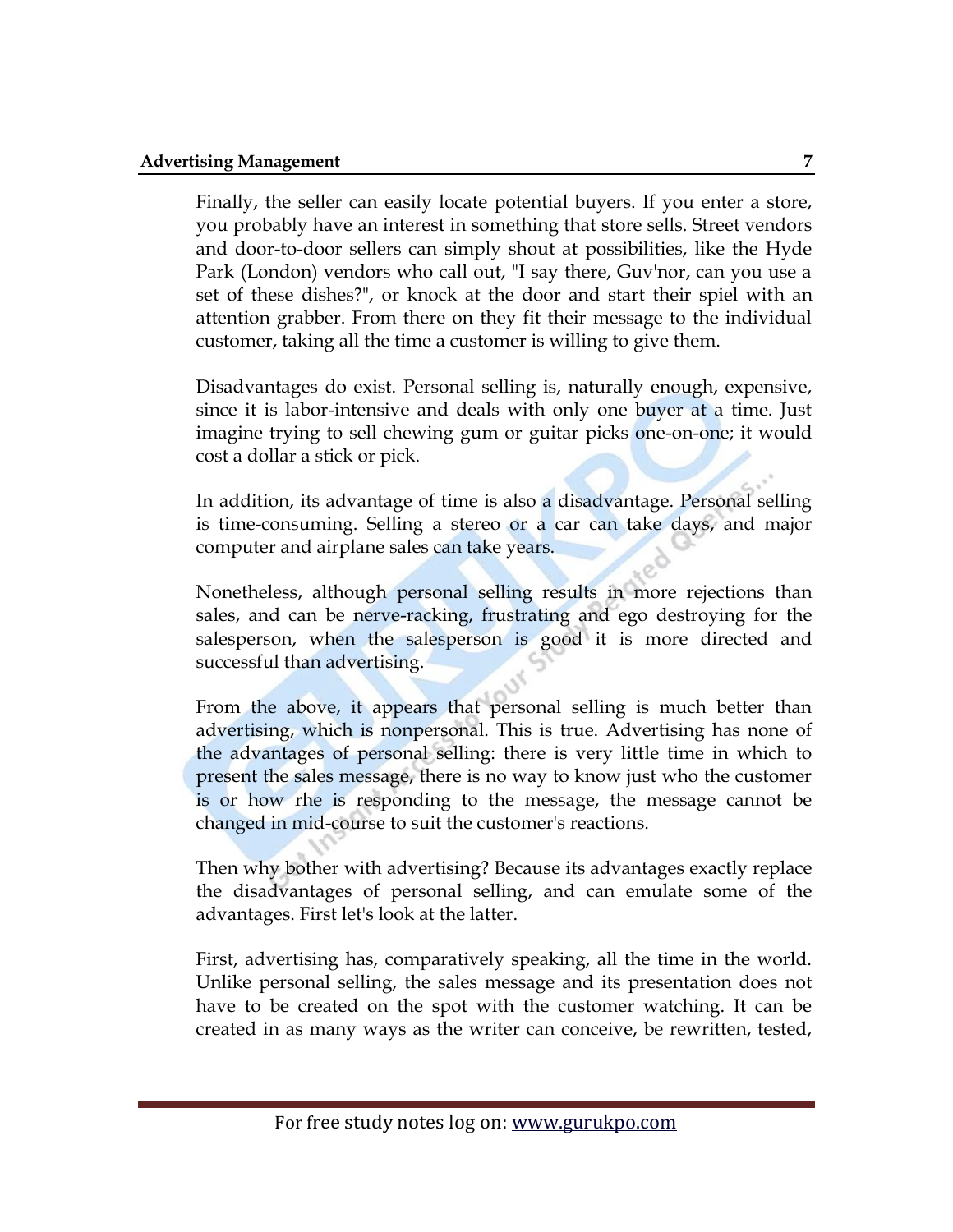modified, injected with every trick and appeal known to affect consumers. (Some of the latter is the content of this book.)

Second, although advertisers may not see the individual customer, nor be able to modify the sales message according to that individual's reactions at the time, it does have research about customers. The research can identify potential customers, find what message elements might influence them, and figure out how best to get that message to them. Although the research is meaningless when applied to any particular individual, it is effective when applied to large groups of customers.

Third, and perhaps of most importance, advertising can be far cheaper per potential customer than personal selling. Personal selling is extremely labor-intensive, dealing with one customer at a time. Advertising deals with hundreds, thousands, or millions of customers at a time, reducing the cost per customer to mere pennies. In fact, advertising costs are determined in part using a formula to determine, not cost per potential customer, but cost per thousand potential customers.

Thus, it appears that advertising is a good idea as a sales tool. For small ticket items, such as chewing gum and guitar picks, advertising is cost effective to do the entire selling job. For large ticket items, such as cars and computers, advertising can do a large part of the selling job, and personal selling is used to complete and close the sale.

Advertising is nonpersonal, but effective.

**COMMUNICATION** Communication means not only speech or pictures, but any way one person can pass information, ideas or feelings to another. Thus communication uses all of the senses: smell, touch, taste, sound and sight. Of the five, only two are really useful in advertising -- sound and sight.

**INFORMATION** Information is defined as knowledge, facts or news. However, you should bear in mind that one person's information is another person's scam, particularly when advertisers talk about their products.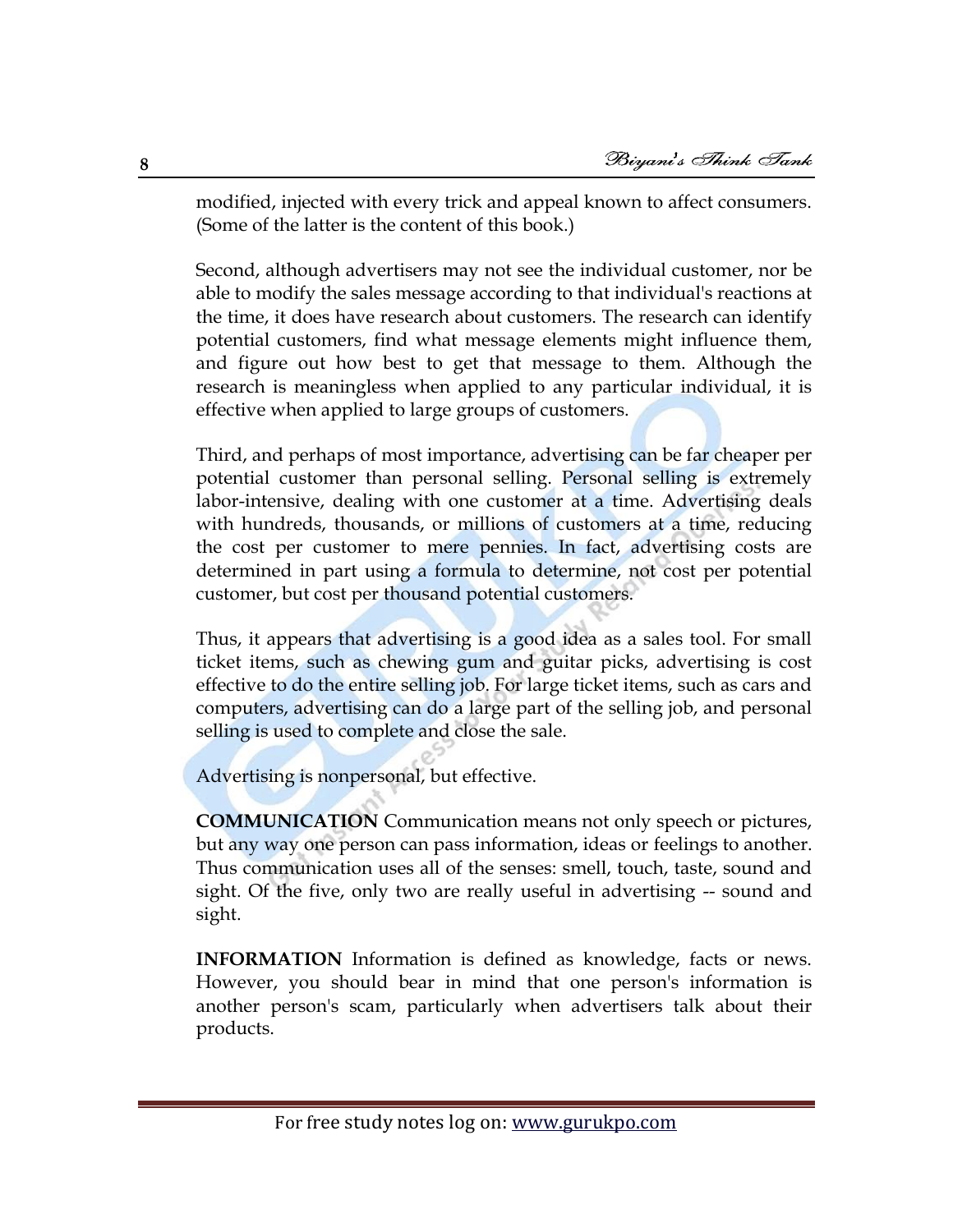Information comes in many forms. It can be complete or incomplete. It can be biased or deceptive. Complete information is telling someone everything there is to know about something: what it is, what it looks like, how it works, what its benefits and drawbacks are. Thus, for advertising, information must of necessity be incomplete, not discussing everything there is to know about the subject. In advertising, what appears is everything the writer thinks the customer needs to know about the product in order to make a decision about the product. That information will generally be about how the product can benefit the customer.

There is, of course, the concept of affirmative disclosure. This concept requires an advertiser to provide customers with any information that could materially affect their purchase decision. Lewis A. Engman, FTC Chair in 1974, said:

"Sometimes the consumer is provided not with information he wants but only with the information the seller wants him to have. Sellers, for instance, are not inclined to advertise negative aspects their products even though those aspects may be of primary concern to the consumer, particularly if they involve considerations of health or safety

PAID FOR ". . . paid for . . . " is pretty straightforward. If an ad is created and placed in the media, the costs of creation and time or space in the media must be paid for. This is a major area in which advertising departs from public relations.

PR seeks to place information about companies and/or products in the media without having to pay for the time or space. PR creates news releases and sends them to news media in hopes they will be run. Often PR departments produce events that will be covered by news media and thus receive space or time. There is no guarantee that the media will run any of the PR material.

Advertising doesn't have that problem. If time or space is bought in the media, the ads (as long as they follow the guidelines set down for good taste, legal products and services, etc.) will appear. The drawback is that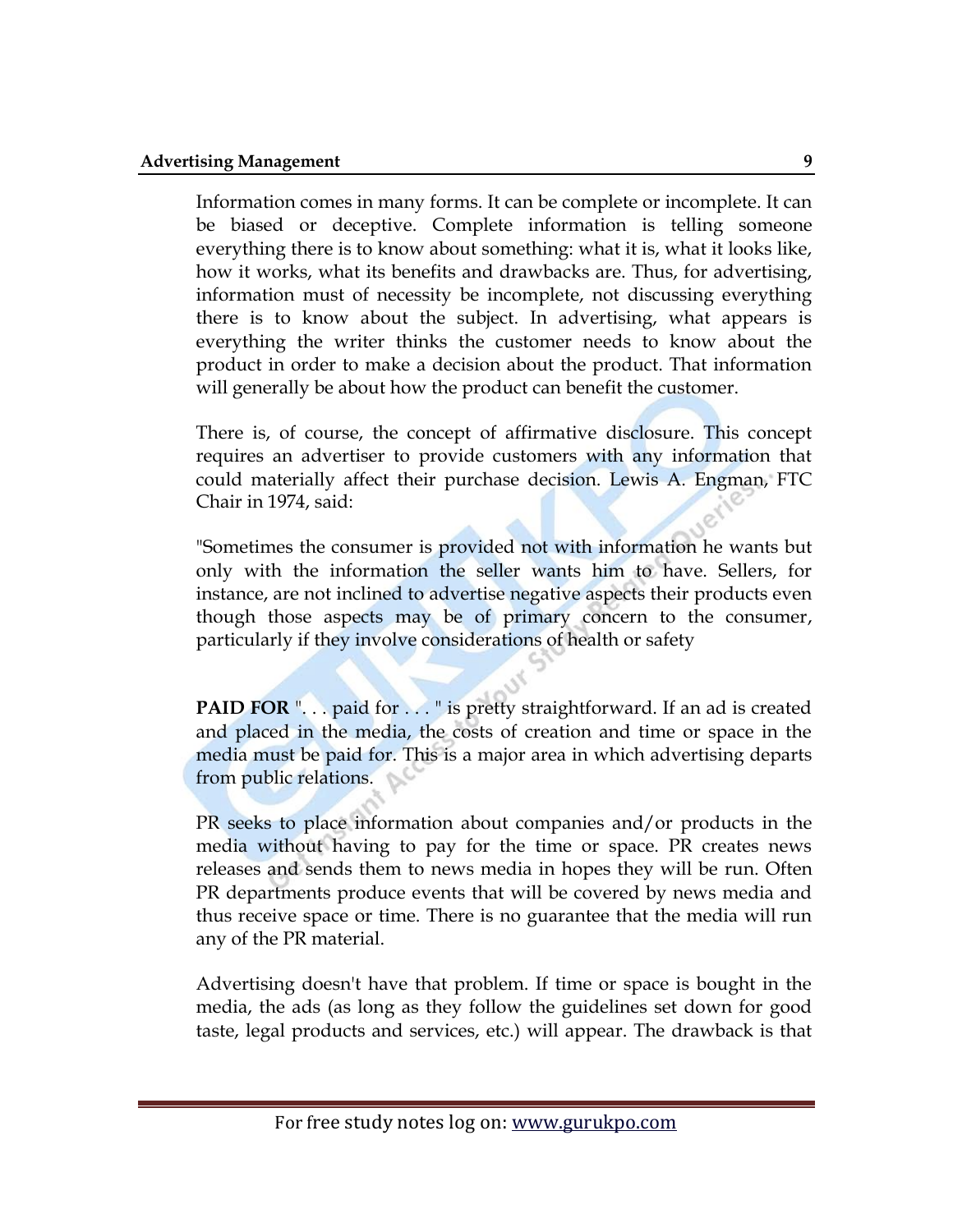ads are clearly designed to extol the virtues of products and companies, and any ad is perceived by consumers as at least partly puffery. PR pieces are usually not so perceived.

**PERSUASIVE** "Persuasive" stands to reason as part of the definition of advertising. The basic purpose of advertising is to identify and differentiate one product from another in order to persuade the consumer to buy that product in preference to another. The purpose of this book is to discuss some basic elements of persuasion.

**PRODUCTS, SERVICES OR IDEAS** Products, services or ideas are the things that advertisers want consumers to buy (in the case of ideas, "buy" means accept or agree with as well as lay out hard, cold cash). However, there is more involved in products or services than simply items for purchase. (During the following discussion, "products" will mean products, services and ideas unless otherwise noted.)

A product is not merely its function. It is actually a bundle of values, what the product means to the consumer. That bundle may contain the product's function, but also the social, psychological, economic or whatever other values are important to the consumer.

For example, let's look at a car. If the function of a car, transportation, is all that is important, then manufacturers would need only build motorized boxes on wheels, and consumers would be happy with them. Such is obviously not the case: the number of models and types of cars is huge, and if consumers didn't demand the variety it wouldn't exist. Consumers must find factors other than mere transportation just as, if not more important.

**IDENTIFIED SPONSORS** Identified sponsors means whoever is putting out the ad tells the audience who they are. There are two reasons for this: first, it's a legal requirement, and second, it makes good sense.

Legally, a sponsor must identify rherself as the sponsor of an ad. This prevents the audience from getting a misleading idea about the ad or its contents. For example, many ads that appear in newspapers look like news articles: same typeface, appearance, use of columns, etc.. If the ad is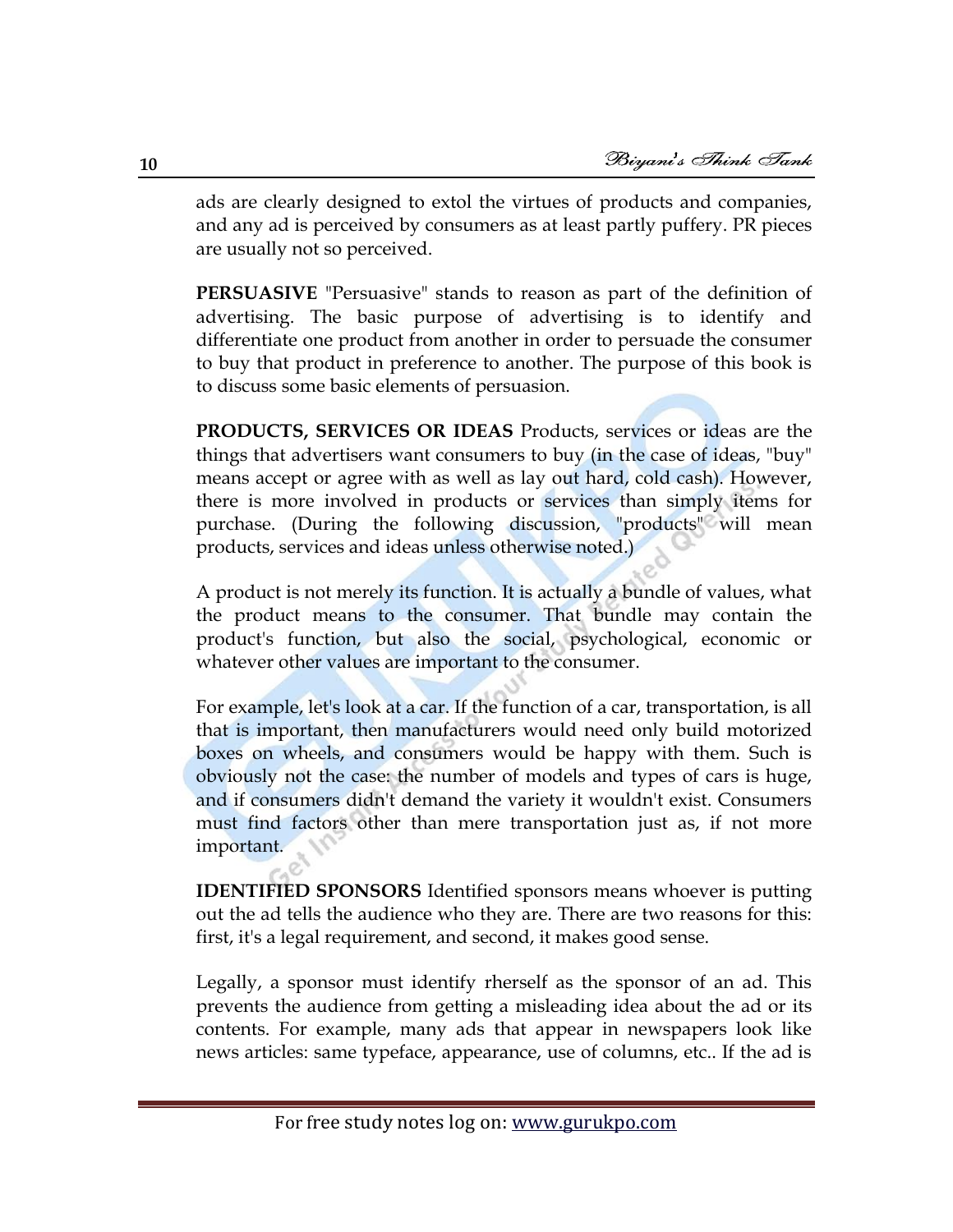not identified as such, the audience could perceive it as news about a product, rather than an attempt to persuade the audience to buy it. Case in point: what looks like a news article discusses a weight-loss plan. In journalistic style it talks about the safety, efficacy, and reasonable price of the product. A reasonable person might perceive the "article" as having been written by a reporter who had investigated weight-loss programs and decided to objectively discuss this particular one. Such a perception is misleading, and illegal. Since it is an ad, somewhere on it there must appear the word "advertisement" to ensure the audience does not think it is an objective reporting of news.

Second, it makes good sense for a sponsor to identify herself in the ad. If the sponsor doesn't, it is possible for the audience to believe the ad is for a competitor's product, thus wasting all the time, creativity and money that went into making and placing the ad.

### **Q.2 What are marketing communications and elements of communication mix?**

**Ans** Marketing communications is a subset of the overall subject area known as marketing. Marketing has a marketing mix that is made of price, place, promotion, product (know as the four P's), that includes people, processes and physical evidence, when marketing services (known as the seven P's).

How does marketing communications fit in? Marketing communications is 'promotion' from the marketing mix.

Why are marketing communications 'integrated?' Integrated means combine or amalgamate, or put simply the jigsaw pieces that together make a complete picture. This is so that a single message is conveyed by all marketing communications. Different messages confuse your customers and damage brands. So if a TV advert carries a particular logo, images and message, then all newspaper adverts and point-of-sale materials should carry the same logo, images or message, or one that fits the same theme. Coca-Cola uses its familiar red and white logos and retains themes of togetherness and enjoyment throughout its marketing communications.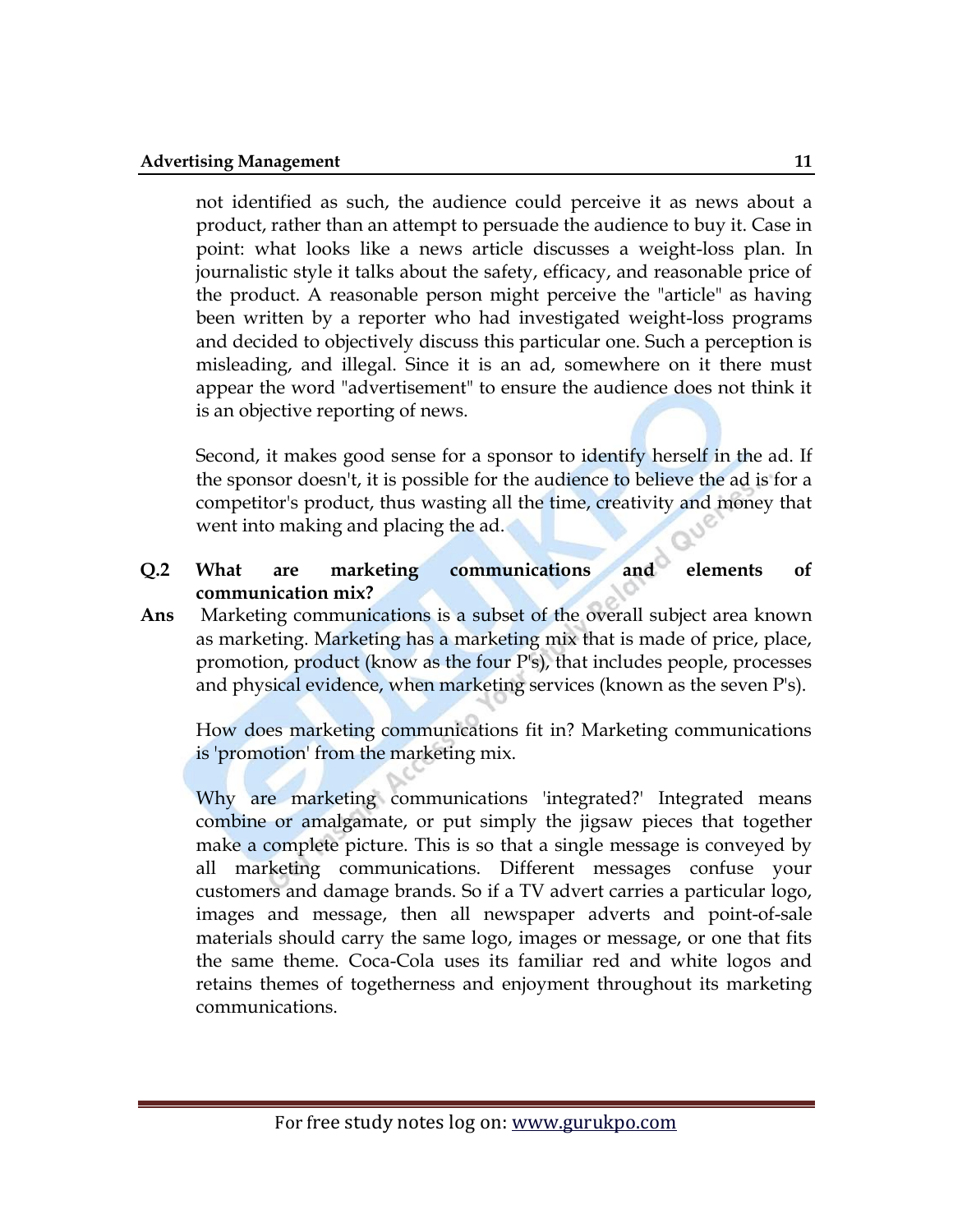Marketing communications has a mix. Elements of the mix are blended in different quantities in a campaign. The marketing communications mix includes many different elements, and the following list is by no means conclusive. It is recognised that there is some cross over between individual elements (e.g. Is donating computers to schools, by asking shoppers to collect vouchers, public relations or sales promotion?) Here are the key of the marketing communications mix.

#### **The Marketing Communications Mix.**

- [Personal Selling](http://marketingteacher.com/lesson-store/lesson-personal-selling.html) For eg:- Salesman
- [Sales Promotion](http://marketingteacher.com/lesson-store/lesson-sales-promotion.html) Various schemes like free coupons, gifts  $\bullet$
- [Public Relations \(and publicity\).](http://marketingteacher.com/lesson-store/lesson-public-relations.html)
- [Direct Marketing.](http://marketingteacher.com/lesson-store/lesson-direct-marketing.html)
- Trade Fairs and Exhibitions For eg:- "Jas 2011" for jewellary
- [Advertising \(above and below the line\).](http://marketingteacher.com/lesson-store/lesson-advertising.html)
- Sponsorship.
- Packaging For eg :- Dairy milk
- Merchandising (and point-of-sale).
- [EMarketing \(and Internet promotions\).](http://marketingteacher.com/lesson-store/lesson-internet-marketing-promotion.html)
- $\bullet$ [Brands.](http://marketingteacher.com/lesson-store/lesson-brand.html)

#### **Q.3 Define Integrated Marketing Communications.**

- **Ans** Integrated Marketing Communications (IMC) is the coordination and integration of all marketing communication tools, avenues, functions and sources within a company into a seamless program that maximizes the impact on consumers and other end users at a minimal cost
	- Process for managing customer relationships that drive brand value.
	- Its foundation is communication
	- Cross-functional process for creating and nourishing profitable relationships with customers other stakeholders by strategically controlling or influencing all messages sent to these groups and encouraging data-driven, purposeful dialog with them.
	- Integrated marketing communications (IMC) is the coordination and integration of all marketing communication tools, avenues, and sources within a company into a seamless program that maximizes the impact on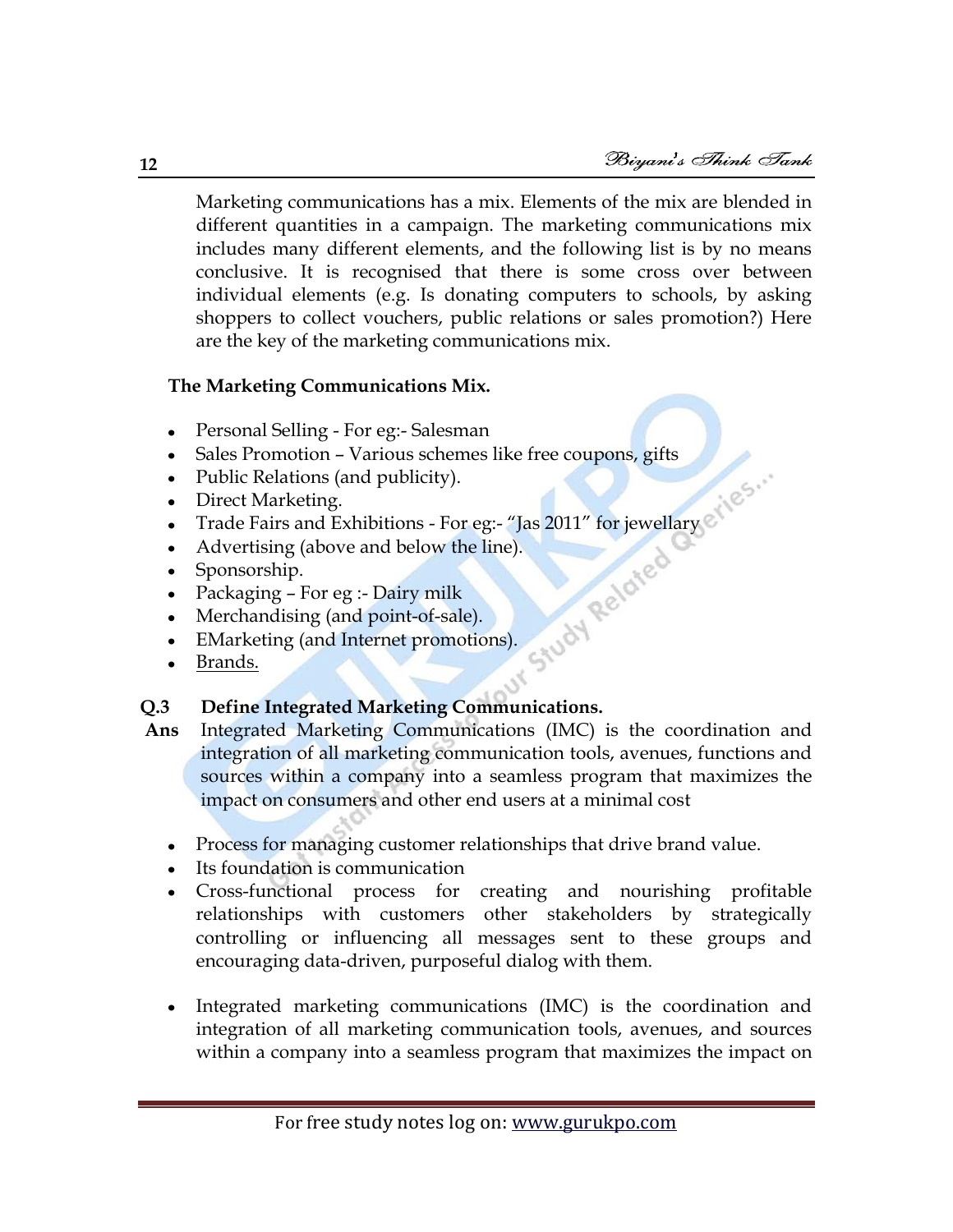consumers and other end users at a minimal cost. This integration affects all firm's business-to-business, marketing channel, customer-focused, and interally directed communications

#### **Q.4 What is marketing communication planning? Write all the steps and importance of it.**

**Ans** For successful implementation of the marketing communications program a systematic marketing communications plan is necessary. A cohesive and proper marketing communications plan will help the company implement marketing communication programs effectively in terms of achieving objectives and costs.

As marketing communications is a subset of overall marketing mix, companies have to first formulate a marketing strategy. A marketing plan involves the following steps – situational analysis, identifying marketing objectives, creating a marketing strategy, implementing a marketing strategy, evaluation and control. After developing a marketing plan, companies have to develop a marketing communications plan based on the marketing plan. Your

- **Marketing Communications Plan**<br>• Situational Analysis<br>Competition Situational Analysis Competition Market Analysis Customer Analysis Positioning Analysis
- Marketing Communication Objectives  $\bullet$ Creating Brand Awareness and Building Brand Equity Providing Information Increasing Sales Differentiating the Brand Influencing Consumer Behavior
- Budget Planning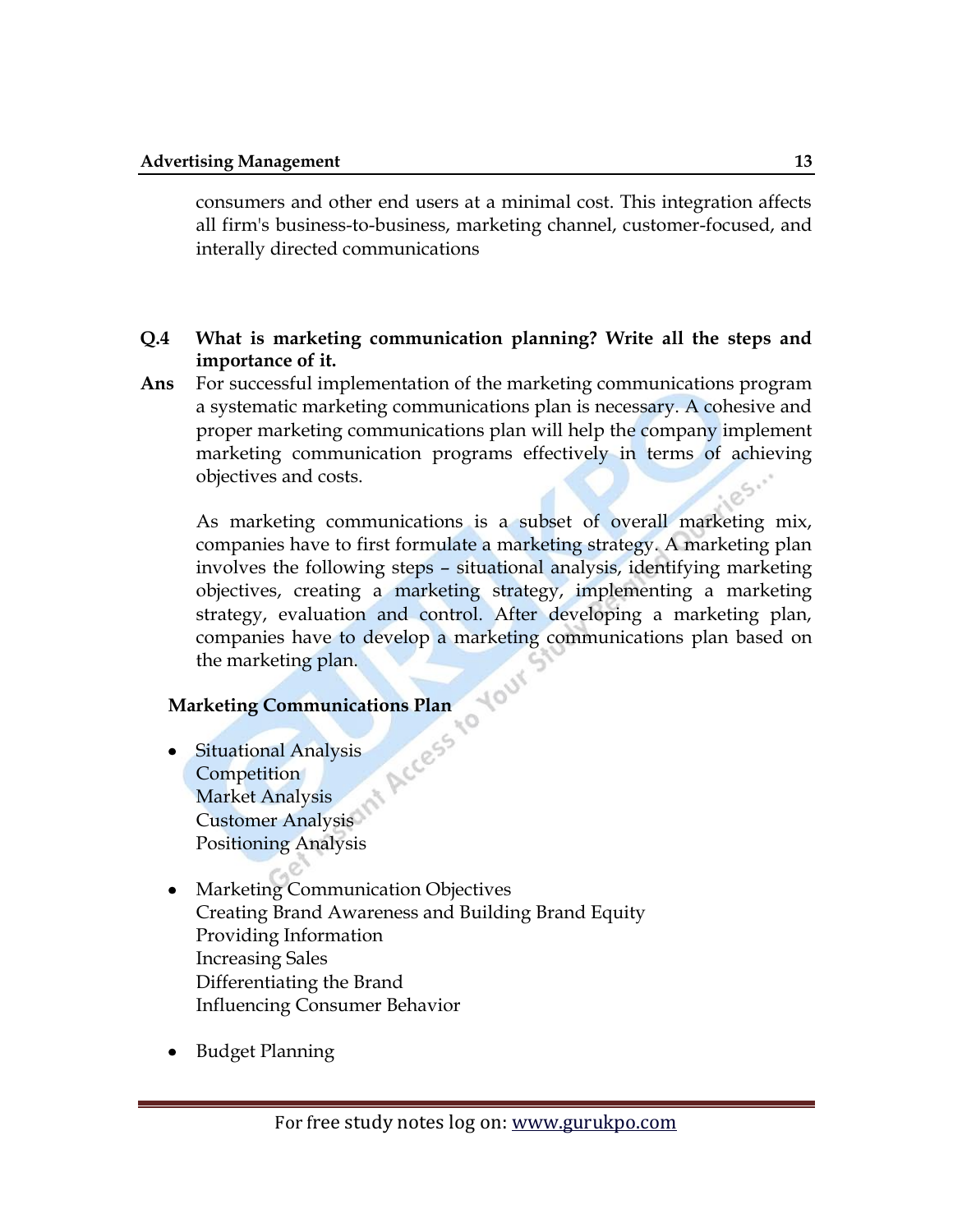- Developing a Marketing Communications Program Selection of Marketing Communications Mix Creative Strategy Media Decisions
- Evaluation and Control of Marketing Communication Programs.

The primary step in the marketing communications plan is to analyze the internal and external marketing environment. There are four key environmental variables that companies have to evaluate. They are: competition, market analysis, customer analysis and positioning analysis. The next step in the marketing communications plan is to establish marketing communication objectives that reflect the analysis made in the previous step.

There are usually five key objectives -creating brand awareness and building brand equity, providing information, increasing sales, differentiating the brand and influencing consumer behavior. Based on the marketing communications objectives, companies have to decide the budgeting allocation for marketing communications activities. Companies usually use- arbitrary method, affordability method and percentage of sales method, competitive parity method, objective and task method, and payout planning method -- to set the budget.

After deciding on the marketing communication objectives and the budget allocation, companies have to design the marketing communications program. The decisions to be taken in this regard are: selection of communication mix, developing a creative strategy and media decisions. The final step in the marketing communications plan is evaluating and controlling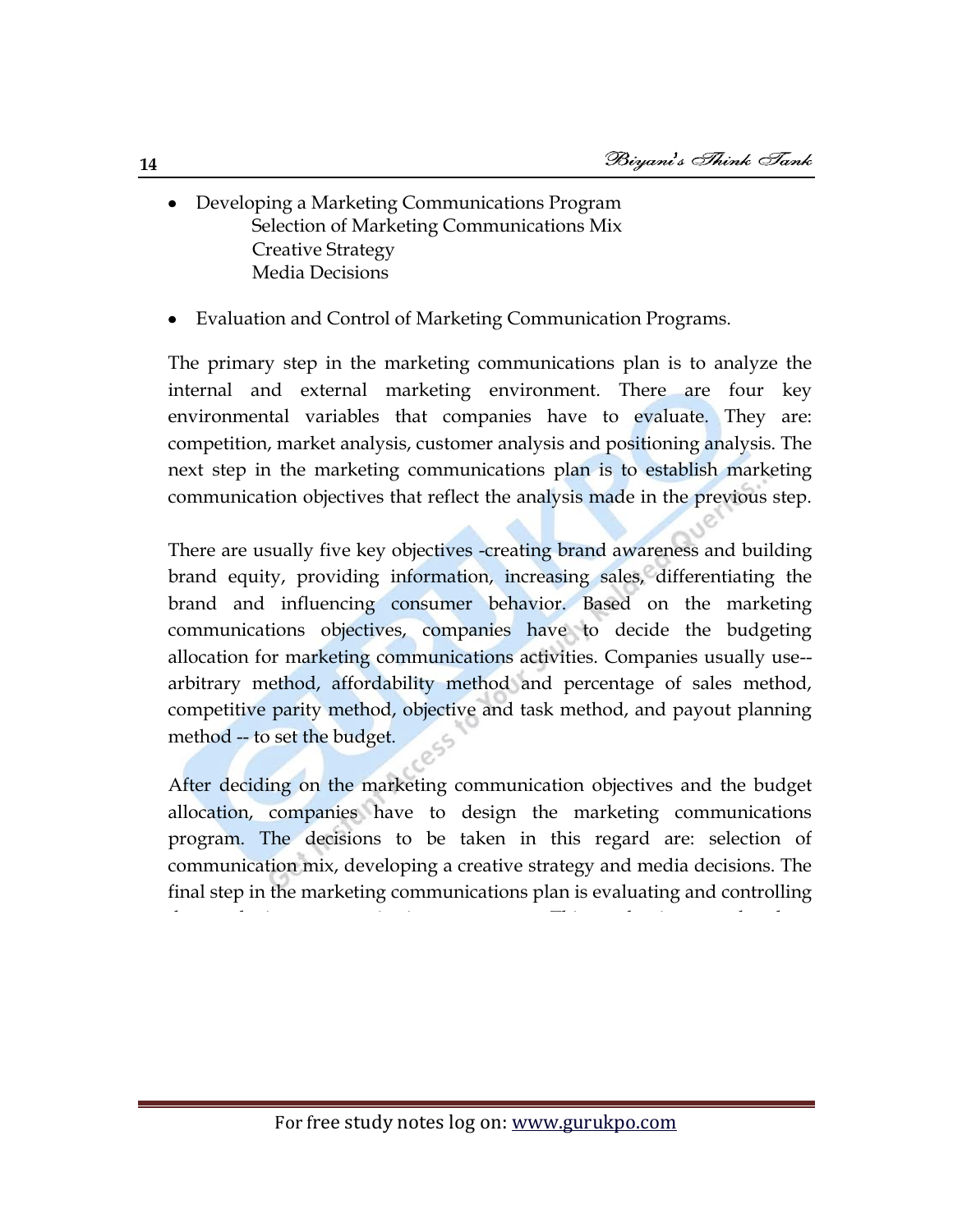### **Unit – 2**

# **Marketing Communication Planning**

#### **Q.1 Ethical Issues in Marketing Communications**

- **Ans** Ethical issues in various marketing communication instruments like are puffery, bad taste, stereotyping, targeting children, promoting unhealthy products and subliminal advertising.
	- Social Responsibility
	- advertising, sales promotions, etc. The main ethical issues in advertising<br>
	are puffery, bad taste, stereotyping, targeting children, promoting<br>
	unhealthy products and subliminal advertising.<br>
	Ethics in Advertising<br>
	Puffer Ethics in Advertising Puffery Taste Stereotyping Advertising to Children Promoting Unhealthy Products Subliminal Advertising
	- Ethics in Sales Promotion  $\bullet$ Contests and Sweepstakes Slotting Allowances
	- **Ethics in Advertising Research**
	- Ethics in Advertorials and Infomercials
	- Regulations

Self-regulation Regulatory Bodies

• The Economic Effects of Advertising Consumer choice Competition Product Costs and Prices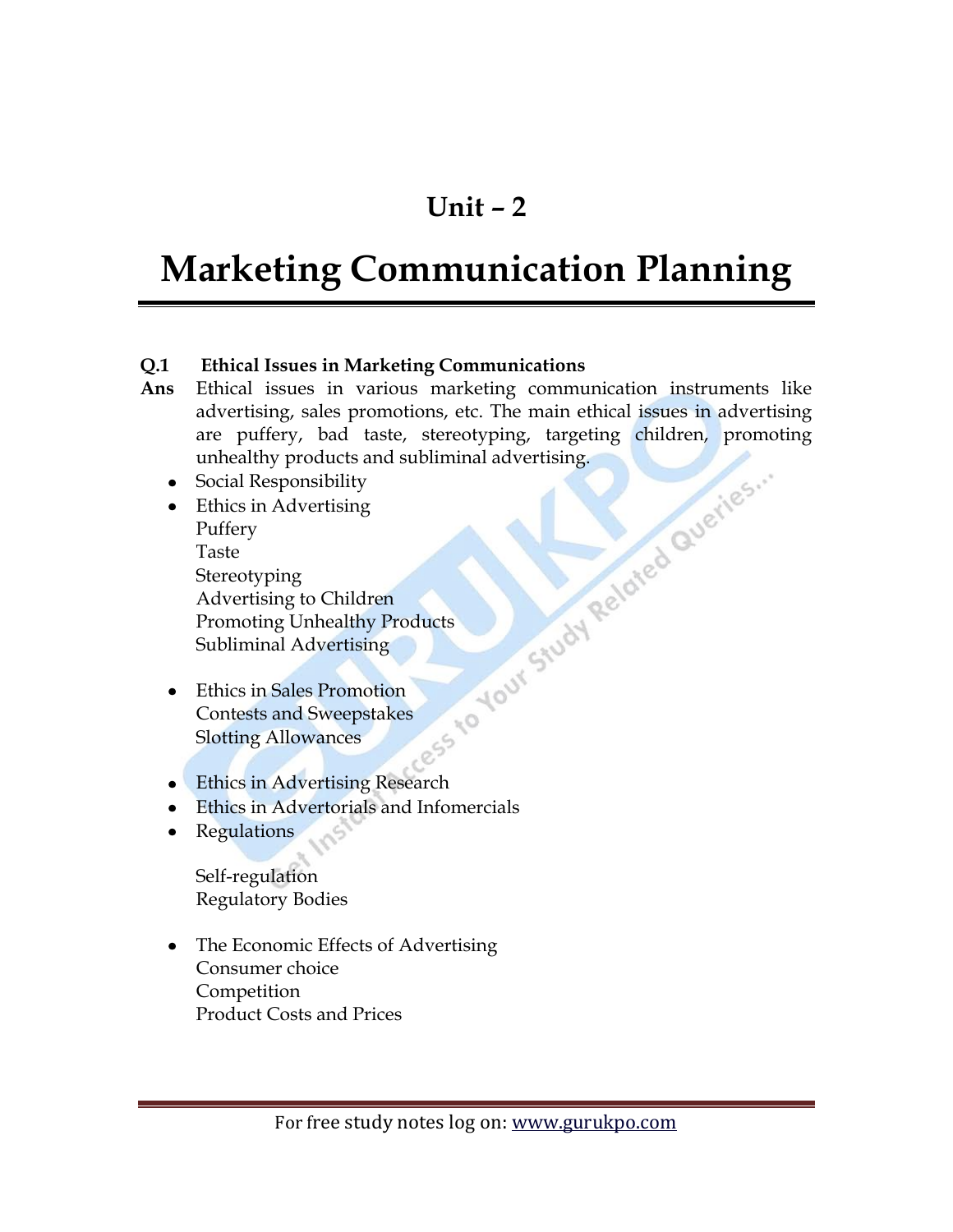Puffery refers to making exaggerated claims about the product, which cannot be proved. Advertisements are said to be in bad taste when they offend people. Stereotyping refers to portraying men or women in a particular role, with a negative image. Advertisements targeted at children are considered unethical as children are not capable of processing the given information.

Consumption of unhealthy products like fast food and tobacco products lead to bad health. So promoting such products is not good. In subliminal advertising, the viewer is exposed to product messages and pictures in such a way that he is not aware of watching them. We also discussed ethical issues in sales promotion, advertising research, advertorials and infomercials.

#### **Q.2 Describe Advertising as a Management Function.**

- **Ans** Advertising management involves the major decisions in the management of advertising. Broadly it includes the following activities:
	- 1) Setting the advertising objectives
	- 2) Deciding on the advertising budgets
	- 3) Choosing the advertising messages
	- 4) Deciding on media
	- 5) Evaluating advertising effectiveness
	- 1) **Setting the advertising Objectives:** The advertising objectives must flow from prior decisions on target market, market positioning, and marketing mix.

Advertising objectives can be classified according to whether their aim is to inform, persuade, or remind.

- i) **Informative advertising**
- ii) **Persuasive advertising**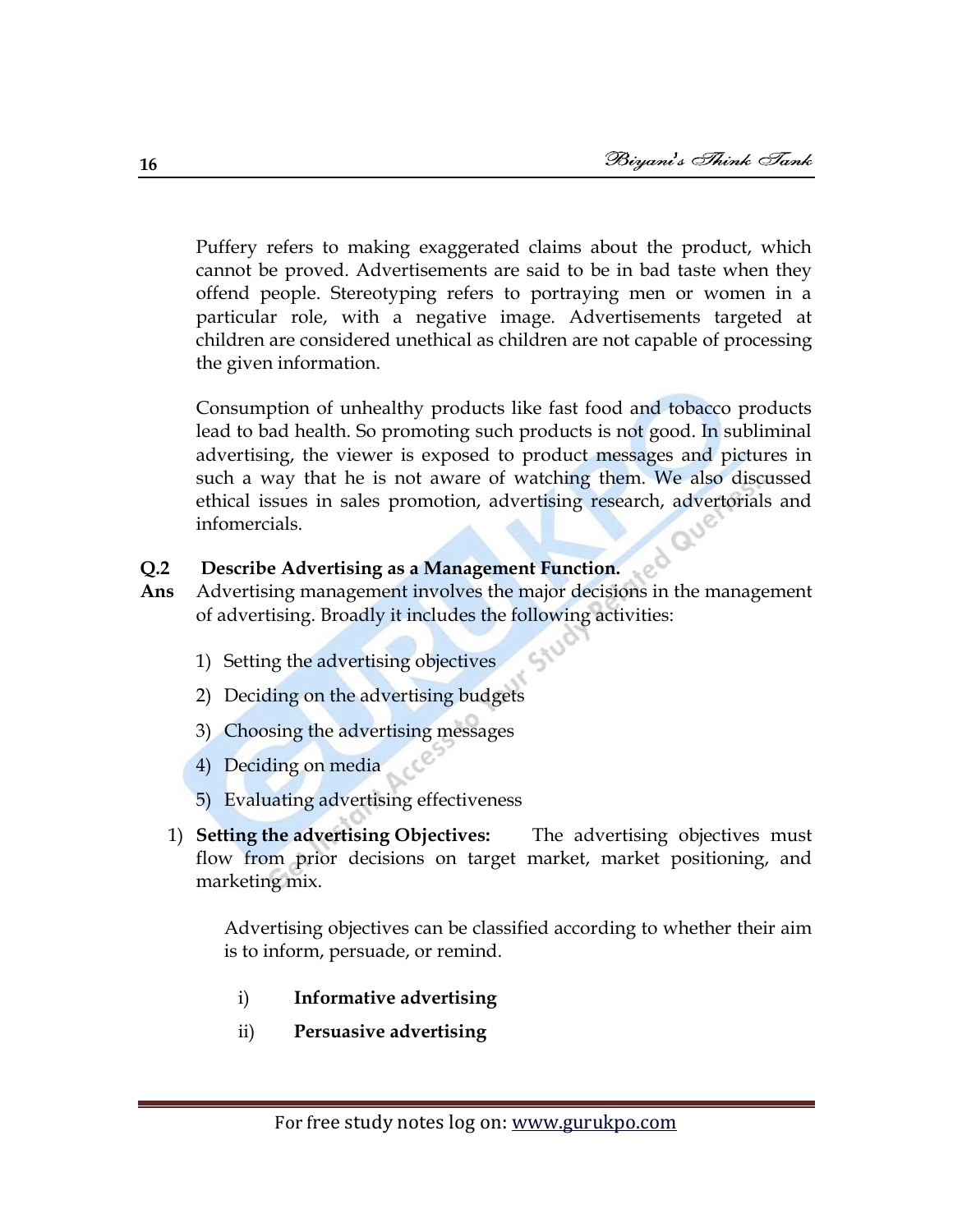#### iii) **Reminder advertising**

2) **Deciding on the Advertising Budgets:** How does a company know if it will be spending the right amount? If it spends too little, the effect will be negligible. If it spends too much, then some of the money could have put to better use.

Advertising has a carryover effect that lasts beyond the current period. Although advertising is treated as a current expense, part of it is really an investment that builds up an intangible asset called brand equity.<br>
i) Stage in the Product Life Cycle<br>
ii) Market Share and Consumer Base<br>
iii) Competition and Clutter<br>
iv) Advertising Frequency<br>
v) Product e-

- i) **Stage in the Product Life Cycle**
- ii) **Market Share and Consumer Base**
- iii) **Competition and Clutter**
- iv) **Advertising Frequency**
- v) **Product Substitutability**
- 3) **Choosing the Advertising Messages:** The task now is to translate all of the objectives into a specific advertising message to meet the goals. Advertising campaigns vary in their creativity. Advertisers go through four steps to develop a creative strategy: message generation, message evaluation and selection, message execution, and social responsibility review.
- 4) **Deciding on Media**
	- i) **Deciding on Reach, Frequency, and Impact:** Media selection involves finding the most cost-effective media to deliver the desired number of exposures to the target audience.
		- a) Reach (R)
	- ii) **Choosing among Major Types:** The media planner has to know the capacity of the major media types of delivery, reach, frequency, and impact. The major advertising media are: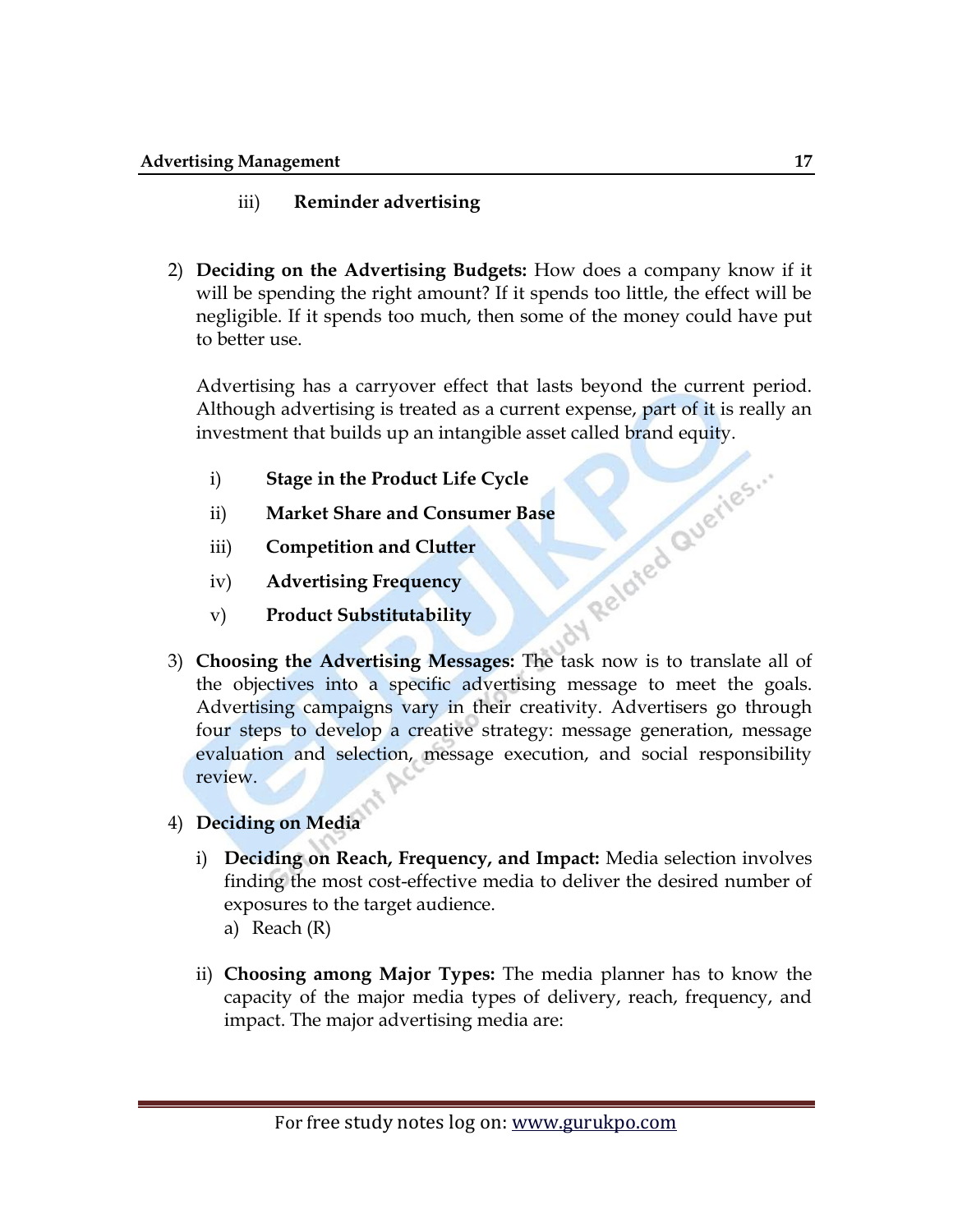- a) Newspapers
- b) Television
- c) Direct mail
- d) Radio
- e) Magazines
- f) Outdoor
- g) Yellow Pages
- h) Newsletters
- i) Brochures
- j) Telephone
- k) Internet

#### iii) **Selecting Specific Vehicles**

- a) Circulation
- b) Audience
- c) Effective Audience
- d) Effective ad-exposed Audience
- iv) **Deciding on Media Timing**
- Audience<br>
5) Evaluating Advertising Effectiveness: An advertising measurement is<br>
5) Evaluating Advertising Effectiveness: An advertising measurement is adopted both before and after an advertising campaign is launched. While the advertising plans are being implemented, the advertiser and the producer must know the extent of the success that has been achieved. The competitors' success, the producer's objectives, the tasks given to distributors, price policy, etc. all these are considered while measuring advertising effectiveness. The methods of measuring this effectiveness are explained in the light of objectives, the measuring of sales and communication performance.

#### i) **Objectives of Measuring Advertising**

ii) **Measuring Sales and communication Performance**: The advertising effectiveness is measured in the light of sales and communication objectives. These are the two important aspects of measurements.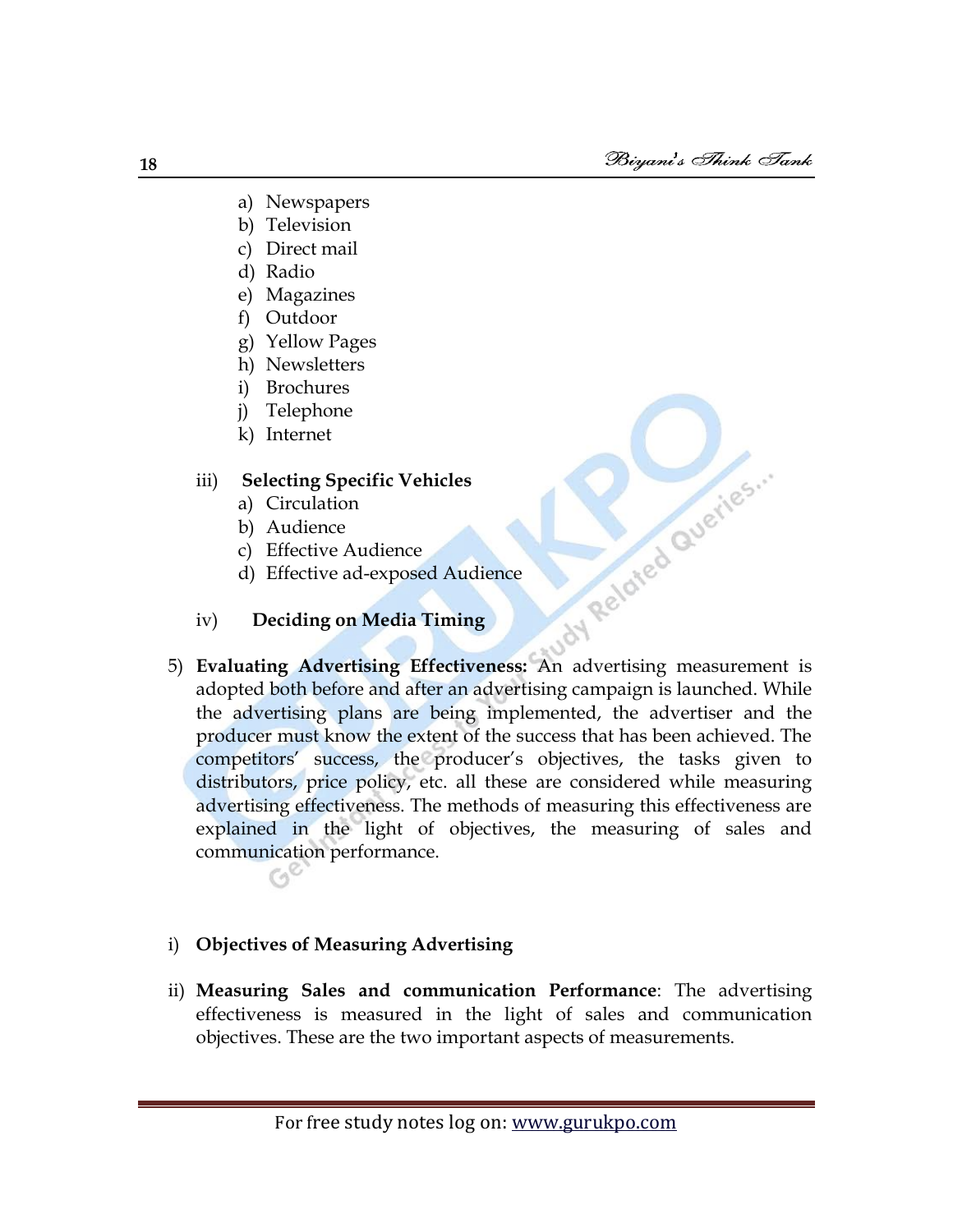- a) Measuring Sales
- b) Measuring Communication Effects

#### **Q.3 How Consumer Orientation affects the Advertising ?**

**Ans** The increasing pressures of highly competitive marketing environments make it essential that firms understand consumers and, in particular, consumer decision making as they seek to gain competitive advantage. In a competitive economic system, the survival and growth of firms requires accurate knowledge about consumers; how they buy, why they buy and where they buy as well as just what they buy. Hence modern marketing thought stresses the need of business mangers to know who their customers are and why they choose their products rather than those of rival firms. Marketing is not about finding or inducing someone to buy whatever the firm happens to manufacture. Nowadays successful management depends more than ever on matching every aspect of the business – product, advertising, after-sales service and so on – to the satisfaction of consumer needs. This is the essence of consumerorientation as an integrated approach to business management.

Consumer-orientation stems from the firm's adoption and implementation of the Marketing Concept, a philosophy of business organization which has four major implications:

- 1) The success of any firm depends above all on the consumer and what he or she is willing to accept and pay for
- 2) The firm must be aware of what the market wants, preferably well before production commences, and, in the case of highly technological industries, long before production is even planned.
- 3) Consumer wants must be continually monitored and measured so that, through product and market development, the firm keeps ahead of its competitors.
- 4) Top management must achieve the integration of all components of marketing strategy (or the four Ps: Product development, Pricing,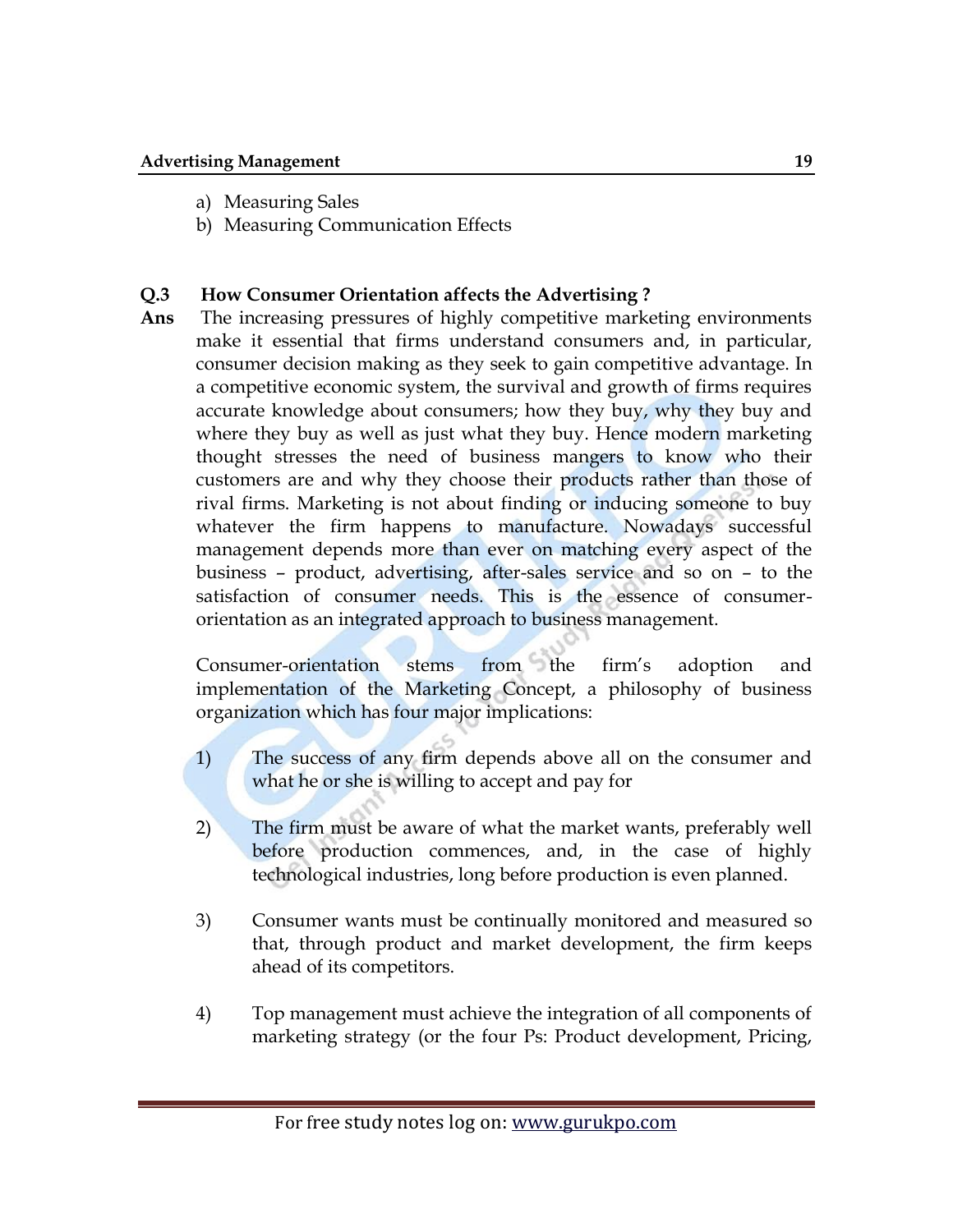Place or distribution, and Promotion) into a single strategic plan based upon knowledge of consumer behavior.

In a nutshell; "to start out with the customer's utility, with what the customer buys, with what the realities of the customer are and what the customer's values are – this is what marketing is all about".

Advertising affects favorably the consumer choice because; it helps the consumer to exercise his power of sovereignty in the most appropriate way, by acting as a counsel, as a guide to the consumer – the king of the market.

- 1) **In the place**, it ‗informs'. It informs the consumers about all the products or services or product or service range available for sale – as to when they are available? Under what conditions? At what price? And so on?
- 2) **Secondly**, It 'explains'. It explains the features relative merits of each product or service so that he can have comparative account for making wise selection.
- 3) **Thirdly,** It ‗educates'. It provides good deal of information regarding products or services whether a person is interested in buying or not. This useful knowledge enlightens him as to what a product is? How it differs from others in the line? What it does for him? At what cost? It speaks of not only the existing products but also the products that will be produced in near future. It makes him well-informed member of a society. This knowledge I available without payment. He pays, of course, if he buys the product or service.

To sum up, advertising is very powerful mass media of communication that makes possible consumer choice through rational selection. He gets best value for his money that he decides to spend. Thus, advertising strengthen preservation and promotion of consumer sovereignty – the symbol of absolute individual freedom.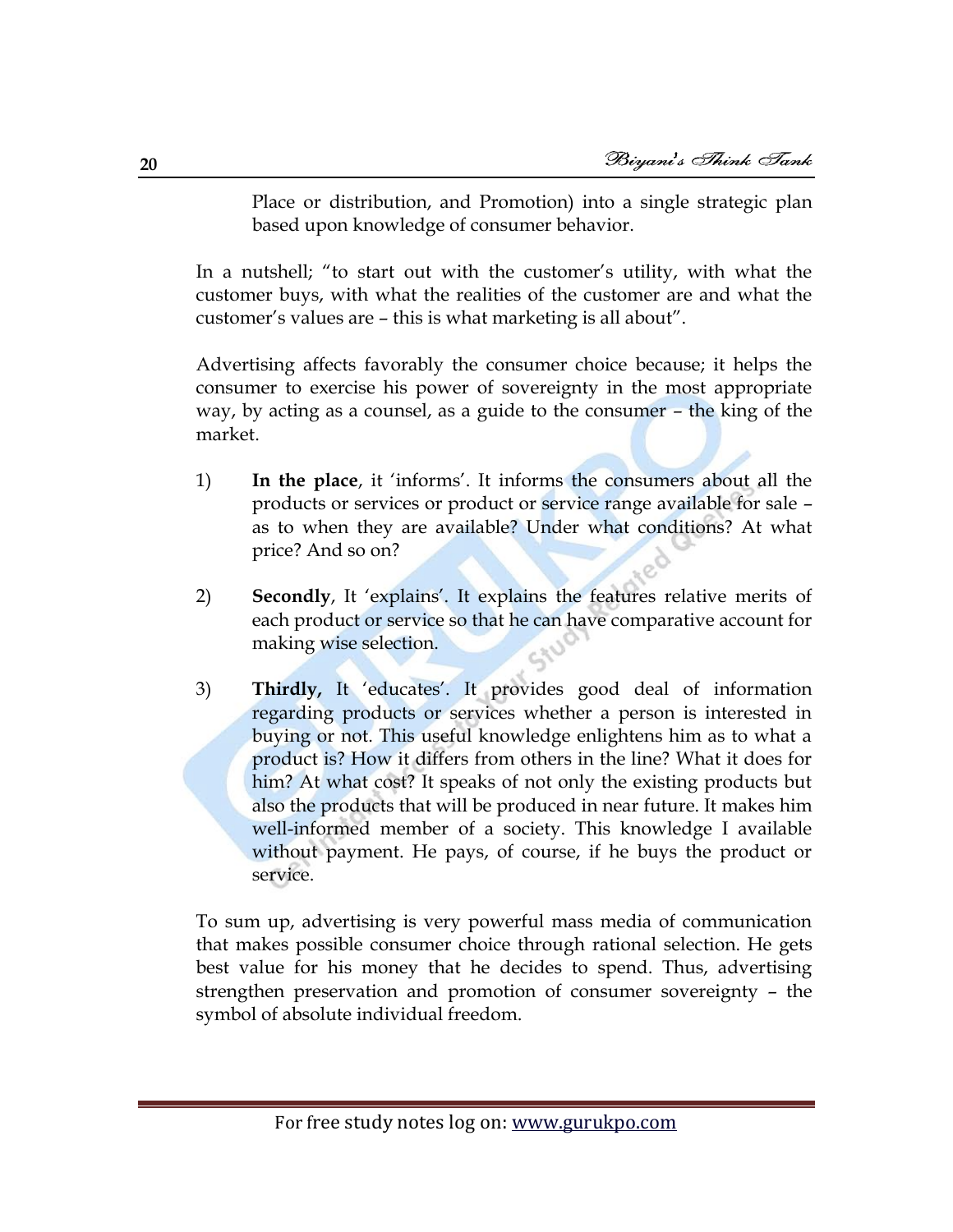#### **Q.4 What are the Methods of Classification of Advertising ?**

- **Ans According to Geographical Spread:** On the basis of geographical spread, advertising can be classified as:
	- i) **National Advertising:** Some manufacturers may think that their target is the entire country. They select media with a countrywide base. Generally large, established firms belong to this category. Among them are Hindustan Lever, Brooke Bond, Larsen and Toubro, Escorts, Associated Cement Companies and the like.
	- ii) **Local Advertising:** Small firms may line to restrict their business to Sate or regional level. A classic example is Nirma washing powder, which initially was sold only in Gujarat and subsequently entered the other markets.
	- iii) **Global Advertising:** Multinational firms treat the world as their market. Firms such as National, IBM or Sony or Ford advertise globally, e.g., in periodicals like Times, Reader's Digest.

**According to Target Group:** On the basis of target groups aimed at, advertising can be classified as:

- i) **Consumer Advertising:** A very substantial portion of total advertising is directed to buyers of consumer products who purchase them either for their own use or for their households. The preponderance of such advertising can be seen by looking into at random any general print media, such as newspapers and magazines etc.
- ii) **Industrial Advertising:** Industrial advertising on the other hand refers to those advertisements which are issued by the manufacturers/ distributors to the buyers of industrial products. This category would include machinery and equipment, industrial intermediates, parts and components, etc.
- iii) **Trade Advertising:** Advertisements which are directed by the manufacturers to the distribution channel members, such as wholesalers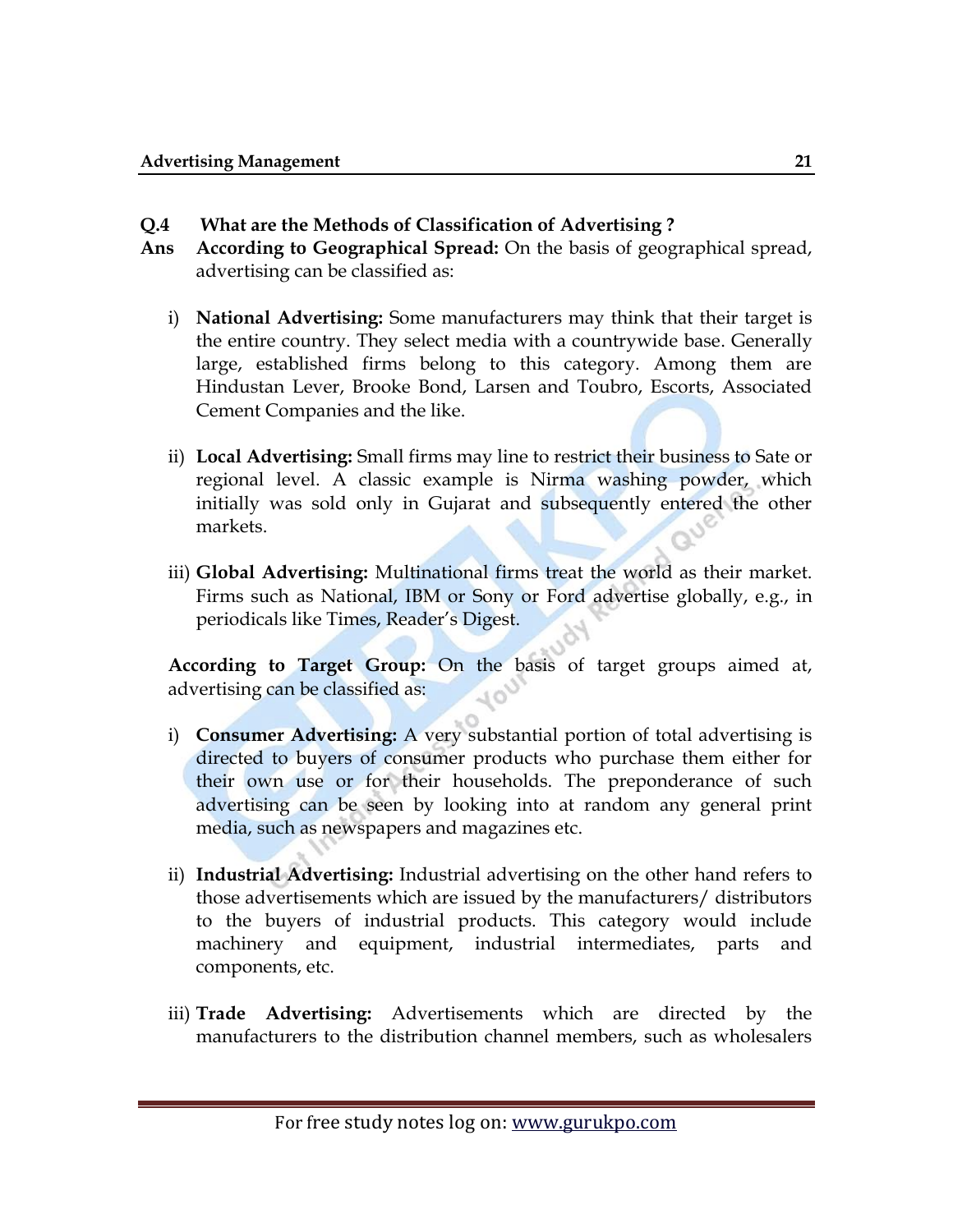or retailers, are called trade advertising. The objective of such advertising is to promote sales by motivating the distribution channel members to stock more or to attract new retail outlets. for eg :- Retail stores like Big Bazaar, Wall mart

iv) **Professional Advertising:** There are certain products for which the consumers themselves are not responsible for the buying choice. The classic examples are pharmaceuticals where are decision is made by doctors while the consumers are the patients. Such advertising is called professional advertising. for eg :- Docters, Lowyers, (A) Engineers etc.

#### **Institutional or Product Advertising**

- i) **Institutional Advertising:** Institutional advertising aims at building for a firm a Positive public image in the eyes of shareholders, employees, suppliers, legislators, or the general public. Institutional advertising does not attempt to sell a particular product; it benefits the organization as a whole for eg :- Bank
- ii) **Product Advertising:** Most advertising is product advertising, designed to promote the sale or reputation of a particular product or band. This is true whether the advertising is done by a manufacturer, a middleman, or a dealer, and whether the advertising concerns the product itself or some of its features; such as service, price, or the quality directly associated with it. Advertisements about Indane Cooking Gas are a case in point.
	- a) Informative Product Advertising
	- b) Persuasive Product Advertising
	- c) Reminder-Oriented Product Advertising

**Timing of the Response it Elicits:** Product advertising has two subcategories – direct and indirect action advertising.

i) **Direct Action Advertising**: It aims at generating immediate response. Many retail messages, for instance, request consumers to buy now. Other advertisements in the direct category contain coupons, and request the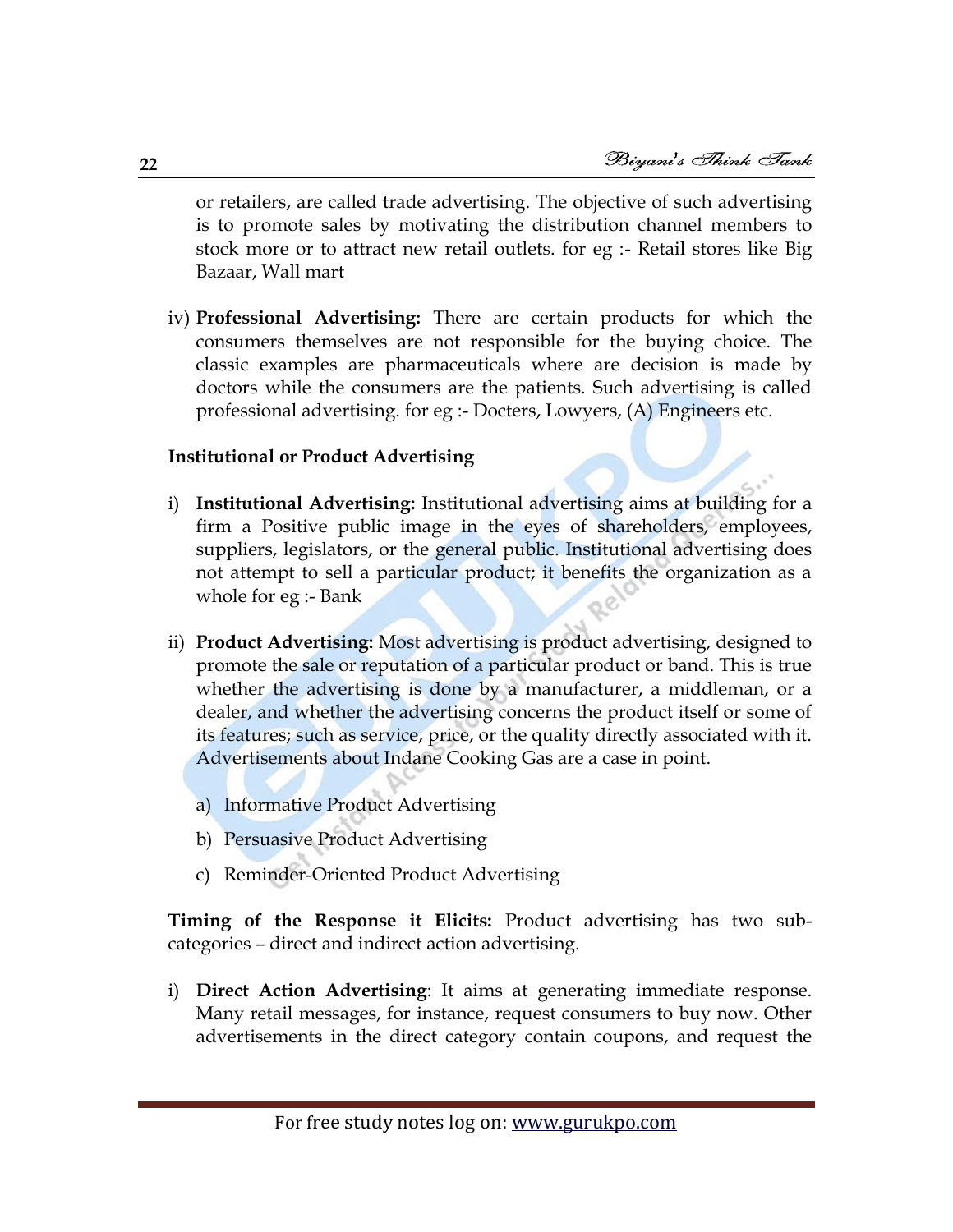consumers to redeem these soon. Finally, numerous mail-order marketers attempt to induce consumers to order at once.

ii) **Indirect Action Advertising:** It does not attempt to bring about an immediate behavior response. Rather, it attempts to create favorable attitudes towards the sponsor and his products or services. The objectives of this form of advertising are long-run in nature. They include exposure, attention, comprehension, attitude change, and behavior.

Get Instant Access to Your Study Related Queries."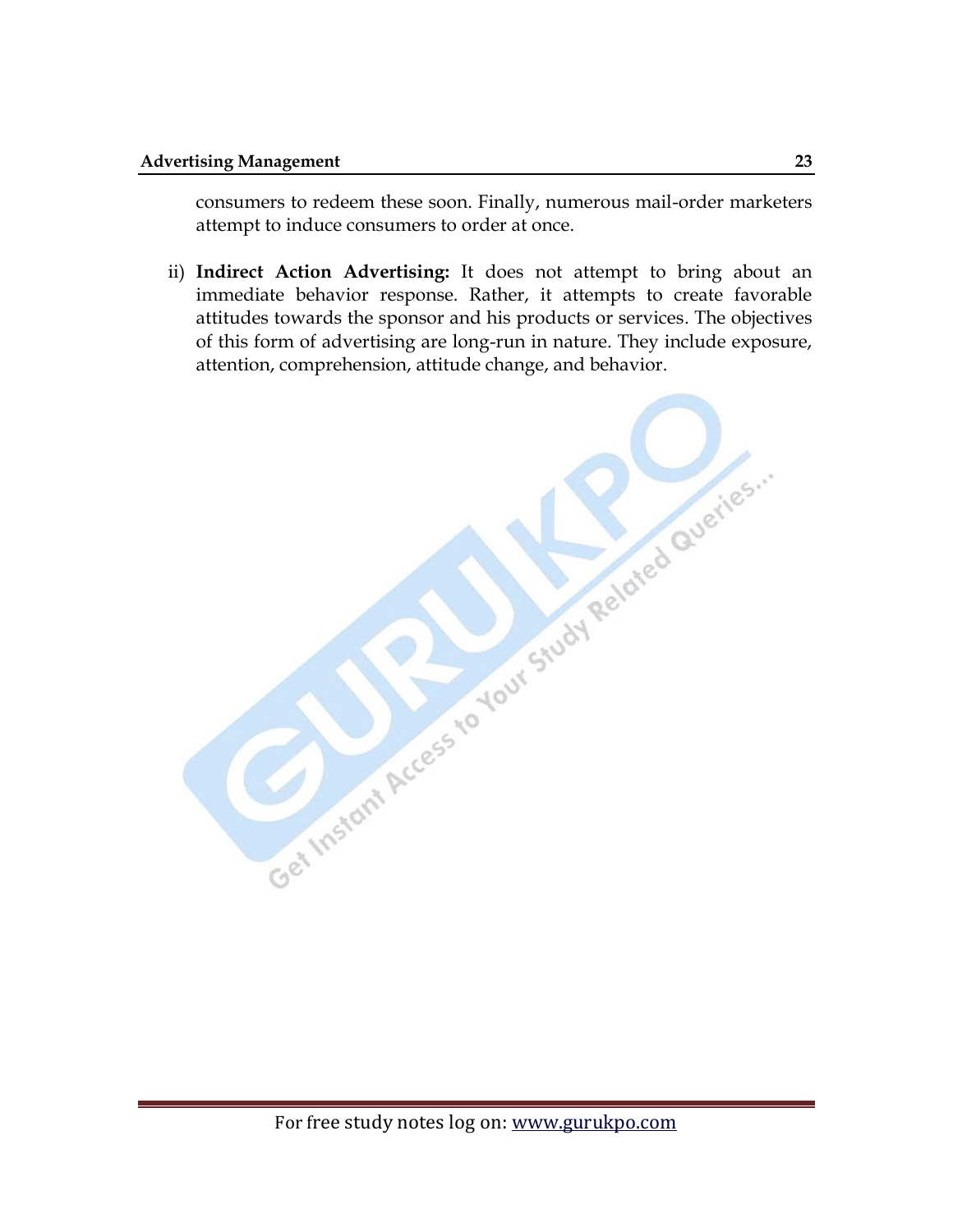### **Unit – 3**

## **Advertising Objectives & Planning, Media Planning & Promotion**

#### **Q.1 Discuss Advertising Agency and its function.**

- **Ans** Advertising agency is an independent business organization specialized in advertising work which undertakes the work of planning, preparing and executing advertising campaign for its clients. It is a body of experts who specialize in advertising.
	- 1) **Planning:** Planning here referred to study of client's product, or services, to identify its inherent qualities in relation to competitor's product, analysis of various components of marketing environment and formulation of advertising plan.
	- 2) **Preparing:** It refers to writing, designing and producing the advertisement. It is mainly related to formation of ad-copy.
	- 3) **Executing:** It means contacting right kind of media for time and space, delivering the ads in appropriate form, checking and verifying advertisement release in media, paying the media, billing the clients etc.

#### **According to American Marketing Association**, "An advertising agency is:

- i) An independent business organization,
- ii) Composed of creative and business people,
- iii) Who develop, prepare and place advertising in advertising media,
- iv) For sellers seeking to find customers for their goods and services."

#### **Functions of Advertising Agency**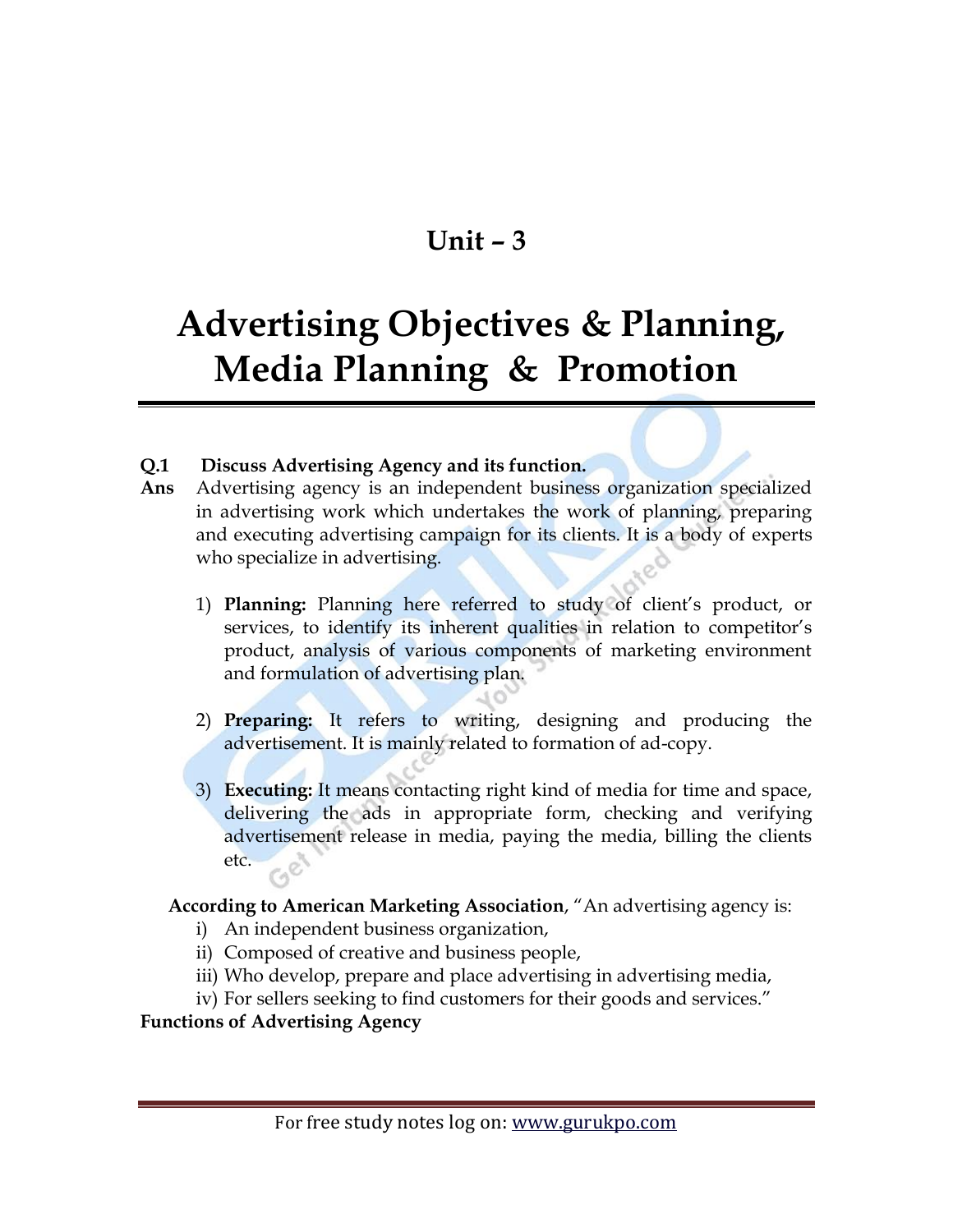- 1) **Contacting Clients:** Ad-agency's first and foremost task is to contact and select clients who are desirous of advertising their products or services. The preference in choosing the clients is given to those firms which are financially sound, make good quality products and services and have efficient management.
- 2) **Advertising Planning:** Another function of advertising agency is planning the ad for its clients. For this, the agency has to perform following tasks:
	- i) Study of client's product to identify its inherent qualities in relation to competitor's product.
	- Queries... ii) Analysis of present and potential market for the product
	- iii) Study of trade and economic conditions in the market.
	- iv) Information about season when maximum sale can be made.
	- v) Information about level of competition, competitor's spending on advertising.
	- vi) Knowledge of channels of distribution, their sales, their methods of operation, etc.

vii)Formulation of advertising plan.

- 3) **Creative Function:** According to **David Ogilvy**, "Creative function is the most important of all advertising functions. The copywriters, artists, artdirectors and graphic-specialists are referred as creative people."
- 4) Developing and Preparing Advertising Copy: Ad-agency is a specialized organization and involves specialists such as: writers, artists, market-analysts, website-designers, animators, graphic-designers, researcher, film director etc.
	- i) Ad-Copy for Print-Media
	- ii) Ad-Copy for Broadcast Media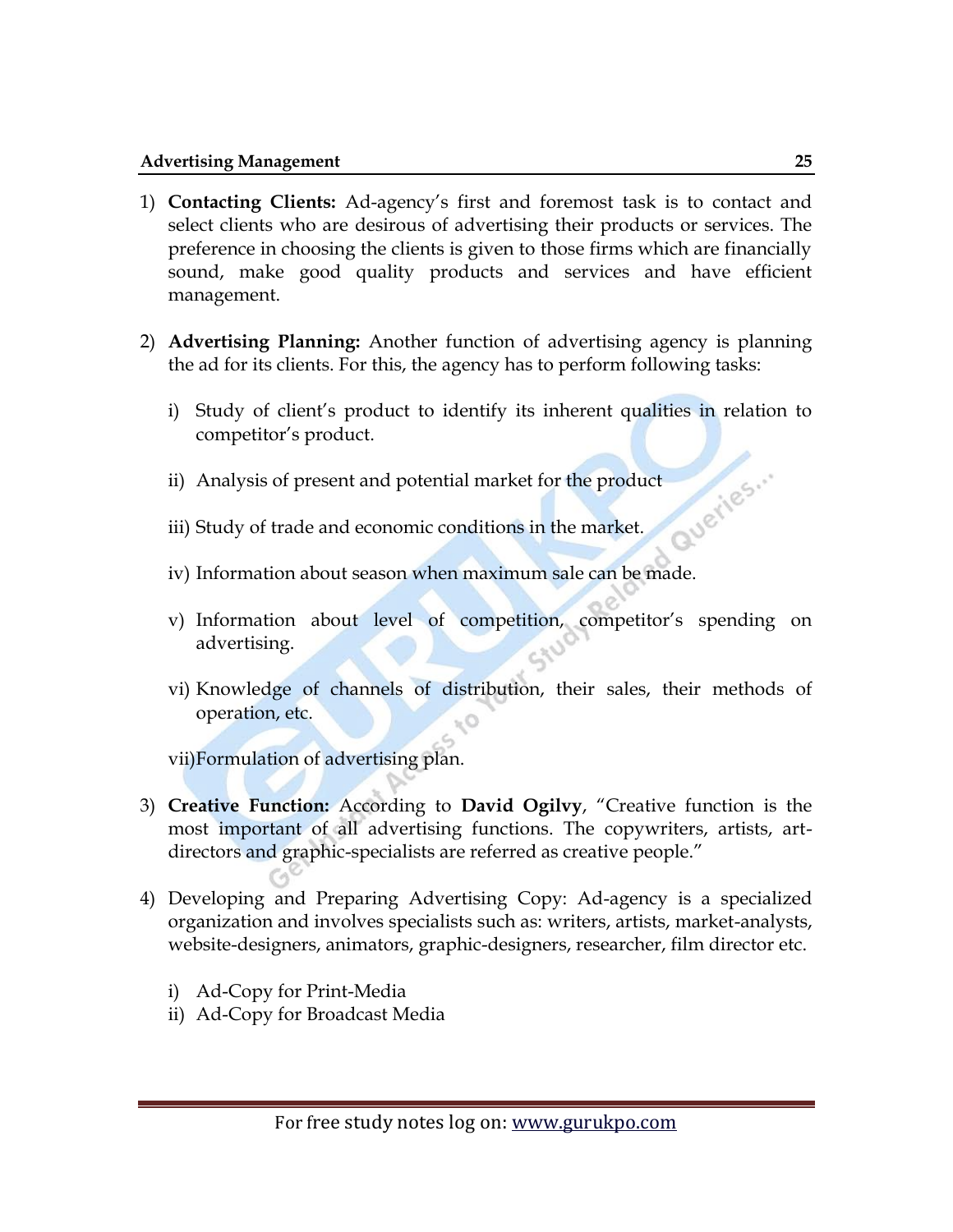- 5) **Approval of Client:** After that the ad-copy is prepared, it is shown to client for his approval.
- 6) **Media Selection and Media Scheduling:** Another important function of adagency is selecting appropriate media for its clients. Various factors like media cost, media circulation, media coverage, nature of product, nature of customers, ad-budget of client, needs of clients, etc., are considered by adagency for selecting media for its clients.
- 7) **Ad-Execution:** After obtaining approval from client, the advertising copy is handed over to media for its execution.
- 8) **Evaluation Function:** The next major function of ad-agency is to evaluate the effectiveness of advertisement for the benefits of its clients.
- 9) **Marketing Function:** The advertising agency also performs marketing functions, such as selecting target-customers, designing products, packages, developing channels of distribution, determining prices; new product development, conducting marketing research, sales promotion, publicity, improving public relations, etc.
- 10) **Research Function:** It includes continuous research regarding different media, their circulation, media-cost, entry of new newspapers/magazine, collecting information about rating of various TV programmes, serials so that time of ad can be decided.
- 11) **Accounting Function:** Accounting function of agency includes checking bills received from media, cash discount allowed by media billing to client, collection of dues from clients, making payment to media, payment to outside professionals like-writers, film-producers, models, making payment for purchasing advertising materials, salary to staff, etc.

Thus, practically ad-agency performs all the advertising functions for advertiser.

#### **Q. 2 What are the different types of Advertising Agencies?**

**Ans** There can be following types of advertising agencies: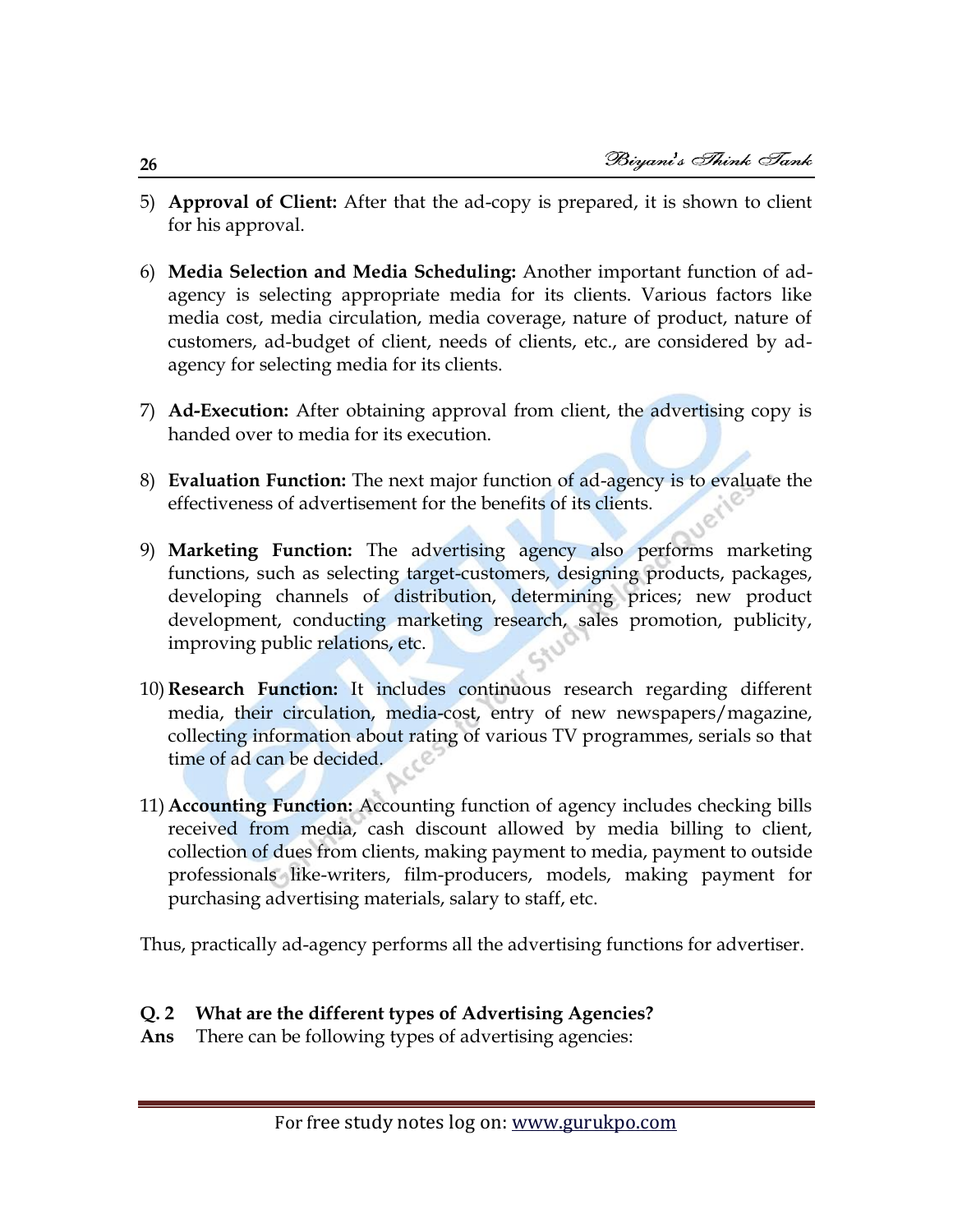- 1) Full service agency,
- 2) In house agency,
- 3) A creative boutique,
- 4) Media buying services,
- 5) The La carte agency,
- 6) Special service agency (Group)
- 7) Sweet shops
- 1) **Full-Service Agencies:** Many companies employ what is known as a full-service agency, which offers its clients a full range of marketing, communications, and promotions services, including planning, creating, and producing the advertising; performing research; and selecting media. A full-service agency may also offer no advertising services such as strategic market planning; sales promotions, direct marketing, and interactive capabilities; package design; and public relations and publicity.
- 2) **In-House Agencies:** An in-house agency is often referred to as the advertising department in a firm and takes responsibility for the planning and preparation of advertising materials. This option has the advantage of greater coordination and control in all phases of the advertising and promotion process. Some prominent advertisers who do most of their work in=house are Gap, Calvin Klein, and Revlon.
- 3) **Creative Boutiques:** A creative boutique typically emphasizes creative concept development, copywriting, and artistic services to clients. An advertiser can employ this alternative for the strict purpose of infusing greater creativity into the message theme or individual advertisement. As one advertising expert put it, "If all clients want is ideas, lots of them, from which they can pick and mix to their hearts' delight, they won't want conventional, full-service agencies. They all want fast flashy fee-based idea factories." Creative boutiques are these idea factories.

A creative boutique is an agency that provides only creative services. These specialized companies have developed in response to some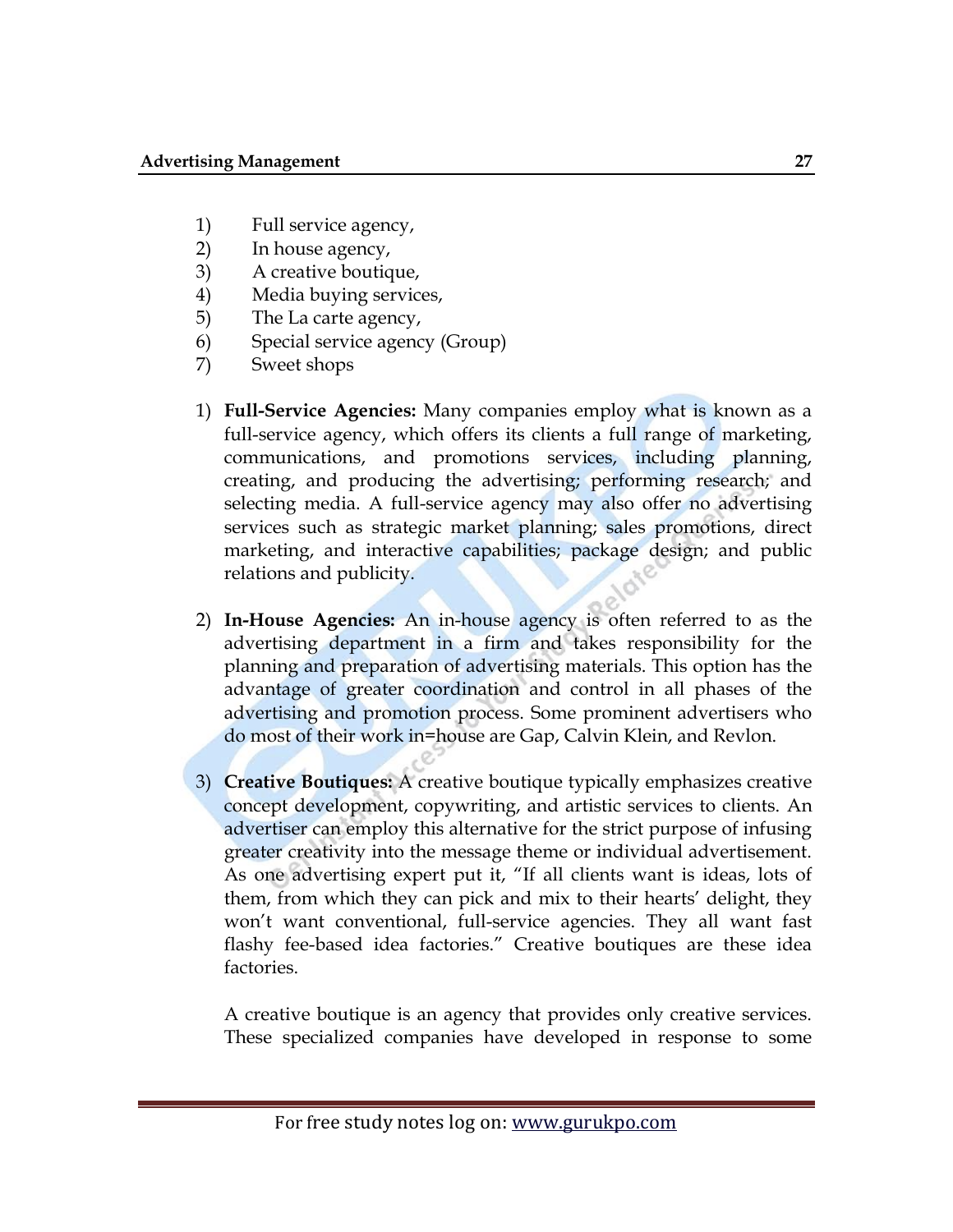clients' desires to use only the creative talent of an outside provider while maintaining the other functions internally.

- 4) **Media Buying Services:** Media buying services are independent companies that specialize in the buying of media, particularly radio and television time. The task of purchasing advertising media has grown more complex as specialized media proliferate, so media buying services have found a niche by specializing in the analysis and purchase of advertising time and space. Agencies and clients usually develop their own media strategies and hire the buying service to execute them.
- 5) **A La Carte Agency:** Some advertisers prefer to order a la carte rather than using all of an agency's services. A la carte services can be purchased from a full service agency or from an individual firm that specializes only in creative work, media, production, research, or new product development.
- 6) **Special Service Agency (Group):** Some agencies focus their efforts only in some selected areas and then become specialists in those areas. These firms collectively are called special service groups and they are by far the least known component of the advertising industry. For example, if an agency is specializing in direct response advertising either in media or direct mail, knowledge of their availability and function is vital if the structure of the advertising business is to b fully understood.
- 7) **Sweet Shops:** These agencies are very small agencies, which operate only in one city. Their cost is less and their service personalized. These agencies are very useful for small clients, who wants to issue ads in local media, like as in local cable, pamphlets, banners, evening newspapers etc.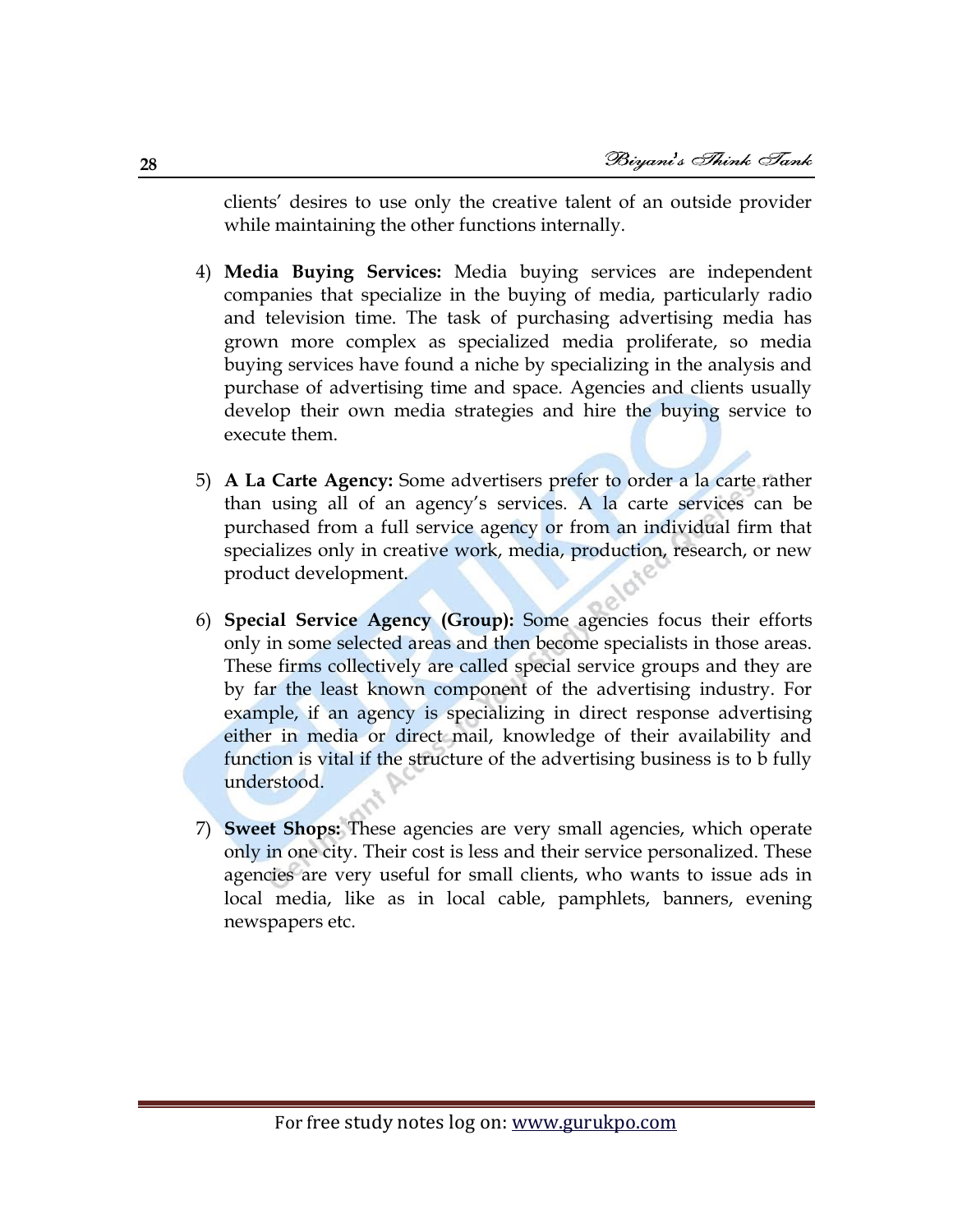- **Q.3 What are the different aspects, on the basis of which a company Selects an Advertising Agency?**
- **Ans** The advertiser should select that advertising agency whose talent, experience, record matches with the requirements of advertiser. Following factors should be considered while selecting an advertising agency:
	- 1) **Location:** A major consideration in the choice of an advertising agency is location of office of agency. Local and nearby ad-agencies should be preferred. A considerable amount of communication is required at various stages of decision making with regard to ad-planning and adexecution. Outstation advertisers are at a disadvantage as the costs of regular visits may be high. So it is desirable that office of ad-agency is located nearby and is easily accessible.
	- 2) **Size:** Both large size-agencies and small-size agencies have their own merits and demerits. Large-agencies provide wide range of facilities, services and have more experienced staff. But large-size agencies have certain limitations viz. these are costly, these cannot give personal attention to all clients because of large number of clients, these don't give much attention to small clients as these agencies have many big clients.
	- 3) **Agency Working for Competitors:** Advertiser should avoid giving his advertising work to an agency that handles the advertising work of his competitor. Because in that case ad-agency may not be in a position to prepare ads which help the advertiser to take an edge over competition and agency will not prepare such ads which go against advertiser's competitors, i.e., agency will not make competitive ads for advertiser.
	- 4) **Image of Agency:** Before selecting the ad-agency advertiser should enquire about its image, integrity, its ethical standards, and its relation with clients, etc.
	- 5) **Services Offered by Ad-agency:** Now-a-days ad-agency give wide range of services like planning and preparation of ad, execution of ad, selection of media, follow-up to evaluate ad-effectiveness, sales-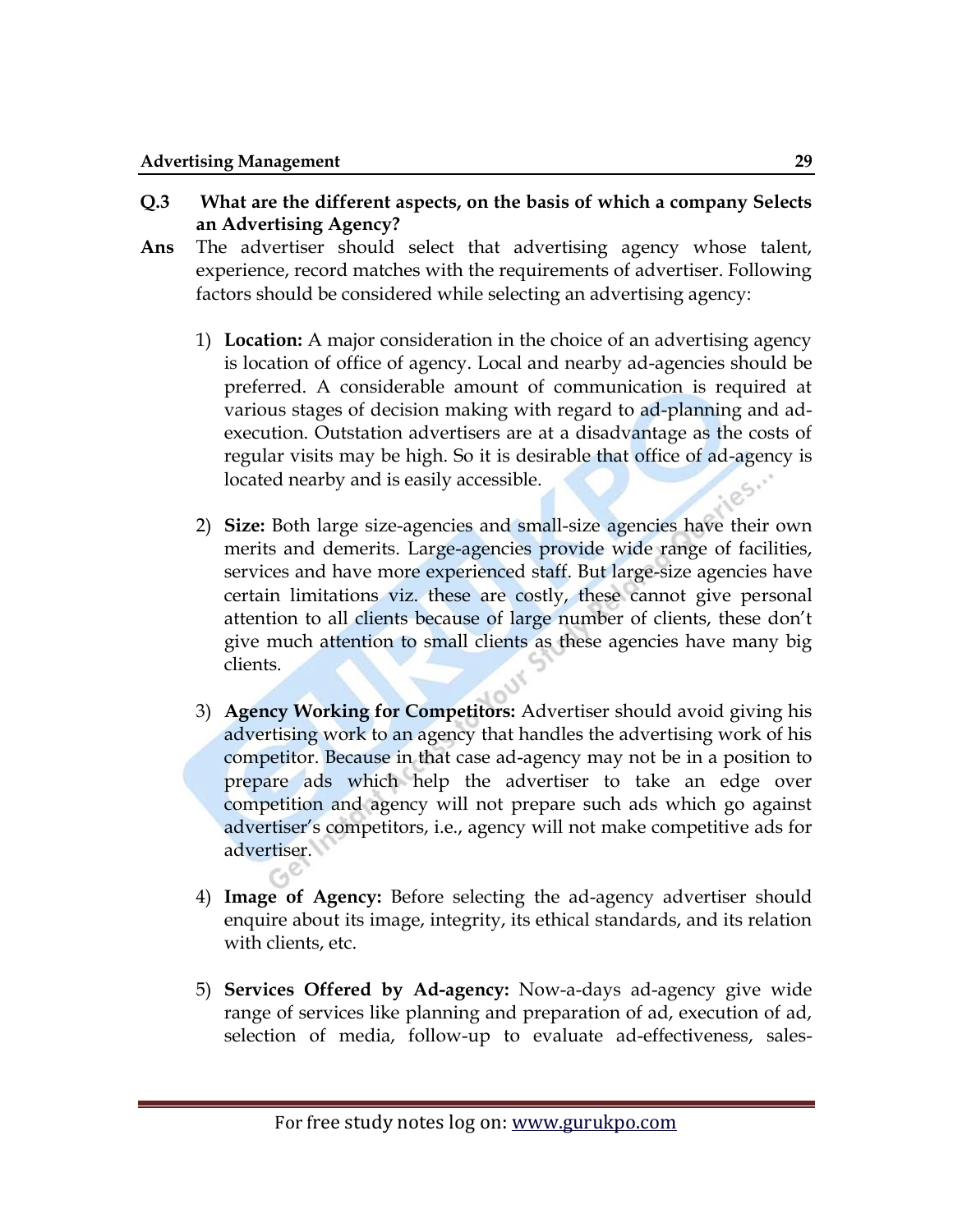promotion, public-relation, publicity, market analysis, marketresearch, etc.

- 6) **Rates Charged:** The rates charged by the advertising agency should be quite reasonable. These rates should suit the pocket of client and should be within ad-budget of client.
- 7) **Creative Skills and New Ideas:** Creativity is the main element of advertising. If the ad-agency is capable of generating new ideas which are creative and unique then its ads will be more successful in attracting the attention of target audience.
- 8) **Past Record of Agency:** Past record of ad-agency should be checked to know:
	- i. Who were the past clients of agency; why they left the agency; how long were they with agency, how big were they?
	- ii. Who are the present client, how big are they; since how long are they with agency, their relationship with agency?
	- iii. Brand-image of products of agency's clients.
- 9) **Quality and Caliber of Staff:** Ad-agency has various specialists like copy-writers, market analysis, media experts, art-directors, researchers, artists, models, etc.
- 10) **Financially Sound:** The ad-agencies which are financially sound-and have good turnover have better contacts with media-owners. Financially sound agencies can afford better infrastructure, wellequipped-ad labs, and specialists, national and international image.
- 11) **Agency Experience:** Agency which has long existence generally performs better because of its experience and familiarity with different components of marketing environment like competitor's policies, tastes of consumers, income of consumers, fashions and trends, circulation and reputation of different media.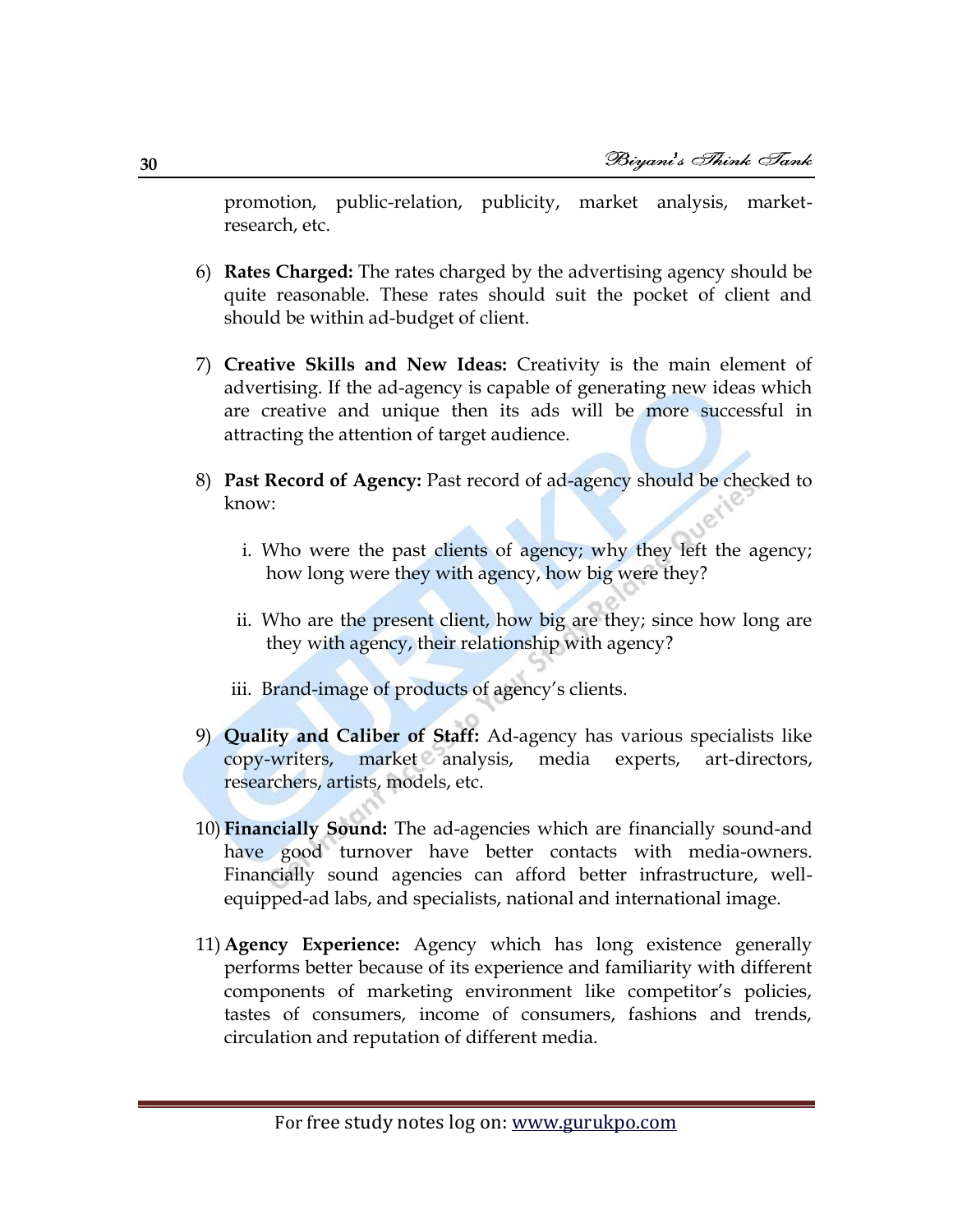#### **Q.4 Define Creation Stage and how it is implemented by an advertising company.**

- **Ans** Creation stage consists of three stages:
	- 1) Idea Generation
	- 2) Copywriting
	- 3) Layout

#### **Idea Generation Stage**

- 1) **Orientation:** Before deciding on a creative idea for the purpose of communication, it is important to identify the purpose behind the communication, whether the aim is to solve a problem or to capitalize on an opportunity.
- 2) **Preparation:** Those involved in the creative process should gather as much information as possible.
- 3) **Analysis:** Once information is collected, it should be organized under different heads – technical information, consumer behavior information, competitors' information and so on.
- 4) **Ideation:** Ideation is the generation of actual ideas by trying different combinations of facts and information available.
- 5) **Incubation:** Once ideas are generated, they are kept aside to incubate, i.e., to let the subconscious mind work on them for sometime.
- 6) **Synthesis:** When the team arrives at this step, it is equipped with a number of ideas. In this stage, the emphasis is on combining these ideas and evolving something substantial from it.
- 7) **Evaluation:** The various ideas generated in the previous steps are evaluated here. The criteria used for evaluation are described here. The idea should be: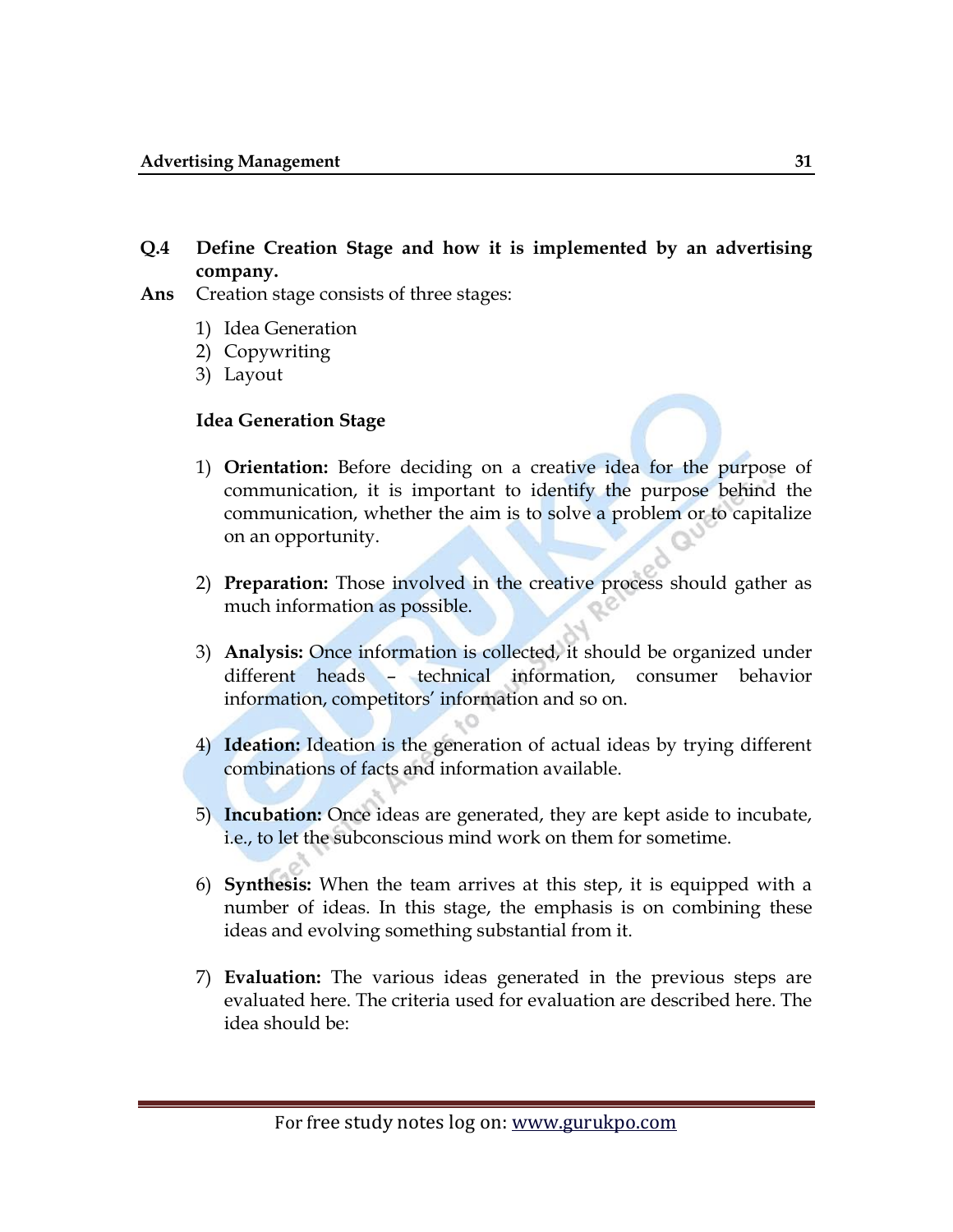- i) Relevant to the communication objectives.
- ii) Original and capable of catching the attention of the viewer.
- iii) Flexible so that they can be modified or extended to other advertisements in the future.

#### **Copy Writing/Advertisement Copy**

The work ‗copy' has specific meaning in the world of advertising. Copy is the soul of advertisement. An advertising copy is all the written or spoken matter in an advertisement expressed in words or sentences and figures designed to convey the desired message to the target consumers. In a print media an advertisement copy is made-up of head-line, sub-headlines, both of the copy, illustration, long-type, slogan and brand name.

#### **Approaches to Copy Writing**

A successful copy writer is to answer the following questions to get much out of it. These questions are:<br>
1) What am I advertising?<br>
2) To whom

- 1) What am I advertising?
- 2) To whom am I advertising?
- 3) How can I convey best the advertising message to my readers?
- 4) Where and how the product is being sold?
- 5) When the product is purchased and used?
- 6) What legal implications are involved?

#### **Layout**

A layout is a miniature sketch or the proposed advertisement. A rough layout is first prepared in which the headline and subheads are lettered in artwork and photographs are drawn or provided, and the4 position of the copy is indicated. The rough layout is tested and modified to prepare the final layout. The final layout is appended with many explanations and mechanical designs to give a comprehensive view. It refers to specifications for estimating costs, guidance for engravers and blueprints for advertisers.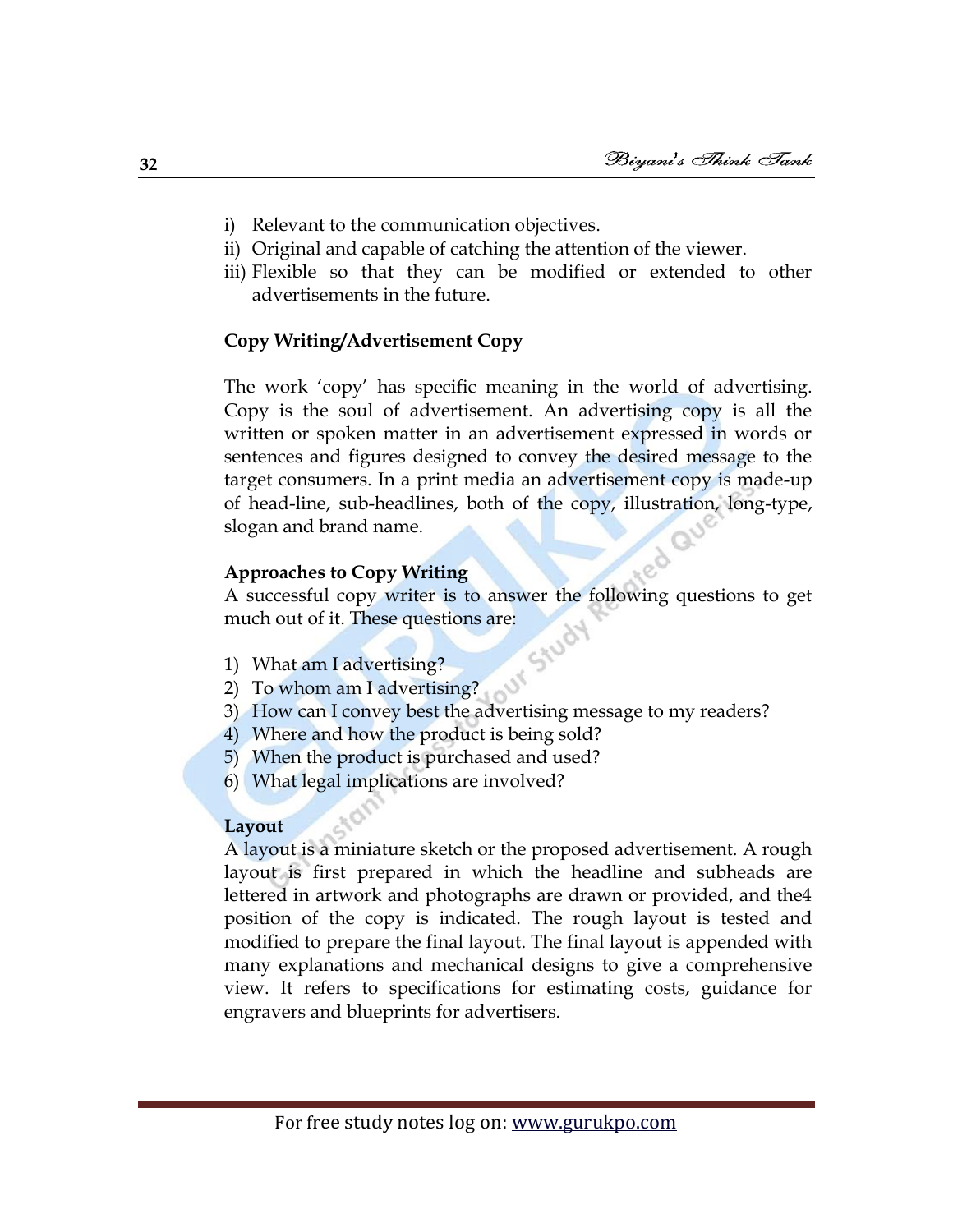‗Layout' means two things; in one sense, it means the total appearance of the advertisement – its design and the composition of its elements; in another sense, it means physical rendering of the design for the advertisement – its blueprint for production purposes.

#### **Functions of the Layout**

- 1) It Organizes all the Elements
- 2) It Brings Together Copy Writer and Art Director
- 3) It Enables the Advertiser to Visualize his Future Advertisement.
- 4) It Acts as a Guide to the Copy Specialists.

#### **Copy Testing**

Copy testing is a means of measuring the communication value of advertising. As a diagnostic tool rather than an evaluative tool, copy testing can be instrumental to the creative development process. There are two key objectives in a copy testing framework. One objective is to determine whether the advertising can cut through the clutter and make people stop and notice the ad. The second is to assess whether the ad communicates the intended message.

The word 'copy' is used to denote an entire advertisement, including the message, pictures, colors, etc, regardless of the medium in which the advertisement has appeared.

―Copy testing is troublesome for almost everybody. Most advertisers and agencies have a checkered history of its use and often fifer on both what and how to measure.

#### **Q.5 Define Media Planning Process with all the steps in the development of Media Plan.**

- **Ans Steps in the Development of Media Plan**
	- 1) **Market/Environmental Analysis**

While undertaking the overall promotion planning analysis, a complete review of internal and external factors is done. While developing a media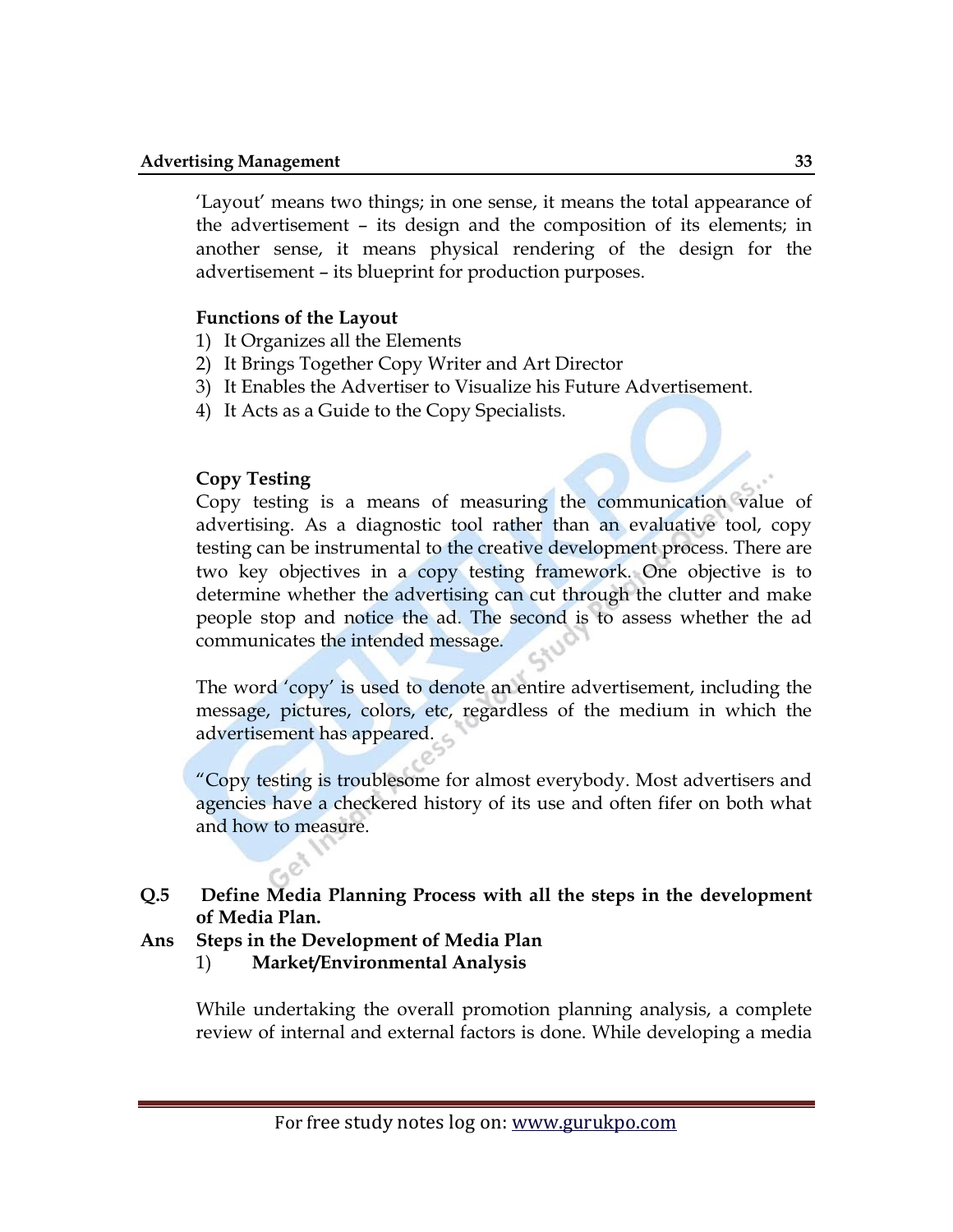strategy, the focus of analysis is on the media and delivering the message. The key questions at this stage are:

- i) Who is the target audience for advertising?
- ii) What internal and external factors may influence the media plan?
- iii) Where (geographic areas) and when (timing) to focus the advertising efforts?

#### 2) **Establishing Media Objectives**

Just as the situation analysis leads to establishment of marketing and communications objectives, the media situation analysis should lead to determination of specific media objectives.

There are five key media objectives that a company can consider – reach, frequency, continuity and costs, weight:

- i) **Reach:** Reach refers to the number of people or households in a target audience that will be exposed to a media vehicle or schedule at least one time during a given period of time.
- ii) **Frequency:** Frequency is the average number of times an individual or household within a target audience is exposed to a media vehicle in a given period of time (typically a week or a month).
- iii) **Continuity:** Continuity is the pattern of placement of advertisements in a media schedule. There are three types of continuity alternatives:
	- a) **Continuous:** A continuous pattern refers to a company's strategy of running its campaign evenly over a given period of time.
	- b) **Pulsating:** A pulsating schedule refers to a company's strategy of running its campaign steadily over a given period of time with intermittent increases in advertising at certain intervals. For example, consumer durable manufacturers like LG and Whirlpool run their advertising campaign continuously over a period of time, but increase ad spending on special occasions like festivals and major sports events like Work Cup Cricket and the Olympics.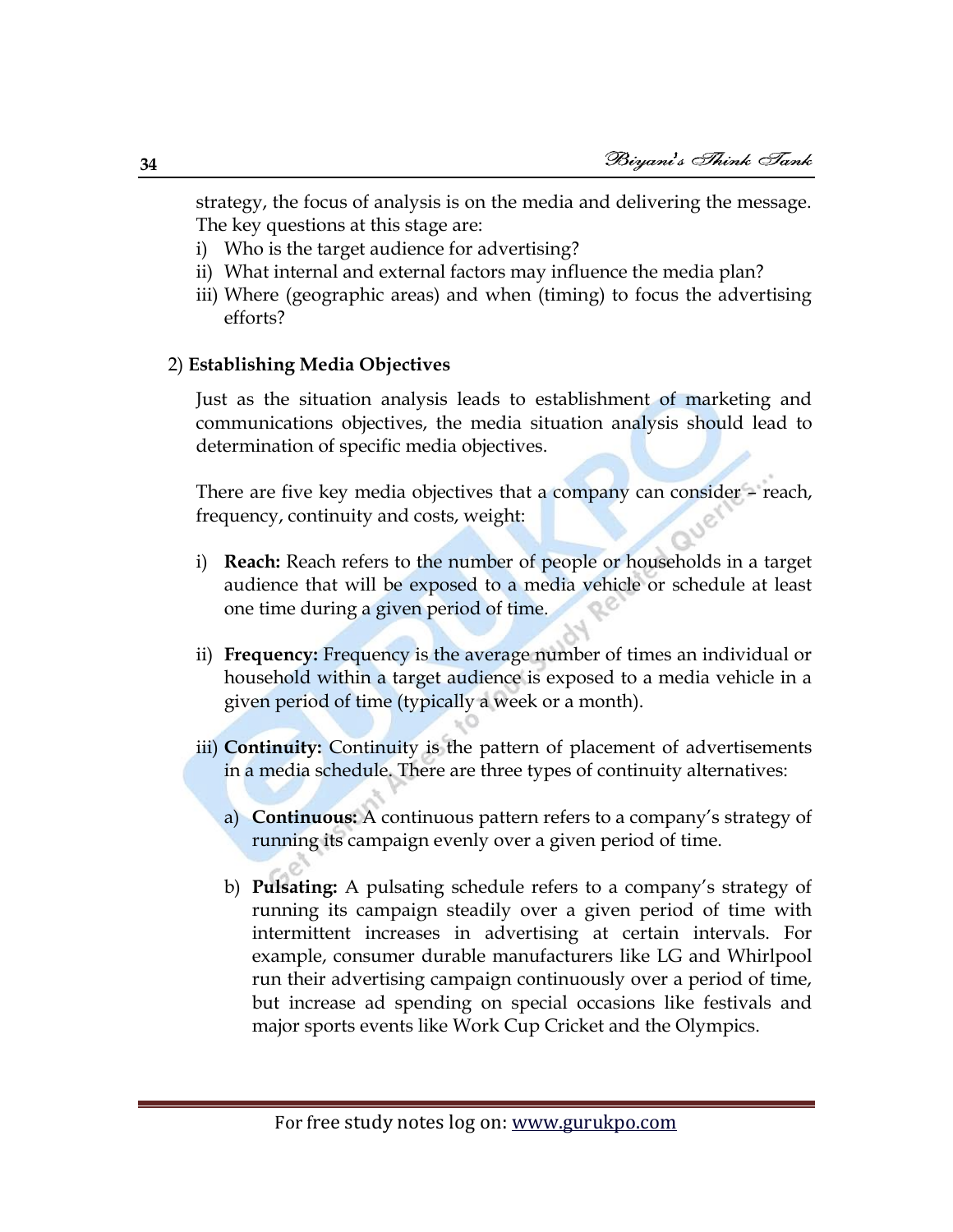- c) **Discontinuous:** A discontinuous schedule refers to a company's strategy of spending heavily on advertising only at certain intervals, with no advertising activities in the interim period. For example, Pioma Industries, the owners of Rasna, advertise the brand during the summer season, which is the peak sales season for its products, with negligible or no advertising during the rest of the year.
- iv) **Cost:** the cost of different media modes are taken into consideration.
- v) **Weight:** how much total advertising is necessary during a particular period to accomplish the reach and frequency objectives?

# 3) **Developing and Implementing Media Strategies** T<sub>riteria</sub> called in the development of media strategies are:<br>
i) Media Min A

- i) **Media Mix:** A wide variety of media and media vehicles are available to advertisers. While it is possible that only one medium and/or vehicle might be employed, it is much more likely that a number of alternatives will be used. **HOUTSIU**
- 
- ii) **Target Market Coverage** iii) **Geographic Coverage**
- iv) **Scheduling:** The schedule shows the number of advertisements that are to appear in each medium, the size of the advertisements, and the date on which they are to appear.
	- a) **Steady Pulse:** It is the easiest. For instance, one ad/week for 52 weeks or one ad/month for 12 months could be an example.
	- b) **Seasonal Pulse:** Products like Vicks Balm, Glycodin Terp-Vasaka Syrup, Pond's Cold Cream follows this approach.
	- c) **Period Pulse:** Scheduling follows a regular pattern, e.g., media scheduling of consumer durables, non-durables etc.
	- d) **Erratic Pulse:** The ads are specified irregularly. Perhaps, we want to change the typical purchase cycles.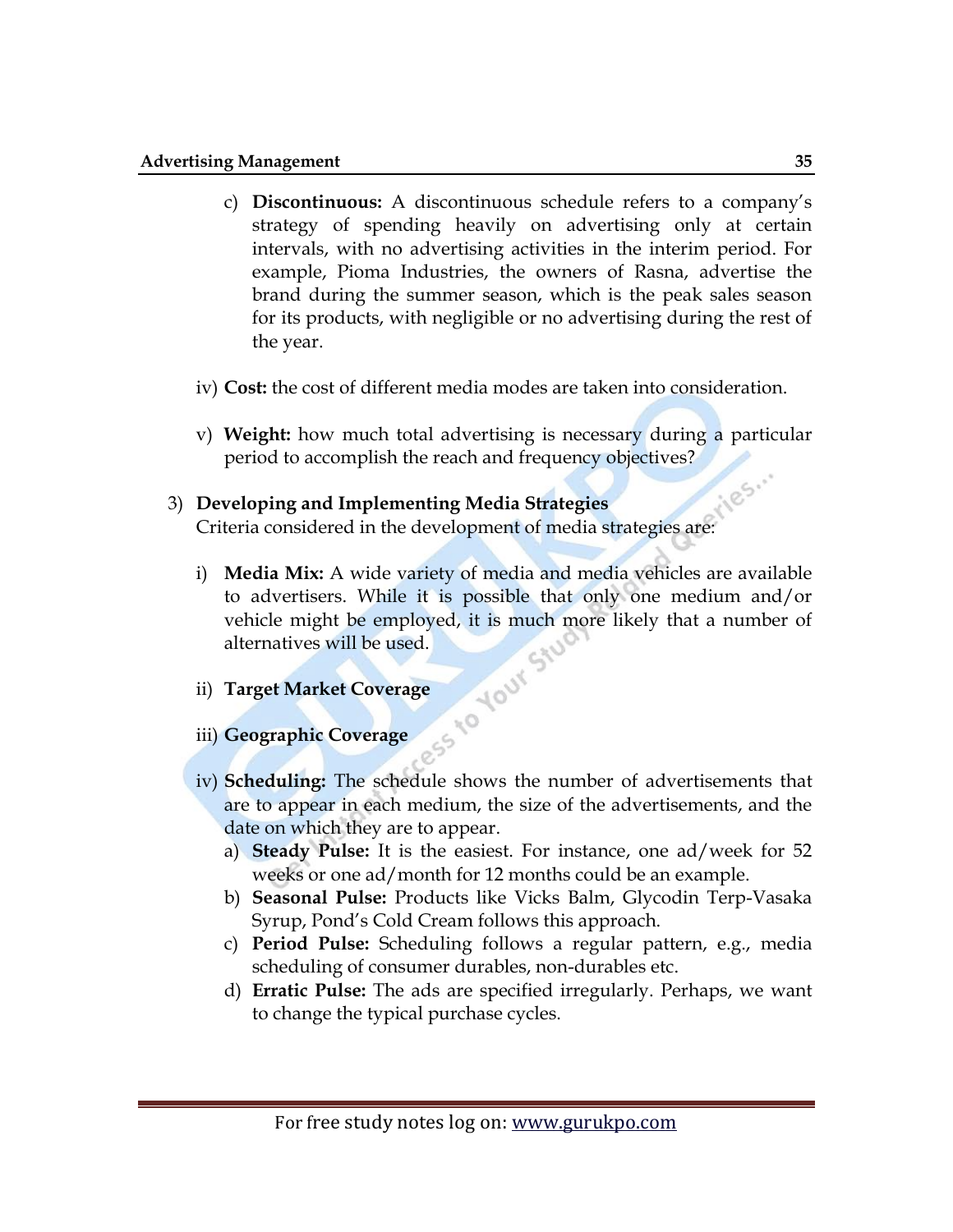- e) **Start-up Pulse:** It is concentrated media scheduling. It launches a new product or a new campaign.
- f) **Promotional Pulse:** A one-shot affair it suits only a particular promotional theme.

#### v) **Reach and Frequency**

vi) **Creative Aspects and Mood**

Creative Aspect: It is possible to increase the success of a product significantly through a strong creative campaign. But to implement this creativity, firm must employ a medium that will support such a strategy.

Kodak and Hallmark, among many others, have effectively used TV to create emotional appeals.

- vii) **Flexibility:** An effective media strategy requires a degree of flexibility. Because of the rapidly changing marketing environment, strategies may need to be modified.
- viii) **Budget Considerations:** One of the more important decisions in the development of media strategy is cost estimating.
	- a) **Determining Relative Cost of Media**
- ix) **Media selection:** Media selection is a key component in designing the media strategy. Media selection involves selecting the right media and media vehicles that help to communicate the message of the company to customers more effectively. Media selection decisions cover two broad decisions – **selection of media class, and selection of media vehicles within the media class**.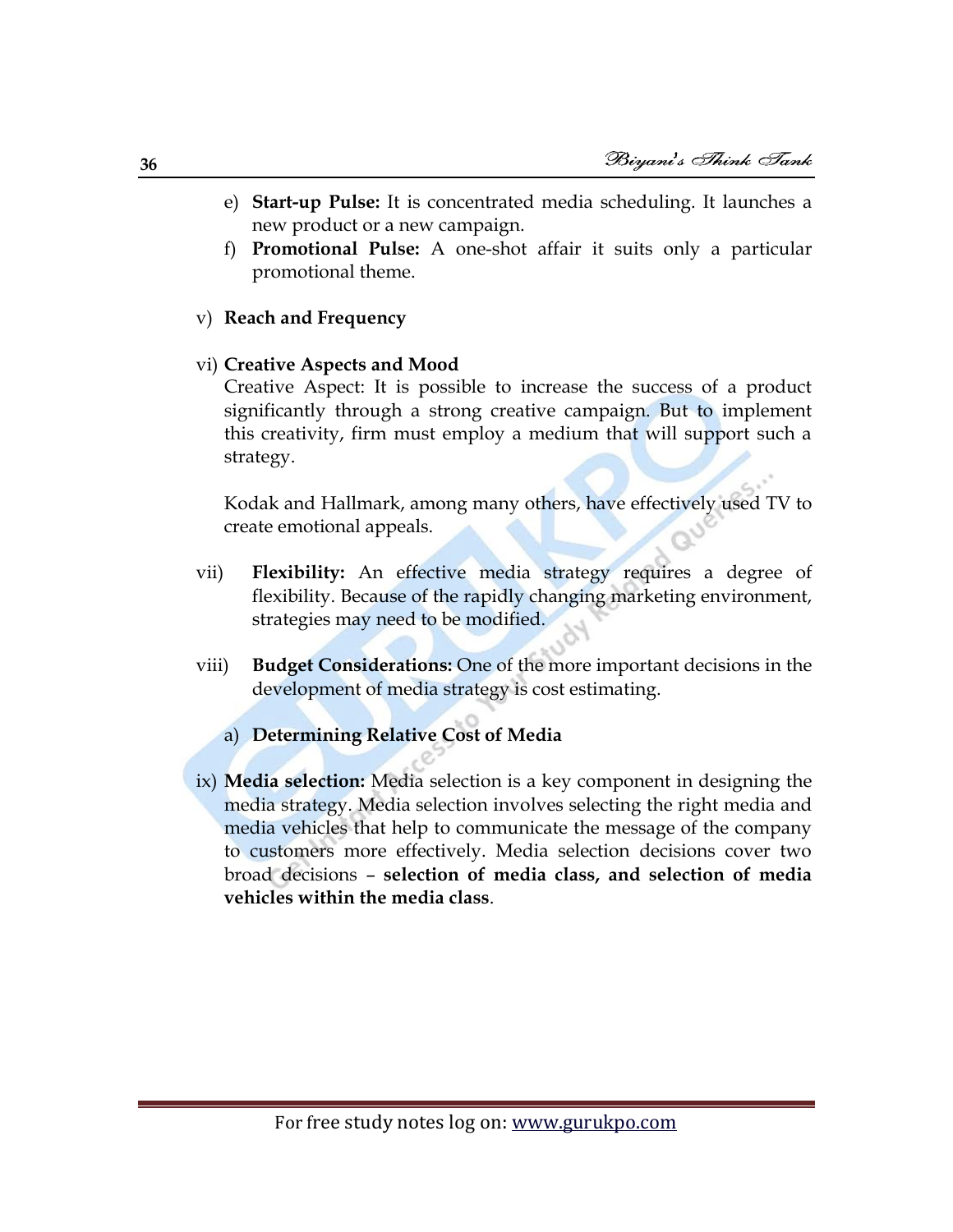## 4) **Implementation of Media Plan**:

The implementation of the media plan requires media buying, i.e., buying time and space in the various selected media. The buying of media is handled by the advertising agency on behalf of the advertiser.

## **Steps in Media Buying**

- i) **Collecting Necessary Information:** Media buying requires a lot of information regarding nature of target customers viz. their age, education level, geographical concentration, their size, etc.
- ii) **Selecting Media and Media Mix:** After considering the above information and keeping in mind the amount of advertising budget that media is selected which best matches with the requirements of target audience and advertiser.
- iii) **Negotiating Costs:** In this step, efforts are made to procure media at the lowest possible price.<br>iv) **Issuing Ad-contract in Figure** the lowest possible price.
- iv) **Issuing Ad-copy to Media**
- v) **Monitoring Performance of Media-Vehicles:** The advertiser ensures that advertisement is shown in the right section, right size, right color, at the right time (day), etc. In case of TV advertisement, it is ensured that advertisement is telecast in the decided programme, at the decided time.
- vi) **Paying Media-bills:** It is the responsibility of advertiser to pay the media bill well in time.

## 5) **Evaluation and Follow Up**

Evaluation is essential to assess the performance of any activity. Two factors are important in evaluation the media plan:

- i) How successful were the strategies in achieving media objectives?
- ii) Was the media plan successful in accomplishing advertising objective?

Successful strategies help build confidence and serve as reference for developing media strategies in future, and failure is thoroughly analyzed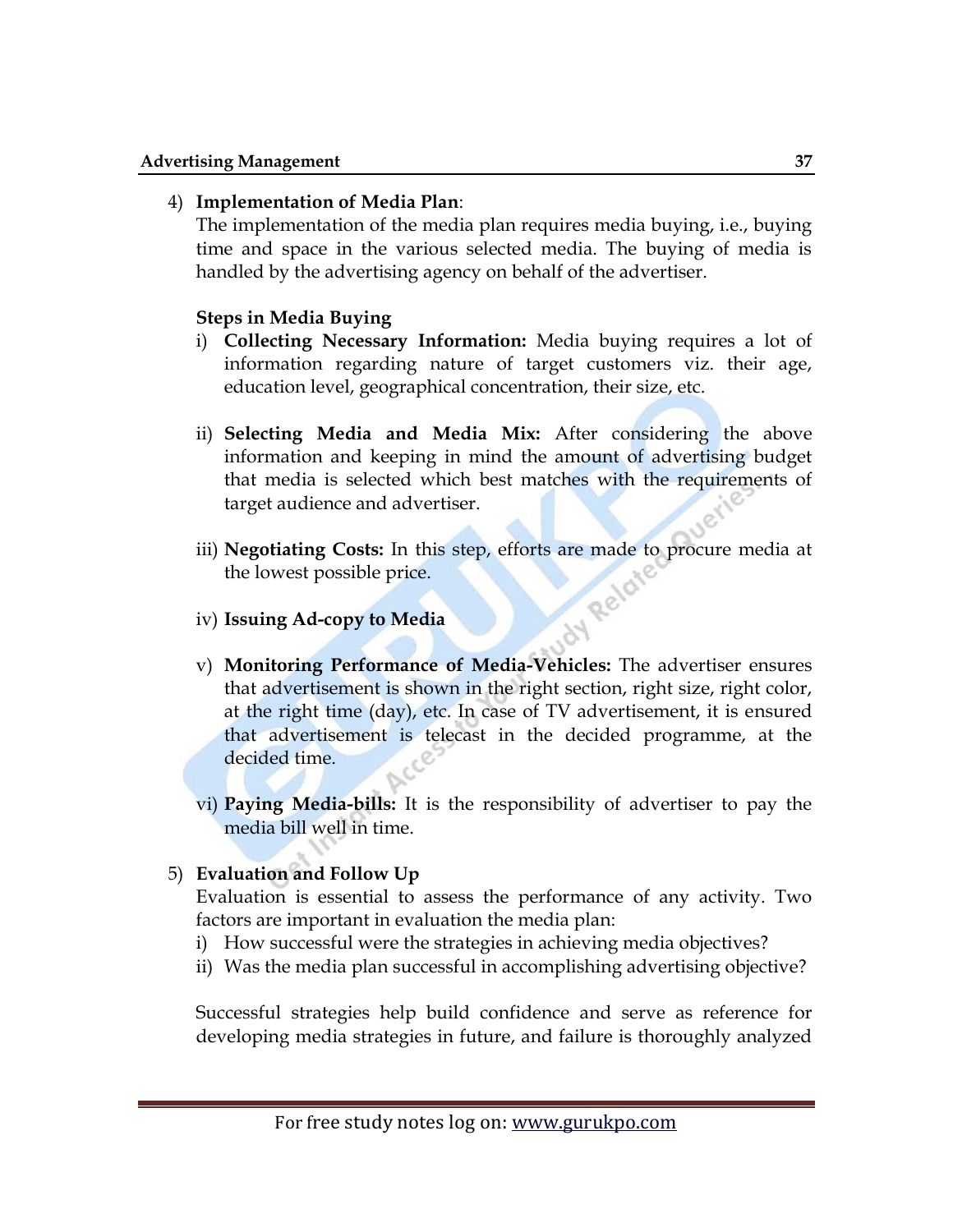N Related Queries ..

to learn about the flaw. It has been pointed out that there are certain problems with measurements that limit the degree to which one can assess the relative effectiveness of different strategies.

**Mass media** provides a perfect channel for advertisers who want their advertising campaigns to make a big impact at a low cost. There are **four** key mass media channels – **newspapers, magazines, radio and television**. These four channels form the major elements o a media mix for any advertiser as they provide a large reach and increase the cost-effectiveness of the advertising campaign.

Media can be classified into following types:

- A) Indoor Advertising Media
- B) Outdoor Advertising Media
- C) Direct adverting media
- D) Display advertising
- E) Internet

## **Q.6 Write all the pros and cons of Advertising.**

**Or**

**Doing business without advertising is just like looking at a beautiful girl in the dark, you know what you are doing but others don't. comment**

Ans It has been rightly said, "Wherever we are, advertising is with us." Today advertising has reached every field of work and life. It has become an institution of growth and prosperity. It creates demand and keeps the wheel of production moving constantly.

Advertising has a major impact on society: Ads help establish what is cool in society; their messages contribute to the public dialogue. It makes kids to dance together. It creates pleasurefulness. Thus, it pays to advertise. It is the lever that motivates the world of commerce and industry. It is the pride of dynamic marketing. It provides benefits to various groups which includes the producer, consumer, dealers, salesmen, and the society and economy. The importance of advertising to these groups is explained below: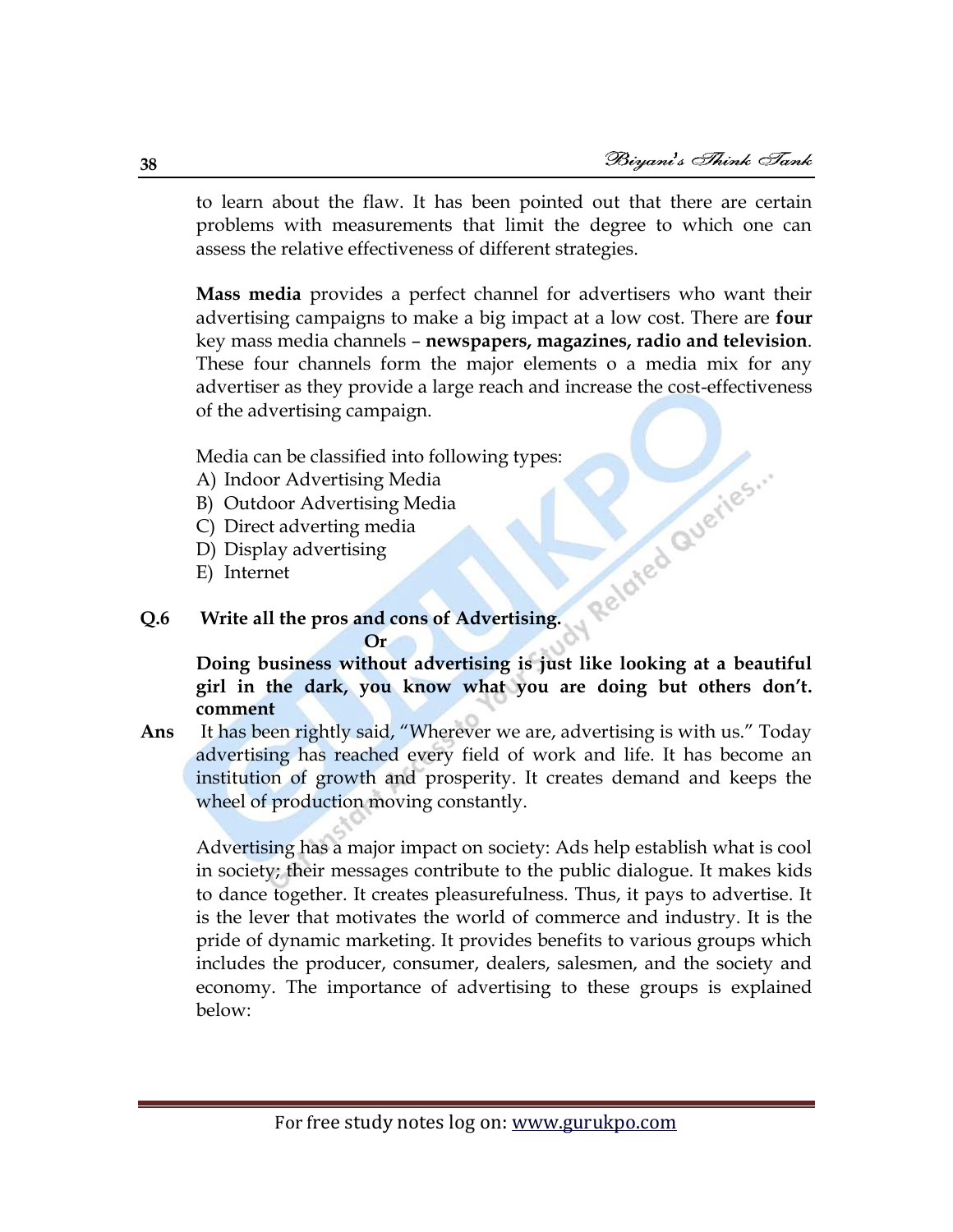## **I. Importance of Advertising to Producers**

- 1. **Increase in Demand:** Advertising awakens interests, stimulates emotions and creates desire to buy the product. For eg:- Tide
- 2. **Large-Scale Production:** Advertising increases and stabilises the salesturnover. It helps to repeal sales. It creates customers and loyal clientele. The increased demand necessitates to produce on large-scale. For eg:- Sunsilk
- 3. **Cuts Costs:** Advertising helps in cutting down the production and selling costs. Increasing unit sales decreases unit costs.
- 4. **Good Selling Tool:** Advertising is a good selling tool for big businessmen. It puts less burden on other selling methods.
- 5. **Explores New Markets:** Advertising maintains the existing markets. But it also expands and explores new markets by better informing and serving the customers.
- 6. **Facilitates Innovation:** Advertising promotes new product. In a way it reduces the risk of innovation.
- 7. **New Industries and New Jobs:** Otto Kleppner has asserted that "Due to advertising new and improved products and services constantly appear, enrich our lives, change life-styles, create new industries and new jobs.
- 8. **Lowers Prices:** Advertising reduces products prices by keeping down various costs to the advantage of consumers.
- 9. **More Profits:** Advertising increases profits by increasing sales.
- 10. **Control on Trade Cycles:** Advertising can help to stimulate business recovery in severe recessions. It stimulates latent needs, and reinforces the aroused wants in depression period.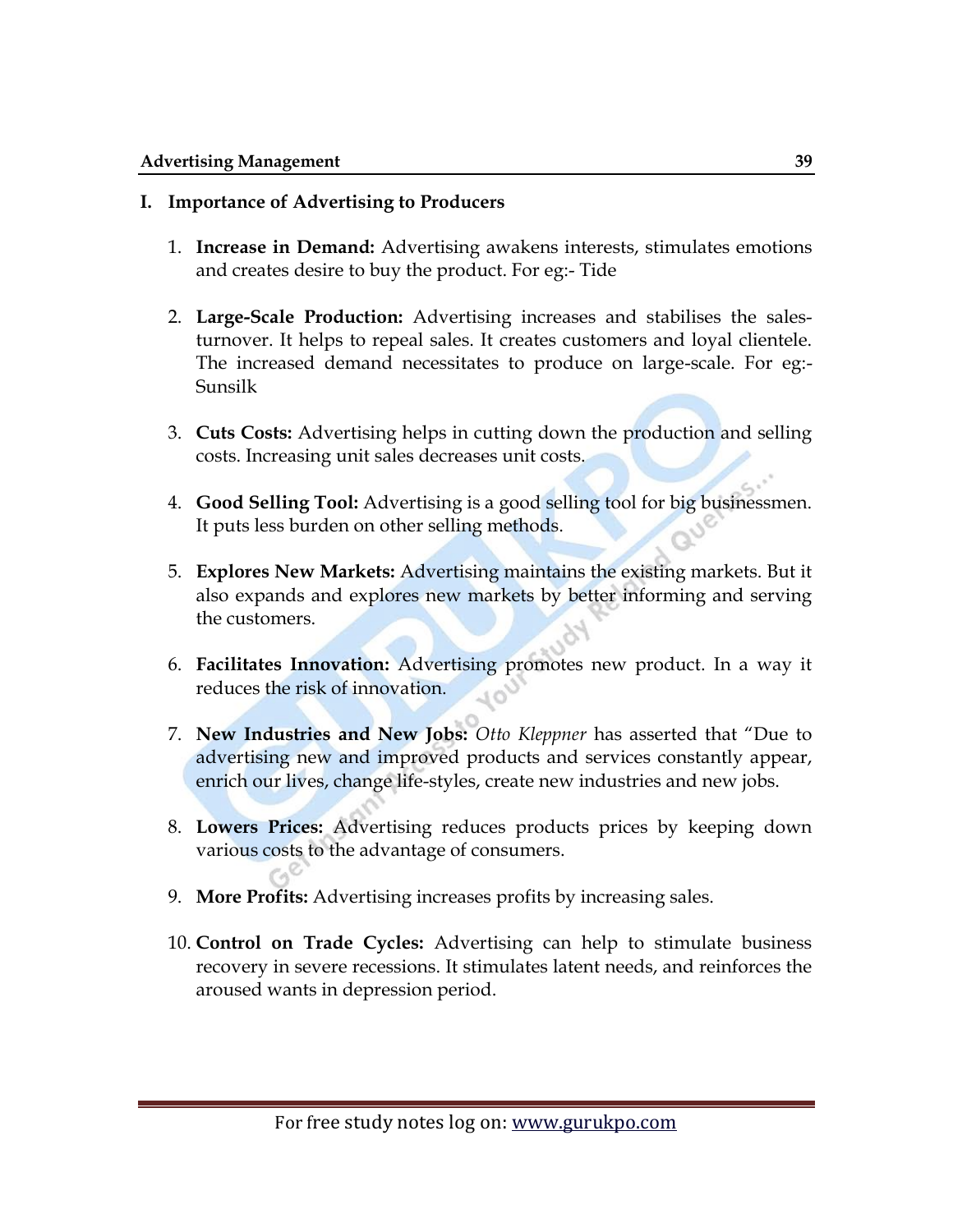- 11. **Competitive and Promotional Weapon:** Advertising is a powerful weapon to counter competitive moves. It creates brand image.
- 12. **Builds Brand Image:** Manufacturers use advertising to build a brand image.

## 13. **Other Benefits:**

- (i) It increases *business activities*.
- (ii) It increases *goodwill* of the firm.
- (iii) It increases *Interest among dealers* in manufacturer's goods.
- (iv) It makes possible the *use of modern technology* in productional process.<br>
. Importance of Advertising to Consumers

## **II. Importance of Advertising to Consumers**

- **1. Help in Rational Buying:** Advertising disseminates useful information about the relative merits and unique features of the products in terms of quality, utility, price, durability and convenience.
- **2. Ensures Quality Products at Reasonable Prices:** Advertising stimulates the sale of quality products. It creates a right image of good products. For eg:- Saras
- **3. More Products:** Advertising is a feature of free competitive enterprise and can be a contributory factor towards greater availability of goods.
- **4. Creates Varied Tastes:** Consumers demand differences in colour and style. They want new styles in various products. Advertising responds to what people want.
- **5. Information:** Consumers need information about various goods and services. "Advertising is a means of pleasant informations for pleasureful life and good buying."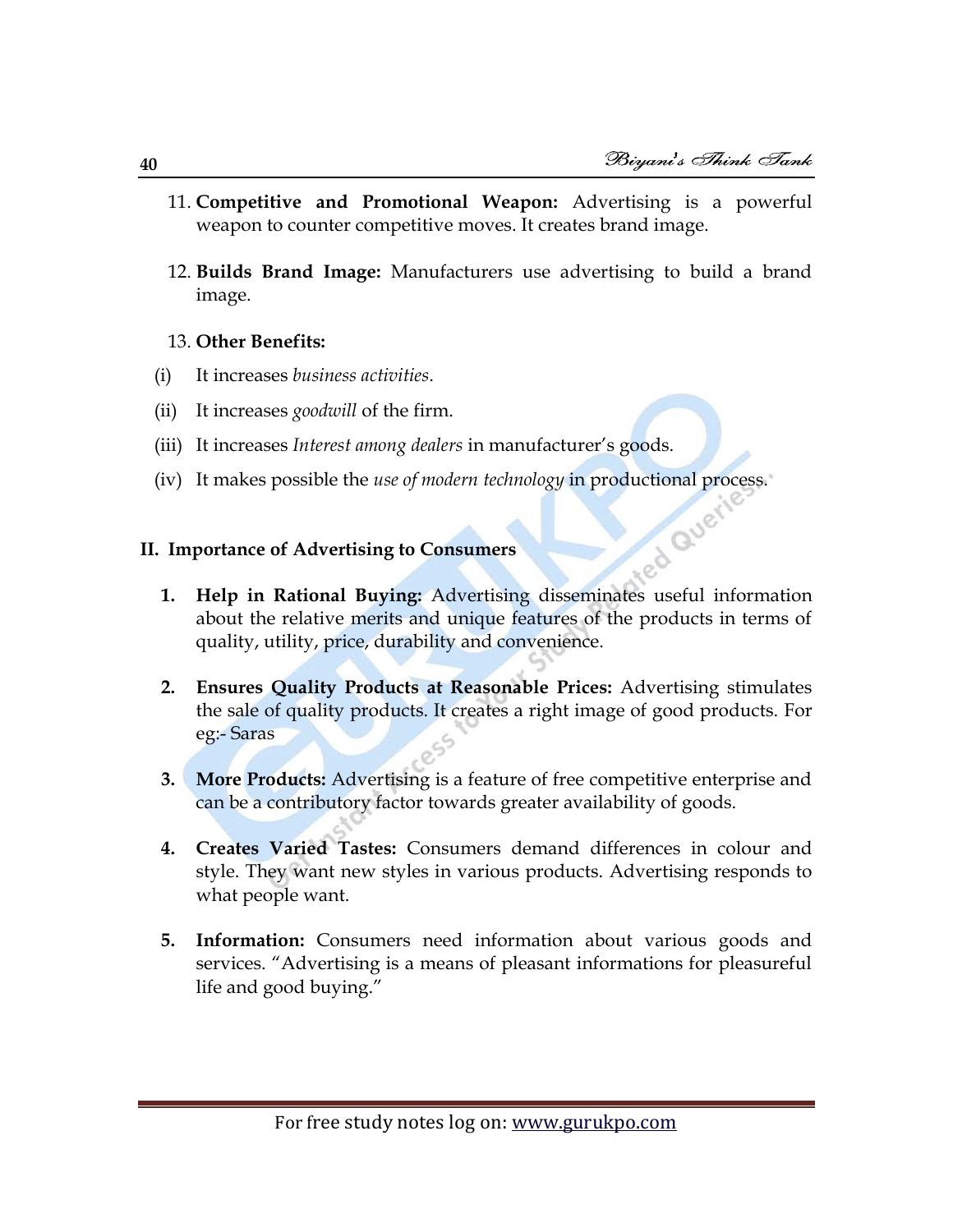- **6. Offers Solutions to Buying Problems:** Consumers may have problems like hair-falling, tooth decay, ill-health, not finding desired product or design, right quality, or right price, etc.
- **7. Better Standard of Living:** *Sir Winston Churchill* has very aptly stated, ―Advertising nourishes the consuming power of men. It sets up before a man the goal of a better home, better clothing, better food for himself and his family.
- **8. Saves Time:** Advertising is informative, educative and convincing. It brings many informations to the notice of consumers.
- **9. Reduces Dissonance:** Advertising helps to reduce may tensions and mental anxieties after buying the product by producing facts and proofs in favour of his decision.
- **10. Educates Consumers:** Advertising is also a means of educating the consumers about the proper use of product.

150%

## **III.Importance of Advertising to Middlemen**

- **1. Guarantees Quick Sales:** Advertising quickens the pace of sales by brining products to the knowledge of the consumers.
- **2. Acts as a Salesman:** Advertising is a very potent and effective salesman of middlemen.
- **3. Price Maintenance:** Customers always remain interested in getting quality products at *stable prices* over longer time. If the prices constantly change, the budgets of consumers are disturbed. Advertising also discourages price-haggling and bargaining with retailers.

## **IV.Importance of Advertising of Salesmen**

**1. Drives the Consumers:** While marketing drives products towards the consumer, advertising helps to drive the consumer towards the salesmen at the point of sale.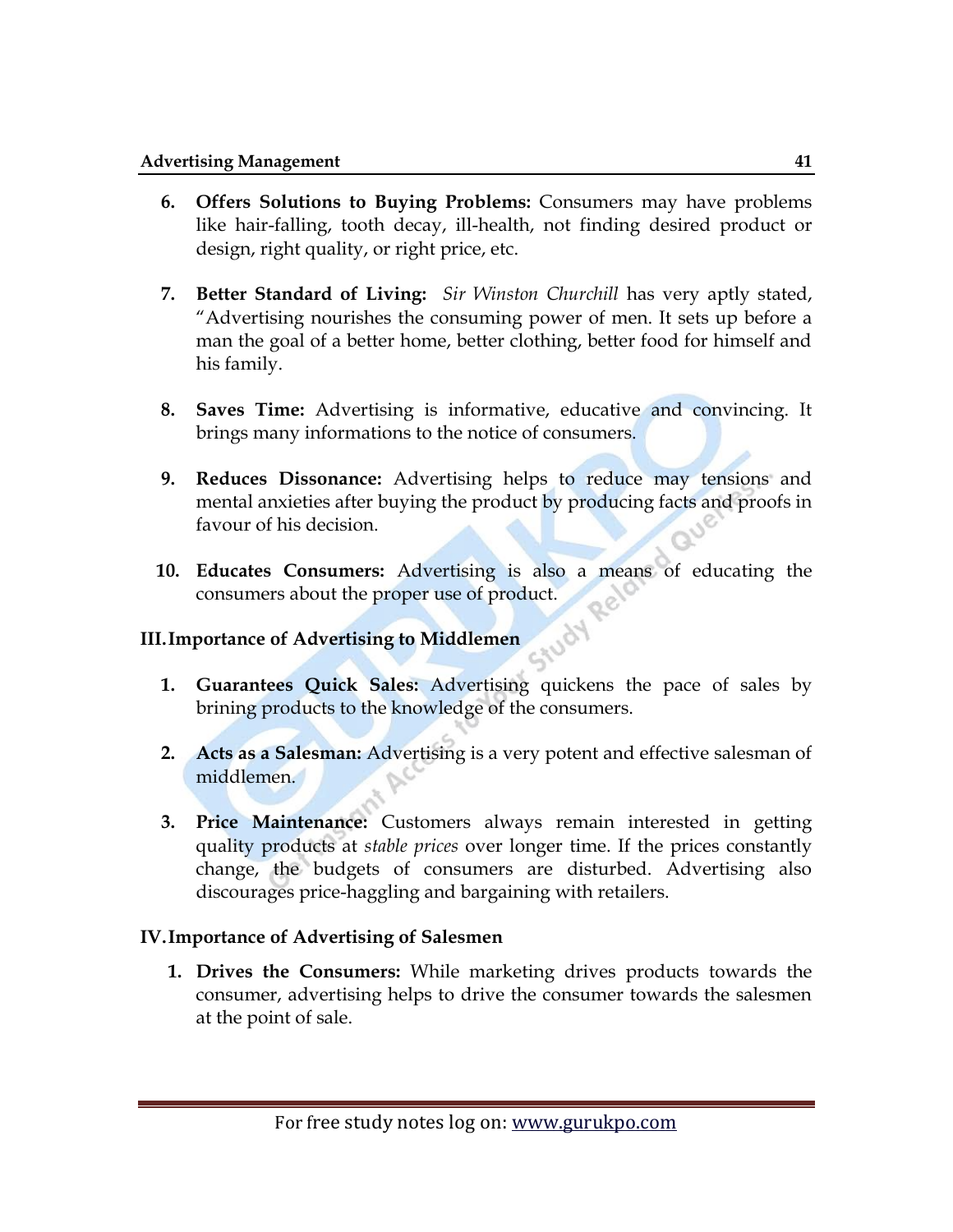- **2. Creates Colourful Environment:** Advertising creates an inducing and colourful environment. Personal selling alone is like a song without music.
- **3. Lightens the Selling Job:** Selling job is highly complex and difficult, if performed alone. In the absence of advertising, salesman is forced to play a double role. With the help of advertising, the salesman can easily explain the product and its benefits, can meet the objections raised by customers and may close the sale.
- **4. Instills Self-Confidence and Initiative:** Advertising acts as a creative force. It educates the sales-force. It instills self-confidence and initiative in them. ries."

## **V. Importance of Advertising to Society and Economy**

- **1. Socio-economic Institution:** "Advertising is only one of society's many institutions: It is literally imbedded in much more basic and powerful institutions such as the family, the school, the church, and the political and legal system.
- **2. Instrument of Social Influence and Control:** It dominates the media, it has vast power in the shaping of popular standards, and it is really one of the very limited group of institutions which exercise social control.
- **3. Wide Power of Persuasion:** Advertising is a powerful technique of persuasion in a society. Advertising is fundamentally the same psychological device that we apply daily in selling products to consumers, and selling ideas at home.
- **4. Component of the educational System:** Advertising is basically a part of knowledge. It imparts values, cultural ideas and valuable lessons of lifestyles.
- **5. Upholds the Culture of a Nation:** Cultural values reflect a nation and its people. Culture of a nation is affected by social dynamics. Advertising accepts and maintains the value structure of society.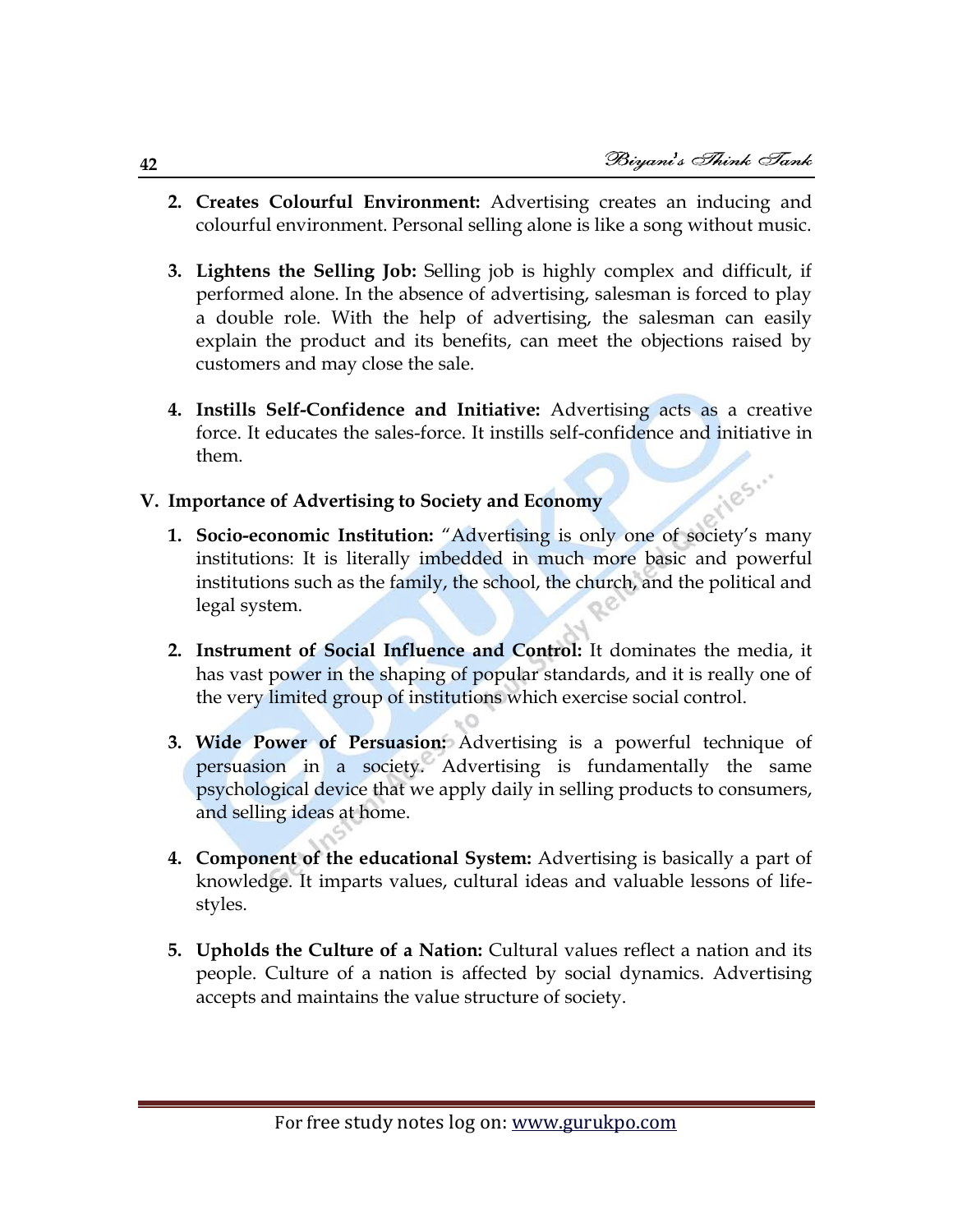- **6. Uplifts the Standard of Living:** It has been widely accepted that advertising raises the living standard of millions. It creates wants. It increases production and consumption.
- **7. Social Guide:** Advertising has become a means of social change. It is an inseparable part of free speech. *It is our social leader. It provides ideas about style, morality, behaviour*.‖
- **8. Generates Employment Opportunities:** Advertising generates employment opportunities directly and indirectly. Direct employment is open in various jobs created by advertising such as copy designers, copy writers, artists, painters, photographers, singers, message-writers, comperes, musicians, pressmen, executives and many others to help in advertising process.
- **9. Fosters Economic Growth:** Advertising is a key tool used to aid a country's growth. It can help in improving the economies of developed and developing countries. It can stimulate increase in production and consequently generate more employment.
- **10. Growth of Media:** The acceptance of advertising by different media enhances the potential for raising revenues.

―Not everyone is sold on the value of advertising. Critics argue that most advertising is more propaganda than information; it creates needs and faults consumers never knew they had. Ads suggest that children won't succeed without a computer, that our bodies should be leaner, our faces younger, and our houses cleaner.

Though advertising is multi-dimensional and powerful mass-communication, it suffers from serious limitations. Its main evils and criticisms are as follows:

**1. Increase in Unnecessary Wants:** Critics argue that most advertising cause people to buy things they don't really need. Advertising create unnecessary wants and desires which become a monetary burden on consumers and their regular budget is disturbed.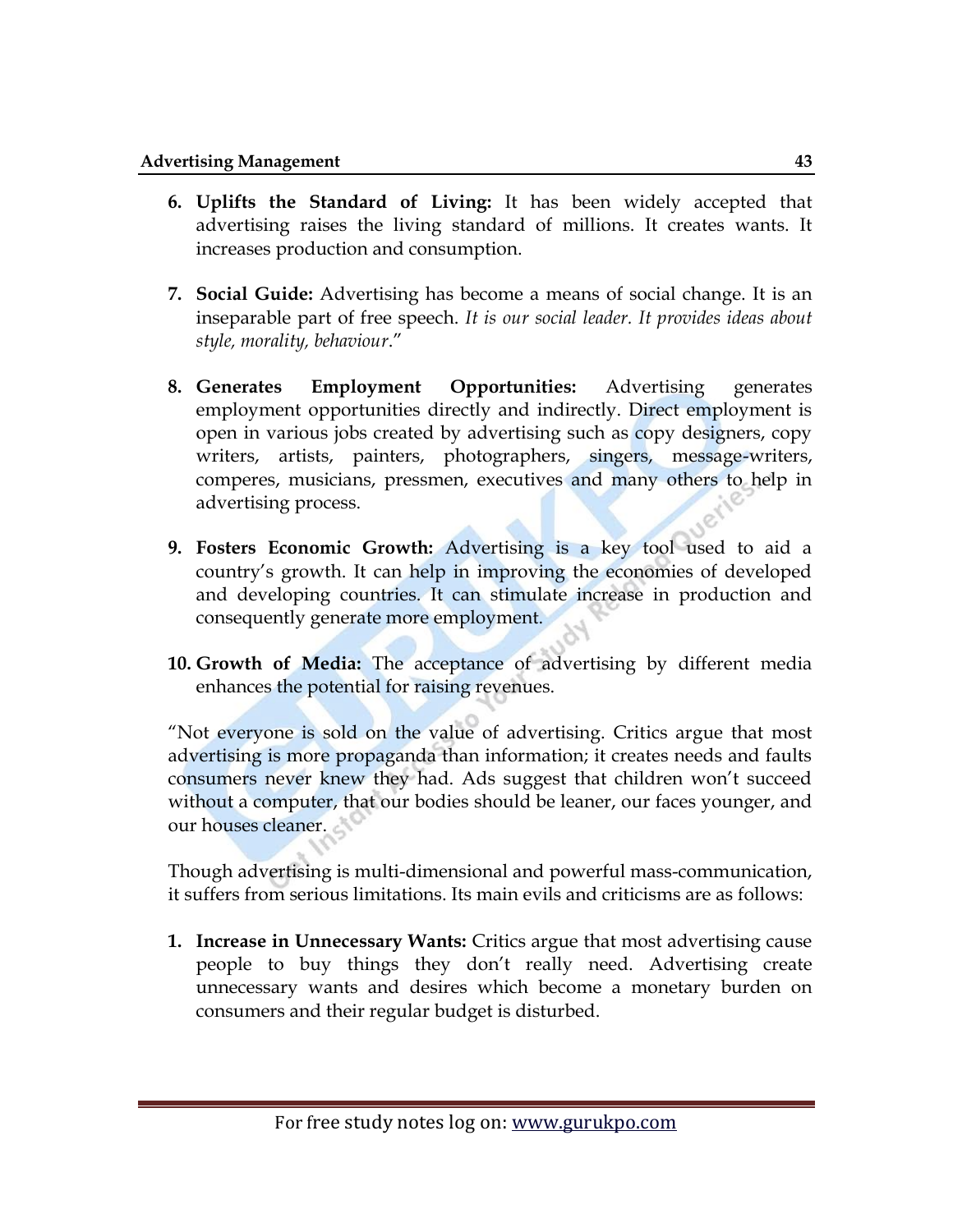- **2. Increase in Costs and Prices:** Critics argue that advertising increases the prices consumers pay for products and services.
- **3. Creates Indecisiveness:** Various advertisements influence and move the desire of consumers. They all attract to buy their own products. They all pull consumers towards their own products. This creates a state of confusion conflict, and undecisiveness for the consumer.
- **4. Too Much Puffery and Deception:** Deceptive advertising has became a major problem for the consumers. Consumers are cheated by deceptive pricing, false criticisms of competing products, deceptive guarantees ambiguous statements, false testimonials, and other "deceptive practices."
- **5. Arouses Emotions:** Most of the advertisings arouse emotions, instigate feelings and induce desires of consumers and compel them to buy irrationally. They have difficulty in fitting the idea of persuasion and emotional approaches into their concept of the "economic person" who makes decisions *rationally*, not emotionally.
- **6. Obscene and Unethical:** Critics say that today advertising has become offensive and unethical. Youths are offended by increasing bad taste, violence, nudeness, obscenity, and sexuality in advertising. Such advertisements provoke ill-thoughts in the minds of people.
- **7. Promotes Social Evils:** Many advertisings make life luxurious. They promote materialism, rather than intellectual or spiritual things. They promote the use of many objectionable products like tobacco, alcohol, cigarettes, banned drugs, etc.
- **8. Endangers Competition:** Advertising can endanger competition. Big advertisers can monopolize the market. It makes difficult for other firms to enter the market. This results in less competition and higher prices and small firms are often driven out of business.
- **9. It is Wasteful:** Advertising is also regarded as waste of national resources. It introduces new products, creates new tastes, new fashion and new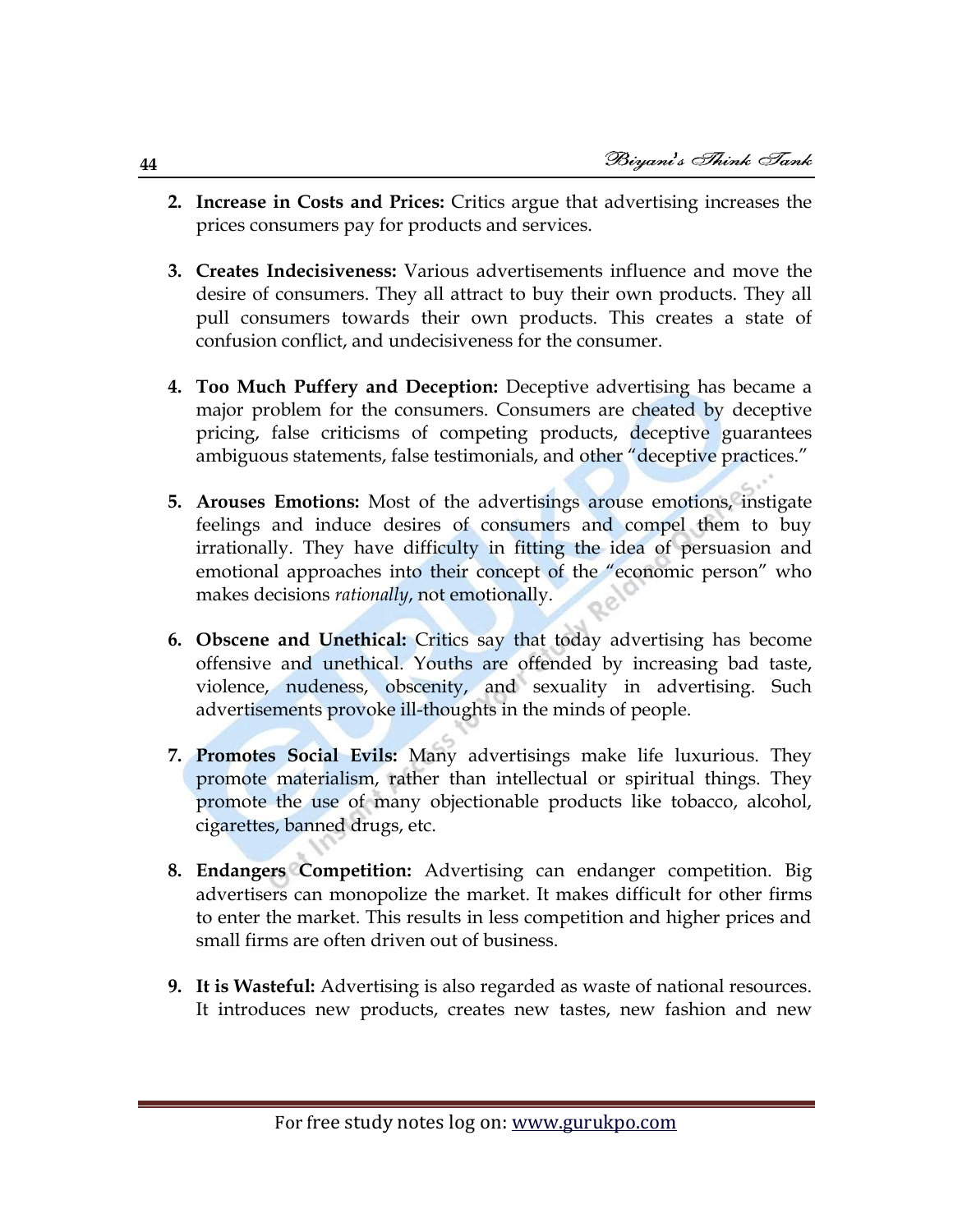habits for the consumers, with the changes in fashions and styles. As a result, half-used and old articles are often discarded.

- **10. Creates Worries and Discontent:** Advertising is accused of causing people to worry about tooth decay, body odour, lack of self-confidence, falling hair, pimples, headache and many other ills. Advertising makes people want what they really do not need.
- **11. Encourages Materialism:** Many critics claim advertising has an adverse effect on ethical and human values by encouraging materialistic values. Advertising seeks to create endless needs which a man cannot fulfill.
- **12. Hampers Consumer Choice:** Some critics argue that advertising hampers consumers choice. It is because large advertisers use their power to limit<br>our options to a few well-advertised brands.<br>Other Evils and Limits: our options to a few well-advertised brands.
- **13. Other Evils and Limits:**
- (a) Advertising has a *harmful effect on children* as it can easily influence the delicate feelings of children.
- (b) Many ads are *offensive* and exercise *high pressure* on consumers.
- (c) It leads to *industrial concentration*.
- (d) Advertisements are rigid. The message once set *cannot adjust to the reactions* of consumers.
- (e) They may cause *road accidents* as people see hoardings and posters while driving the vehicles or walking on roads.

## **Q. 7 What are the essentials of Effective Advertising?**

**Ans** Advertising will only survive and grow if it focuses on being effective. It must achieve its objectives. It most produce results. But advertising cannot save bad products. There are certain essentials or principles which must be followed to make the ad successful. These are as follows: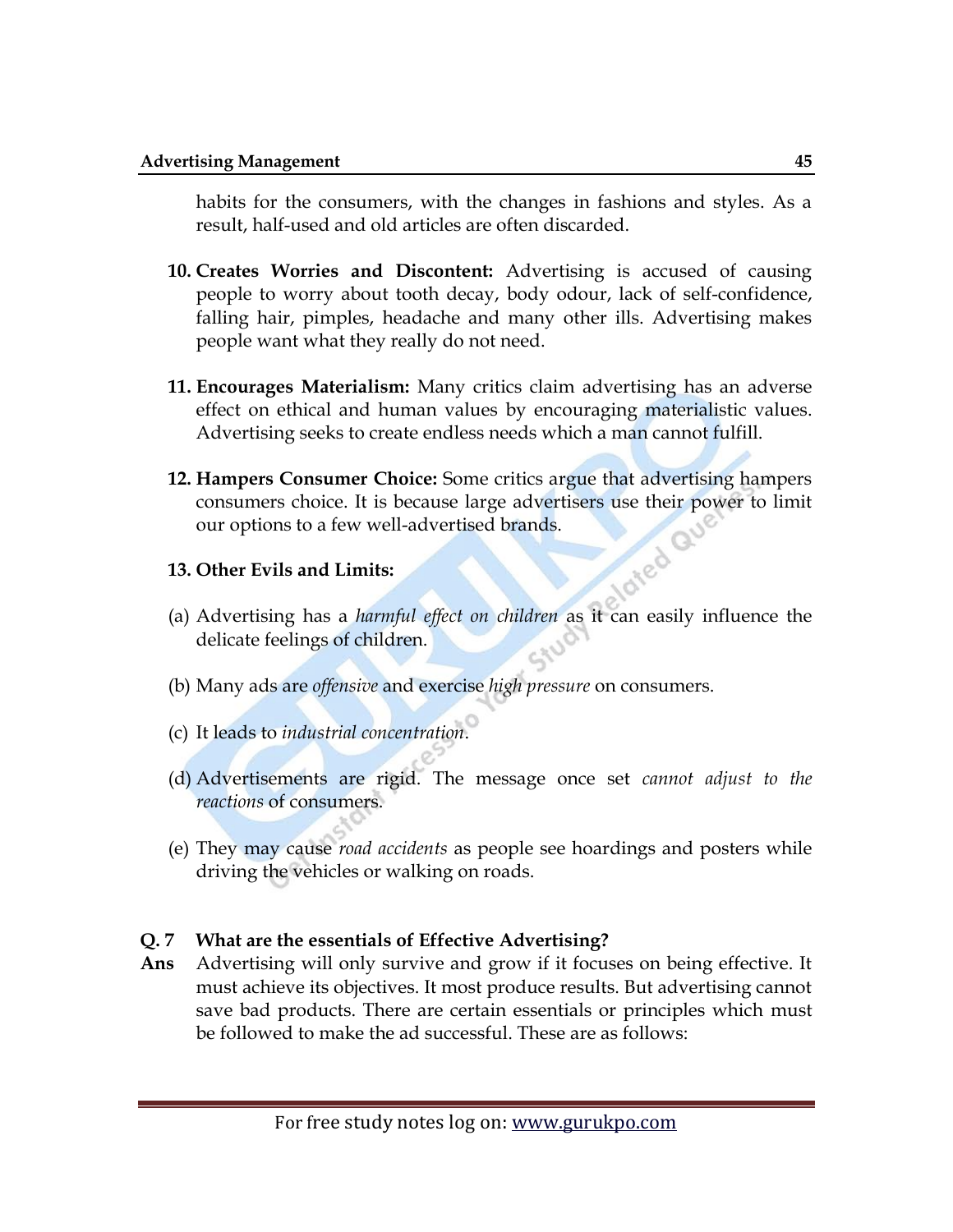- **1. Relevant Message:** Advertising must satisfy consumers' objectives by delivering them a relevant message.
- **2. Offers Enough Incentive:** The ad must offer enough incentive for the consumer to risk change because it can show consumer how to satisfy needs in a manageable way.
- **3. Sound strategy:** Every effective ad has a sound strategy.
- **4.** Creative Thinking: "The creative concept is the ad's central idea that grabs your attention and sticks in your memory.
- **5. Proper Execution:** Effective ads are well-executed. It means that the message details, the photography, setting, printing, and the production values all must be fine-tuned.
- **6. God-Directed:** Advertising must be goal-directed. Advertising must hope to achieve something. Every advertiser, deep down inside, hopes or assumes that each ad will produce sales.
- **7. Persuasion:** To be effective, advertising must communicate and persuade.
- **8. Based on Reasoning:** Effective advertising *provokes thought* on the part of the viewer, that stimulates interests, evaluation, judgment, and decisionmaking inside the consumer's mind.
- **9. Ad by Emphasis:** Advertising by emphasis *aims* for small delayed effects, just enough effect to tip the scales in favour of brand A over B.
- **10. Continuity:** It can be noted that much advertising is quickly forgotten if not continuously exposed.

## **11. Other Essentials:**

- (i) Prospects must be identified before designing the advertising.
- (ii) Pride of possession must be expressed.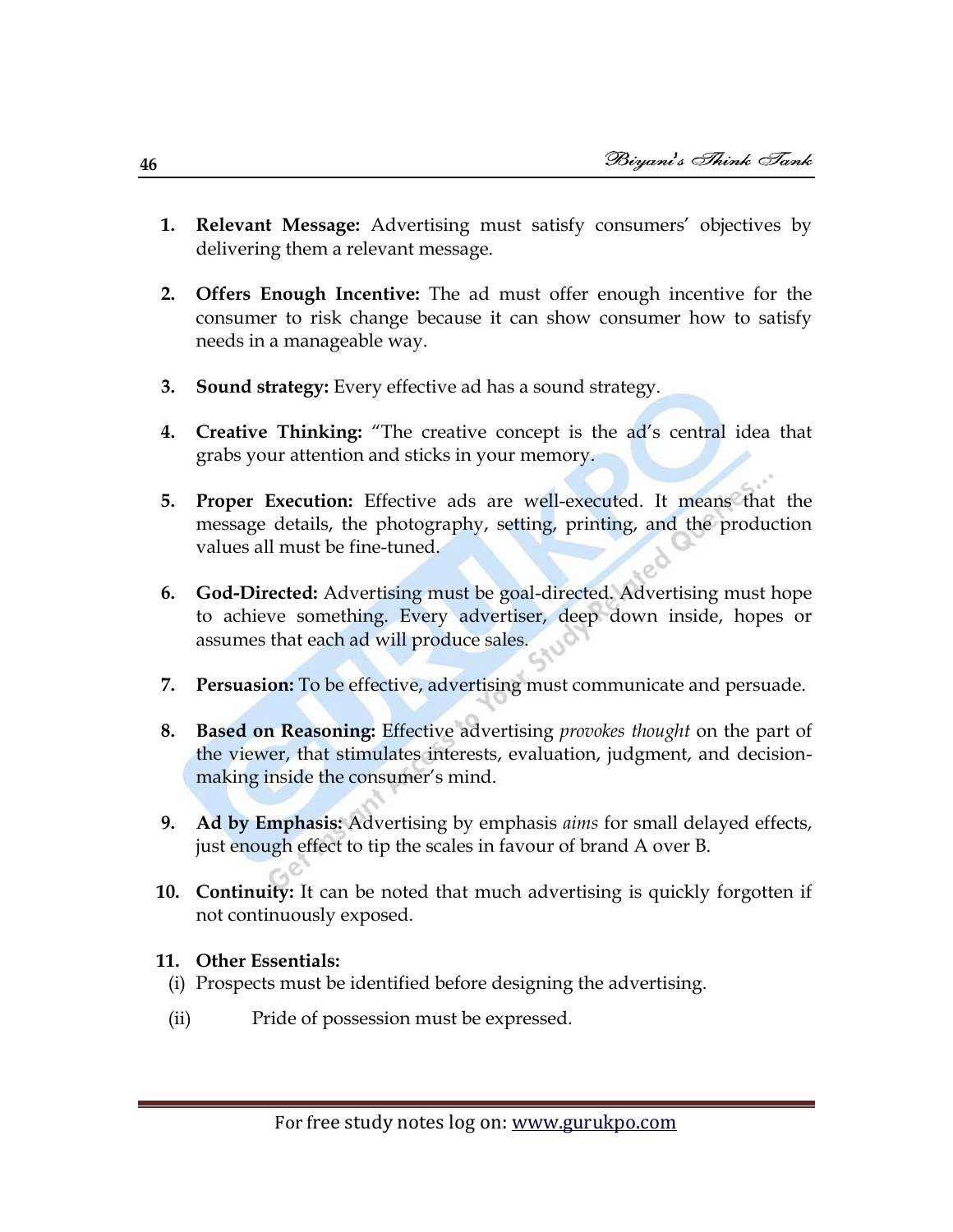- (iii) Product value must be proved.
- (iv) Headline, slogans, sub-headline, colours, main body, etc. must be attractive.
- (v) It must be easy to understand.
- (vi) Novelty of the product must be demonstrated.

Ad must be distinctive and recognizable.

It must be conveyed honestly and without duress or compulsion. Manipulation should not be involved.

The world 'media' is the plural form of the world 'medium' which is a means through which a thing is done.

## **Q.8 What are the different modes of Advertising?**

*<u>Or</u>* 

## **Classification of Advertising Media.**

**Ans**

- 1.**Newspaper** Newspaper has a powerful selling force. It is the backbone of the advertising campaign. A newspaper contains news, opinions, service informations, entertainment messages and publicity materials. *Advertising is one of the best read features of a newspaper*. As a medium of advertising the daily newspapers contain two types of advertisements:
- (a) **Classified advertisement:** For classified advertisement, certain pages of the newspapers are reserved. They contains the headings like matrimonials, employment, tender, sale and purchase, vacancies, etc.
- (b) **Display advertisement:** For these advertisements no specific column is specified. They are placed at any part of the newspaper according to the discretion of the advertiser.
- 2.**Magazine Advertising** Magazine or periodicals issued at varying intervals also constitute a powerful medium of advertising. Magazines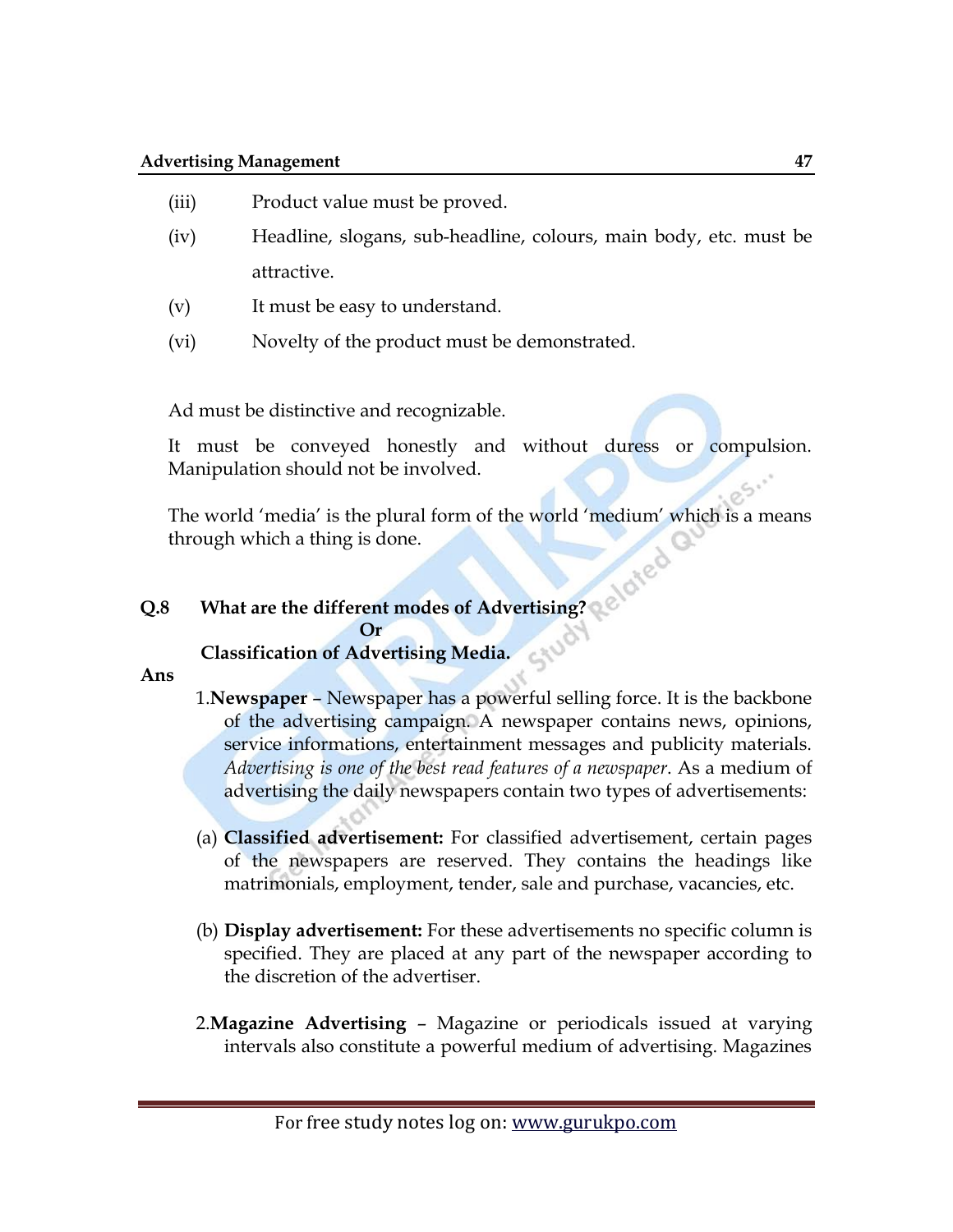are published monthly or quarterly or bi-annually or annually. They contain articles and news of current interest. Magazines enjoy a longer life than newspapers.

- 3.**Women Papers** Certain newspapers and magazines are intended only for women customers. These are suitable to advertise perfumes, jewellery, underwear's, domestic and other luxury products. These are also suitable for advertising dress materials, fashion products and patent medicines.
- 4.**Trade Journals**  There are certain journals which make an appeal to a particular class of persons such as doctors, dentists, farmers, architects, industrialists etc.
- 5.**Foreign Papers** Advertisements can also be published in foreign papers and magazines. These papers have good reputation and are circulated among rich customers. Thus, these have assured readership for advertisements.

It is the oldest form of advertising. It is seen when people are out of doors. It catches the eyes of passerby. Broadly, the following are the important means of outdoor advertising:

- 1. **Posters:** The poster advertisement is exhibited on a hoarding or on walls, roofs, fences or even high up in the sky.
- 2. **Painted Displays or Metal Signs:** Posters generally fade in colours and spoiled due to rain and dust. Hence, metal and painted signs are used to advertise.
- 3. **Wall Paintings:** The wall paintings are found in cities, towns and even villages and are more durable than posters.
- 4. **Electric Light Signs:** Sign-boards illuminated by electricity can be seen in large number in cities. They are presented with attractive letters and coloured bulbs.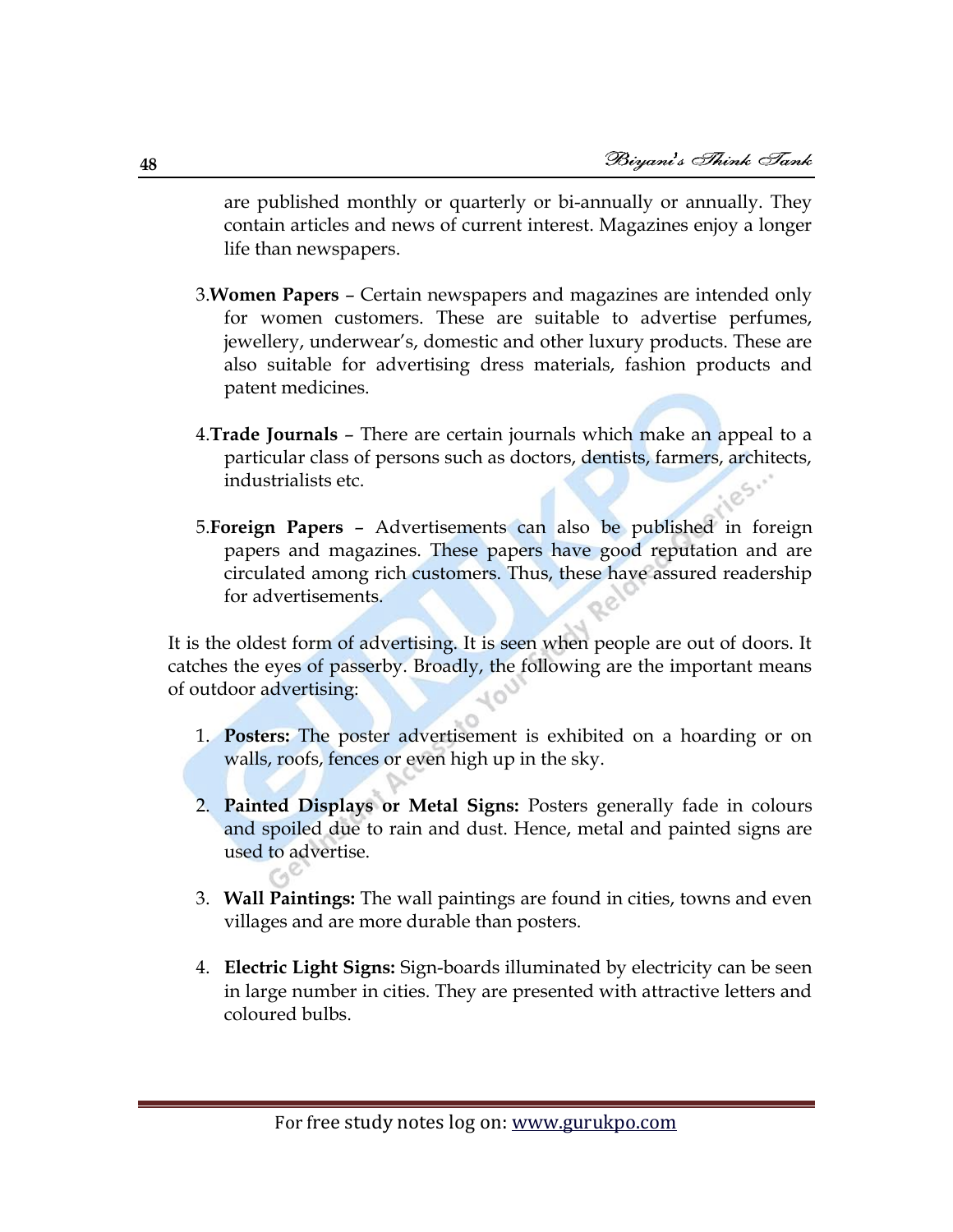- 5. **Neon Signs:** Advertisement is also presented with brilliantly tubes in various shades. The tubes can be of the still or the flashing type. These signs look more attractive but the cost of this device is high.
- 6. **Traveling Displays:** It is also known as transit advertising or car cards.
- 7. **Van Advertising:** Displays can also be made on the front, sides and backs of vehicles and vans. These are made of durable materials.
- 8. **Banners:** Banners are made of cloths and words are written in colours. They are tied on the top of buildings, road crossings, stadiums and play fields for the publicity of goods.
- 9. **Railway Stations:** Advertisements can also be placed on railway stations. These may be in form of posters.
- 10. **Sky Writing:** This is a modern form of advertising. It may take several forms. Messages can be written on balloons which are floated in the air. Banners are released from aeroplanes.
- 11. **Sandwich Men:** This is oldest form of outdoor advertising. Sandwich men dress up funnily and carry boards. They shout slogans in favour of the company's products.

#### **Merits of Outdoor Advertising**

- 1. It makes a *wide appeal* to all classes of society.
- 2. It has colourful effect and *dramatic appeal* of a slogan.
- 3. It can be used in a *certain locality*.
- 4. It is *durable*. Posters, hoardings or bill boards remain before the public eye for a long time.
- 5. It *appeals* even to the *illiterate* persons.
- 6. It gives *scope for skill and art* in the preparation of posters.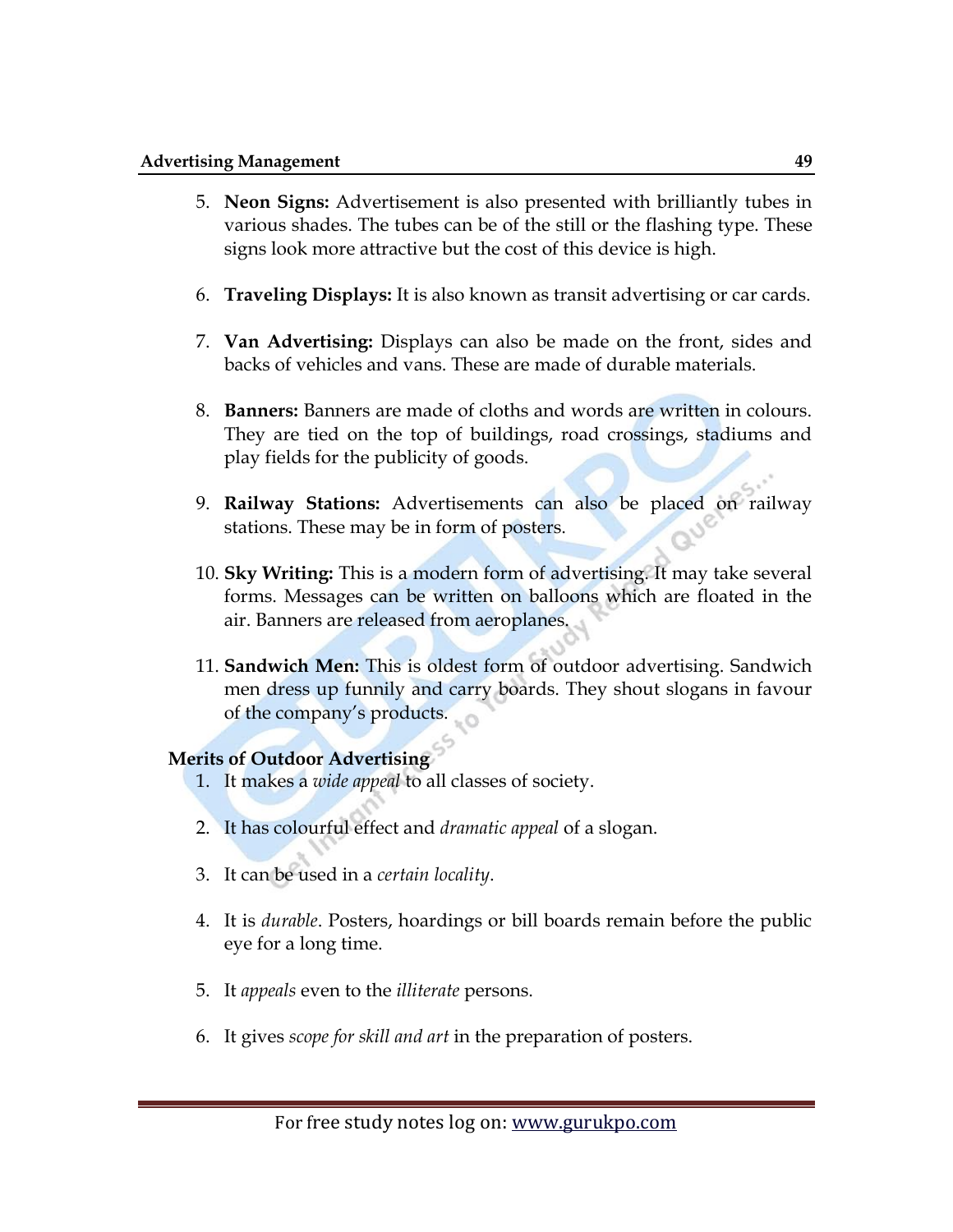## **Demerits:**

- 1. It remains *brief*. No way can outdoor advertising messages be made in detail.
- 2. It is *costlier*. Media like skywriting, use of balloons, etc. cannot be repeated again and again.
- 3. Its effectiveness cannot be measured easily. There is every possibility of waste in such advertising.
- 4. It *lacks novelty*. It is hardly changed over years.
- 5. It is also argued that it *uglifies the areas*. Advertisers go on pasting posters on compound walls of buildings. Such sticking of bills becomes 'ugly spot'.
- 6. It is not suitable to a producer operating on national network.

## **I. Broadcast Media or Entertaining Advertising**

Advertising through radio, cinema and television has become very popular and common.

- 1. **Radio Advertising:** Radio advertising is described as "word of mouth advertising on a large scale‖. It appeals through the ears. Now-a-days all radio stations all over the world broadcast commercial advertising. The advertisers prepare the programme before hand keeping in view interests of the listeners.
- 2. **Television Advertising:** It is the latest and novel method of advertising. It provides the coordination of sound, sight, motion and immediacy that no other medium provides. It combines radio, movies and theatre. It is a colourful presentation. In this medium, salesman can present and demonstrate the product.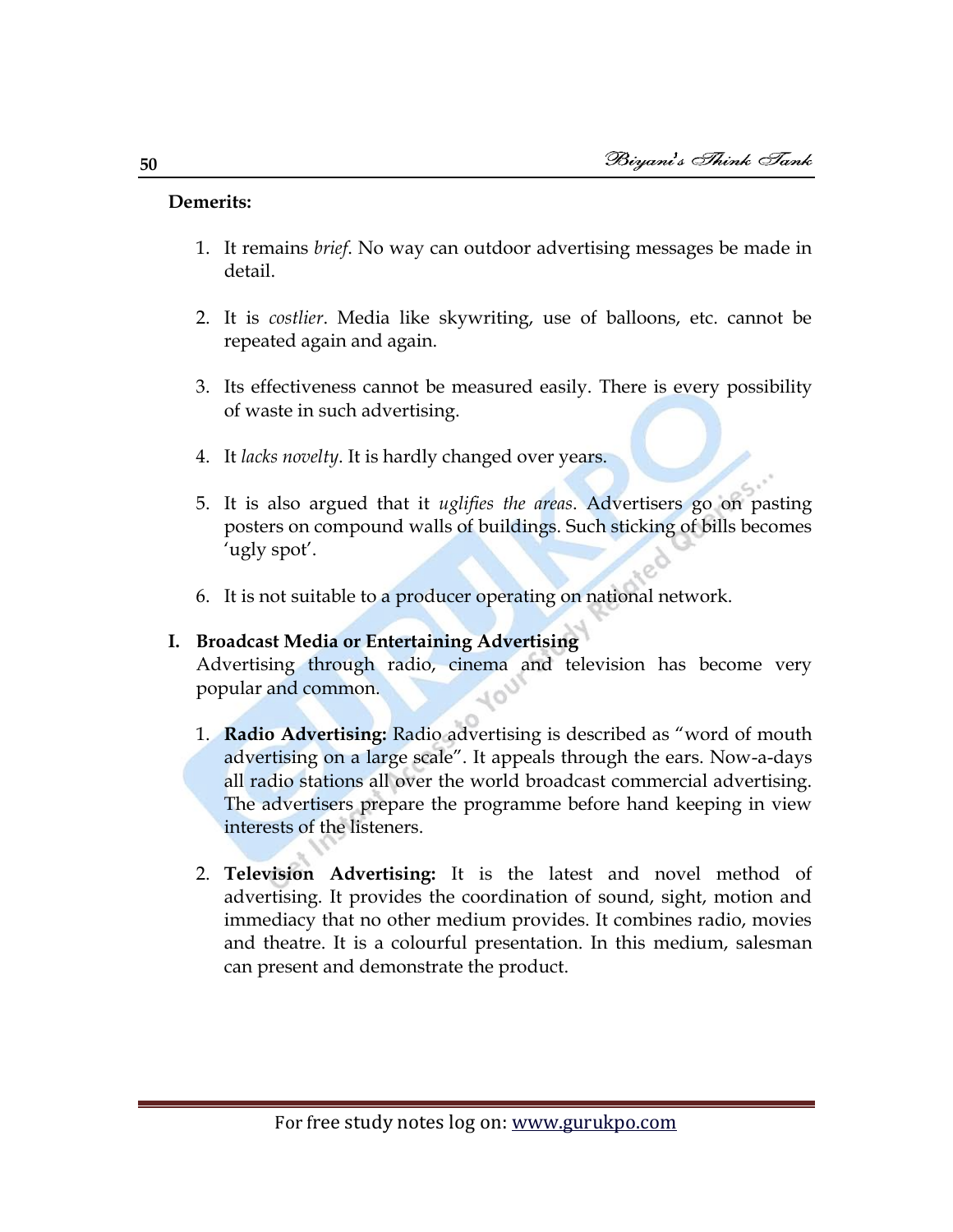- 3. **Advertising Films:** Commercial films are produced to publicize the products with a story. They prove effective, because they give oral and visual message.
- 4. **Slides:** These are exhibited in cinema houses. They produce the effect like posters. These are exhibited on the screen for an agreed period. The slides are shown before the cinema show or during the intermission.
- 5. **Video Advertising:** This medium has grown rapidly in advertising circles. Video commercial films are produced to make publicity of products.
- 6. **Cable TV Advertising:** Cable TV has opened up various avenues for the advertisers to promote their products. It is in the form of spots sold to national advertisers on programming on networks.<br>Drama<br>rect Mail Advertisers

## 7. **Drama**

## **II. Direct Mail Advertising**

It is the oldest medium of advertising. It is the way of sending sales messages directly to the customers through post, salesmen or dealers etc. Some of the important media of direct mail advertising have been discussed below:

- 1. **Post Cards** It is the most widely form of direct mail advertising due to its high attention value and economy. It gets immediate attention. Post cards are used to carry brief messages about product.
- 2. **Sales Letters**  It is also most widely used form. Sales letters are sent to induce the potential customers to buy a particular product.
- 3. **Circulars**  These contain several pages and describe all details of a product.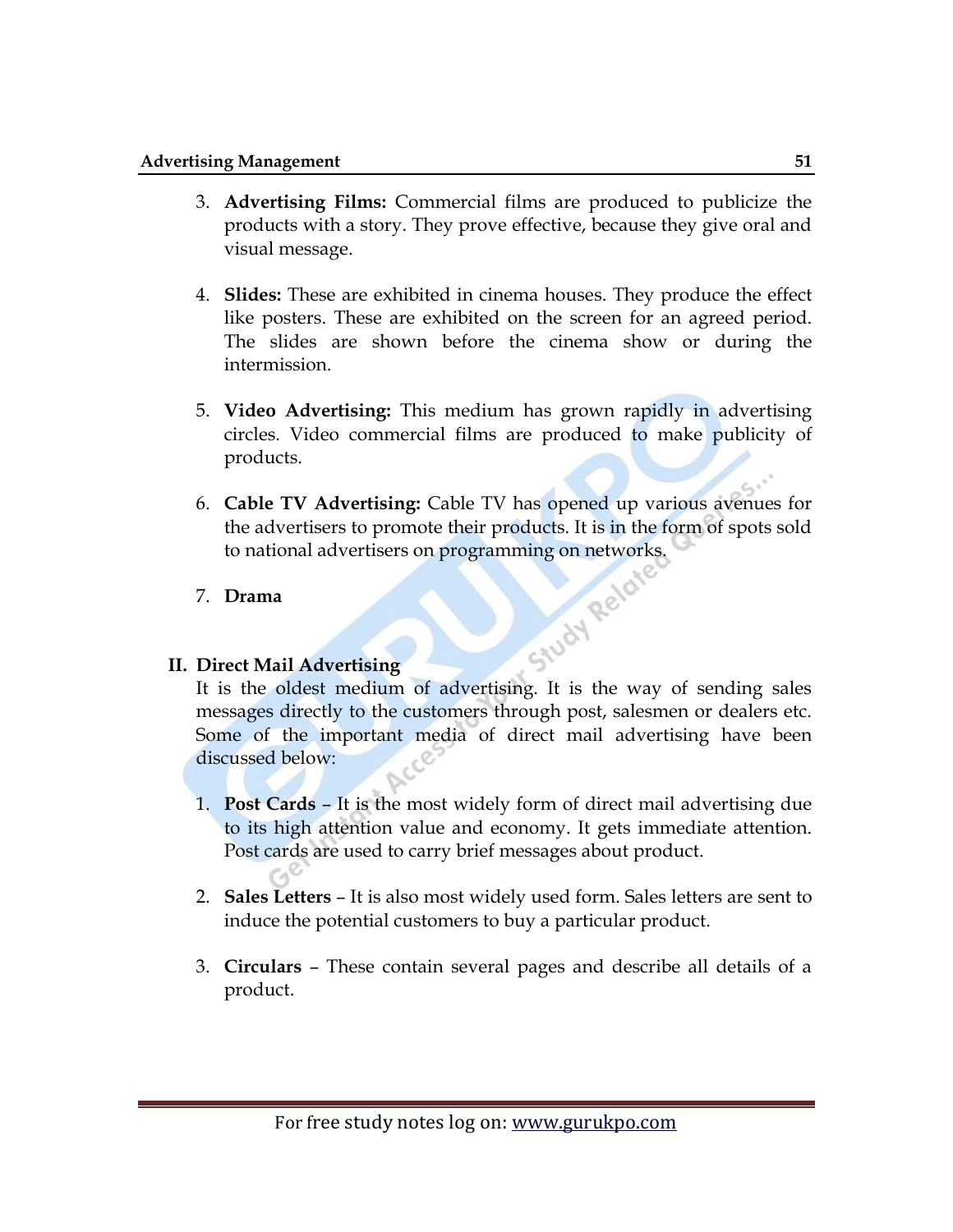- 4. **Stuffers**  It gives detailed specifications of a wide range of products. It is a means of amplify the sales letter by providing illustrations.
- 5. **Folders**  It is bigger than ordinary card. It can be conveniently folded. It is made of heavier stock of paper or card-board.
- 6. **Broadsides**  These are giant-sized folders. These are designed to impress customers by their size, attractive colours and illustrations.
- 7. **Catalogues and Booklets**  These are illustrative price lists containing the price and features of products.
- 8. **House Organs**  These company magazines are sent to wholesalers, retailers, salesmen, and prospective customers free of cost.

Appeal is the central idea and essence of an advertisement. It is the device to solicit a desired response from customers. In simple words, an appeal is the earnest request to the prospects. *An appeal is any statement designed to motivate a person to action*. Advertising appeal is a rational or emotional reason or justification that motivates the consumer to buy the product. It appeals to consumers' mind, emotions, sentiments, thoughts, desires, needs, or morals. Advertising appeal puts such facts, benefits or reasons that inspire a customer to act upon the advertising message.

According to *Sandra E. Moriarty*, an advertising appeal can be viewed as ―something that moves people, speaks to their wants or needs, and excites their interest."

- **Q.9 How Advertiser involve the choice of an appropriate appeal in advertising? Discuss all the types of Advertising Appeals.**
- **Ans** One of the advertiser's most important creative strategy decisions involves the choice of an appropriate appeal. There are three types of appeals: rational, emotional, and moral.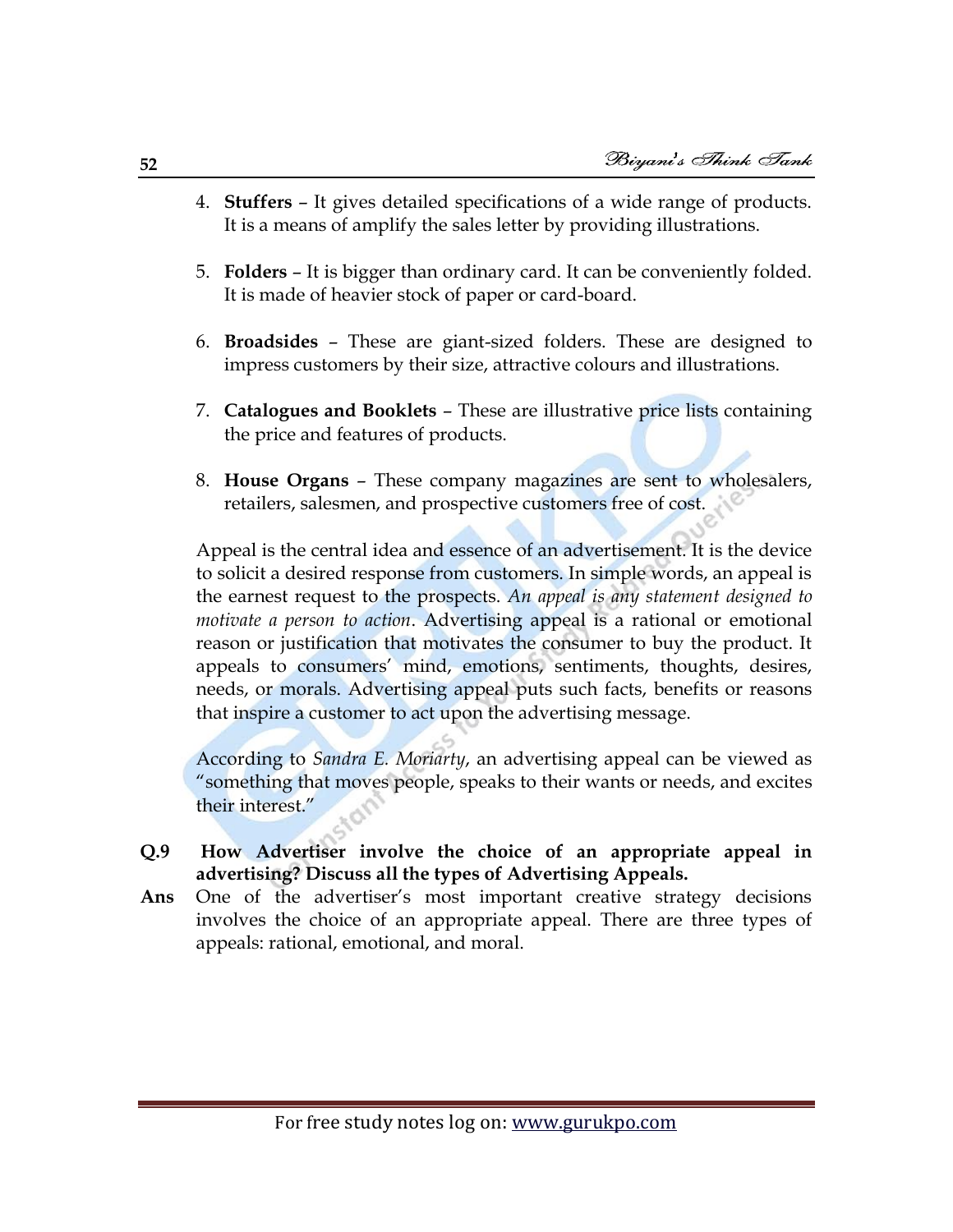## **I. Rational or Informational Appeals**

Rational *appeals* appeal to the audience's self-interest. They know that the product will produce benefits like quality, economy, value, or performance.

- 1. **Feature Appeal:** Advertisement that use a *feature appeal* focus on the dominant traits of the product or service. These ads tend to be highly informative and present the customer with a number of important product attributes or features that will lead to favourable attitudes and can be used as the basis for rational purchase decision. Technical and high-involvement products often use this appeal.
- 2. **Competitive Advantage Appeal:** When this appeal is used, the advertiser makes either a direct or an indirect comparison to another brand and usually claims superiority on one or more attributes. For eg:- Tide & Surf
- 3. **Favourable Price Appeal:** It makes the price offer the dominant point of the message.
- 4. **News Appeal:** In such appeals some type of news or announcement about the product or company dominates the advertisement. For eg:- Attractive offers 50%
- 5. **Product Popularity Appeals:** These appeals stress the popularity of a product or service by pointing out the number of consumers who use the brand, the number who have switched to it.
- 6. **High Quality:** Many consumer goods are bought for their quality, such as clothing, food items, furniture, kitchenware and a host of consumer durables, and not merely because of their taste or fashion, or style.
- 7. **Low Price:** Many people buy low-priced goods because they think that these products will perform similar to, or slightly inferior to, that of reputed brands at higher price.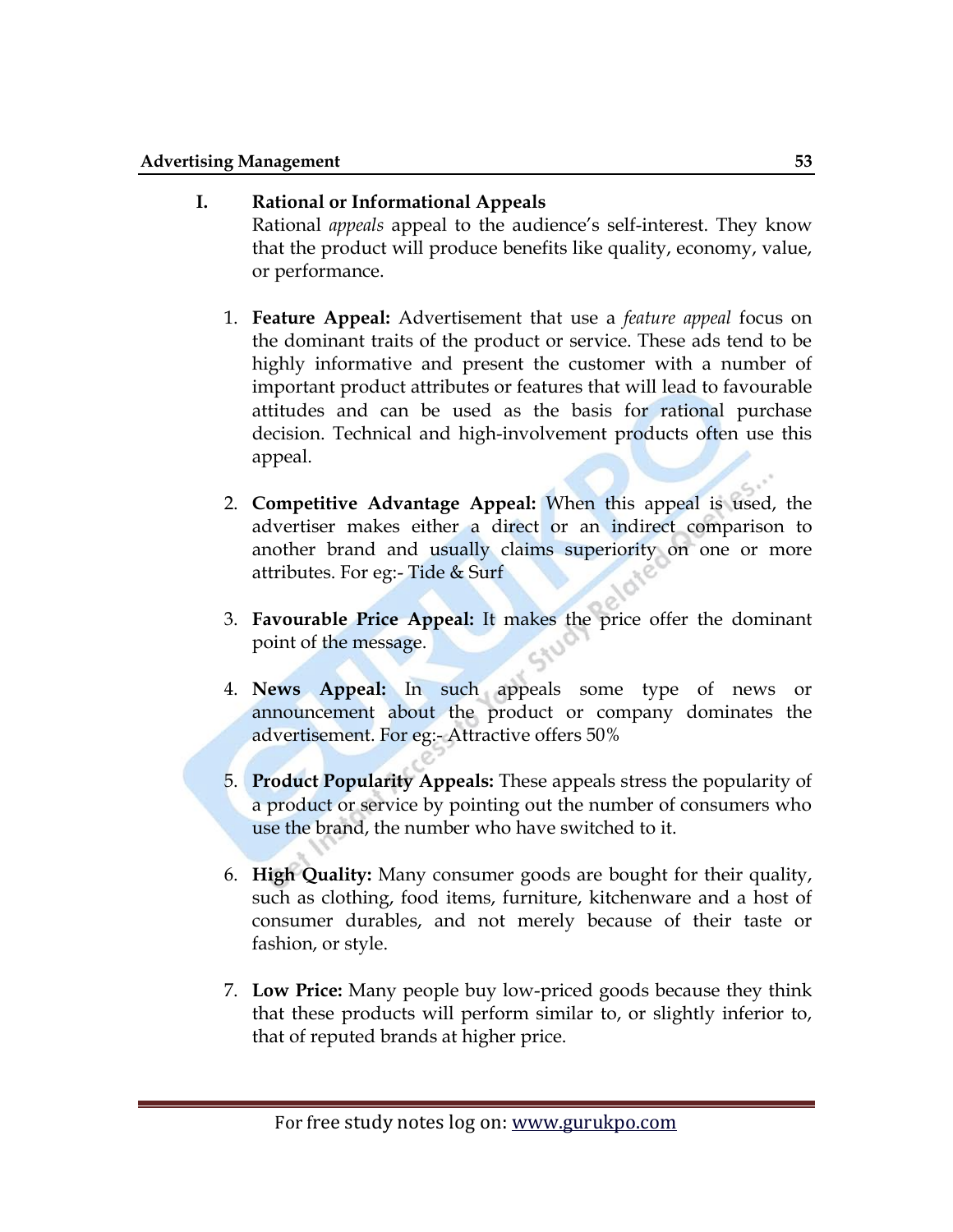- 8. **Long Life:** Many consumers want the product of *durable* nature as of a vehicle that will give 50,000 kms, before its utility is exhausted.
- 9. **Performance:** Many advertisements exhibit good performance of product.
- 10. **Ease of Use:** This appeal exhibits that the product can be handled easily without any problem. For example, home appliances switch off automatically after a prefixed time period.
- 11. **Re-Sale Value:** This appeal encourages the buyer that he can re-sell his product any time he wishes at a good price after using it.
- 12. **Economy:** Many customers consider savings in operation and purchase.
- 13. **Scarcity:** Another appeal that is occasionally used is scarcity. When there is a limited supply of a product, the value of that product increases. Scarcity appeals urge consumers to buy a particular product because of a limitation.
- 14. **Free Consultation:** Many advertisements encourage buyers by making appeal to and offering free consulting services.
- 15. **Others:** Other rational appeals include purity, more profits, savings in time, multi-functions, more production, regular supply and availability of parts, limited space required, artistic form, etc. that can make advertising effective.

#### **II. Emotional Appeals**

Emotions affect all types of purchase decisions. Emotions can be tied with humour, fear, music, and other appeals to make a compelling case for a product.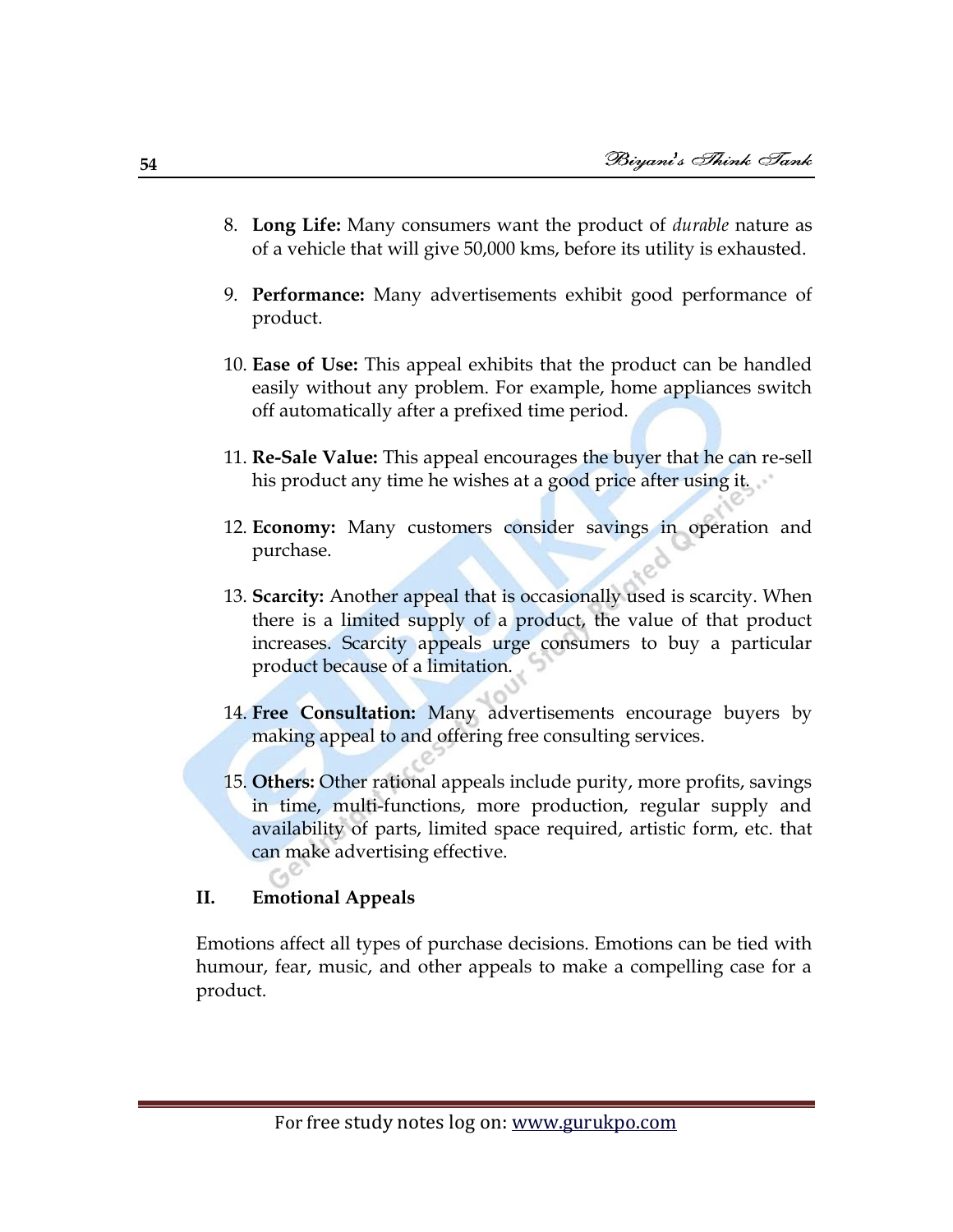## **Types of Emotional Appeals**

- 1. **Positive Emotional Appeal:** This category includes humour, love, pride and joy. It may be a humourous message. For eg:- Dettol, Johnson baby products.
- 2. **Negative Emotional Appeal:** This includes fear, guilt, and shame to get people to do things they should or stop.
- 3. **Fear:** Fear is an emotional response to a threat that expresses some sort of danger. Ads sometimes use *fear appeals* to evoke this emotional response and arouse consumers to take steps to remove the threat. For eg:- Life Insurance
- 4. **Anxiety:** Like fear, anxiety is not pleasant. Most people try to avoid feeling anxious. To relieve anxiety, consumers might buy mouthwash, deodorant, a safer car, get retirement pension plan.
- 5. **Humour:** The success of humour as an advertising tactic is based on three things. Humour causes consumers to: (1) watch, (2) laugh, and most importantly, (3) remember. To be successful, the humour should be connected directly to the product's benefits. For eg:- Mentos, Happydent

# **III.** Moral Appeals NCCESS

Moral appeals are directed to the consumes' sense of what is right and proper. These are often used to exhort people to support social and ethical causes.

**Types of Moral Appeals:** Moral appeals are made for the following causes:

- (i) Social awakening and justice
- (ii) Cleaner and safe environment
- (iii) Better race relations
- (iv) Equal rights for women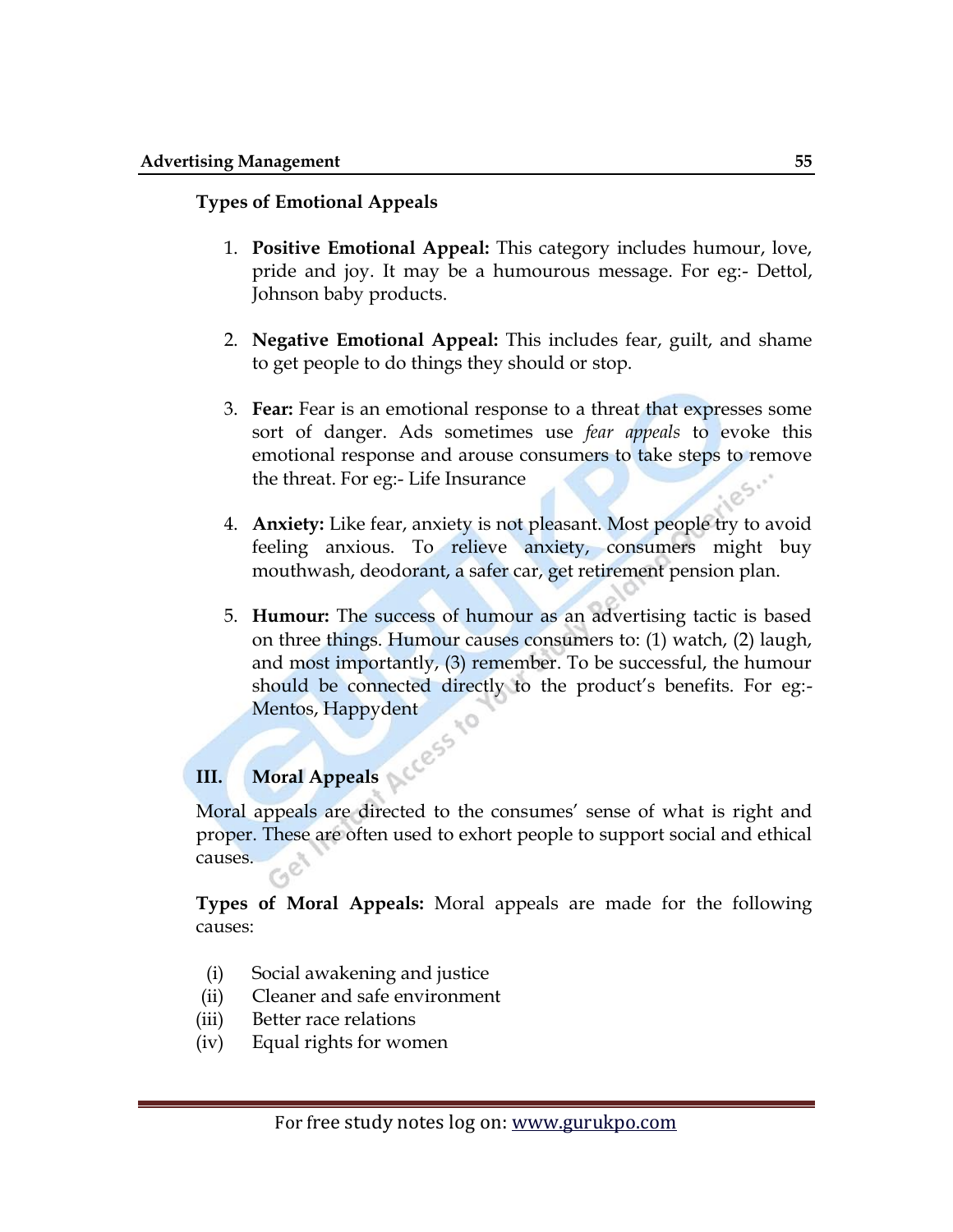- (v) Aid to the disadvantaged
- (vi) Prohibition of drugs and intoxication
- (vii) Adult literacy
- (viii) Social forestry
	- (ix) Anti-smuggling and hoarding
	- (x) Protection of consumer rights and awakening

## **IV. Additional Types of Appeals**

- 1. **Reminder Appeal:** Advertising using reminder appeal has the objective of building brand awareness. For eg:- IPO
- 2. **Teaser Advertising:** Advertisers introducing a new product often use this appeal. It is designed to build curiosity, interest and excitement about a product or brand. For eg:- Ponds adv. Of saif & Priyanka Nescafe.
- 3. **Musical Appeals:** Music is an extremely important component in advertising. It captures the attention of listeners. For eg:- Docomo, Airtel
- 4. **Transformational Appeal:** The idea behind this appeal is that it can actually make the consumption experience better. For eg:- Ambay products
- 5. **Reason-Why Appeal**: In this appeal, the advertiser reasons with the consumer. It points out to the receiver that there are reasons why this brand will be satisfying and beneficial. For eg:- Dove
- 6. **Comparison Appeal**: In this appeal a brand's ability to satisfy consumers is demonstrated by comparing its features to those of competitive brands. For eg:- Tide & surf
- 7. **Direct Appeals**: Direct appeals clearly communicate with the consumers about a given need. These extol the advertised brand as a product which satisfies that need.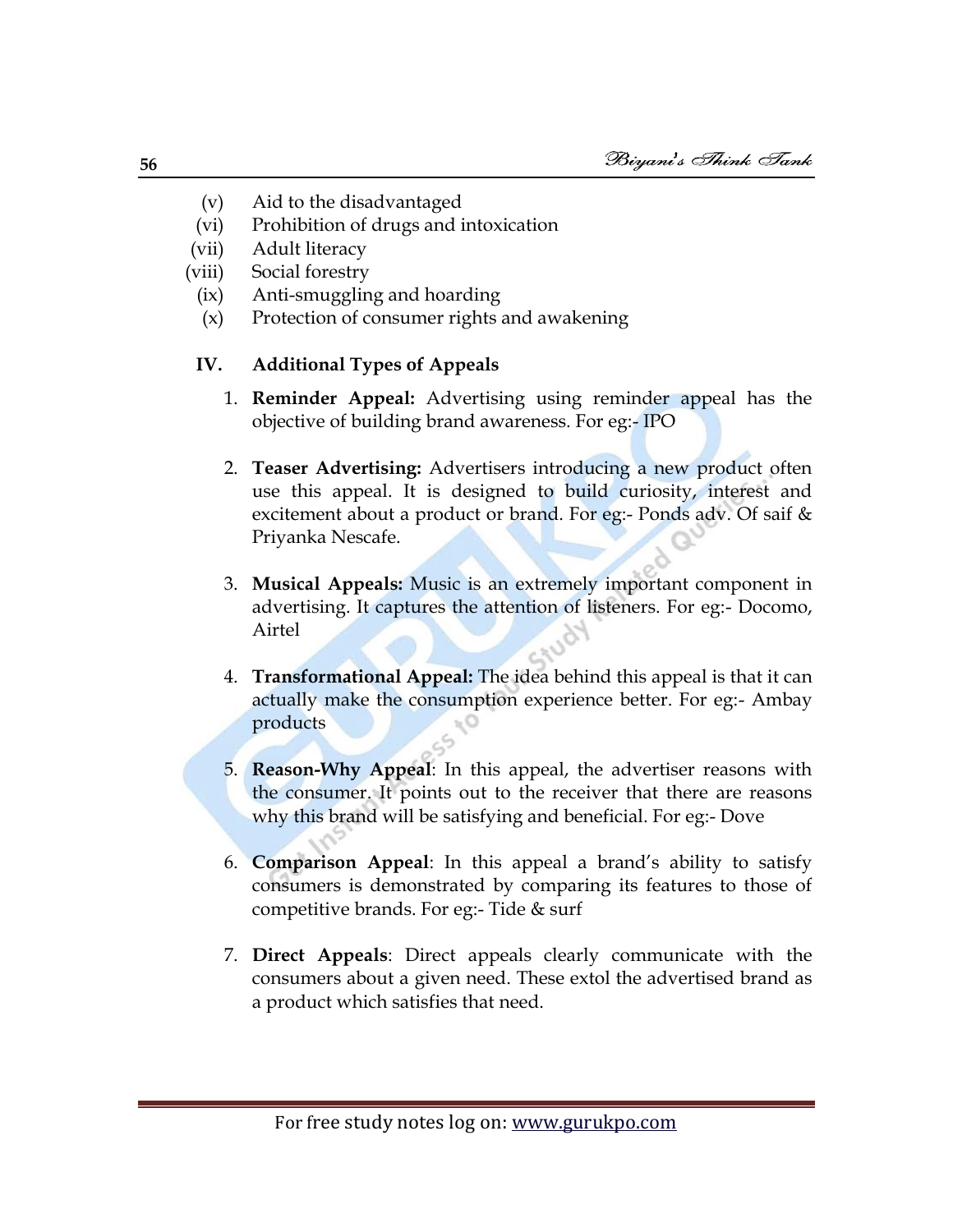8. **Indirect Appeals:** Indirect appeals do not emphasize a human need, but allude to a need.

## **Uses of Appeal in Advertising**

- 1. Attracting attention
- 2. Awakening Interest
- 3. Creating a desire for Goods
- 4. Securing Action

For free study notes log on: www.gurukpo.com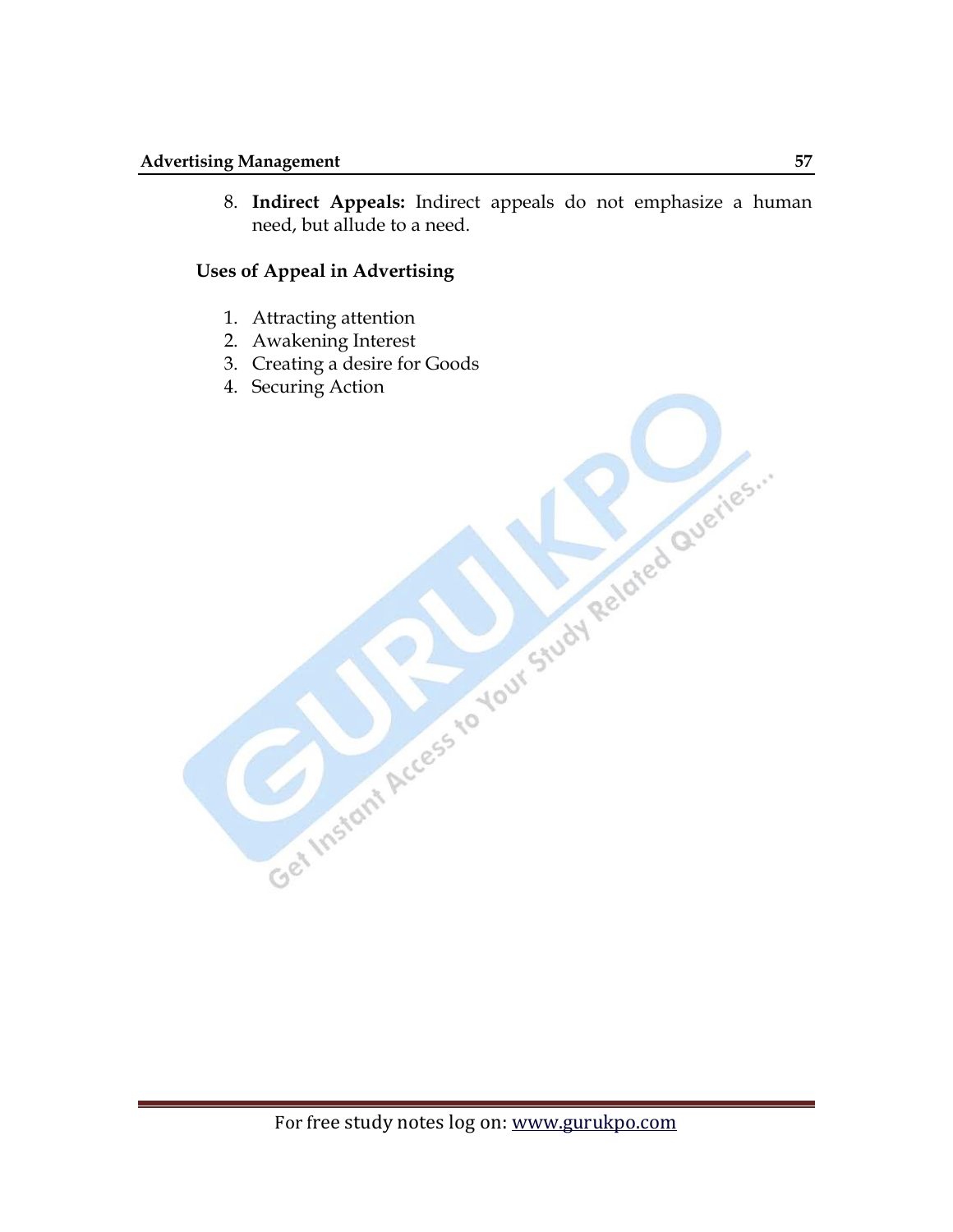## **Case Studies**

## **CASE -1**

## **Nike's "Just Do It" Advertising Campaign**

According to Nike company lore, one of the most famous and easily recognized slogans in advertising history was coined at a 1988 meeting of Nike's ad agency Wieden and Kennedy and a group of Nike employees. Dan Weiden, speaking admiringly of Nike's can-do attitude,

reportedly said, "You Nike guys, you just do it." The rest, as they say, is (advertising) history.

After stumbling badly against archrival Reebok in the 1980s, Nike rose about as high and fast in the '90s as any company can. It took on a new religion of brand consciousness and broke advertising sound barriers with its indelible Swoosh, "Just Do It" slogan and deified sports figures. Nike managed the deftest of marketing tricks: to be both antiestablishment and mass market, to the tune of \$9.2 billion dollars in salesin 1997.—Jolie Soloman "When Nike Goes Cold" *Newsweek*, March 30, 1998 The Nike brand has become so strong as to place it in the rarified air of recession-proof consumer branded giants, in the company of Coca- Cola, Gillette and Proctor & Gamble. Brand management is one of Nike's many strengths. Consumers are willing to pay more for brands that they judge to be superior in quality, style and reliability. A strong brand allows its owner to expand market share, command higher prices and generate more revenue than its competitors. With its "Just Do It" campaign and strong product, Nike was able to increase its share of the domestic sport-shoe business from 18 percent to 43 percent, from \$877 million in worldwide sales to \$9.2 billion in the ten years between 1988 and 1998. Nike spent \$300 million on overseas advertising alone; most of it centered around the "Just Do It" campaign. The success of the campaign is that much more remarkable when one considers that an estimated 80 percent of the sneakers sold in the U.S. are never used for the activities for which they have been designed. Nike's marketing tactics in the ‗80s, and in particular its campaign against Reebok, gambled on the idea that the public would accept sneakers as fashion statements. Nike later cashed in on the jogging/fitness craze of the mid 1980s, during which its "Just Do It" campaign expanded to attract the female and teenage consumer, in addition to the stalwart  $18 - 40$ year-old male consumer. (Nike was losing ground to Reebok during this time, thanks to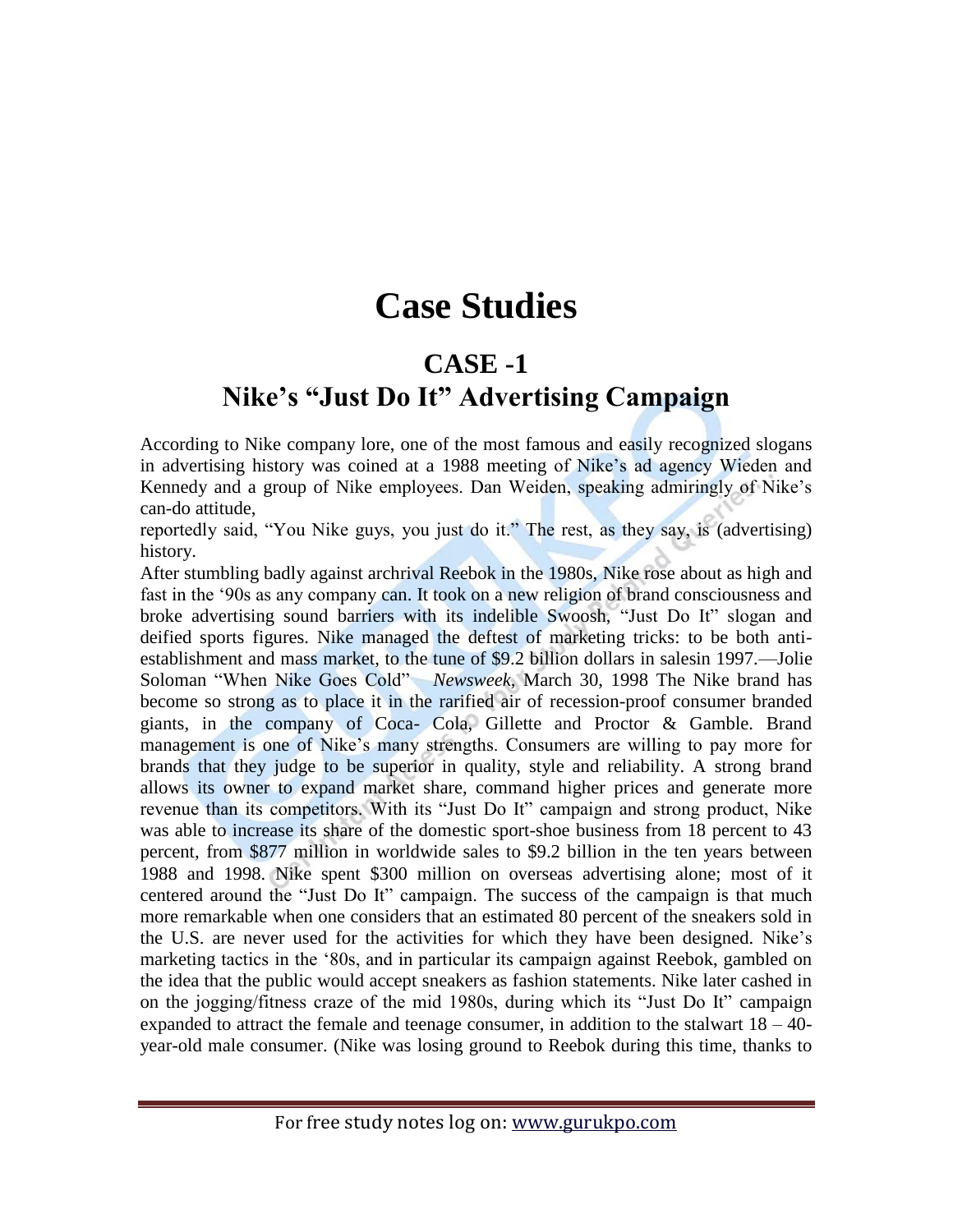the explosion of RES3:990108 *2* aerobics.) Phil Knight, the founder and CEO of Nike, suffused his company and ads with the idea of the intense, inwardly focused competitor. The ads rarely focused on the product itself, but on the person wearing the product.

Heroes and hero worship abound on the Nike campus in Beaverton, Oregon. The "Just" Do It" campaign seemed to capture the corporate philosophy of grit, determination and passion, but also infused it with something hitherto unknown in Nike ads—humor. Nike had always been known for its "detached, determined, unsentimental" attitude. "In a word, [Nike is] cool." The new ads retained that attitude, but several of the original 12 "Just Do It" ads incorporate jokes, explicit and implicit, to make their point. The Bo Jackson ad stands out. Jackson is seen working out at several different activities, joking while on a bike machine, "Now when is that Tour de France thing?" and after slam dunking a basketball contemplates "Air Bo." "I like the sound of that," he says. The "Just Do It" campaign received mixed ratings, ranging from "an instant classic" to "sociopathic." One critic went so far as to say the ads were "an impatientbordering-oncontemptuous exhortation to the masses. Cool is one thing. Poverty of warmth is another." Eventually the campaign was credited with embracing not just resolve and purpose, but also the "beauty, drama and moral uplift of sport—even, every now and then, fun." Linking the Campaign to Consumer Needs

Through its "Just Do It" campaign, Nike was able to tap into the fitness craze of the 1980s. Reebok was sweeping the aerobics race and gaining huge market share in the sneaker business. Nike responded to that by releasing a tough, take-noprisoners ad campaign that practically shamed people into exercising, and more importantly, to exercising in Nikes. The "Just Do It" campaign was also effective in reassuring consumers that the brand they picked, Nike, was a quality brand. This was most effectively portrayed by celebrity sports figures such as Bo Jackson, John McEnroe and later, Michael Jordon. If Michael Jordan can play an entire NBA season in a pair of Nikes, certainly the average weekend warrior can trust the shoes' durability. Celebrity endorsements also appealed to the consumers' sense of belonging and "hipness," as Nike became a self-fulfilling image prophecy: if you want to be hip, wear Nike; if you are hip, you are probably wearing Nike. The "Just Do It" campaign was able to turn sweaty, painridden, time-consuming exercise in Nike sneakers into something sexy and exciting. Perhaps most importantly, even those who were not in fact exercising in Nikes (the vast majority) still wanted to own them. By focusing on the aura and image conveyed by the fitness culture, Nike was able to attract those who wanted the image without incurring the pain. Linking the Campaign to Strategy Nike was in a tough spot in the late 1970's. It was being swamped by Reebok's quick initiative on designing aerobics shoes and needed to respond dramatically and forcefully. It could be argued that the "Just Do It" campaign was not only about sneakers but about Nike's own renaissance. No longer content to be the choice running shoe of a few thousand marathoners and exercise nuts, Nike wanted to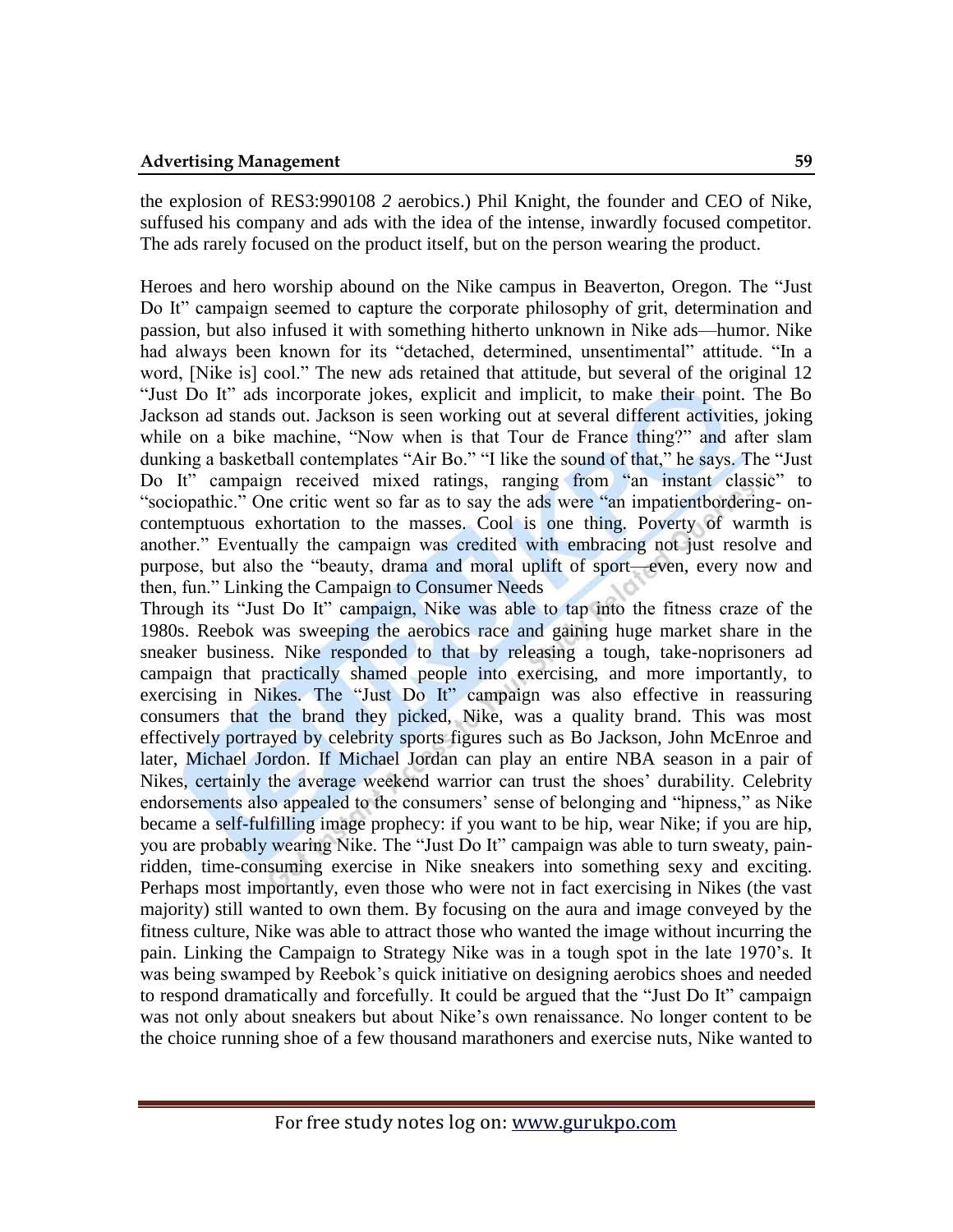expand its operation to target every American, regardless of age,gender or physicalfitness level. "Just Do It" succeeded in that it convinced Americans that wearing Nikes for every part of your life was smart (the shoes are designed for comfort) and hip (everyone else is wearing them, you too can belong to this group.) Nike took its own advice and "Just Did It" by directly attacking Reebok in the sport-shoe market.

## Why Was the Campaign Successful?

The timing of this campaign could not have been better. Americans were buying exercise equipment at a record pace in the mid 1980s, and body worship was at an all time high. Nike tapped into consumers' desire for a healthy lifestyle by packaging it into a pair of \$80 sneakers. The ads were often humorous, appealing to the cynic in all of us, while imploring consumers to take charge of their physical fitness. The ads made starting an exercise regime seem like a necessity, and the way to start exercising was to buy Nike merchandise. More importantly, by owning Nikes you were instantly a member of a desirable group. The campaign was easily identifiable (to the point that Nike eventually did not even bother to display the word "Nike" in commercials—the swoosh was enough)<br>and stayed true to its message.<br>Case 2 and stayed true to its message.

## **Case 2**

## **Integrated Marketing Communications plan for the product – Al Fresco Chicken Sausage**

Al Fresco Chicken Sausage has been in the market for many years. Mostly the company targets people between 24 and 60 years as their prime product buyers. However, during the last couple of years this bracket target has become saturated hence minimal company growth. The first order of business as the new Marketing Communications Manager of Al Fresco Chicken Sausages is to identify a new target base for the company to grow and expand. By identifying a new target, the company will tray and resole the current flat sales that are affecting the company. The reason why this is the first order of business is because the company has identified its customer target as saturated and not providing any sales. After seven successful years in the field, the company has realized that the market has been saturated and no market feasibility in customer selection (Kerin & Peterson, 2007).

Al Fresco Chicken Sausage Company aims at changing its target selection keeping in mind the demographic and psychographic factors that would affect the target. While considering these factors, one should look at the response the product. It is given in the market values, lifestyles, attitudes, and interest from the psychographic factors while choosing a target for the market. With careful consideration, the company chooses a target between the age of 15 and 25. This target will enable the company to achieve what it goals. This is because the company will have narrowed its target selection to an

**60**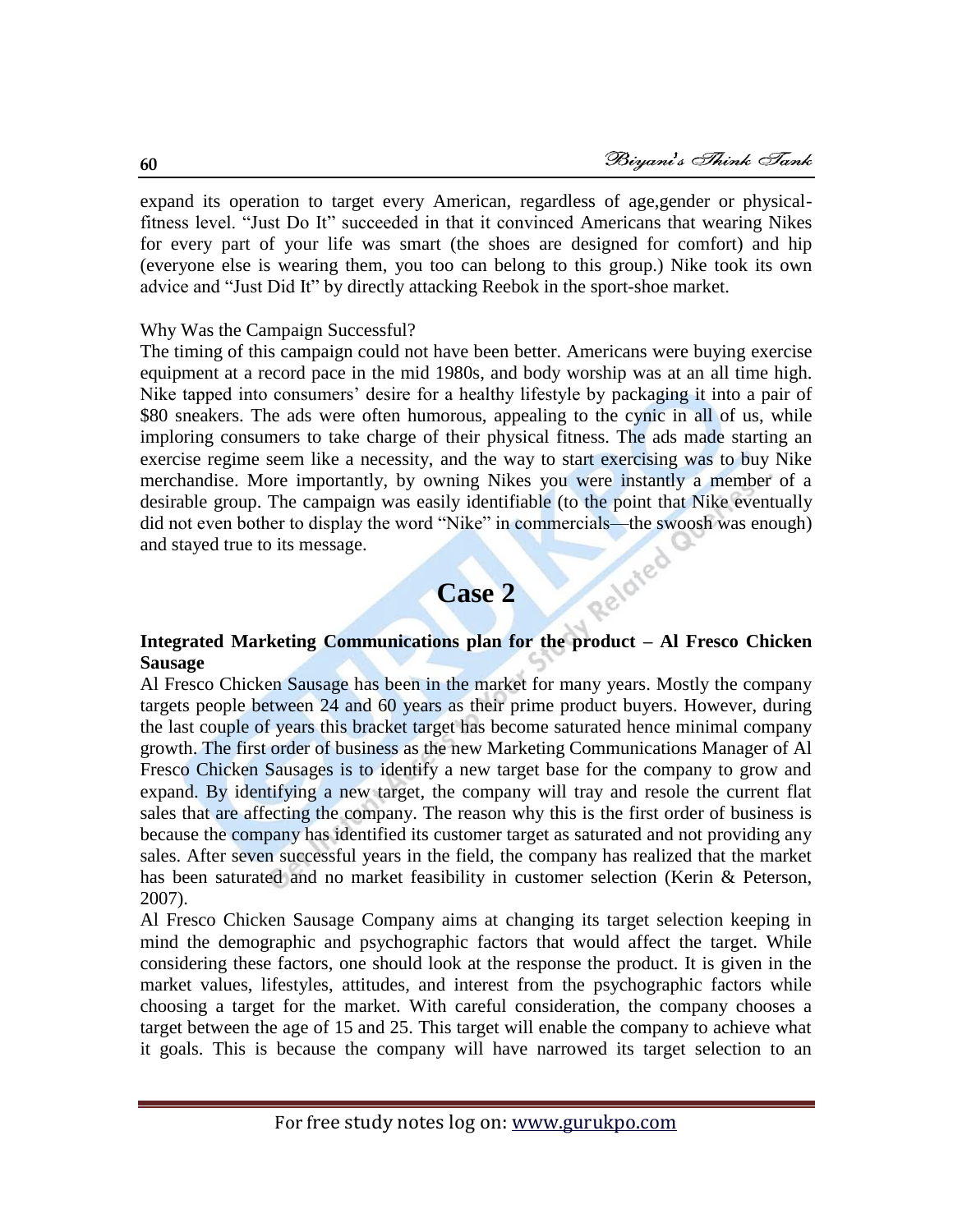audience hence reducing chances of getting priorities mixed up. For instance, by narrowing its customer target and specifically getting teens as its customer targets the company will be able to establish its self easily in the market (Mauborgne, 2005).

Al Fresco Chicken Sausage Company will be able to identify the demographic and psychographic factors that influence the teenagers today. For instance, while looking at life style one factor that affects the psychographic one can tell that there is a significant change in the social world. In order to attract more customers, the company will allocate more funds to advertise in the social networks. Social networking has become one of the biggest ways to advertise products among teenagers. With a budget of \$35,000 awarded to Internet advertising, as the new Marketing Communications Manager half of the money will be awarded to sites like Facebook and Twitter where most teenagers spend most of their time. Collective research from the internet shows that almost 92% of teenagers today spend six to seven hours in such social sites. With figures like this, the company is assured to get a maximum return. The communication strategy of the year is meant to communicate two things (Guidelines for project).

The first and most urgent message to be passed through marketing of the new product is the change of customer selection. This message will not be passed casually but through the advertisements. The message will be made clear by the advertisements that the company will pass. First, the company will use a lot of money in order to develop an advertisement. This will be more appropriate for teenagers the company through is budget will setup a new advertising and marketing department that will see to it that the message is passed across. The company will also spend \$350,000 in television advertising and \$10,000 at radio advertising. Timing will have to be one of the biggest factors to consider while picking a sport of when to run the adverts. A research department will be set up to determine when most teenagers watch television (Kennaugh).

The second objective that the strategy is meant to accomplish s to see market sales of the product rise from the flat sales in the market. A rise of almost seventy percent profit is being targeted by use of communication strategies. Although the pull strategy will be implemented also at some point, the pull strategy will be considered the key strategy. The push strategy will see the products being advertised by the department promoted in order to stimulate market acceptability. The strategy will see the target audience accepting the product hence an increase in sales. As mentioned early, various channels of advertising will be used to pass along the message and help in promoting the product. For instance, Internet advertising will be used but not as the main-advertising media (Kerin  $\&$ Peterson, 2007).

The main objective behind using Internet technology to advertise the product is that its target audience is mostly engaged in the Internet. However, the main and key medium that will be used for advertising the product will be television advertisement. There are few varied reasons why television will be the main advertising medium. First television is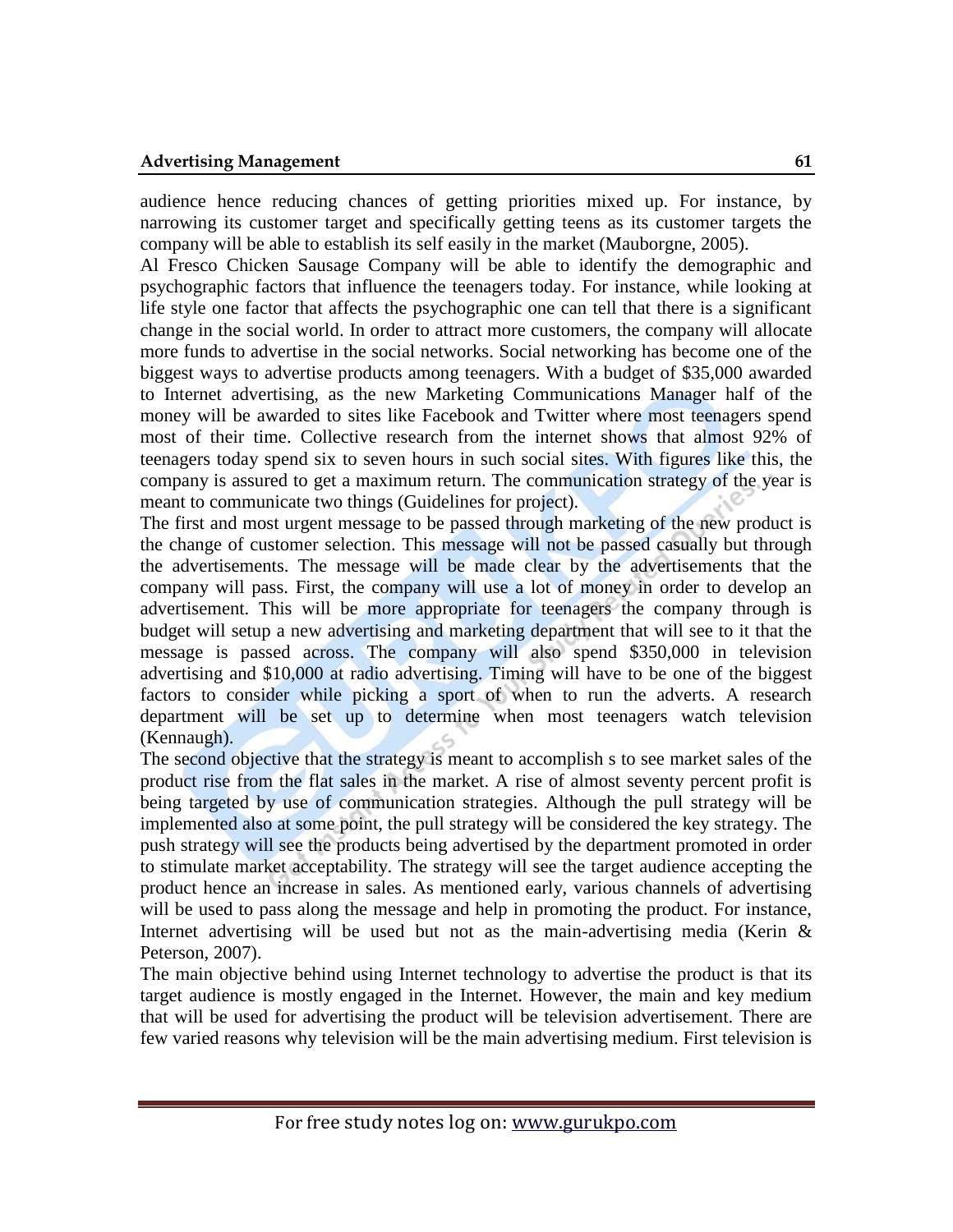one of the most prominent medium when it comes to advertising of products. Research done has proved that many people are first her about a product through television. The department will use television as the min medium for fulfilling objectives. In addition, another reason that has made television be considered, as the main medium of advertising is television is everywhere and is more affordable compared to other channels of advertising. The affordability is based on the fact that also of people can afford cable. In the real sense customer, affordability is the main target. Another reason why television advertising is used as the main advertising medium is that it attracts more customers through visual effects. Putting in mind that the company is seeking to sell edible products, television would be the best medium since it evokes the eye and puts the want on consumers to buy the products (Kennaugh).

For this year, the department will be allocated with \$2,000,000 that will help it drive its agendas. \$350,000 out of the \$2,000,000 will be directed to television advertising while \$10, 000 will be directed at radio advertising. Internet advertising transactional and informational website will have a total budget of \$75,000 sales promotion plus trade shows that will be aimed at advertising the product through direct contact with the clients will total to \$880,000. Direct mail that will be sent to selected clients as a way of advertisement plus brochures and collateral material will amount to \$90,000. The money that will be used in direct staffing of both promotional and other staff members will amount to \$165,000. The budget allocated to this department will be used to see to it that the products are well advertised within the country and community (Kerin & Peterson, 2007).

## **[Case Study 3: How Colgate Used Online Video, Social](http://www.emarketer.com/blog/index.php/case-study-colgate-online-video-social-media-mobile-drive-engagement-purchase-intent/)  [Media and Mobile to Drive Engagement and Purchase](http://www.emarketer.com/blog/index.php/case-study-colgate-online-video-social-media-mobile-drive-engagement-purchase-intent/)  [Intent](http://www.emarketer.com/blog/index.php/case-study-colgate-online-video-social-media-mobile-drive-engagement-purchase-intent/)**

**Colgate-Palmolive had a unique marketing challenge** in launching Colgate Wisp, its new mini disposable toothbrush. Colgate began introducing the mini brush in April 2009 with help from Big Fuel, a social media marketing agency. The mini brush created a new product category for Colgate and meant marketing to a young, urban target—18- to 25 year-old men and women—a demographic the personal care giant doesn't typically focus dedicated attention on. It was clear that the company needed to figure out how to introduce the product into relevant conversations and contexts where its college student and young professional target hangs out.

**Challenge**: Colgate wanted to get Wisp into the hands of young, urban consumers who are active daters. The audience is active and mobile and dating opportunities can be created in an instant via text. "Wisp is almost a brand new product category," said Avi Savar, Founding Partner and CEO of Big Fuel. "It's an on-the-go product. The biggest

**62**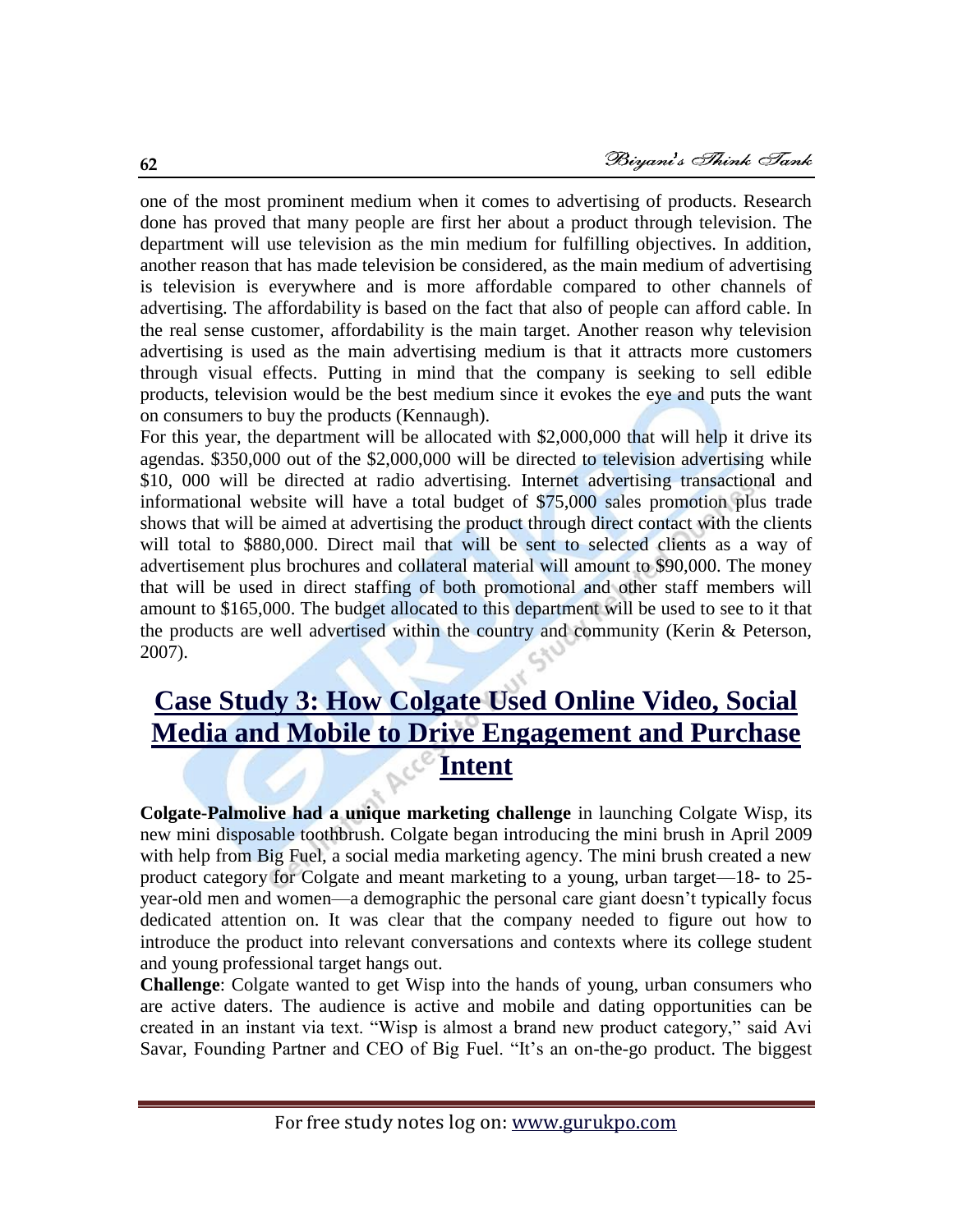challenge for us was making the product and brand relevant to the young consumer market."

Not surprisingly, Colgate turned to social media to help it launch a multi-pronged campaign. But who wants to "friend" or follow a disposable toothbrush on Facebook? Colgate and Big Fuel tackled the challenge by conducting a lot of research. Big Fuel worked up several creative strategies and testing the concepts. "We wanted to know, what does this product represent or mean to the audience?" Savar said.

Typically, Colgate talks to moms, but with Wisp, the marketer knew it needed unique social media components to introduce the product and seed interest. Big Fuel worked closely with Y&R and VML, Colgate's creative and digital agencies respectively on the TV campaign, microsite, online banners and social media elements.

**Strategy**: Big Fuel came up with a "Be More Kissable" creative platform that positioned Colgate Wisp as a kind of technology advancement that it believed would connect with the target audience. The idea centered around self-confidence: "Everyone wants to be more kissable not just within the context of a physical kiss, but all the time. Feeling kissable is about feeling confident. From a social media standpoint, we thought it was a good platform," Savar explained. Colgate thought so too.

The concept, one of four that Big Fuel developed, was tested in four different markets. The linchpin involved creating irreverent online video content and syndicating it on YouTube and other video-sharing hubs. Along with a strategy focus on online video, Colgate Wisp developed a Facebook application and a Be the Face of Wisp photo contest.

At the heart of the strategy—online video. Big Fuel developed a series of viral videos, partnering with eight different publishers including CollegeHumor and YourTango and Web celebrities like Kip Kay, known for his how-to and prank videos, to syndicate the content. It released eight wacky videos targeting niche interests among the target audience, contextually integrating Colgate Wisp into how-to, comedy and talkshow-genre video content. The goal was to achieve a seamless content integration with no heavy brand sell. Online video syndication offered Colgate the potential to scale its vast consumer target.

The photo contest sought to identify the most kissable person in America: Participants who entered the contest uploaded a photo to colgatewisp.com and received a widget that enabled friends to vote for them. The widget was shared via the Facebook and MySpace networks and via the microsite. "It was like a syndicated version of 'Are you hot or not?', Savar said.

Big Fuel turned the contest into a social experience by enabling the widget to syndicate the photo content. Participants uploaded their photo, chose a specific Wisp color and placed it in the photo as an overlay. The contest enabled segmentation by geographic area as well. For example, when a man entered the contest, he could choose to look only at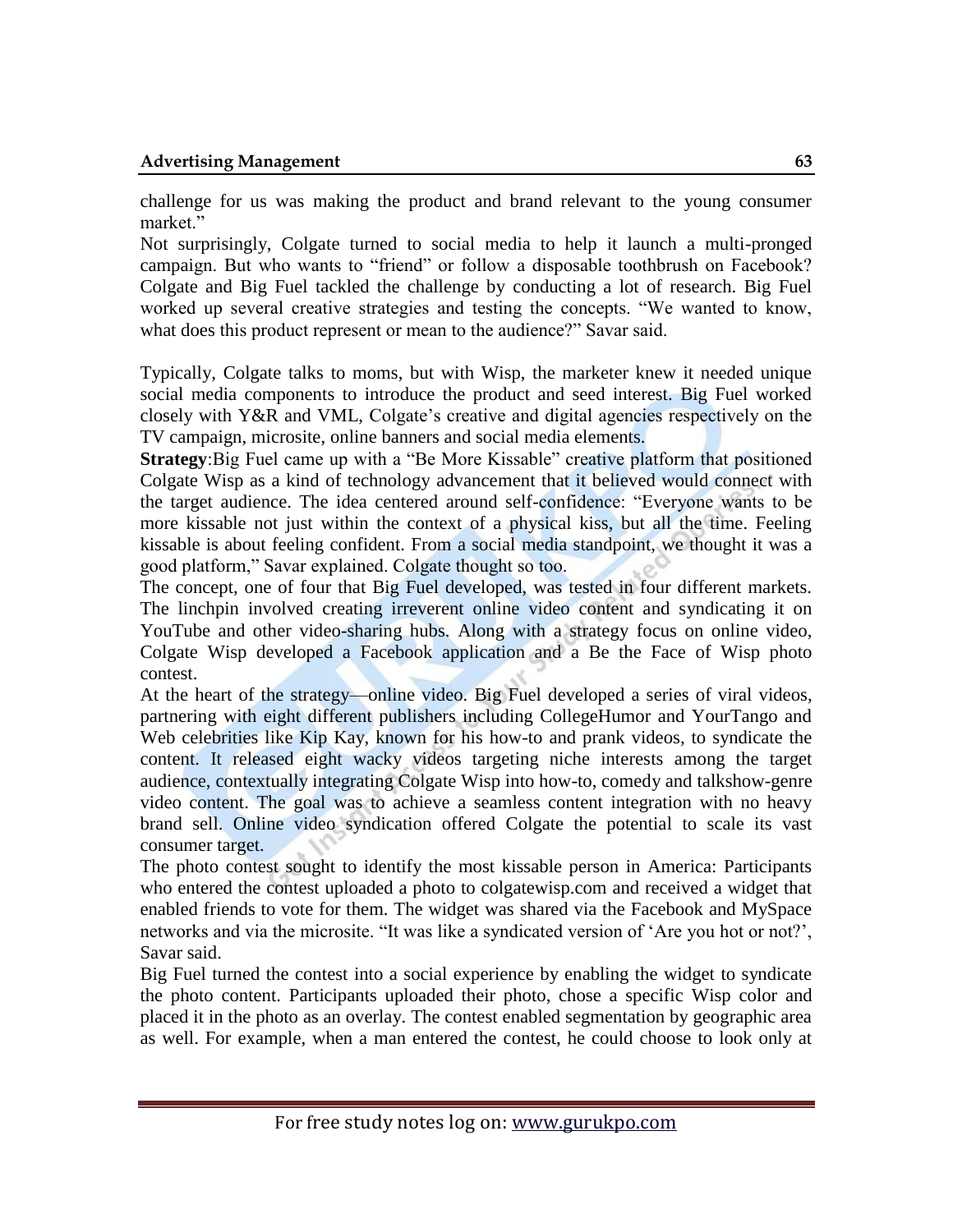women in Chicago who entered the contest and decide whether they were kissable or not. On average, Big Fuel reports that there were 11 votes cast per person or one individual voting on 11 different people.

To drive brand engagement further, Big Fuel created a Facebook app called Spin the Wisp. Once the app was installed, it had the names of the consumer's Facebook friends. Consumers could have the app randomly pick Facebook friends for the game or they could handpick up to 16 people to fill it. The Wisp landed on exotic locations and flavors—a woman could send a virtual kiss from Paris to her crush. Spin the Wisp became a novel way to flirt.

**Results**: Big Fuel reports that a Real Life Twitter video produced with CollegeHumor netted more than 1.7 million plus views. The video featured man-in-the-street style interviews by a standup comic who walked around blurting out things like: "I just found this new wisp. Anybody want a kiss?"

The Kip Kaye video "Quick Draw Gadget" in which Kip constructs a quick draw gadget out of a Colgate Wisp, has generated more than 1 million views. In total, the eight videos in the "Be More Kissable" series racked up more than 4.1 million views on YouTube as of late June 2010.

The two most recent videos for Colgate Wisp are College Humor POV "New Year's Eve" which logged 1,255,872 views and Michelle Phan's "Kissable Lips" video which has 1,791,352 views as of late June. All the videos were seeded on multiple video-sharing sites.

The game saw a 10% click-through rate. Each time someone received a virtual kiss, they got a notification that appeared on their wall. The 10% click-through rate was based on the total number engagements vis-à-vis the notifications.

The average number of spins per install on Spin the Wisp was 7.6. There were more than 100,000 engagements and 40,000 + installations of the widget and more than 1 million unique impressions of the widget. There were 500,000 views of a faux Wisp infomercial.

Overall, as of May, 2010, Big Fuel reported 6 million+ total engagements with the Wisp campaign (widget installs, video views, game plays, pass-alongs). Big Fuel considered "engagement" as active participation, meaning someone played the game, shared it, watched a video—there was a 10-second minimum on viewing—and commented on a video, Savar said.

**Key Takeaways**: Colgate learned the value of what an engagement is, according to Savar. "It was the first time they ever measured anything based on engagements. They are accustomed to the number of impressions."

Now, Colgate is working to extend the engagement metric to its more mature brands. The brand has begun to understand what the value of video, game and other content is vs. framing content only within the context of an ad buy, Savar explained.

While the campaign was in the market for four months, the videos and game continue to run.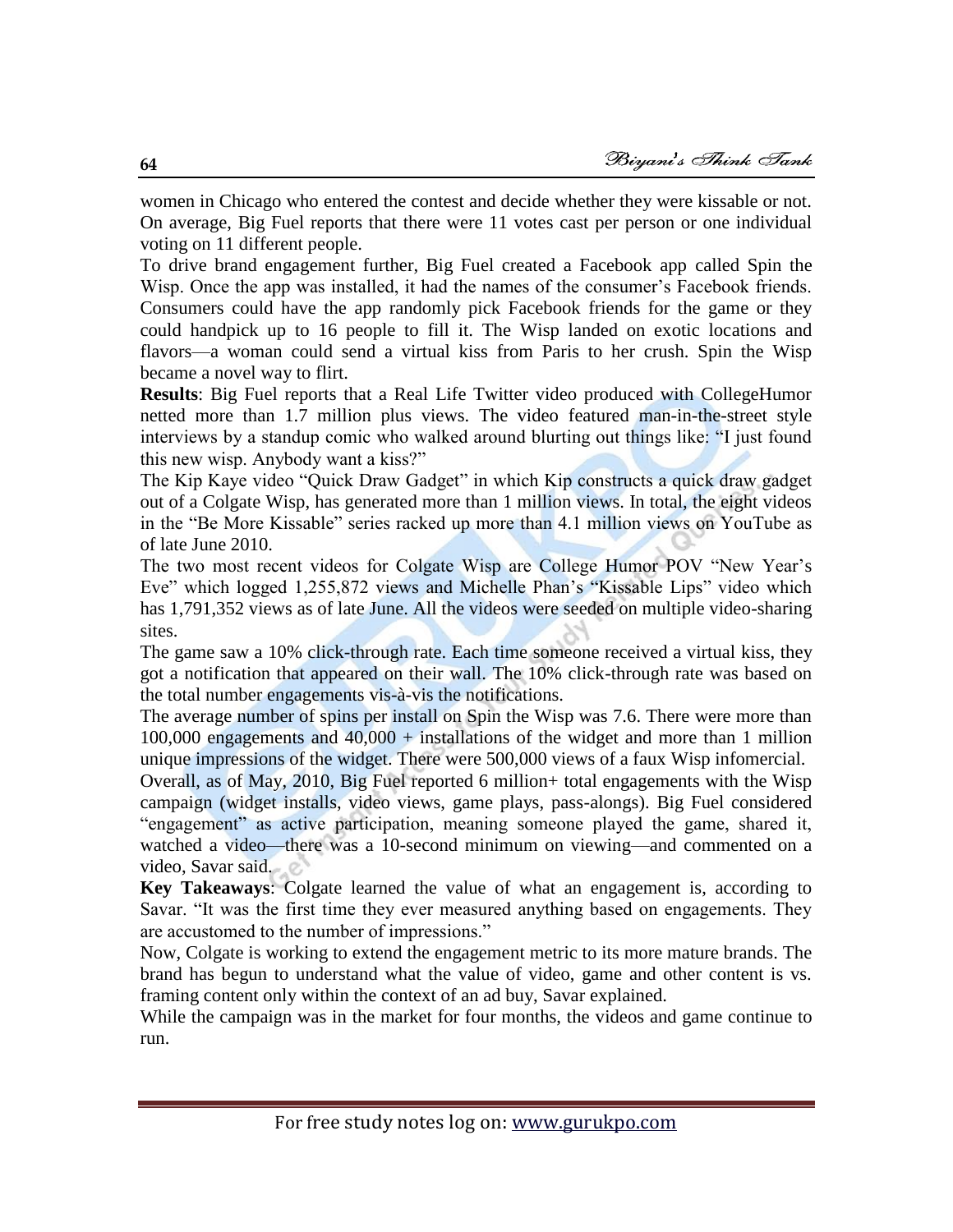**Next Steps**: Colgate has moved forward with content marketing and social marketing for others of its product brands. Colgate shot new videos for the Wisp product site and two additional viral video. The brand says it's looking to turn customers into audiences and its brands into social identities.

The following mini-cases provide examples of businesses that have taken a decision to re-brand an existing product in an attempt to boost sales or reposition the brand in the eyes of the customer:

#### **Sunny Delight re-launches with SClub**

Procter & Gamble (P&G) has signed up pop group SClub (formerly S Club 7) for a  $\pounds 2m$ summer promotion for fruit drink brand Sunny Delight. The partnership with SClub is the cornerstone of a £12m Sunny Delight re-launch in 2002. It is the first celebrity tie-up for the brand.

Buyers who save eight labels from Sunny Delight products will be able to send off for an exclusive SClub CD. The CD includes a new track called Hey Kitty, taken from the next SClub album, and also features interviews with the band recorded for Sunny Delight on the set of the SClub television programme.

The promotion will be supported by a TV advertising campaign also featuring SClub, and an SMS text messaging campaign.

Why has P&G needed to re-launch Sunny Delight? P&G were required to reformulate Sunny Delight after a 35 per cent drop in sales following comments from the Food Commission over the effect of the brand on children's health and criticism that the product was packaged to look like a fruit juice.

The new Sunny Delight will be available in four sugar-free flavours and its packaging has been redesigned.

## **Lego axes sub-brands by re-branding its entire product range**

Lego is re-branding its entire product range and introducing a new slogan to simplify what the Lego brand stands for. Lego says that in the past, consumers have been confused by the different sub-brands, such as Lego Technic, Duplo and Primo, and not realised that they were all part of the Lego group.

From the start of 2003 all products will be grouped under four new categories:

•Explore

•Make&Create

•Stories&Action

• Nex

Each of these new categories will be represented by their own set of colours.

The new product structure replaces the previous branding structure which largely categorised Lego products by target age range.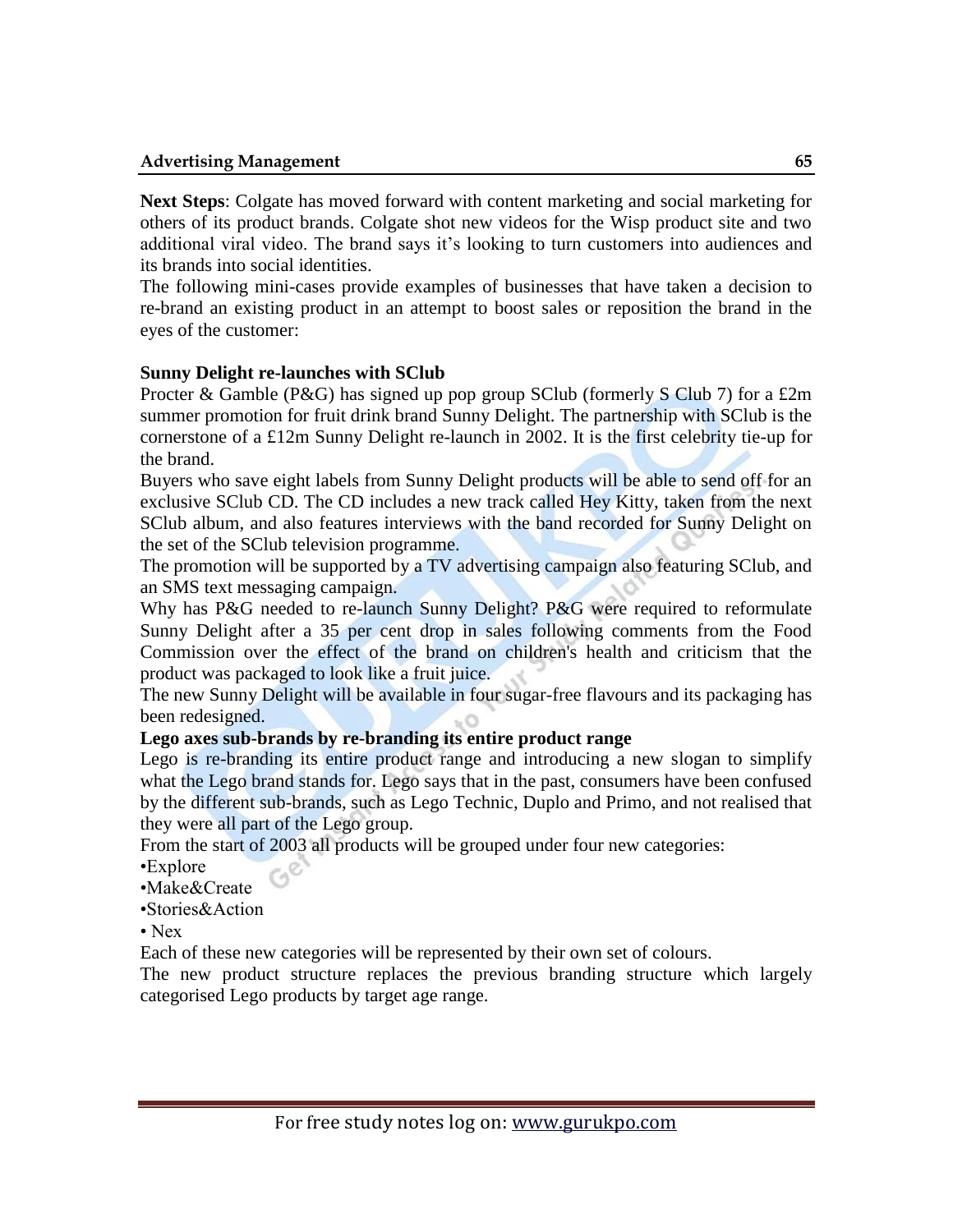At the same time, a new slogan called "Play on", will come into effect, replacing "Just Imagine". It is meant to represent the five values behind Lego: creativity, imagination, learning, fun and quality.

Lego also plans to open a chain of branded retail stores, beginning with one in Cologne and a second in Milton Keynes.

## **AA re-brands to emphasise the width of its product range**

The AA (formerly the Automobile Association) has announced that it intends to spend £22million on re-branding aimed at emphasising the width of its product range.

In an effort to be seen as more than just an emergency breakdown service, the AA wants to re-position itself as a multi-product business.

As part of the re-launch, a £12m advertising campaign will using the strap line"Just ask". The advertising campaign will explain to consumers that the AA provides 160 different products and services, including insurance, car servicing, maps and travel books.

The new "Just Ask" strap line will be carried on all the AA's communication, including its web site, membership cards and direct mail.

The positioning will encourage the cross-selling of AA products, and the company's call centres have been given technology to enable them to sell and answer customer queries on all AA products.

The AA's previous strap line was "To our members we're the fourth emergency service."

## **Case-4**

## **Coca-Cola to re-brand 'diet' fizzy drinks**

Coca-Cola in the UK is poised to change the brand names of Diet Fanta and Diet Dr Pepper to Fanta Light and Dr Pepper Light.

The company is also launching a Fanta Icy Lemon Light variant in the UK before the end of the year, which observers believe could be the springboard for the change.

The re-branding is designed to bring Coca-Cola's UK product range in line with branding across the rest of Europe. However, Diet Coke is expected to retain its name as significant money has been invested in establishing the brand since its UK launch in 1983.

Coca-Cola spent more than £4m on Diet Coke in the year to June 2002 (Source: Nielsen Media Research). The brand is called Coca-Cola Light in France, Belgium and other European countries. Coca-Cola brands Lilt and Sprite already have "light"-branded variants in the UK.

A sales promotion was launched for the Diet Coke brand in August featuring an instantwin, top prize of £100,000. All Diet Coke bottles are coloured silver for the campaign and it has been supported with outdoor and press advertising.

[case study-Coca Cola](http://drypen.in/case-studies/case-study-coca-cola.html)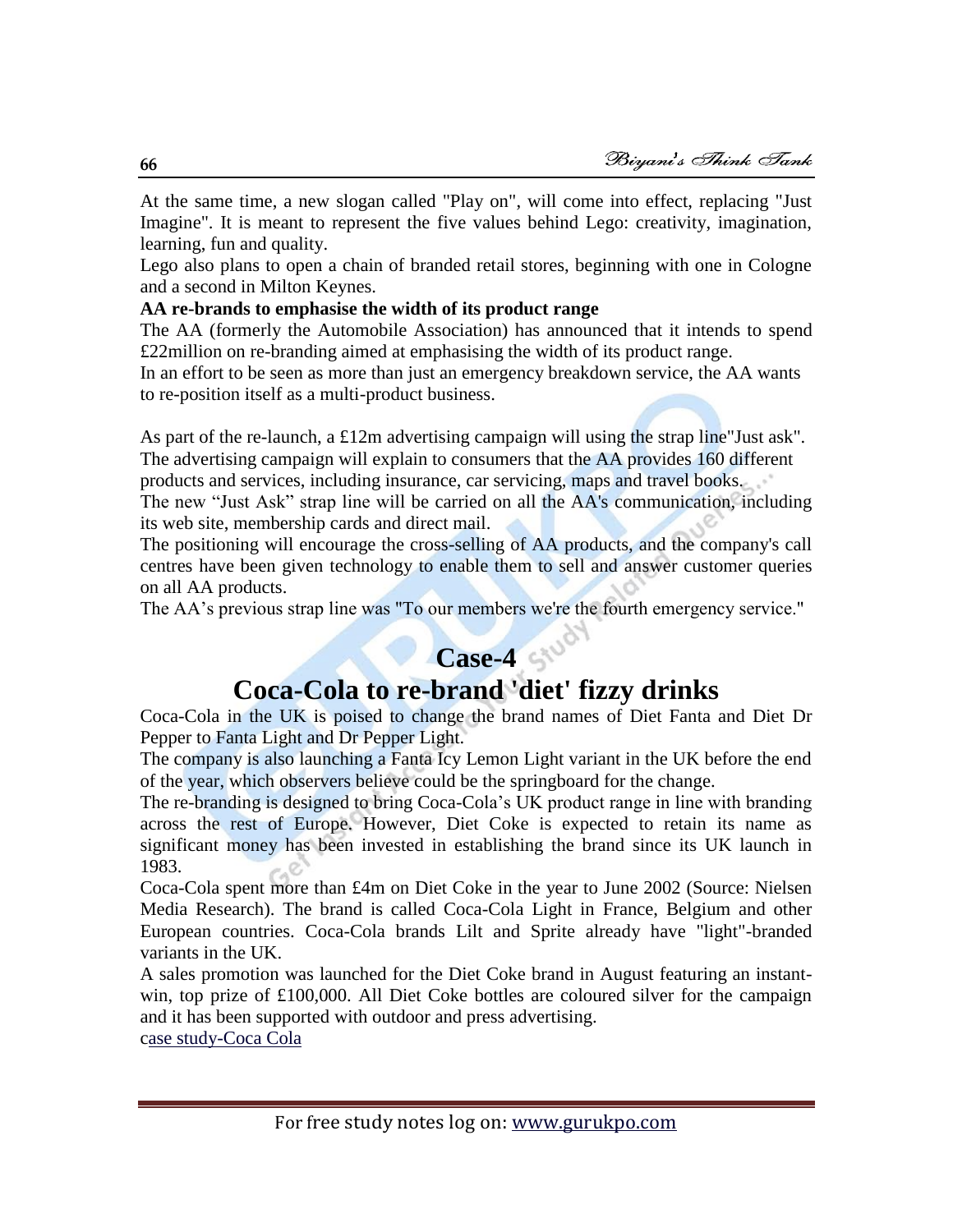Coca-Cola is, arguably, the world's most recognized brand, although Google and Nokia will likely close in soon.And this 122 years old, it is definitely an iconic brand, defined for the purpose of this story as one that has simply stood the test of time.

Still—although it is valued at \$65 billion (around Rs2.77 trillion) by UK brand consultancy Interbrand Corp.—Coca-Cola is not an iconic brand in India. In its present avatar, it is just 16 years old in the country, which it re-entered in 1992.

But CocaCola does own an iconic brand in India, Thums Up.

―Thums Up's invincibility underscores the fact that while some brands are glorious, some are truly iconic," says Y.L.R. Moorthi, professor of marketing at the Indian Institute of Management, Bangalore.

Parle-G, Amul, Lifebuoy, Dettol, and Horlicks are some other brands that enjoy the same inviolable rela tionship with at least some consumers. Age, competition, brand clutter and changing consumption culture have not been able to dent their equity among loyalists.

To be sure, every brand aspires to be an iconic brand, but only a few achieve the goal. "If there was a sure shot formula to building an iconic brand, every brand manager would follow it to the hilt," says Nabankur Gupta, founder CEO of Mumbai-based consultancy Nobby Brand Architects and Strategic Marketing Consultants. After all, which company wouldn't want its brand to live forever?

The process of creating an iconic brand is more intuitive than definitive, say brand experts. Yet, there are some attributes that are common to all iconic brands. They fulfil all the needs of their consumers—physical aspirations, functional requirements or emotional needs—and they do it with consistency.

In the process, their custody shifts from the hands of the company to their consumers. ―Every iconic brand is perceived as ‗my brand' by its consumers.

It is they who own the brand, not some branding whizz-kid," says Prasoon Joshi, executive chairman of advertising agency McCann Erickson India.

Thus, even when a company that owns an iconic brand runs into trouble and finds itself in a position where it is unable to spend as much time, money and effort on the brand as it should, the brand doesn't suffer much. Loyal consumers continue to relate to the brand even if there hasn't been an effective advertising campaign that reinforces the brand's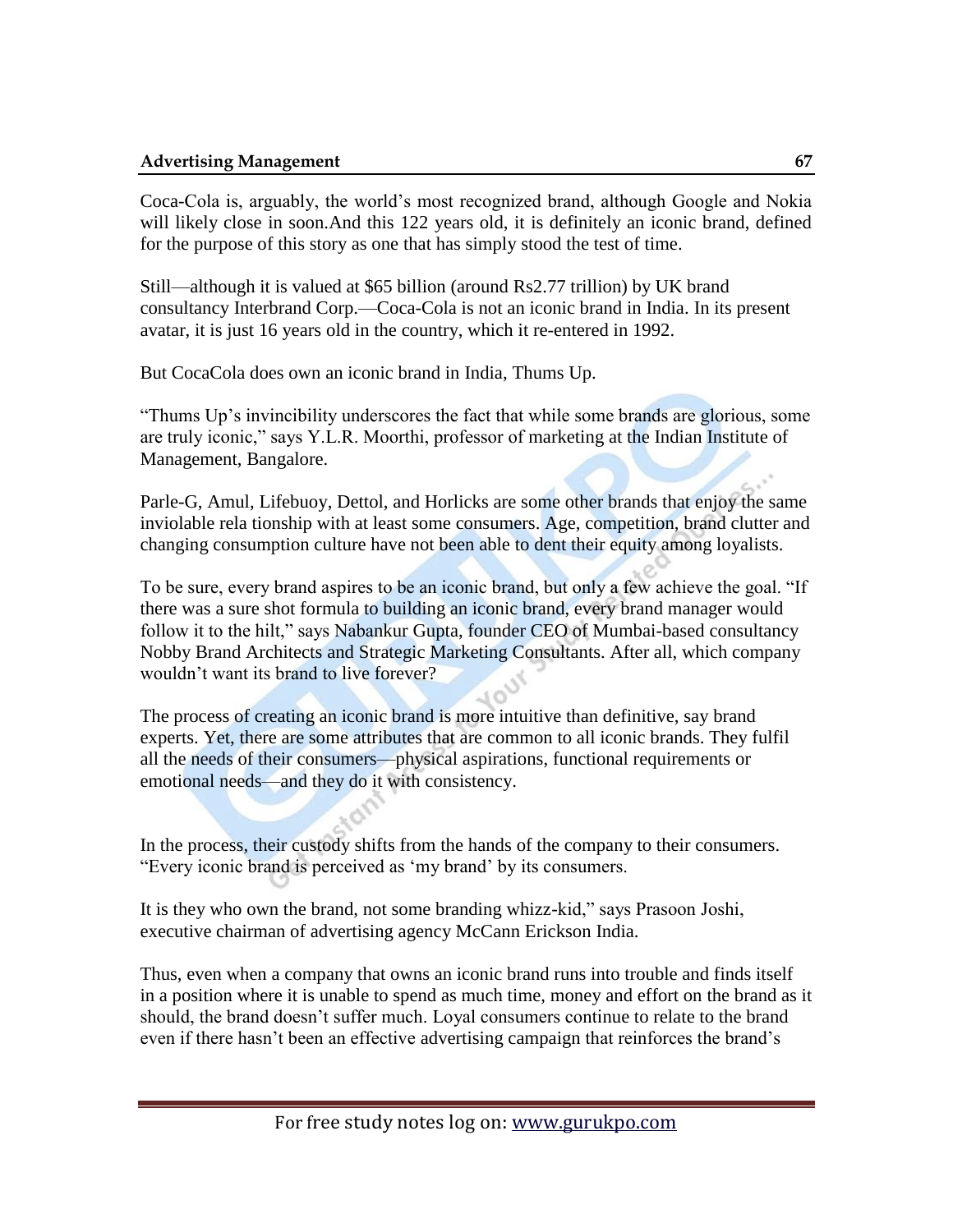benefits .And they continue to buy into the brand.

That explains why some iconic brands, such as the Ambassador, retain their lustre, albeit for a limited group of customers.

## **[Case Study 5](http://drypen.in/case-studies/case-study-brand-lifebuoy.html)  [Brand Lifebuoy](http://drypen.in/case-studies/case-study-brand-lifebuoy.html)**

**History:** Owned by Unilever Plc., the parent company of Hindustan Unilever Ltd **Status:** Has 18% market share in the bathing soaps category, worth Rs6,000 crore. **Brand story:** Lifebuoy landed on Indian shores in 1895, when the country was in the grip of a plague epidemic.

With its positioning as a powerful germicidal and disinfectant, and with a strong carbolic smell, it was what the nation was looking for. But the health advantage waned over time as competitors came out with soaps that promised both health and beauty.

The 1970s were challenging times for the brand, especially in the rural markets, its mainstay. "The biggest challenge was to break the mould and do clutter-breaking advertising," says Manoj Tapadia, creative director at Lowe India, the ad vertising agency for Lifebuoy.

It was around 2002 that the product moved from being a hard soap to a mild soap that delivered a significantly superior bathing experience. The new soap had a refreshing fragrance and its overall positioning changed, painting its promise of health in softer, more versatile and responsible hues—for the entire family.

The packaging was also changed: The rugged looking packs were soon replaced with a softer pinkish cover. This was followed by a series of ads highlighting the soap's germfighting benefits.

Lifebuoy had become a family soap with hygiene as its core promise. "For a soap that had been relegated to toilets, Lifebuoy has gathered new adherents in an age where more consumers are getting concerned about germs and cleanliness," says Arvind Sahay, professor of marketing at the Indian Institute of Management, Ahmedabad.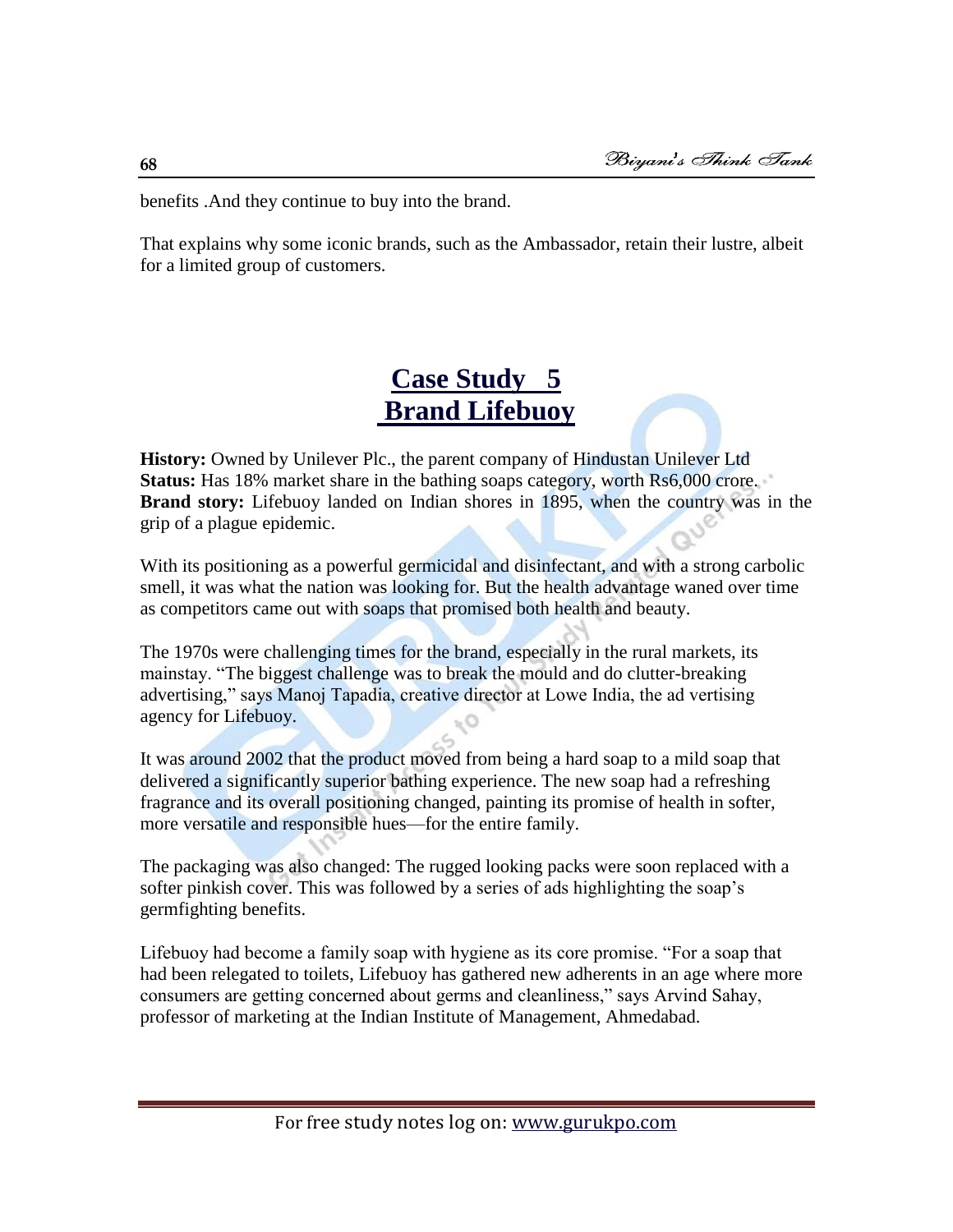―Lifebuoy has 112 years of existence in India and has constantly reinvigorated itself.

In the last five years, it has touched nearly 100 million Indians across 44,000 villages," says Srikanth Srinivasamadhavan, category head, personal wash, HUL.

Right from the early days, the brand has preferred effective communication to celebrities. An exception is its recent, limited exposure campaign with cricketer Yuvraj Singh.

## **[Case Study 6](http://drypen.in/case-studies/case-study-brand-thums-up.html)  [Brand Thums-Up](http://drypen.in/case-studies/case-study-brand-thums-up.html)**

History: Launched in India by Parle Agro Pvt. Ltd. Now owned by Coca-Cola. India Status: Market share is a much disputed subject in the cola industry—yet some insiders, who claim to be in the know, say that Thums Up accounted for 50 million of the 550 million cases sold in the carbonated drinks segment in 2007, and the brand is the largest selling cola in India, with a share larger than that of Coca-Cola and Pepsi. Brand story:

Thums Up was launched by Parle Agro Pvt. Ltd to fill the void left by the government ban on American soft drinks giant Coca-Cola in the 1970s. The thumbs-up logo was adopted early on, but the brand was positioned differently then.

―Thums Up was earlier positioned as a refreshing cola, with slogans such as Thums Up Makes it Great and Happy Days are here Again. It was post-1996 that the brand moved towards a more individualistic, masculine positioning," says Kashmira Chadha, director of marketing at Coca-Cola.

Things changed post liberalization, when Thums Up faced stiff competition from Pepsi and Coke. After a tough fight, the Chauhan brothers, owners of Parle Agro, finally sold Thums Up to Coca-Cola.

Though Thums Up enjoyed a market share of around 30% at the time, Coca-Cola focused all its energy on promoting the Coke brand.

―Any outsider will not be able to fathom the equity that the brand Thums Up enjoys among its target group. Coca-Cola did not understand it either. It was busy fighting Pepsi with its brand Coke," says Arvind Sharma, chairman, Leo Burnett India Pvt. Ltd, the creative agency that has handled the Thums Up account since the 1990s.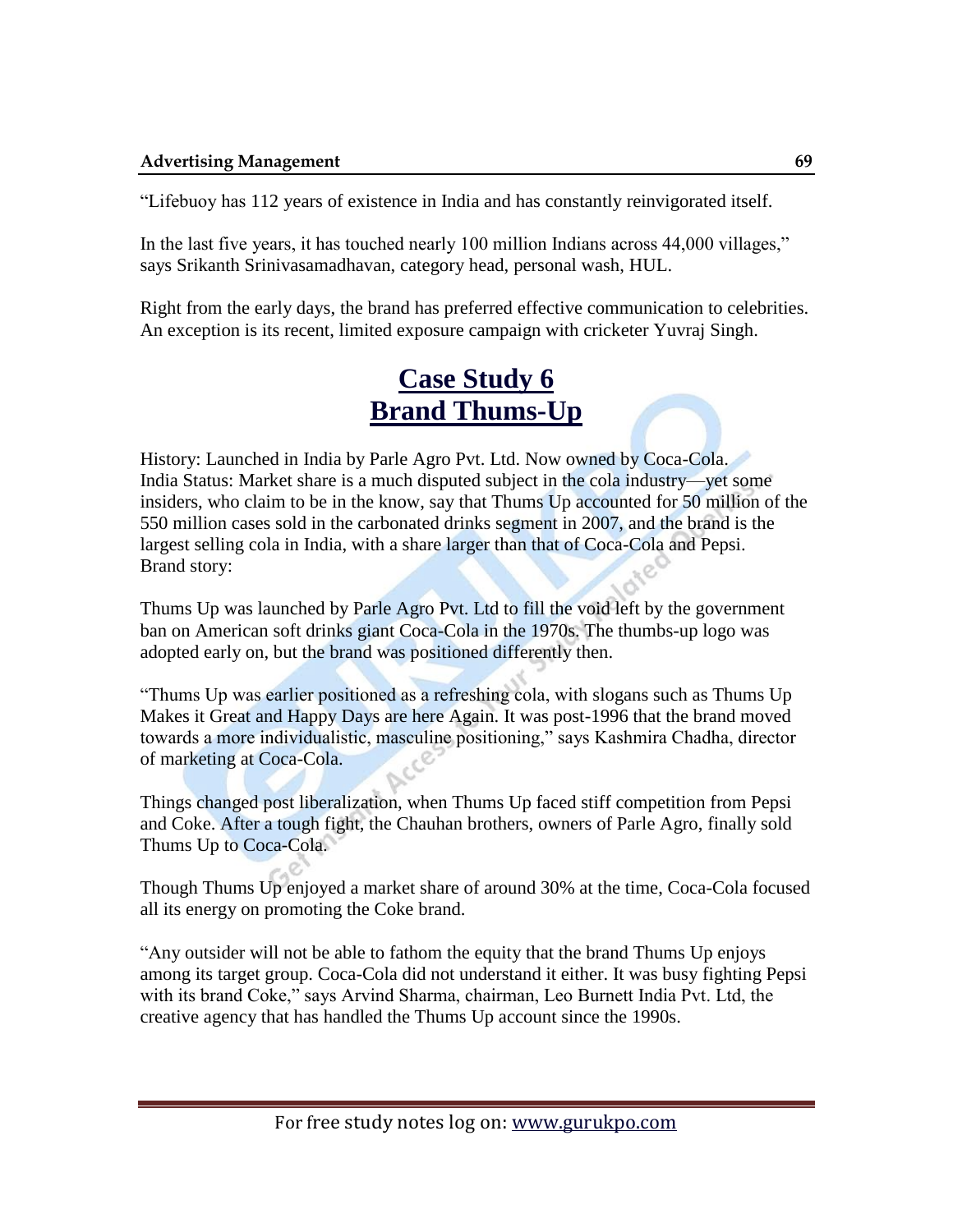While Coca-Cola refutes the suggestion that it tried to kill Thums Up in India, people in the industry think otherwise.

"They tried to divert Thums Up loyalists to Coca-Cola in a concerted way," says a person who used to work with Parle Agro.

―By the time Coca-Cola and Pepsi came to India, a whole generation had grown up drinking Thums Up. Their connect with the brand was not easy to break," says a senior media buy er involved with the brand who did not wish to be identified.

Meanwhile, Coca-Cola also realized that about half its sales were on account of Thums Up; killing the brand at a time when competition with Pepsi was intense would mean losing that much in sales.

Around 1995, Coca-Cola began focusing on the brand—its positioning changed, to a more masculine brand. "The strategy was rooted in the simple insight that India is a market where most of the soft drink consumption is outdoors, and a majority of consumers are male. Using the strong taste of Thums Up, we repositioned the brand by marrying the taste to our target group," says Sharma.

In the recent past, the 31-year-old brand has held on to its market share. "For a brand as iconic as Thums Up, one does not need to innovate; it is consistency that won the consumers over and it is, therefore, consistency that we offer them," says Chadha.

## **[Case -7 Study Brand -](http://drypen.in/case-studies/case-study-brand-dettol.html) Dettol**

**History:** Owned by Reckitt Benckiser India Ltd

**Status**: A legacy brand, it was launched in India in 1932. Dettol has become the generic name for the liquid antiseptic products category and enjoys 85% market share in the segment. The brand today is present in various segments such as soaps, hand wash, shaving creams and plasters.

**Brand story:** Despite its first mover advantage, it did not become a household name from the word go. To break into the consumer space, the company launched an aggressive advertising campaign in 1960.

―By 1970, 4.7 million Dettol bottles were sold and, over the next one decade, the brand had penetrated into 40% of urban households in India," says Chander Mohan Sethi, chairman and managing director, Reckitt Benckiser India.

**70**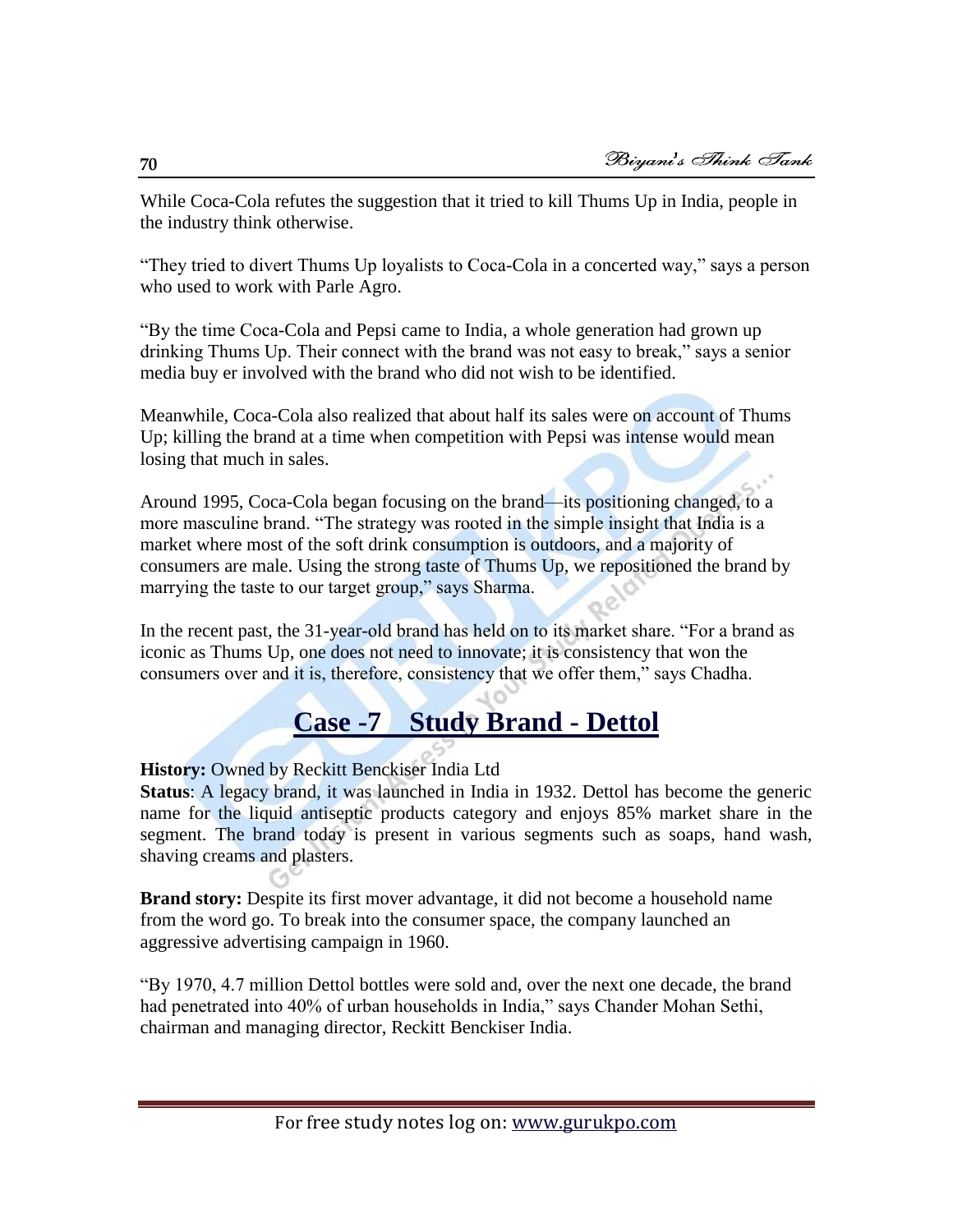Dettol's reign in the market, though, has not been unchallenged. When UK-based consumer products company ICI Plc. brought its flagship brand Savlon to India, recalls Sethi, Reckitt Benckiser realized how serious the competition was—and "Dettol went to consumers with even more forceful campaigns".

In the 2000s, the company's long-standing slogan, Strong enough to protect the ones we love, changed to Dettol, be 100% sure. "As a brand, Dettol has always retained its standing on the anti-germ platform, although its portfolio has expanded to suit the lifestyle demands of consumers," says Suman Srivastava, chief executive, Euro RSCG, the advertising agency for Dettol.

## **[Case Study-](http://drypen.in/case-studies/brand-parle-g-case-study.html)8 Brand Parle-G**

History: Flagship brand of Parle Products Pvt. Ltd

**Status:** Has a market share of 60% in the glucose biscuits category, worth about Rs2,000 crore

**Brand story:** In the hit Bollywood movie Welcome, actor Nana Patekar, in a passing reference to Parle-G, notes that even biscuits command respect and have to be addressed with a ji (a term of respect in Hindi). His remark, while made in jest, is not far off the mark.

It is a heritage brand. We sell over 25 crore packets every month. That should reflect the stature of the brand," says Praveen Kulkarni, marketing head at Parle Products Pvt. Ltd.

Parle's mantra has always been about repositioning the brand without tweaking the look and feel of the product. "The brand is clearly an Indian brand and it straddles all economic strata. The fact that it is a staple for everyone in the house keeps it going," says Nirvik Singh, chairman and president, Grey Global Group, South and South-East Asia, the agency that handles the Parle-G account.

There was a time when Parle-G's dominance was threatened by rival brands, especially the Tiger brand from Britannia. "We found out that Tiger was getting stronger in the kids segment, and we decided to change our positioning," says Kulkarni. Later, when the company sponsored the television show Shaktimaan on Doordarshan, it literally rescued Parle-G.

The brand also had some innovative commercials involving young children with a new punchline, G means Genius, which was an instant hit.While rivals have signed on

Jeries.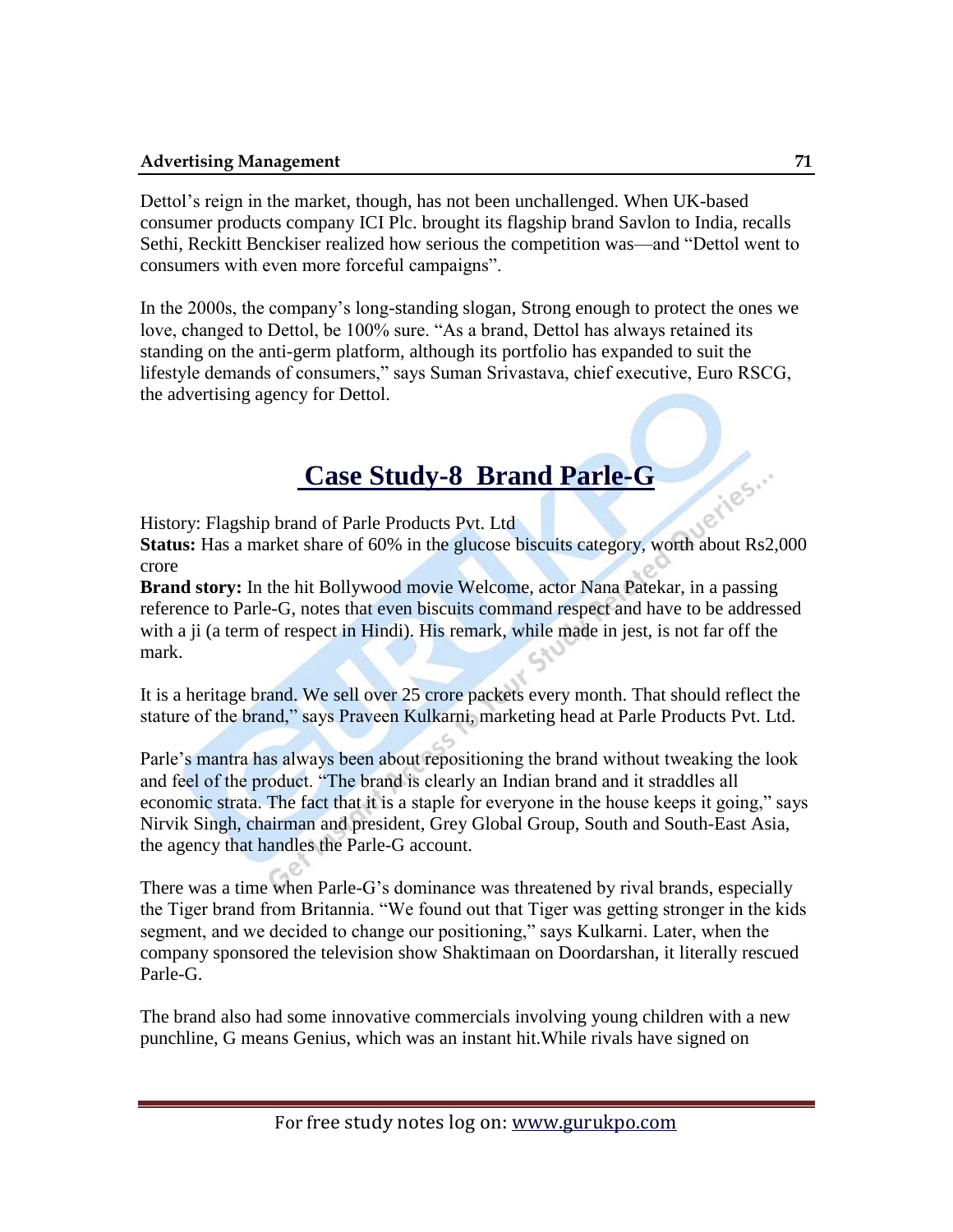celebrities, Parle-G has managed to retain its leadership position with just a simple whiteand-yellow striped wrapper with a picture of a baby on it. "We don't need celebrities as the brand equity is so strong," says Kulkarni.

The biggest concern is that the brand shouldn't become outdated as it is a historic brand. The brand has managed to retain its leadership position because it has evolved its campaign with every consumption trend," says Singh.

The last campaign, Hindustan ki Takat, (the strength of India) is a huge position which no other brand can take so effortlessly.

## **Case Study- 9 - [Brand Amul The Taste of India](http://drypen.in/case-studies/case-study-brand-amul-the-taste-of-india.html)**

## **AMUL- The Taste of India**

**History:** Originally marketed by the Kaira District Cooperative Milk Producers' Union, Anand, it was taken over by the Gujarat Cooperative Milk Marketing Federation (GCMMF) in 1973

**Status:** Has a 15% market share in the Rs15,000 crore milk category, and a 37% share in the Rs900 crore organized ice-cream segment.

Starting with milk and milk powder, the Amul brand today covers a range of dairy products—from chocolates to cheese and, of course, butter

Brand story: If a brand's value is to be judged by the ease with which it can be recalled, then Amul's marketing campaign wins hands down.

With its clever use of topical events, Amul's utterly butterly campaign—it has the distinction of entering the Guinness World Records as the longest running campaign has won the brand several accolades.

Playing the role of a social observer, its weekly comments have tickled India's funny bone since 1967, when Sylvester Da Cunha's irrepressible Amul girl first had her say.

But what's kept the brand going all these years? "We have changed the packag ing, our technology and our approach to mar keting based on the changing taste buds of our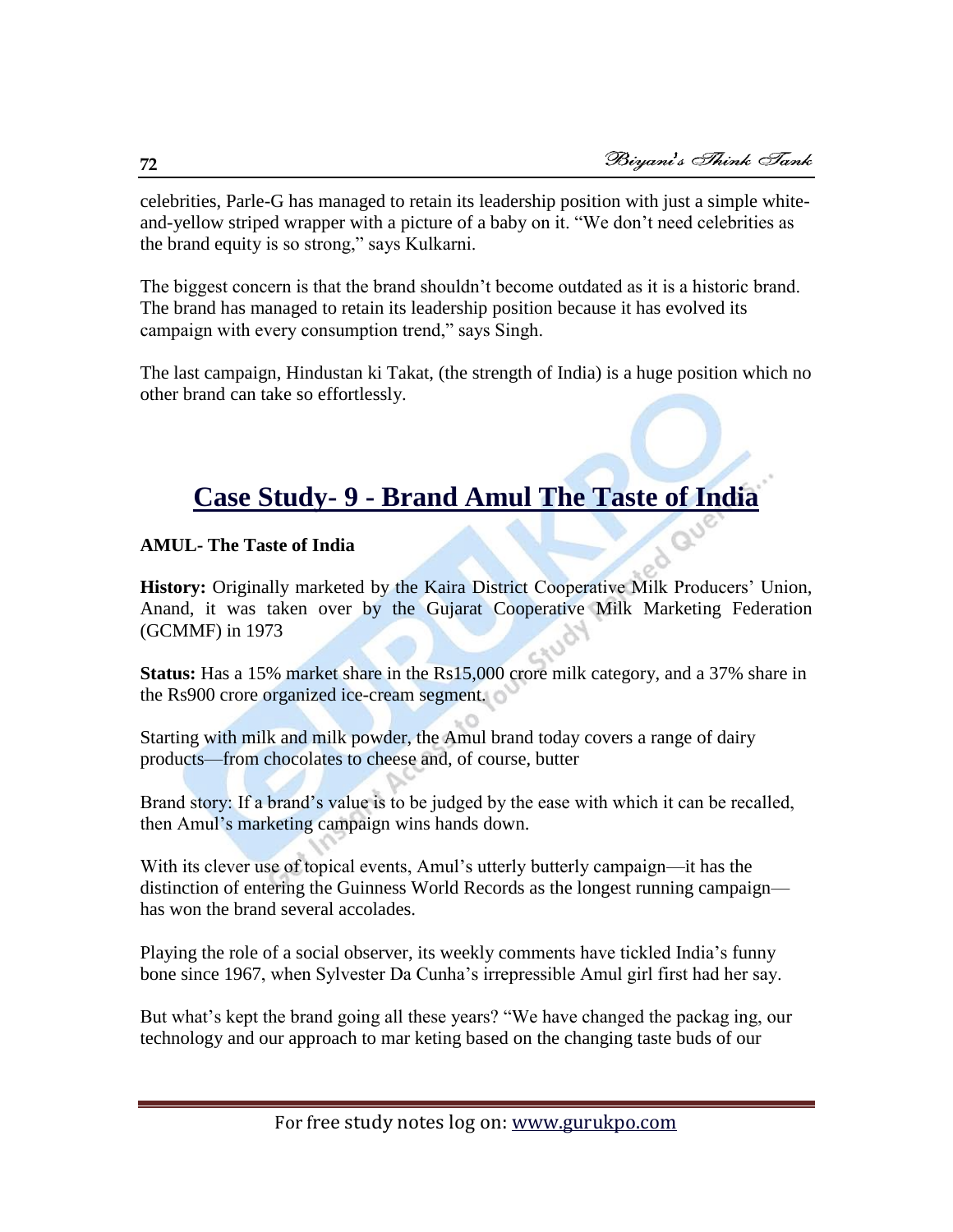## consumers.

However, the only thing that has helped us sail smoothly is that we have not changed our core values—give the best quality product to the consumer, and the best possible price. It holds true in any era," says B.M. Vyas, managing director, GCMMF.

In fact, it is not just the core values at Amul that have remained the same; the core team associated with the brand is still the same. Even the advertising agency hasn't changed, and Da Cunha and FCB Ulka, have played a pivotal role in the growth of Amul.

―This has helped us maintain consistency in our communication. Our strategy of umbrella branding has also helped establish our brand firmly in people's minds. This, despite the fact that we do not spend more than 1% of our turnover for marketing, compared with 7- 8% (spent) by most of the food and consumer product companies," R.S. Sodhi, head of marketing, GCMMF, says.

From Utterly butterly delicious Amul to The Taste of India, Amul continues to be the toast of the country.

# **Case Study -10 [Brand Horlicks and Strategies](http://drypen.in/case-studies/brand-horlicks-case-study-and-strategies.html)**

**History:** Two Chicago, US-based brothers, James and William Horlick, first patented the malt-based milk drink as baby food. the US

While the exact date of its India launch is not known, some of its commercials date back to the early 1900s. Currently owned by GSK Consumer Healthcare Ltd in India **Status:** Horlicks holds 58% of the Rs1,900 crore health food drinks market, and is currently a Rs1,000 crore brand in India

**Brand story**: From a drink that was supposed to promote a good night's sleep to one that can help children grow taller, stronger and sharper, Horlicks has come a long way. Simultaneously, its brand image, too, has changed—from a fuddyduddy, boring health drink recommended by doctors to something that is nourishing, and enjoyable.

In 1992, as its market share grew, the brand extended itself to a new product—Horlicks Biscuits. In 1994, it started singing the "micronutrient" story, fol lowed by its "smart nutrients" campaign in 1998.

The brand underwent a massive transforma tion in 2003, when almost everything about it changed—from the taste and flavour to the packaging. It also changed its positioning: it was nourishing, yes, but also tasty.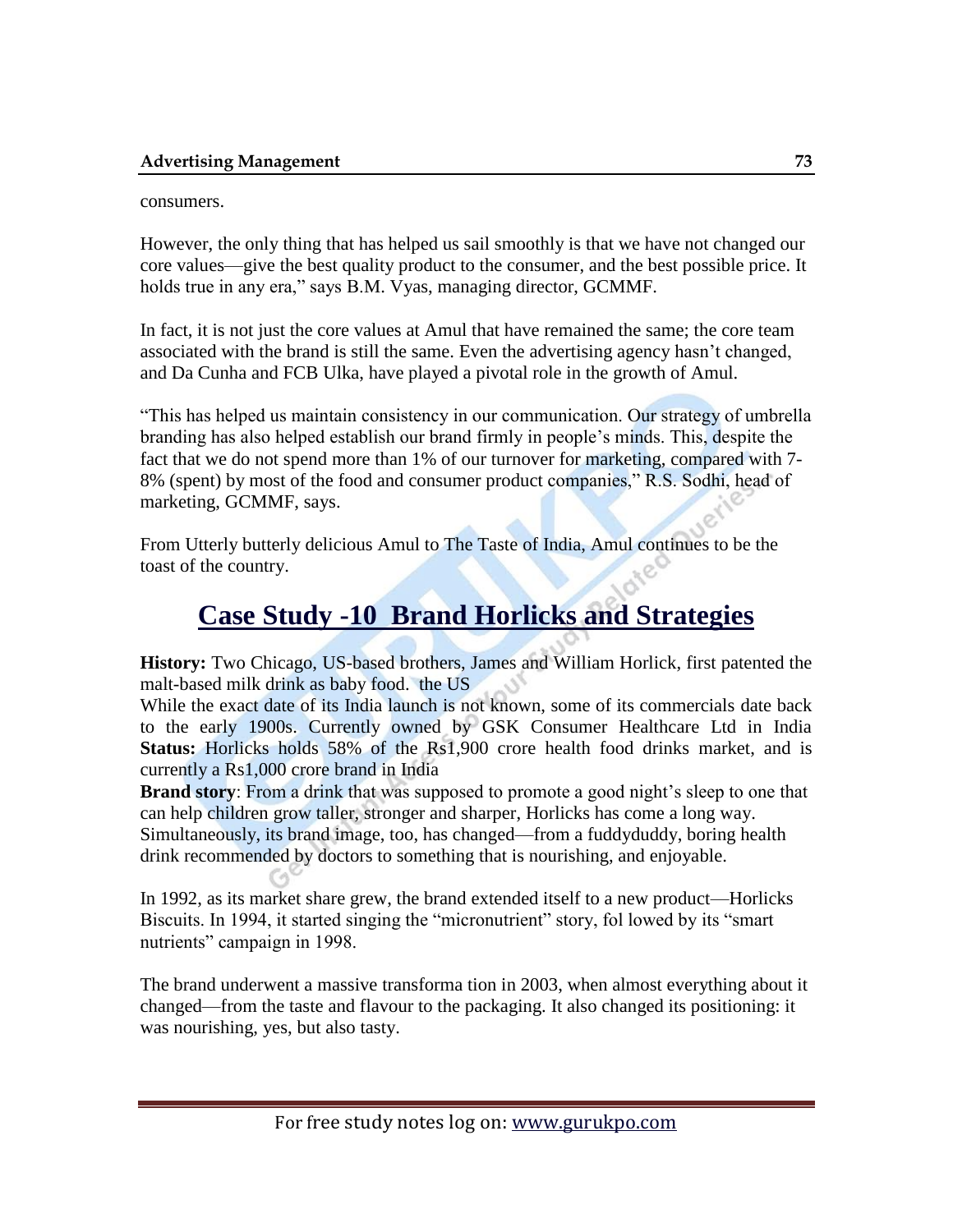ueries...

Another turning point came in 2005, when the brand released a clinical study which claimed that children who consumed Horlicks were "taller, stronger, and sharper" than those who did not. For the first time, the brand tried to communicate with children, not just their mothers.

Beginning a major advertising and marketing campaign along that theme, new variants such as Horlicks Lite were launched, followed by the revamp of Junior Horlicks in 2006. The latest variant is Women's Horlicks, launched this year.

We are constantly striving to ensure that the brand is relevant to consumers," says Shubhajit Sen, vice-president, marketing, GSK Consumer Healthcare Ltd.Product innovation, he maintains, is likely to remain a priority.

# **Case Study -11 [Brand LUX](http://drypen.in/case-studies/brand-lux-case-study.html)**

**History:** Owned by global consumer products giant Unilever Plc., the parent company of Hindustan Unilever Ltd (HUL)

**Status:** Enjoys more than 17% market share in the premium soaps market valued at Rs6,000 crore

**Brand story:** What is the common seductive link between Hollywood actor Paul Newman, Bollywood actors Shah Rukh Khan and Aishwarya Rai Bachchan and All India Anna Dravida Munnetra Kazhagam chief J. Jayalalithaa? They have all tried selling a soap at some point or the other.

And the soap is Lux, the premium beauty soap from consumer products company HUL. ―Lux has been the epitome of beauty for the Indian woman and inspires all women in India to enjoy the process of beautifying without any constraints," says Srikanth Srinivasamadhavan, category head, personal wash, HUL.

Lux—derived from the word luxury— was launched in 1899 as a laundry soap in the UK. In 1925, the brand was extended to the toilet soap category. It was positioned as a beauty soap in India, and HUL has since used successful film actors of the time—such as Leela Chitnis, Madhubala, Hema Malini and Kareena Kapoor—to endorse the product. Lux's secret of longevity has been its consistent evolution—be it the soap colour, packaging or new variants, the brand has banked on innovation to keep its youthful image intact. Extending the soap cake to a range of shower gels, liquid soaps and moisturizing bars has helped the brand keep consumers excited and the competition at bay.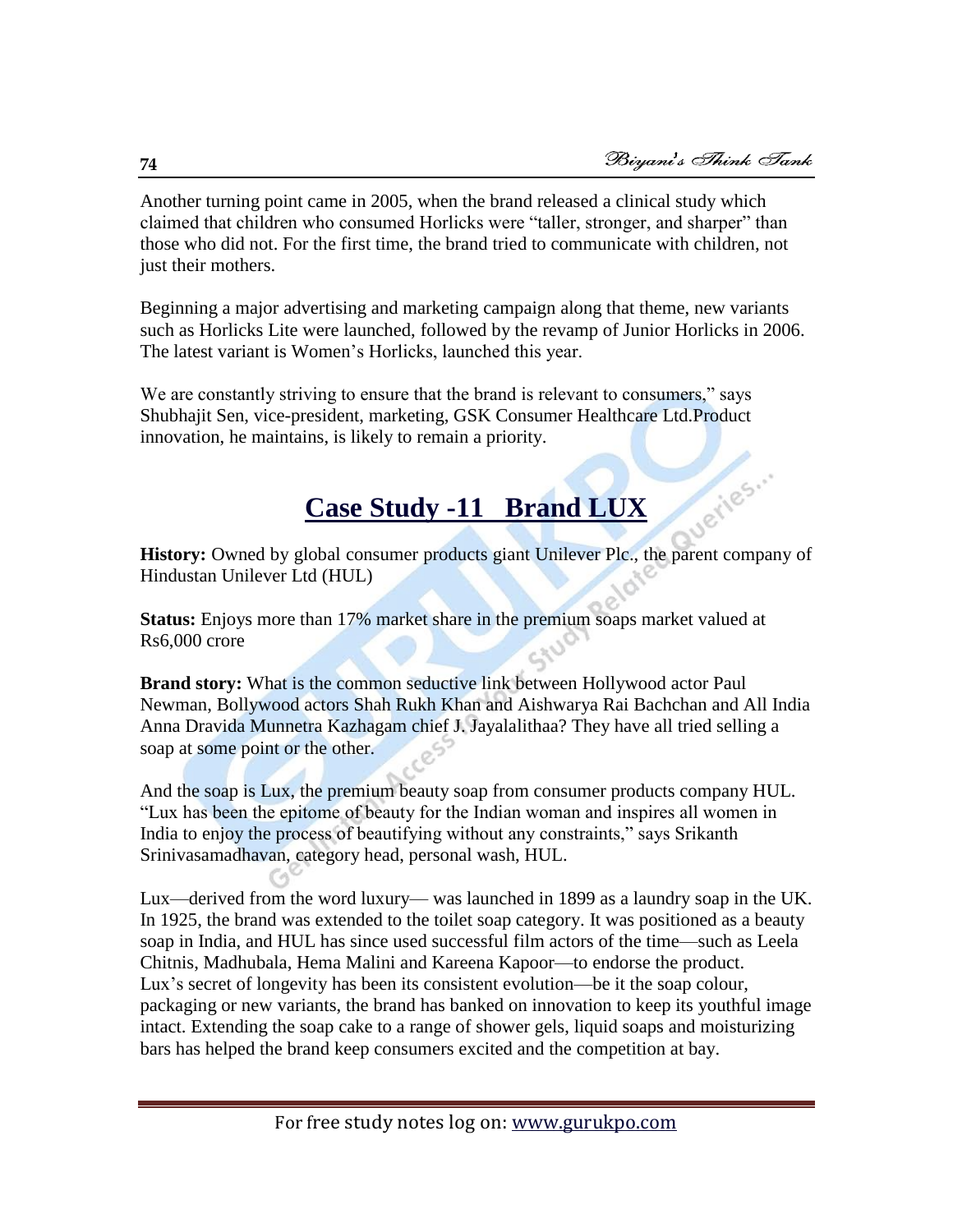What has not changed is the consistency in its communication and its positioning. Its tag lines—If it's good enough for a film star, then it's good for you too to Play with beauty—have conveyed the same message over the years. "Lux is a brand like Mills  $\&$ Boon. While the packaging and content could change, the romance angle doesn't. It taps into an emotion very close to humanity's basic need—social interaction.

The brand has always hired celebrities when they have reached a certain height rather than using them at the start of their careers. This avoids the issue of celebrities overshadowing the brand," says Agnello Dias, national creative director, JWT, which handles the account.

# **Case Study -12 [Rayomond The Brand and its Branding Strategy](http://drypen.in/case-studies/rayomond-the-brand-and-its-branding-strategy.html)**

**Status:** Raymond produces more than 35 million metres of fabric and holds over 60% of the market share in the suit fabric market in India

**Brand story:** In the early years, the brand started out with a chess king logo. In the late 1960s and early 1970s, Raymond decided to include the common man with an instructive campaign. The brand offered a "guide to the well-dressed man" that would educate the consumer.

The brand's persona was taken forward by Vijaypat Singhania, chairman emeritus of the Ray mond Group. In the 1990s, it launched The Complete Man campaign. And, more recently, Raymond has taken this concept further with a new initiative which also focused on the product—Feels like heaven, feels like Raymond.

―Raymond's success lies in the fact that its pursuit of innovation is part of an ongoing strategy, not a knee-jerk reaction imposed by market conditions," says Gautam Hari Singhania, chairman and managing director, Raymond Ltd.

―Till date, any special occasion—first job interview, a wedding in the family or even the first board meeting—Raymond is the preferred brand," he adds.

―A brand can never be created through ads or campaigns alone…it takes a lot more than that to win the consumers' faith and confidence," says Nabankur Gupta, founder CEO, Nobby Brand Architects and Strategic Marketing Consultants.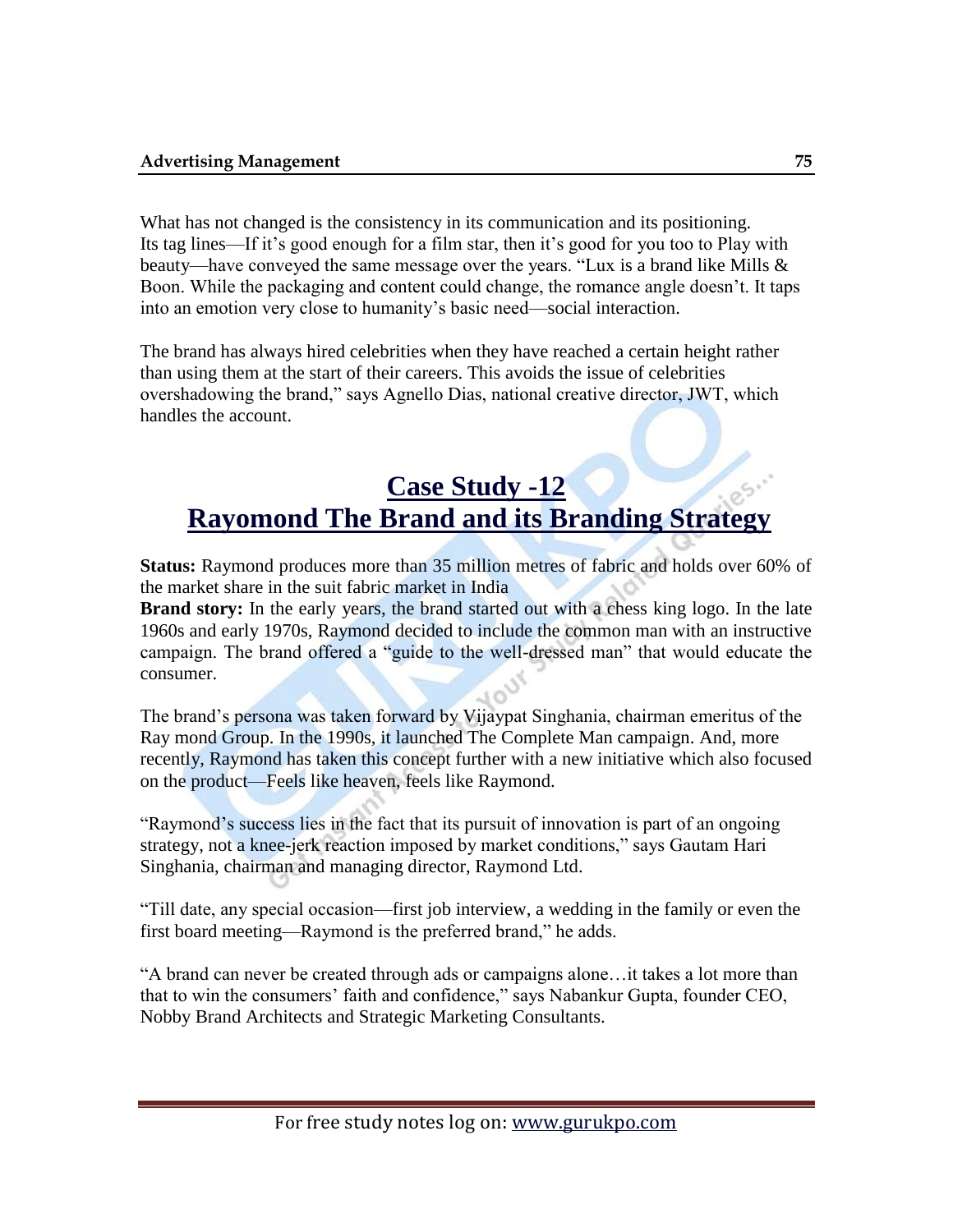Raymond has, year after year, delivered on a brand promise, Gupta adds—with trust and performance creating a strong emotional bond with consumers.

# **Case Study -13 [ONIDA The Brand and its Strategies](http://drypen.in/case-studies/onida-the-brand-and-its-strategies.html)**

History**:** Owned by Mirc Electronics Ltd **Status:** The most recognizable home-grown brand in the highly competitive consumer electronics industry dominated by Korean chaebols such as LG and Samsung.

**Brand story:** Onida is a brand best remembered for its unique mascot—the green devil with horns, long nails and spiky tail slithering across television screens. The tag line, Neighbour's Envy, Owner's Pride, was as catchy as the mascot. The devil turned out to be an angel in disguise—his mischievous message stood the brand in good stead in times that saw many of its rivals capitulate under market pressure.

For, Onida, too, was a victim of liberalization: Korean heavyweights such as LG Electronics and Samsung came to India with aggressive pricing and distribution strategies and conquered the consumer electronics market. The older players, such as Mirc, Videocon and BPL, couldn't match their ability to scale up operations and cut prices while playing the volumes game. Most companies went into the red.

Onida survived. "There was a great fear that all Indian companies will be washed out with large MNCs (multinational companies) coming to India. But, Onida had managed to build a strong connect with its consumers and it re mained intact even in challenging times," says Gulu Mirchandani, chairman of Mirc Electronics. "We soon decided that to stay ahead, we must make products that are not only globally competitive but measure up to global standards of quality as well," he adds. The company continued to communicate its brand promise through clutter-free advertising—and the irrepressible devil.

According to a study of brands by market research firm TNS Mode released in September 2007, more than 78% of those surveyed could recall the devil, and connect it with the Onida brand. The times remain challenging, but the devil and his antics have built a strong equity among consumers.

**76**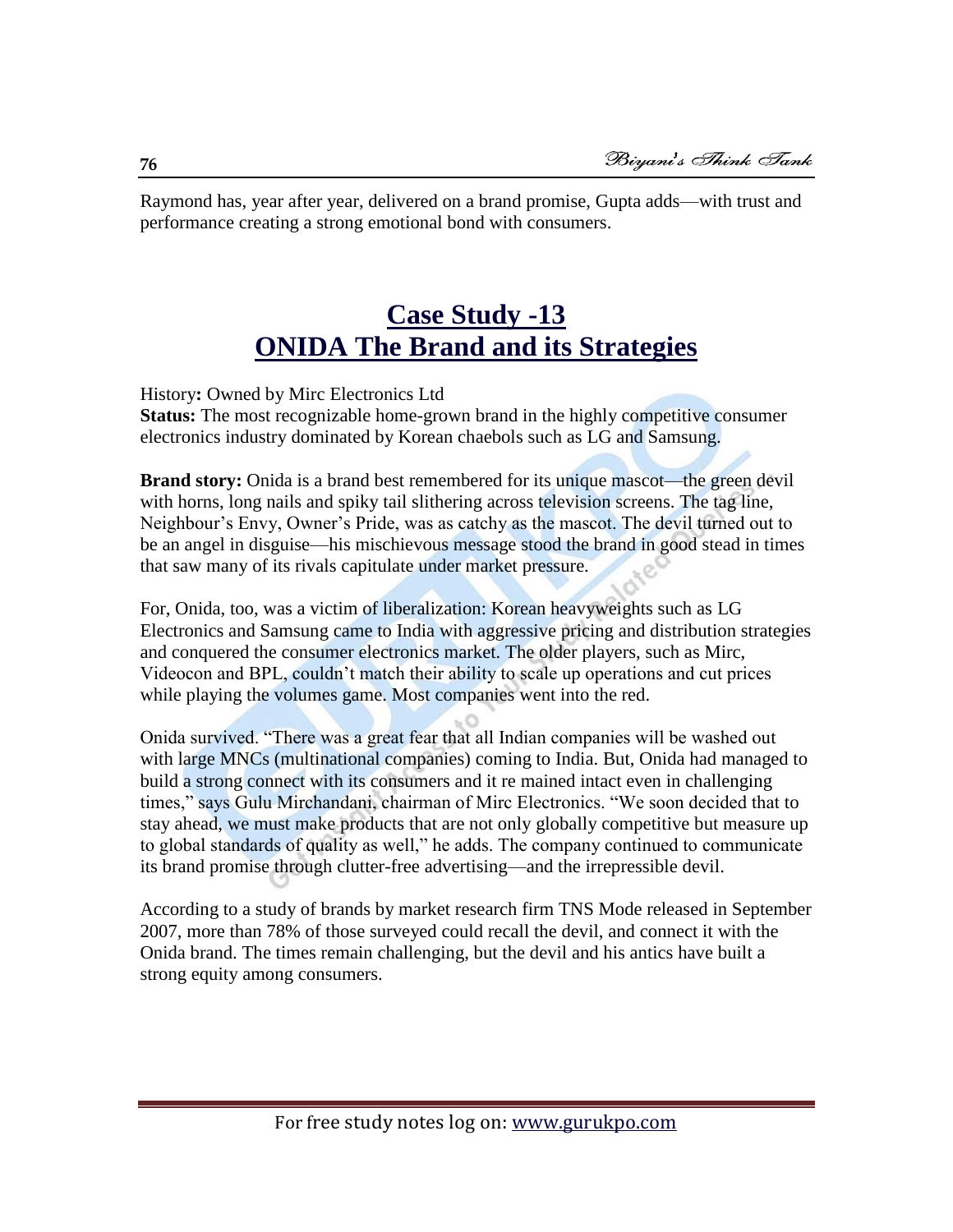# **Case Study -14 [AMBASSADOR The classic Brand](http://drypen.in/case-studies/ambassador-the-classic-brand.html)**

**History:** Owned by the C K Birla-managed Hindustan Motors Ltd.

The first Ambassador car, modelled after the Morris Minor, rolled off the assembly line as the first truly Indian car

**Status:** This sturdy behemoth continues to thrive in smaller towns and is also popular with the minority wishing to make a "retro" statement in the cities

**Brand story:** The car that won't die has also become a brand that won't die.

Hindustan Motors, the manufacturer of one of the world's oldest cars, sells about 13,000 cars each year, mostly in the eastern and southern parts of India. Most spend their lives as taxis, about a quarter ferry government employees and the remaining 15% are for the retrochic and nostalgic customers.

Earlier, fashion designer Manish Arora—himself the owner of a black "Amby"—hosted a special on Discovery Travel and Living, where he took the car, gutted, and then rebuilt it. With Puducherry leather upholstery and cloth from New Delhi's Karol Bagh and old Delhi's Chandni Chowk, he turned it into a fashionable symbol of eclectic India.

The Ambassador's dependability, spaciousness and comfort factor made it the most preferred car for generations of Indians till sleek, powerful beauties took over Indian roads. And its brand ambassadors ranged from the Prime Minister's motorcade to the kali-peelis (black and yellow cabs) that stood, and still do, at every taxi stand.

Hindustan Motors even rolled out a special model to celebrate its 50th anniversary.

The bulging headlights, rounded body and a big bonnet were there, but there were also many new features—reflecting changing consumer preferences and a refusal to die. This is not your grandfather's Ambassador, but features bucket seats, power steering and mobile chargers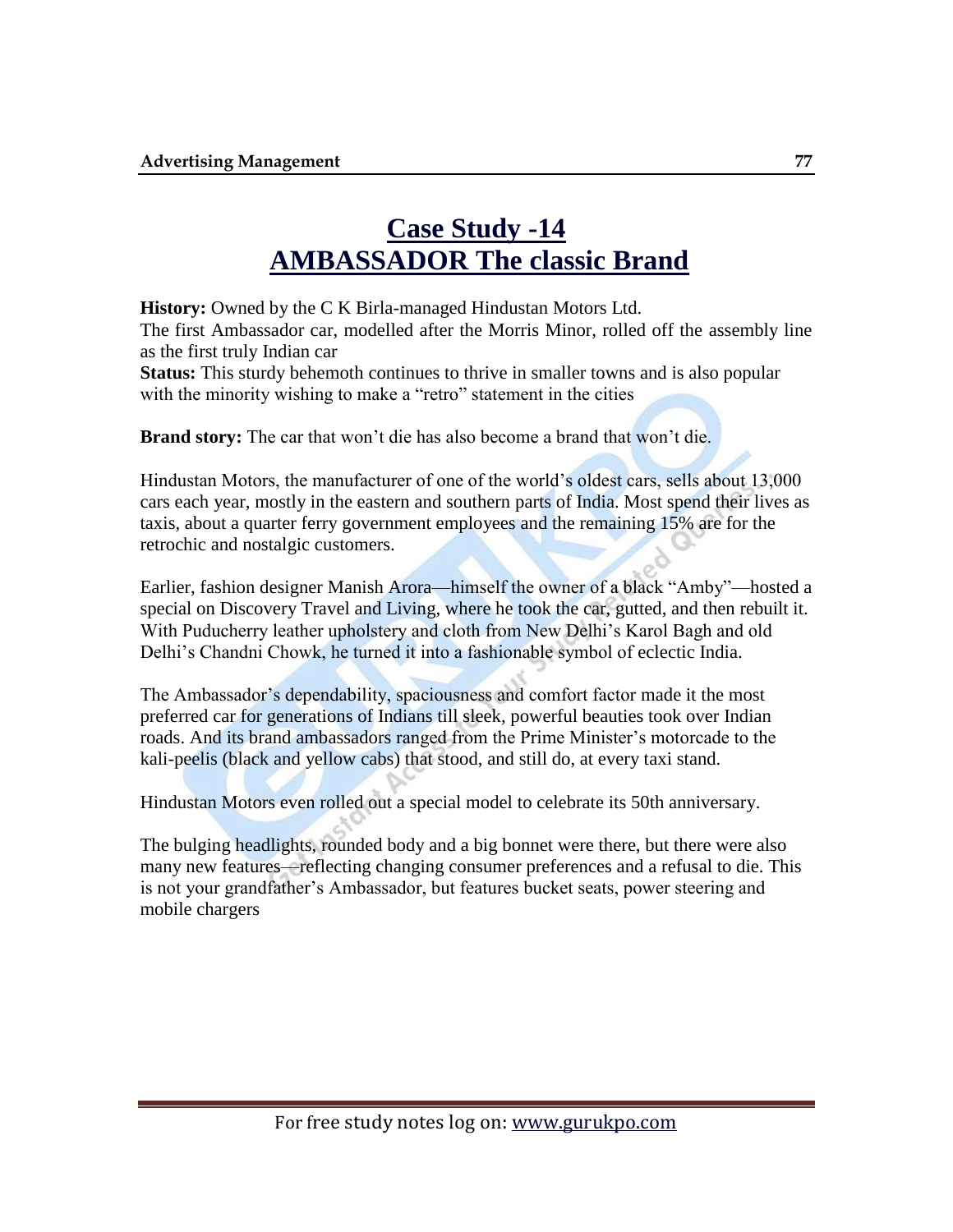# **Case Study -15 [FAIR & LOVELY The Brand from](http://drypen.in/case-studies/fair-and-lovely-the-brand-from-hul.html) HUL**

# **FAIR & LOVELY**

**History:** The fairness cream brand was developed by Hindustan Lever Ltd (now Hindustan Unilever Ltd) in 1975.The product was then marketed nationally in 1978 **Status:** According to industry estimates, Fair and Lovely holds 80% market share in the at least Rs1,000 crore by sales Indian fairness cream market

**Brand story:** Made to cater to the Indian market, where beauty is equated with fair skin, the launch of Fair and Lovely was met with much enthusiasm. In 1988, the brand went international, and is now available in 40 countries.

The brand has had its share of negative publicity, with women's groups calling the ad regressive. The ads, which focused on the mass aspiration of "marrying well", soon moved to more progressive ones in the 1980s.

The early 1990s saw the brand take on the role of enabler of t dreams. In the late 1990s, the brand message was that a woman could make her own destiny—a thought that was carried forward in all its campaigns. In 2007, the brand tweaked its approach to the Power of Beauty platform.

With the fairness cream business accounting for the lion's share of the skincare products industry here, several companies have launched fairness creams in the hope of securing a piece of the growing pie.

While none were able to challenge HUL in terms of numbers, they did start eating into the company's market share with unique offerings.

Fair and Lovely was quick to take on competition—with variants. So, whether it was unique offerings such as ayurvedic formulations with saffron (to combat Fairever by CavinKare Pvt. Ltd) or those that claimed to erase marks (to fight No Marks by Ozone Ayurvedics), Fair and Lovely managed to launch variants that matched, and in some cases even topped, the promise touted by the competitor. To tap the premium segment of the market, Fair and Lovely also launched Perfect Radiance. The popularity of the brand and category can be gauged from the fact that today, it even has a variant for men.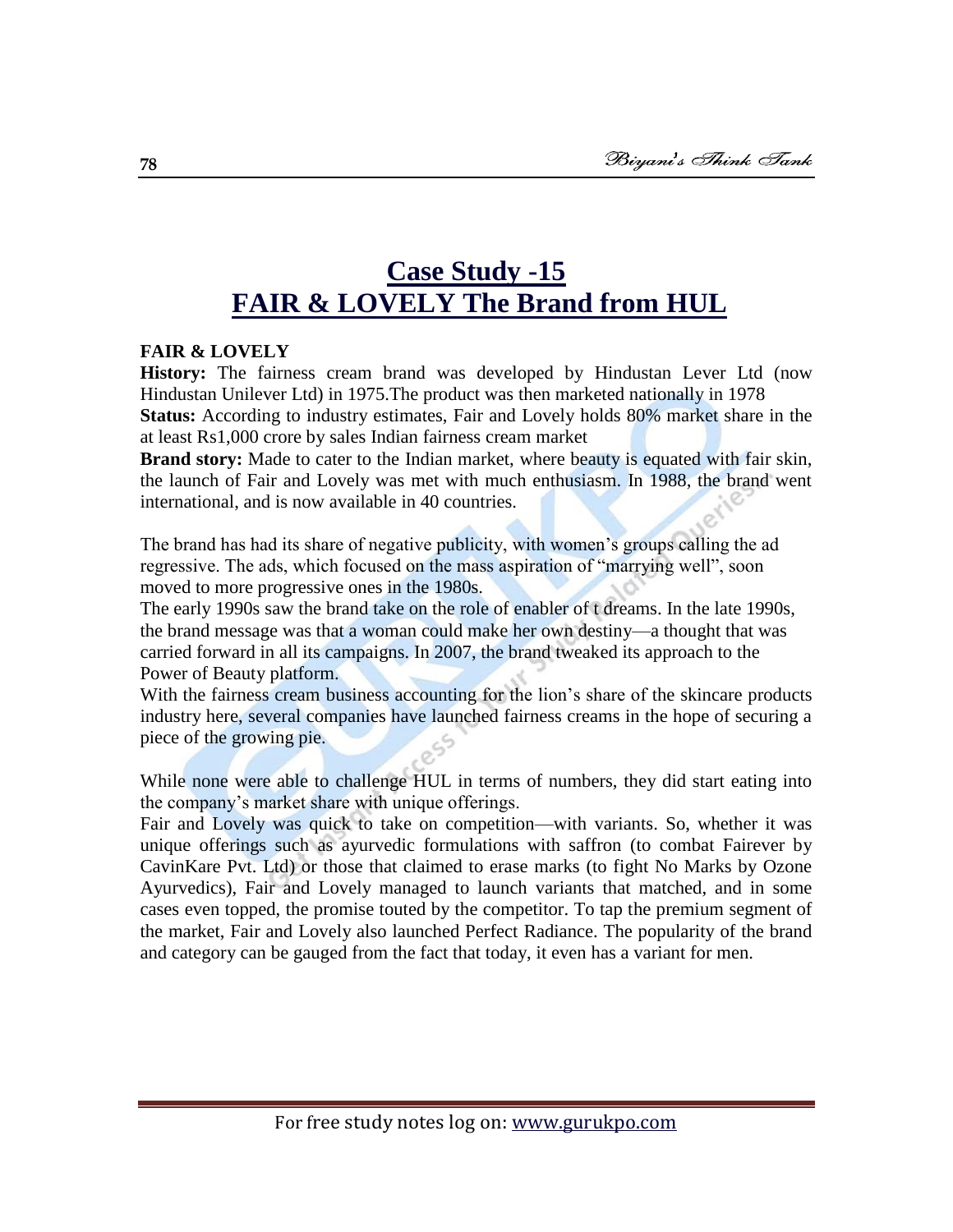# **Case Study -16 MARUTI 800 - [The legacy Brand](http://drypen.in/case-studies/maruti-800-the-legacy-brand.html)**

#### **MARUTI-800**

**History:** Launched as a joint venture between the Indian government and leading Japanese automobile company Suzuki Motor Co. The government eventually sold its stake to Suzuki.

Now, the flagship brand is Maruti Suzuki India Ltd Status: Maruti 800 has a 4.5% share in India's 1.5 million passenger car market and is no longer the car that sells the most in India. However, it was responsible for making its company India's largest car maker Brand story: Much before Ratan Tata unveiled the Nano in January this year, India had its own unique people's car—the Maruti 800. Introduced in 1983, it still zips across Indian roads, making it one of the longest surviving automobile brands here.

Maruti 800 captured the imagination of a nation that had gotten used to expensive, fuel guzzling vehicles of World War II vintage. A small car that was within the reach of middleclass households, the Maruti 800, or "car" as it is still known within the company, introduced a whole generation of customers to four-wheelers. Within a couple of years of its launch, it became India's largest selling car, a position it held for almost a decade-anda-half before being overtaken by Alto, a larger, more spacious small car from the same company. Till date, around 2.5 million units of the car have been sold in India and 180,000 units exported.

For any brand to survive so long, "expectation and product promise should match", says Mayank Pareek, executive officer, marketing and sales, Maruti Suzuki. "This car came as a breath of fresh air and almost immediately be came the first choice of its target consumers. It has evolved from an aspirational product to a common man's car," he adds. While Maruti Suzuki India Ltd has tweaked the positioning several times, the underlying theme remains unchanged—an affordable, fuel-efficient vehicle, easy to run and maintain.

It was, and remains, a car for the first-time buyer though rising disposable incomes, cheaper loans and the introduction of other slightly apsirational brands have started eating into its market share. The car, however, still remains in the Top 10 list of automobile models sold every year.

Introducing new variants and facelifts—four so far—and targeting new, first-time buyers have been the driving strategy behind this. The communication—especially the television commercials—has been aimed at getting across the value proposition of an affordable and fuel-efficient car.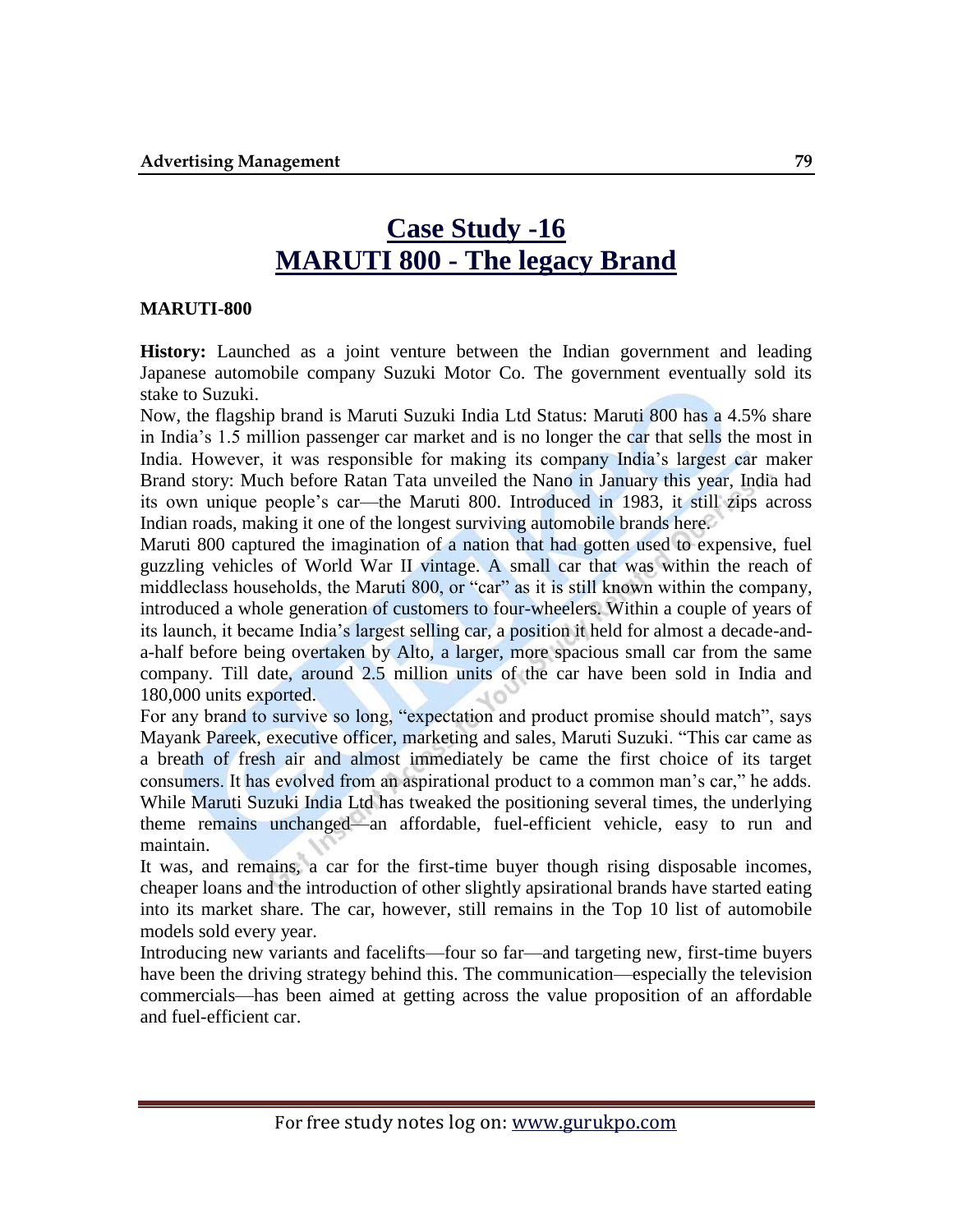Maruti has targeted twowheeler owners with promot ional offers. Still profit able, it could be a key weapon for the company in the battle against the Tata Nano.

―One would assume that with a fully depreciat ed plant and proper cost allocation, a Maruti 800 with a little facelift could come in at a similar price as the Nano," says Arvind Sahay, professor of marketing at the Indian Institute of Management, Ahmedabad.

# **Case Study -17 HAJMOLA - [The brand and it's Branding Strategies](http://drypen.in/case-studies/hajmola-the-brand-and-its-branding-strategies.html)**

**History:** Owned by home-grown consumer products company Dabur India Ltd.

**Status:** Has more than 60% market share in the digestive products markets worth Rs150 crores

**Brand story:** Hajmola, one of the strongest brands in Dabur's portfolio, was launched in 1978 with a core proposition of "fun, taste and i digestion". Its tag line for years -Chatpata swad, jhatpat aaram, (tastes good, provides instant relief) conveys the product's benefits simply and succinctly.

Over the past few years, the brand has to moved away from it's ayurvedic positioning to that of a mild digestive product with a younger and naughtier image. With a category penetration of close to 80% (which means eight out of every 10 Indians have used digestive tablets), the company claims that around 20 a million Hajmola tablets are consumed every day in India.

A lack of serious competition has given the brand a definite edge over the few regional and unorganized players that compete with it. "The (brand's) fundamental premise is a 'universal' need. Hence, it is sustainable," says Sanjeev Malhotra, director, Alia Creative Consultants Pvt. a brand consulting firm.

Another reason for Hajmola's success is that it has kept pace with the evolution of the consumer. "Earlier, Hajmola was available only in glass bottles and was more of an inhouse consumption product. But the introduction of Hajmola in pouches gave consumers an option of buying and consuming it on the go," says  $K.K.$  Rajesh, executive vicepresident, Dabur.

The brand has extended itself to candy and other forms of digestives as well. "Apart from a new price point, a new format like candy (has) brought new consumers, mostly kids, into the brand fold," Rajesh adds. Another evolution strategy was the use of celebrities such as cricketer Kapil Dev in the 1980s and actor Amitabh Bachchan in recent times. This helped in giving the brand a certain status.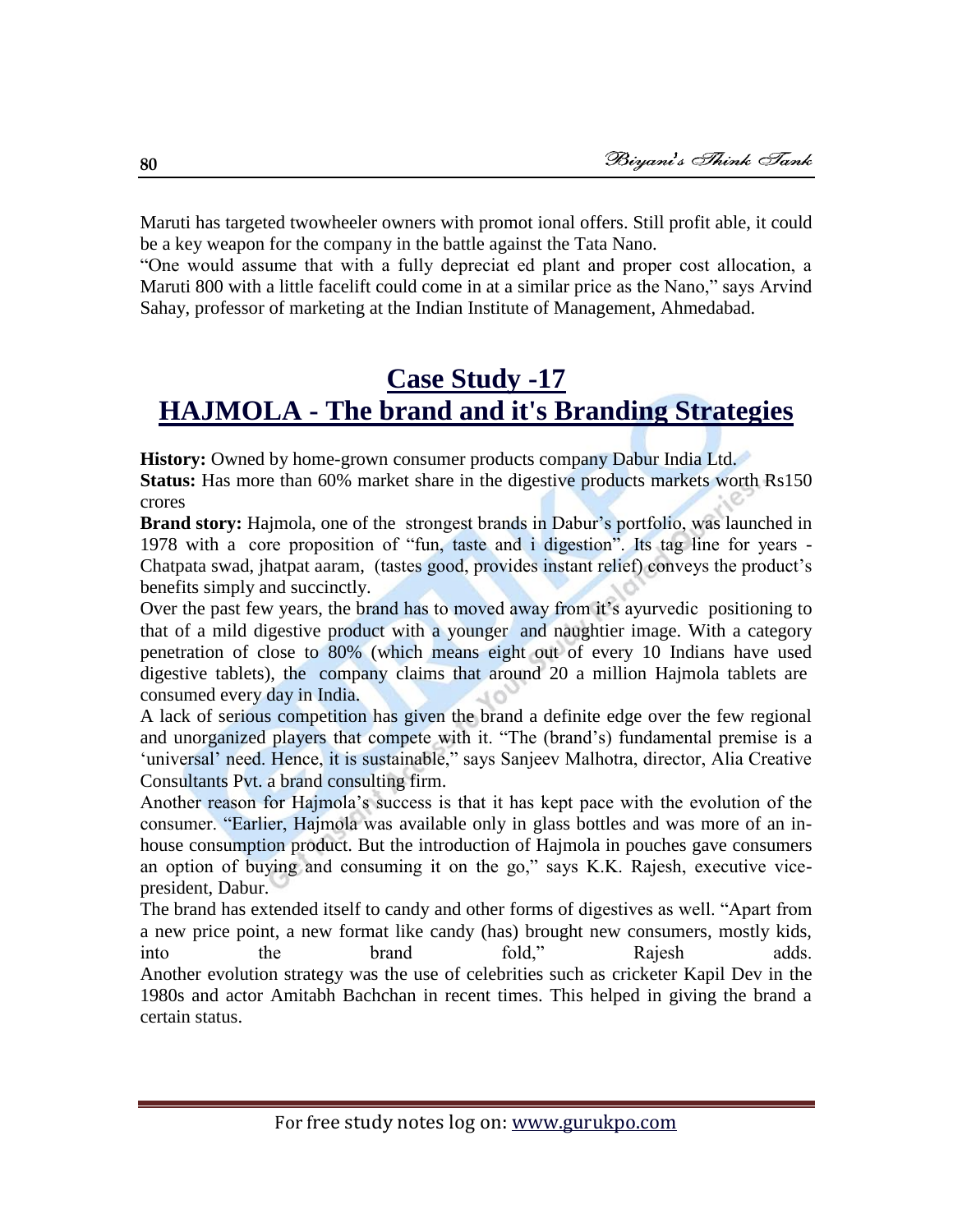# **KEY TERMS**

#### **Advertising**

"Advertising is the nonpersonal communication of information usually paid for and usually persuasive in nature about products, services or ideas by identified sponsors through the various media"

#### **Marketing communications**

Marketing communications (or marcom) consists of the messages and related media used to communicate with a market. Those who practice advertising, branding, direct marketing, graphic design, marketing, packaging, promotion, publicity, public relations, sales, and sales promotion are termed marketing communicators, marketing communications managers, or more briefly as marcom managers. **Jer** 

#### **Integrated marketing**

Integrated Marketing Communications (IMC) is the coordination and integration of all marketing communication tools, avenues, functions and sources within a company into a seamless program that maximizes the impact on consumers and other end users at a minimal cost

[Strategy](http://www.businessdictionary.com/definition/strategy.html) aimed at unifying different [marketing](http://www.businessdictionary.com/definition/marketer.html) [methods](http://www.businessdictionary.com/definition/method.html) such as [mass marketing,](http://www.businessdictionary.com/definition/mass-marketing.html) [one-to](http://www.businessdictionary.com/definition/one-to-one-marketing.html)[one marketing,](http://www.businessdictionary.com/definition/one-to-one-marketing.html) and [direct marketing.](http://www.businessdictionary.com/definition/direct-marketing.html) Its [objective](http://www.businessdictionary.com/definition/objective.html) is to complement and reinforce the [market](http://www.businessdictionary.com/definition/market.html) [impact](http://www.businessdictionary.com/definition/impact.html) of each method, and to employ the market [data](http://www.businessdictionary.com/definition/data.html) generated by these efforts in [product development,](http://www.businessdictionary.com/definition/product-development.html) pricing, [distribution,](http://www.businessdictionary.com/definition/distribution.html) [customer service,](http://www.businessdictionary.com/definition/customer-service.html) etc.

#### **Consumer Orientation**

Consumer Orientation is the focus on meeting the needs of one's customers, internal or external. This service establishes specific customer satisfaction standards and actively monitors client satisfaction, taking steps to clarify and meet customer needs and expectations (both expressed and unexpressed). At lower levels the service involves courteous and timely responsiveness to the requests of customers, while at the higher levels, it involves developing the relationship of partner and trusted advisor.

## **Puffery**

Puffery refers to making exaggerated claims about the product, which cannot be proved. Advertisements are said to be in bad taste when they offend people.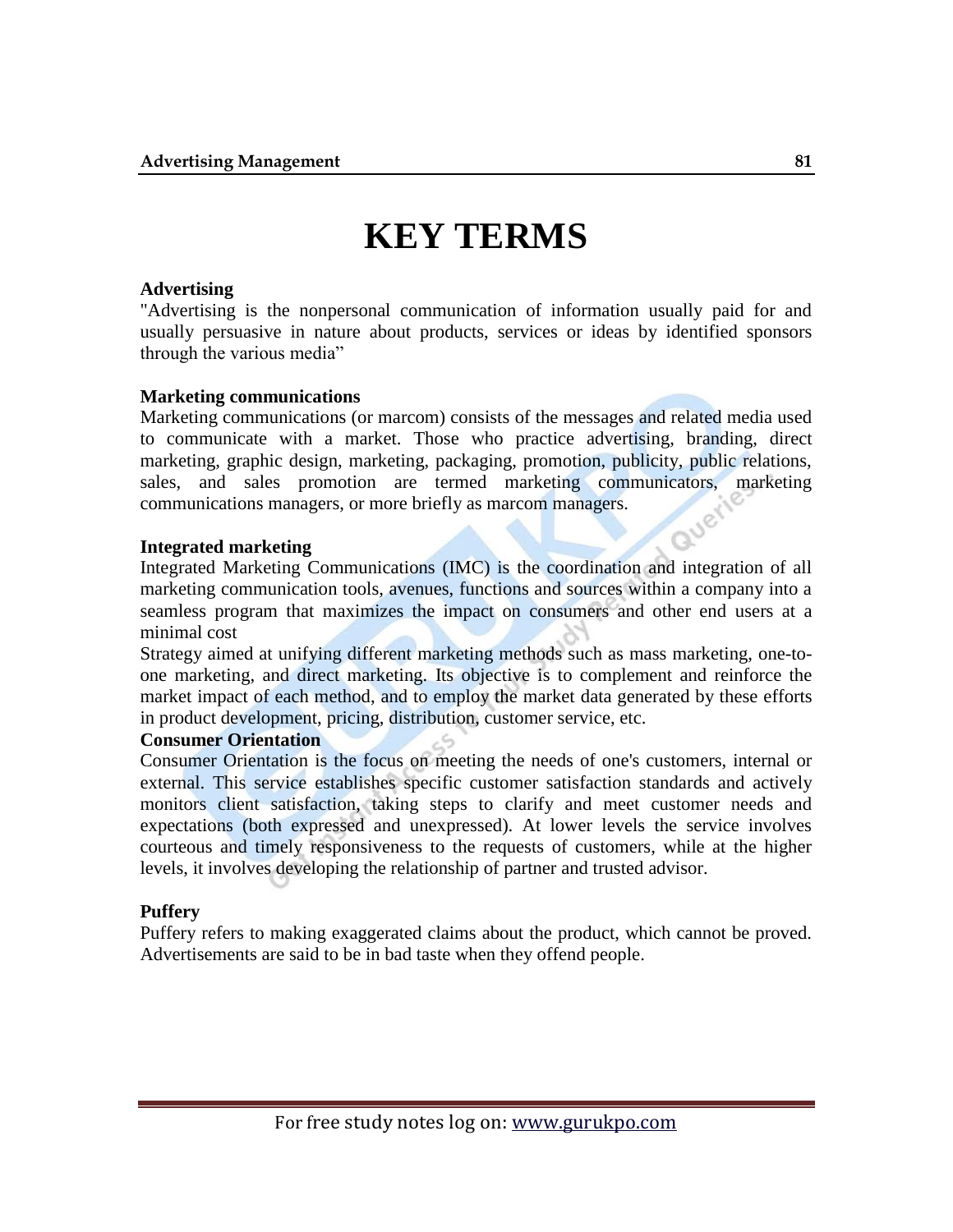## **Stereotyping**

Stereotyping refers to portraying men or women in a particular role, with a negative image. Advertisements targeted at children are considered unethical as children are not capable of processing the given information.

# **Marketing**

Marketing is the activity, set of institutions, and processes for creating, communicating, delivering, and exchanging offerings that have value for customers, clients, partners, and society at large.

# **Advertising agency**

An advertising agency or ad agency is a service [business](http://en.wikipedia.org/wiki/Business) dedicated to creating, planning and handling [advertising](http://en.wikipedia.org/wiki/Advertising) (and sometimes other forms of [promotion\)](http://en.wikipedia.org/wiki/Promotion_%28marketing%29) for its clients. An ad agency is independent from the client and provides an outside point of view to the effort of selling the client's products or services. An agency can also handle overall [marketing](http://en.wikipedia.org/wiki/Marketing) and [branding](http://en.wikipedia.org/wiki/Brand) strategies and [sales promotions](http://en.wikipedia.org/wiki/Sales_promotion) for its clients.

# **Creative strategy**

A creative strategy defines the important strategic choices required to develop a marketing message. The creative strategy (often called a copy or advertising strategy) defines what you will say about your product or service. It explains how you want consumers to think about your Brand.

The creative strategy guides and directs the development of current and future sales messages, brochures, and advertising. A written creative strategy becomes a potent management tool for directing the activities of advertising agencies. It clearly articulates how the product or service will be presented to customers and positioned versus competitors

# **Compensation**

Compensation is the remuneration received by an employee in return for his/her contribution to the organization. It is an organized practice that involves balancing the work-employee relation by providing monetary and non-monetary benefits to employees. Compensation is an integral part of human resource management which helps in motivating the employees and improving organizational effectiveness.

# **Target market**

A target market or target audience is a group of people that will basically need or want your products and services. Target market is defined in terms of age, sexual orientation, gender, economic class, religion, ethnicity, or location. This socio-economic grouping

#### **82**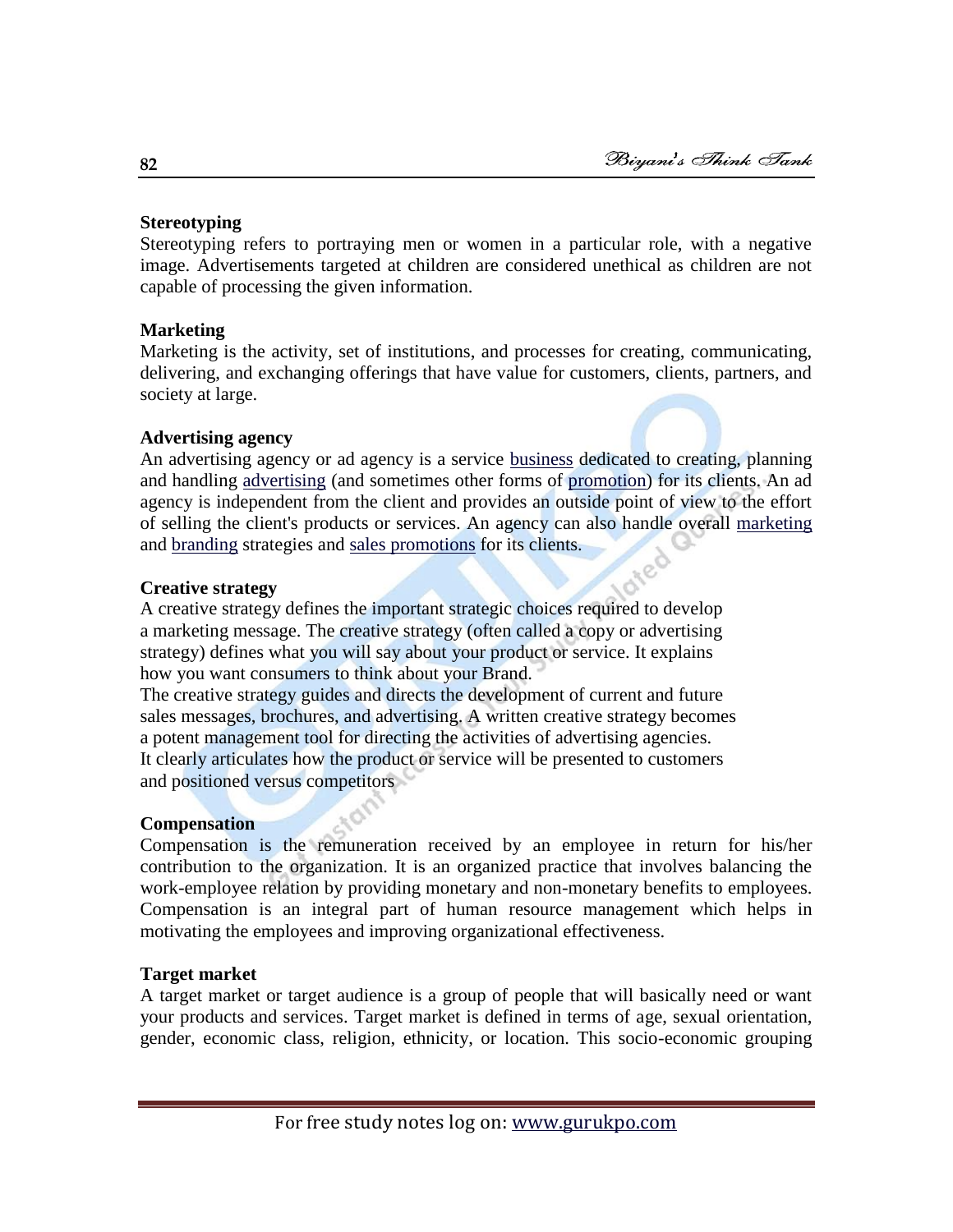process actually allows businesses to create profiles of the typical consumers who will likely buy the products of our company.

## **Advertising Appeal**

Advertising appeal is a sense of attraction in the product for customers Example: In the novel "An Old man on Highway" many attractive features have been added by its author "Ashutosh shrivastava" such as poetry for middle class, after marriage bachelor lives of three friends. big size font to maintain stress-less reading. comedy and suspense

Distinctive [claim](http://www.businessdictionary.com/definition/claim.html) of an [advertising.](http://www.businessdictionary.com/definition/advertising.html) Creating advertising [appeal](http://www.businessdictionary.com/definition/appeal.html) for a good or [service](http://www.businessdictionary.com/definition/final-good-service.html) begins with identifying a reason for people to [buy](http://www.businessdictionary.com/definition/buy.html) it. [Advertising agencies](http://www.businessdictionary.com/definition/advertising-agency.html) then [build](http://www.businessdictionary.com/definition/build.html) [advertising campaigns](http://www.businessdictionary.com/definition/advertising-campaign.html) around this appeal.

# **Copy testing**

Copy testing is a specialized field of [marketing research](http://en.wikipedia.org/wiki/Marketing_research) that determines an ad's effectiveness based on consumer responses, feedback, and behavior. Also known as pretesting, it covers all media channels including television, print, radio, [internet,](http://en.wikipedia.org/wiki/Internet) and [social](http://en.wikipedia.org/wiki/Social_media)  [media.](http://en.wikipedia.org/wiki/Social_media)

## **Print advertising**

Print advertising definition usually refers to the techniques and practices used to bring products, services, opinions, or causes to public notice via flyers, newspapers, magazines, catalogs, or mailers for the purpose of persuading the reader to respond in a certain way.

## **Electronic advertising**

Electronic advertising form of advertising that uses the Internet and World Wide Web in order to deliver marketing messages and attract customers. Examples of online advertising include contextual ads on search engine results pages, banner ads, Rich Media Ads, Social network advertising, online classified advertising, advertising networks and e-mail marketing, including e-mail spam.

# **Outdoor Advertising**

Any advertising done outdoors that publicizes your business's products and services. Types of outdoor advertising include billboards, bus benches, interiors and exteriors of buses, taxis and business vehicles, and signage posted on the exterior of your own brickand-mortar location.

## **Direct Mail Advertising**

It is the oldest medium of advertising. It is the way of sending sales messages directly to the customers through post, salesmen or dealers etc.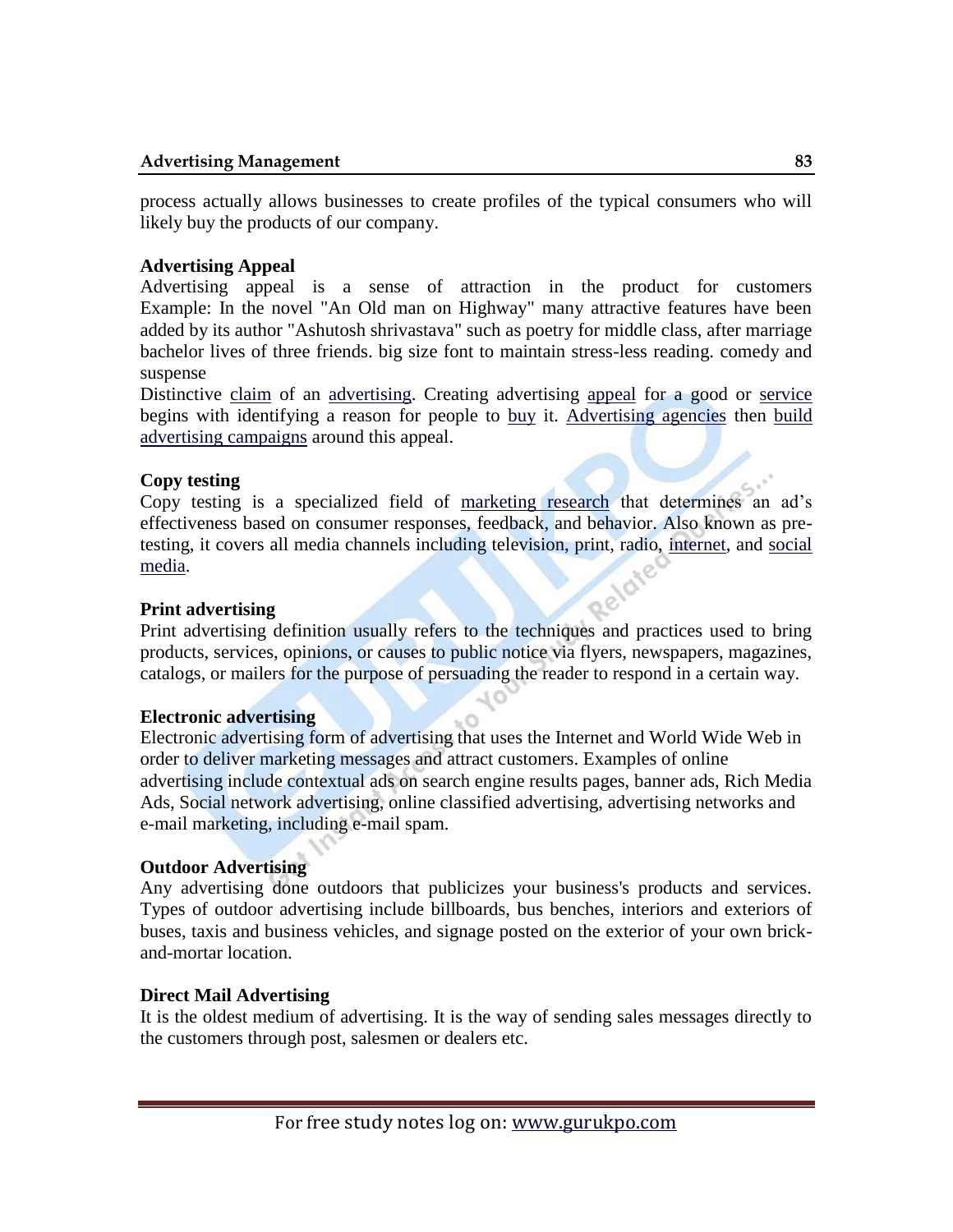A marketing effort that uses a mail service to deliver a promotional printed piece to your target audience

Form of advertising that utilizes the mail to get a communication directly into the hands of a prospective customer or business recipient. Direct-mail advertising is designed to generate a response to the communication, such as an order, a donation, a request for additional information, or a visit to a place of business. The success of direct-mail advertising relies upon an efficient postal system. Direct-mail advertising includes fliers, letters, brochures, reprints, circulars, and other material sent through the mail. In direct mail, specific markets can be pinpointed with precise selectivity, and results can easily be measured in terms of cost-per-order or cost-per-response.

## **Radio Advertising**

Radio advertising is described as "word of mouth advertising on a large scale". It appeals through the ears. Now-a-days all radio stations all over the world broadcast commercial advertising. The advertisers prepare the programme before hand keeping in view interests of the listeners.

# **Television Advertising**

It is the latest and novel method of advertising. It provides the coordination of sound, sight, motion and immediacy that no other medium provides. It combines radio, movies and theatre. It is a colourful presentation. In this medium, salesman can present and demonstrate the product.

## **Advertising Films**

Commercial films are produced to publicize the products with a story. They prove effective, because they give oral and visual message.

## **Slides**

These are exhibited in cinema houses. They produce the effect like posters. These are exhibited on the screen for an agreed period. The slides are shown before the cinema show or during the intermission.

## **Video Advertising**

This medium has grown rapidly in advertising circles. Video commercial films are produced to make publicity of products.

## **Cable TV Advertising**

Cable TV has opened up various avenues for the advertisers to promote their products. It is in the form of spots sold to national advertisers on programming on networks.

# **Moral Appeals**

Moral appeals are directed to the consumes' sense of what is right and proper. These are often used to exhort people to support social and ethical causes.

**84**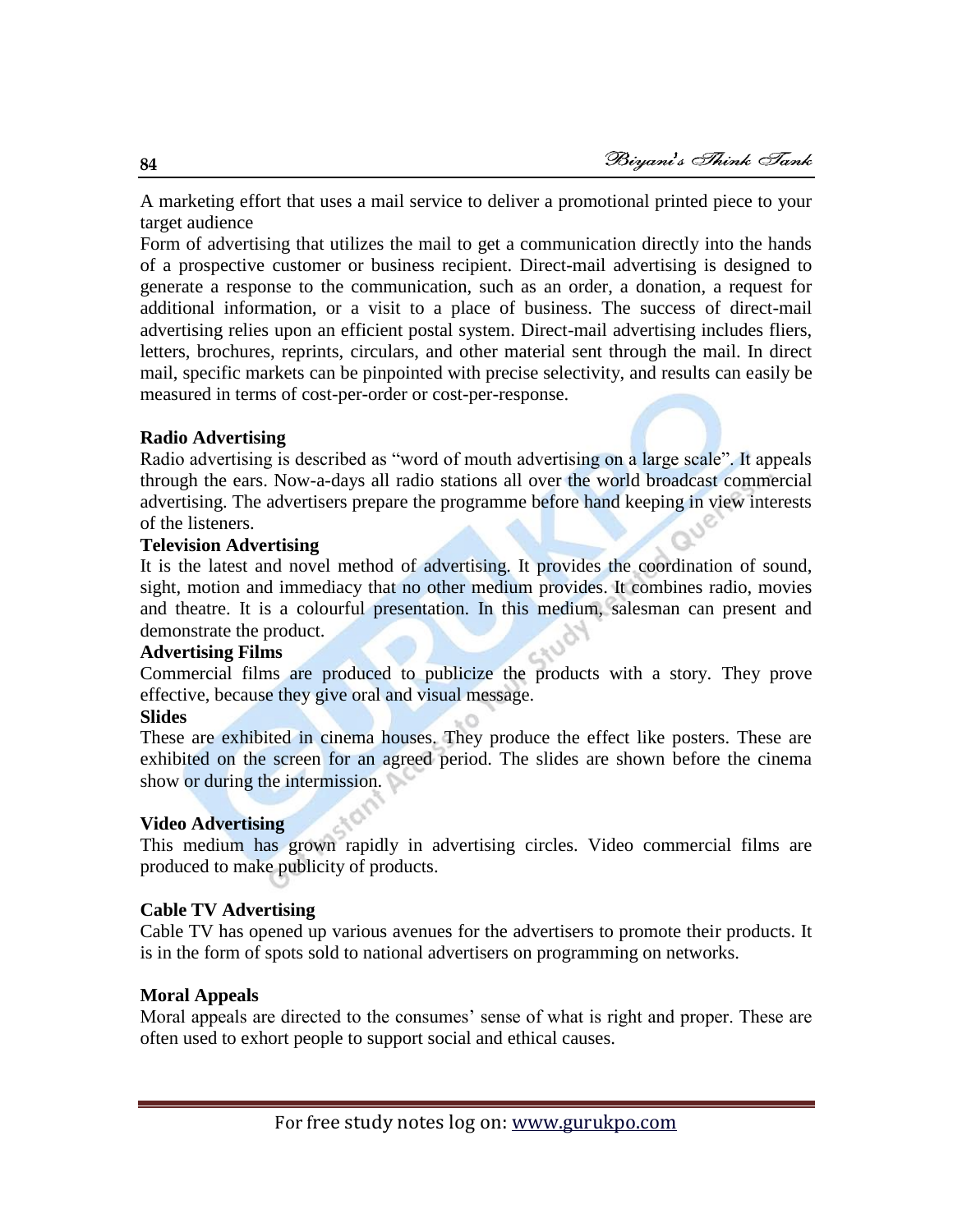#### **Advertising Management 85**

#### **Media**

Media takes many forms in our world today. Newspaper, television, printed matter and radio are all forms of media. There are great advantages to having a country that protects your right to a free press as the United States does. You can use any form of media to express your ideas and present your opinions to the public. The media is often considered the mouthpiece of modern culture.

The dictionary defines media as all the means of communication, as newspapers, radio, and TV, that provide the public with news, entertainment, etc., usually along with advertising. Essentially, that means almost anything can be media as long as it is watched.

Combination of media to be used in an advertising campaign. In the past, television and magazines dominated the media mixes of most national advertising campaigns because these media reached the broadest segments of the market. However, in recent years, clutter, rising advertising costs, and smaller audiences have caused advertisers to seek more cost-efficient avenues for their advertising dollars. Consequently, media mixes may now include vehicles such as telephone directories, cable television, ballpark billboards, supermarket shopping carts, and other forms of media that may reach a narrower market segment but cost less and target more effectively.

#### **Media Strategy**

The plan of action an advertiser uses to bring advertising messages to the attention of consumers through a particular media and vehicle.

Media planner is a job title in an advertising agency or media planning and buying agency. Media Planners are responsible for selecting media for advertisement placement on behalf of their clients. The main aim of a media planner is to assist clients in achieving their business objectives by recommending the best possible use of various media platforms available to advertisers, to generate the maximum return on investment from clients' media budgets.

#### **Broadcasting network**

A broadcasting network is a collection of radio or tv stations that air programming from the same centralized source.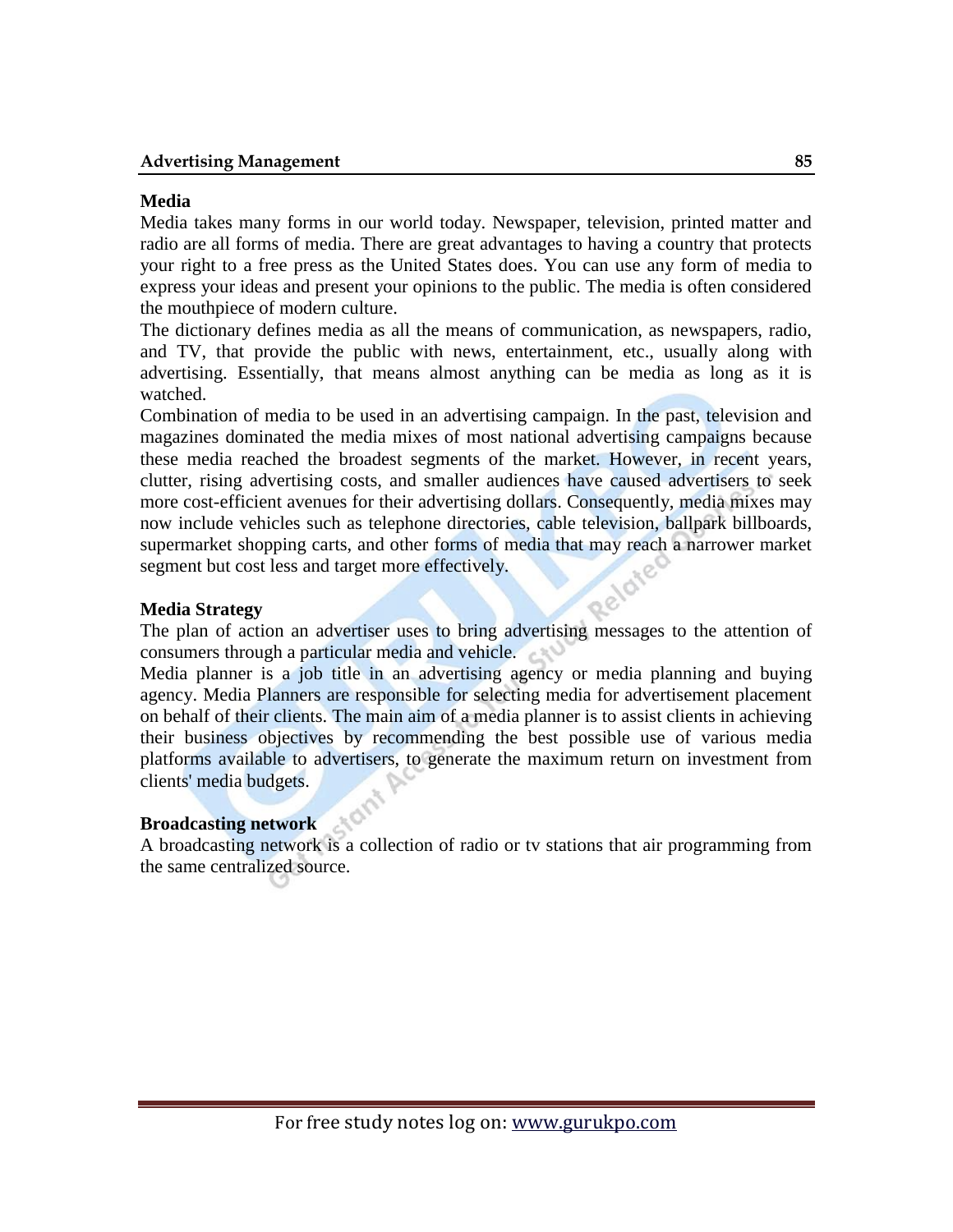# **Multiple Choice Questions**

| $Q-1$<br>Ans                                                  | Which of these is not a outdoor Media:<br>(a) Vehicular Advertising<br>(c) Television<br>(c) | (b) Sandwichner<br>(d) Neon Sign |  |
|---------------------------------------------------------------|----------------------------------------------------------------------------------------------|----------------------------------|--|
| $Q-2$                                                         | Which of these is direct Advertising Media?                                                  |                                  |  |
|                                                               | (a) Catalogues                                                                               | (b) Magazine                     |  |
|                                                               | (c) Newspaper                                                                                | (d) Radio                        |  |
| Ans (a)                                                       |                                                                                              | 185.00                           |  |
| $Q-3$                                                         | Envelop Enclosures is which type of advertising                                              |                                  |  |
|                                                               | (a) Indoor Media                                                                             | (b) Direct Advertising Media     |  |
|                                                               | Outdoor Media<br>(c)                                                                         | (d) Internet                     |  |
| Ans: $(c)$                                                    |                                                                                              |                                  |  |
| Q-4 Which of these is not current Developments in Advertising |                                                                                              |                                  |  |
|                                                               | (a) Brand Advertising                                                                        | (b) Political Advertising        |  |
|                                                               | (c) Corporate advertising                                                                    |                                  |  |
| (d) Newspaper<br>Ans: $(d)$                                   |                                                                                              |                                  |  |
| $Q-5$                                                         | Which of these is a Rational/logical Appeal?                                                 |                                  |  |
|                                                               | (a) Price                                                                                    | (b) Pleasant                     |  |
|                                                               | Quality<br>(c)                                                                               | (d) Feature                      |  |
| Instant Act<br>Ans: $(c)$                                     |                                                                                              |                                  |  |
|                                                               | Q-6 Which of these is not a type of Advertising Agency?                                      |                                  |  |
|                                                               | (a) In house Agency                                                                          | (b) La carte Agency              |  |
|                                                               | (c) Out house Agency                                                                         | (d) Creative boutique            |  |
| Ans: $(b)$                                                    |                                                                                              |                                  |  |
| Q-7 Which of these is an Advertising Objective?               |                                                                                              |                                  |  |
|                                                               | (a) To entertain                                                                             | (b) To create humour             |  |
|                                                               | (c) To Persuade                                                                              | (d) To increase Goodwill         |  |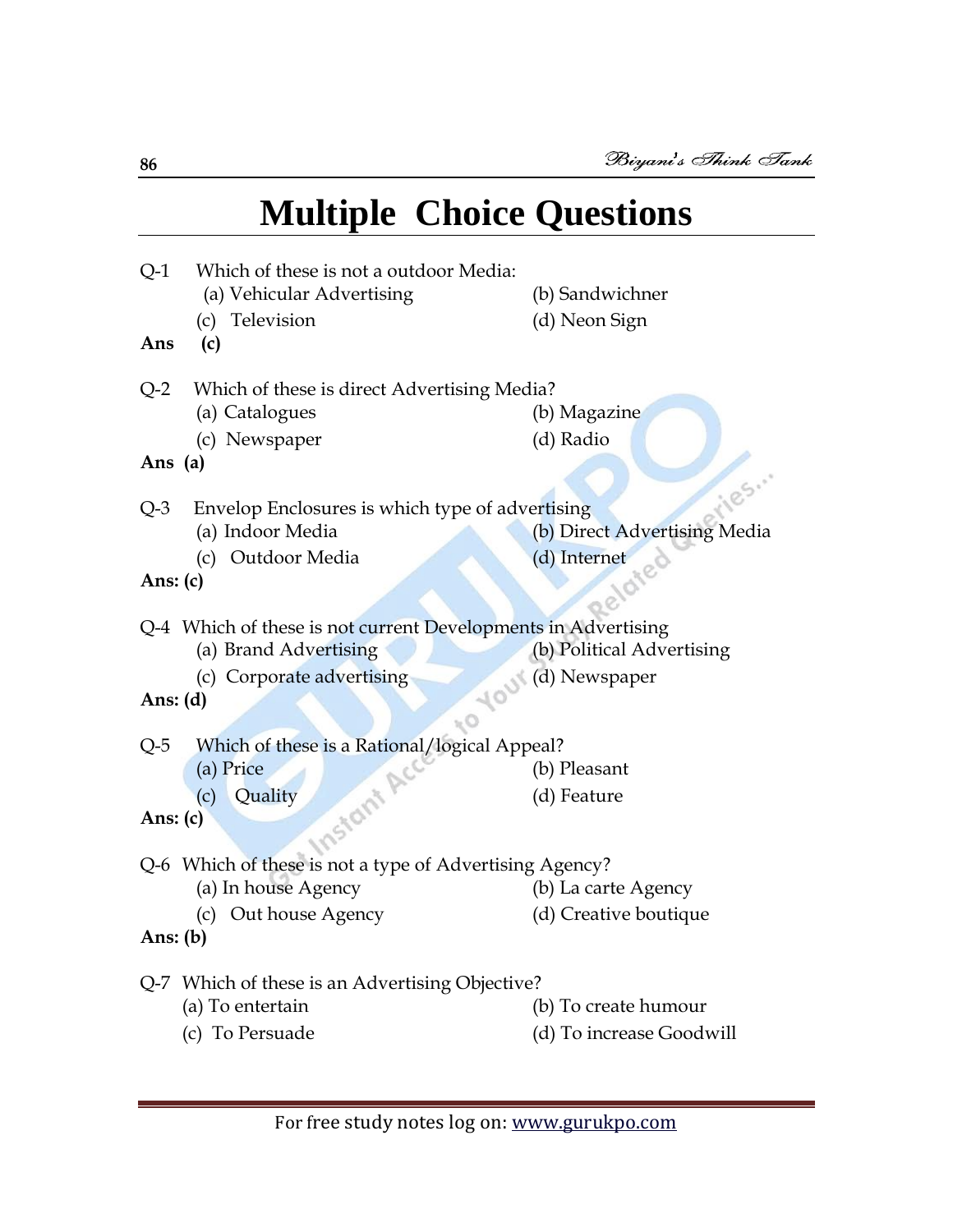## **Ans: (a)**

Q-8 Which of these is a type of hidden Advertisement?

- (a) Surrogating (b) Competitive
- 
- (c) Comparative (d) Industrial

**Ans: (a)**

- Q-9 Pride Appeal is which type of Appeal :
	- -
	- (a) Rational (b) Informative
	- (c) Emotional (d) Non-information

**Ans: (b)**

Q-10 Which of these is a model of marketing Communication Model?<br>
(a) Black Box Model<br>
(c) White Box Model<br> **Ans: (a)**<br> **Ans: (a)** 

- (a) Black Box Model
- (c) White Box Model (d) FOS Model (a)
- 

**Ans: (a)**

Q-11Which of these are Ethical issues in Marketing Communication? (a)Marketing Perpetuates Stereotyping

- (b) Marketear use fair tactics
- (c) No deceptive practices done by Salespeople
- (d) It don't overemphasizes materialism

**Ans: (a)**

Q-12 What is the full form of ASCI

- (a) Advertising System Council of India
- (b) Advertising Standard council of India
- (c) Advertising System Concepts of India
- (d) Advertising Securities Council of India
- **Ans: (b)**

Q-13What is DAGMAR ?

- (a) Marketing Communication Model (b) Marketing Mix Model
- 
- 
- (c) Marketing Strategy (d) Marketing Promotion to 01
- **Ans: (a)**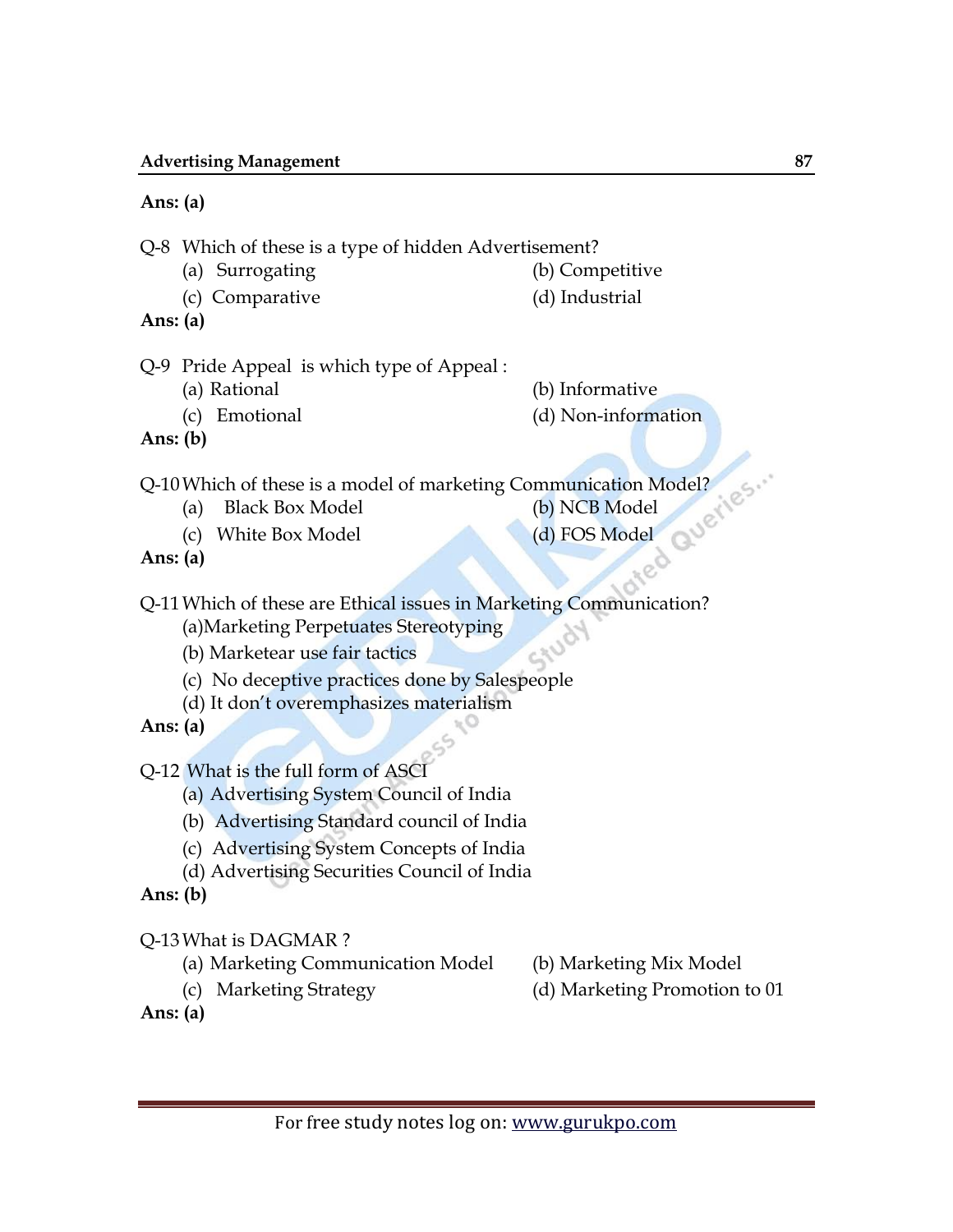Q-14What is the full form of (FCB) Model? (a) Foat , cane & Bending (b) Float , cast & Blending (c) Foote, Cone and Belding (d) None of these **Ans: (c)** Q-15What is full form of AIDA Model? (a) Attention , Interest, Desire Action (b) Aware , innovation, Desire, Assumption (c) Ample, Innovation , Deep, Action (d) None of these **Ans:(a)** Q-16Which of these is a method used to compensate advertising Agencies (a) Commission Plus Method (b) Incentive Fee Arrangement (c )Percentage Charges (d) Speculative Comm.Plus Agree.<br>
(a) Agree. **Ans :(a)** Q-17 Which of these is an example of pride Appeal? (a) Raymonds (b) Insurance (c) 5-Star (d) Sleepwell<br>
(a) (b) Insurance<br>
(d) Sleepwell<br>
M/bisk **Ans: (a)** Q-18 Which of these is an example of teaser advertisement? (a) Nescafe (b) Mountain Dew (c) Complain (b) Mountain (d) Tata tea **Ans:(a)** Q-19 Trade fair is which type of advertising (a) Direct Advertising (b) Outdoor Media (c) Indor Media (d) Display Advertising **Ans: (d)**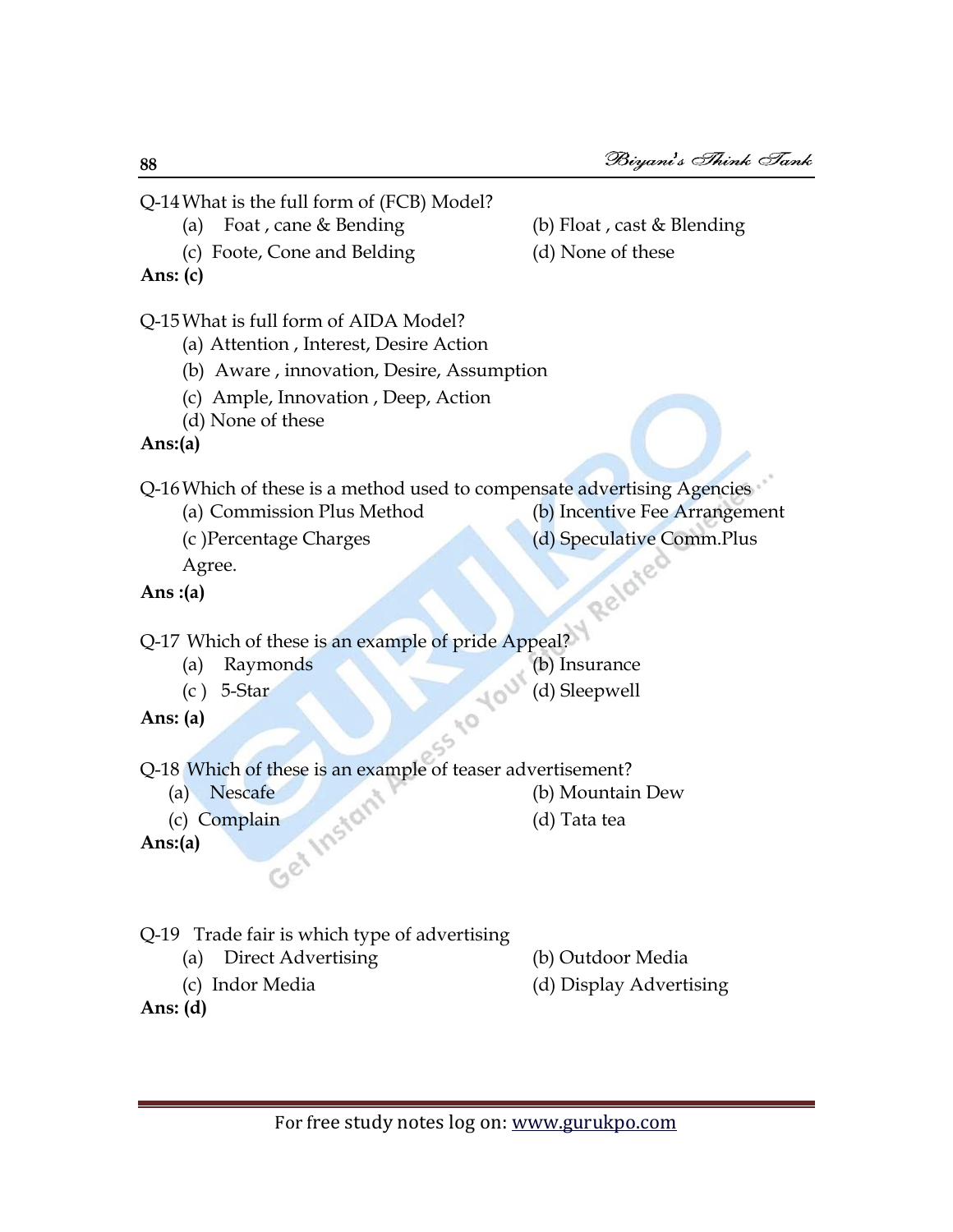Q-20What is the full form of (TRPs)

- 
- (c) Test Rating Paper (d) None of these

**Ans: (a)**

(a) Target Rating Points (b) Time Revision Points

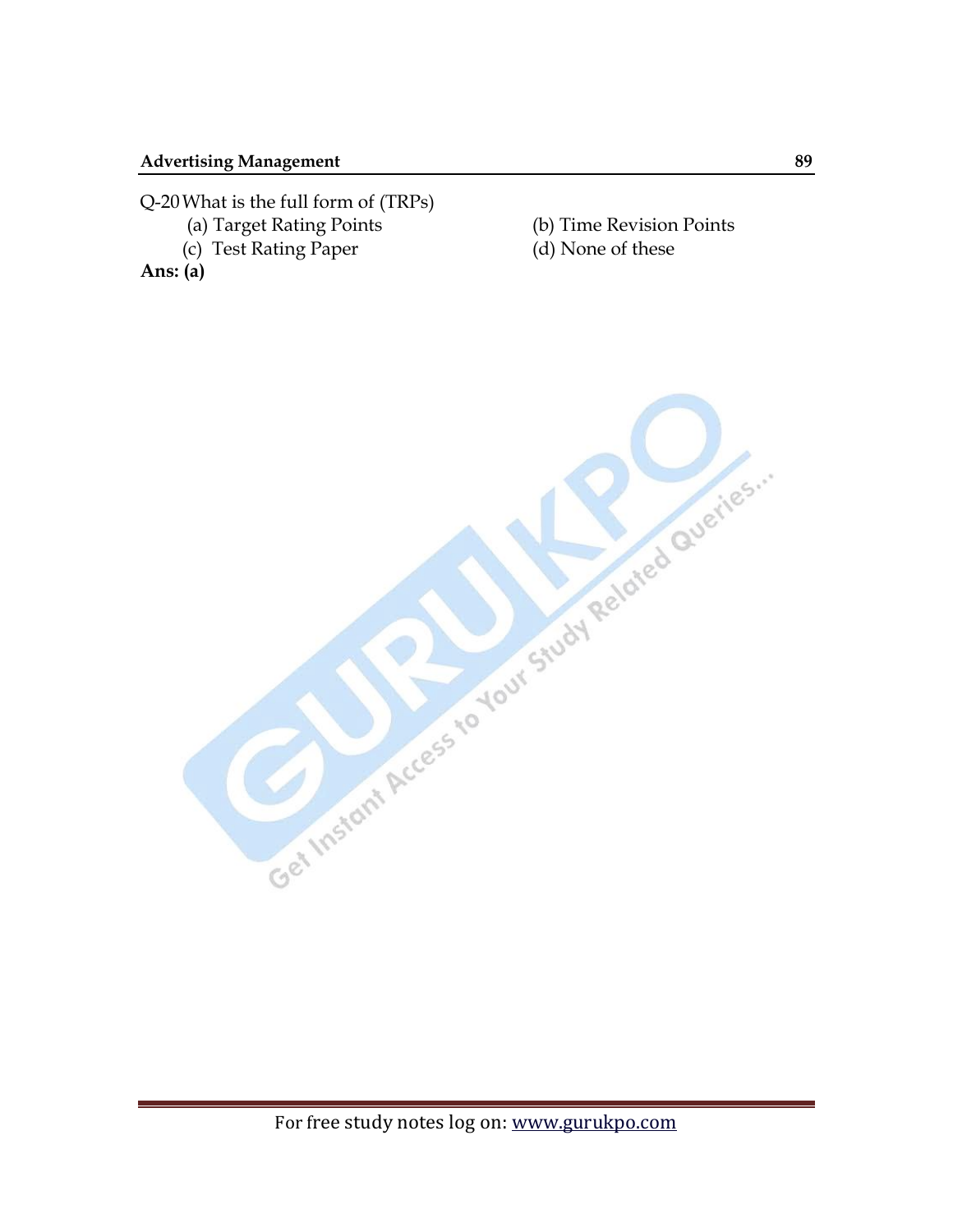# **M.B.A. (Sem.III) (Main & Back) Examination, December-2010 M-307: Advertising Management (Minor)**

**Time: 3 Hours Total Marks: 70 Min. Passing Marks: 28**

The question paper is divided in two sections. There are sections A and B. Section A contain 6 question out of which the candidate is required to attempt any 4 questions. Section B contains short case study/application base 1 question which is compulsory.

All questions are carrying equal marks.

# **Use of following supporting material is permitted during examination.**

# **Section-A**

- 1. What are the elements of promotional mix? Compare FCB model with AIDAS model and critically evaluate them.
- 2. Explain the step's involved in advertising planning process using same hypothetical example.
- 3. Explain the different types of advertising appeals and formats. Elucidate them with examples.
- 4. Write short notes on:
	- (a) Political advertising
	- (b) Cyber advertising
	- (c) Television advertising
	- (d) Transit advertising

**90**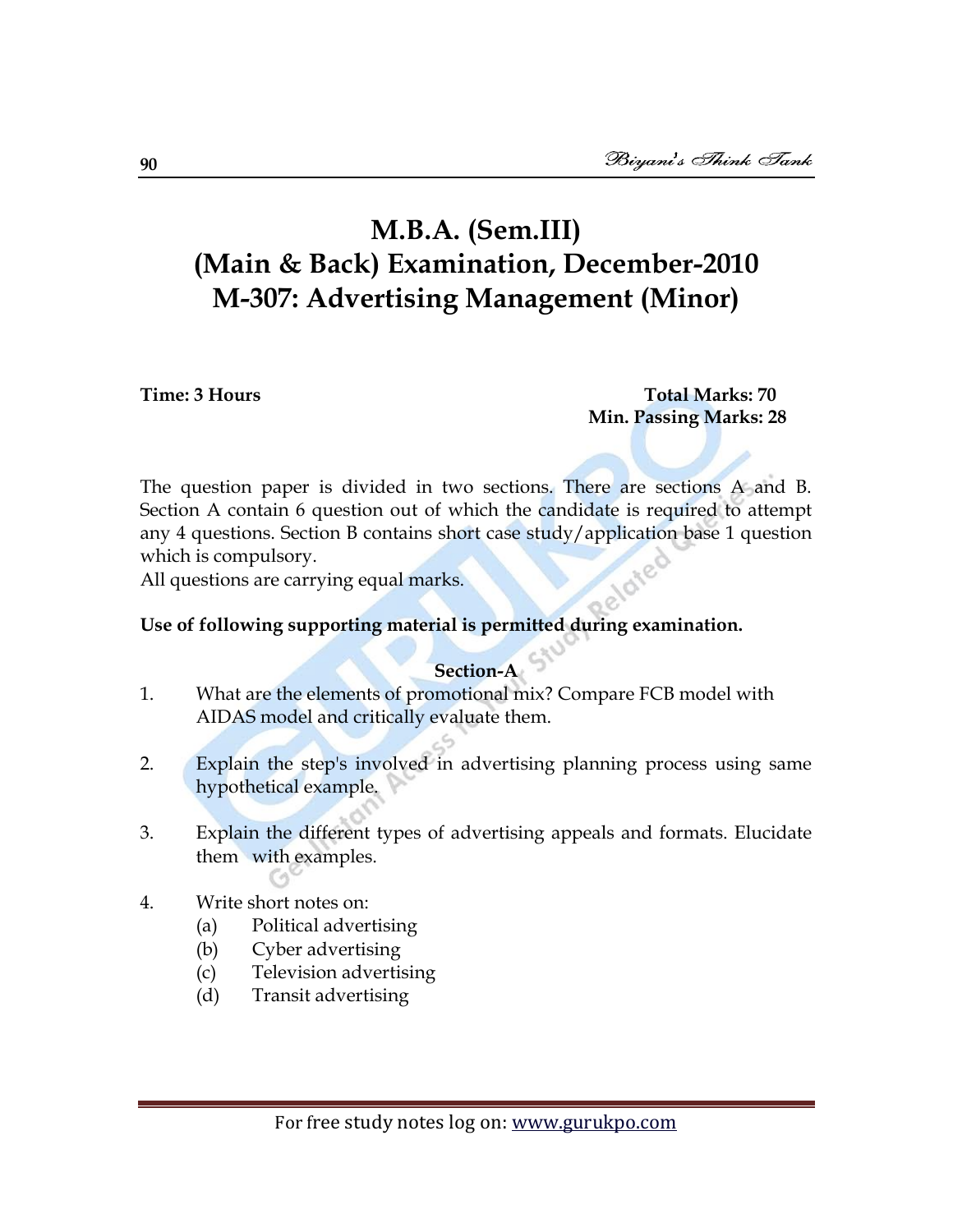- 5. What do you mean by advertising effectiveness? Explain pre and post campaign measures to evaluate effectiveness.
- 6. "Spending on Advertising is like searching for a black cat in a dark room where the cat exists or not, you may not know". Critically evaluate the Statement.

# **Section - B**

# **7. Read the case given below and answers the questions:**

"The Gujarat Co-operative Milk Marketing Federation (GCMMF) is India's largest food products organizations. It manufactures value for money food products that include bread spreads, cheese, ethenic sweets, ghee, milk powders, health drinks and ready to serve soups.

GCMMF handles around 6.9 million liters of milk per day with a producer membership base of 2.4 million. AMUL is the mother brand of all the products of GCMMF.

Before AMUL entered the picture, companies used conventional methods of advertising where the focus was only on the food products and tone of the pitch was serious. AMUL changed the way food products where communicated to the people in India. It always advertised its mother brand - AMUL and not its product's like butter pizza'a cheese.

Secondly AMUL used hoardings and posters extensively and handled them with smart executions. The pitch was tangy, comic, humorous and very contemporary for example when a movie was released the next day banner announced "Young De basanti" with amul slogan on a famous scandal, the banner read "Satyam, Sharam, Scandalam" with AMUL butter jam" written beneath. GCMMF also introduced "AMUL GIRL", a cartoon character which became a house hold name in India.

**Questions :** 

(i) Analyze the reasons for success of GCMMF hoardings which continue to evoke interest even after 39 years of its existence. To what extent do you attribute the success to topical advertising?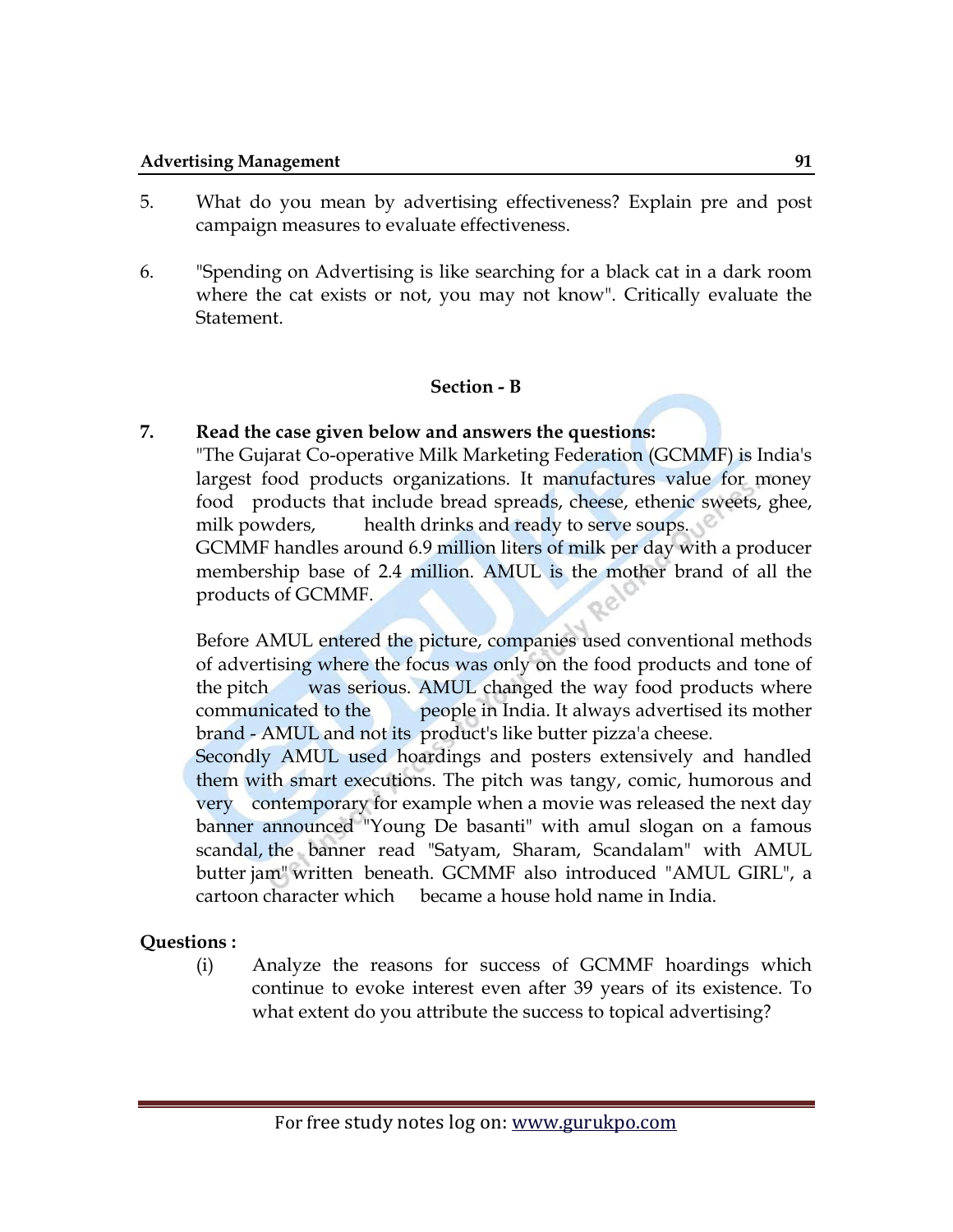(ii) GCMMF introduced "AMUL BOY" in 1999 to create a brand recall but this new mascot did not met with the same success of "AMUL GIRL".

How can GCMMF establish a new mascot and avoid confusion in the minds of the target customers?

Get Instant Access to Your Study Related Queries.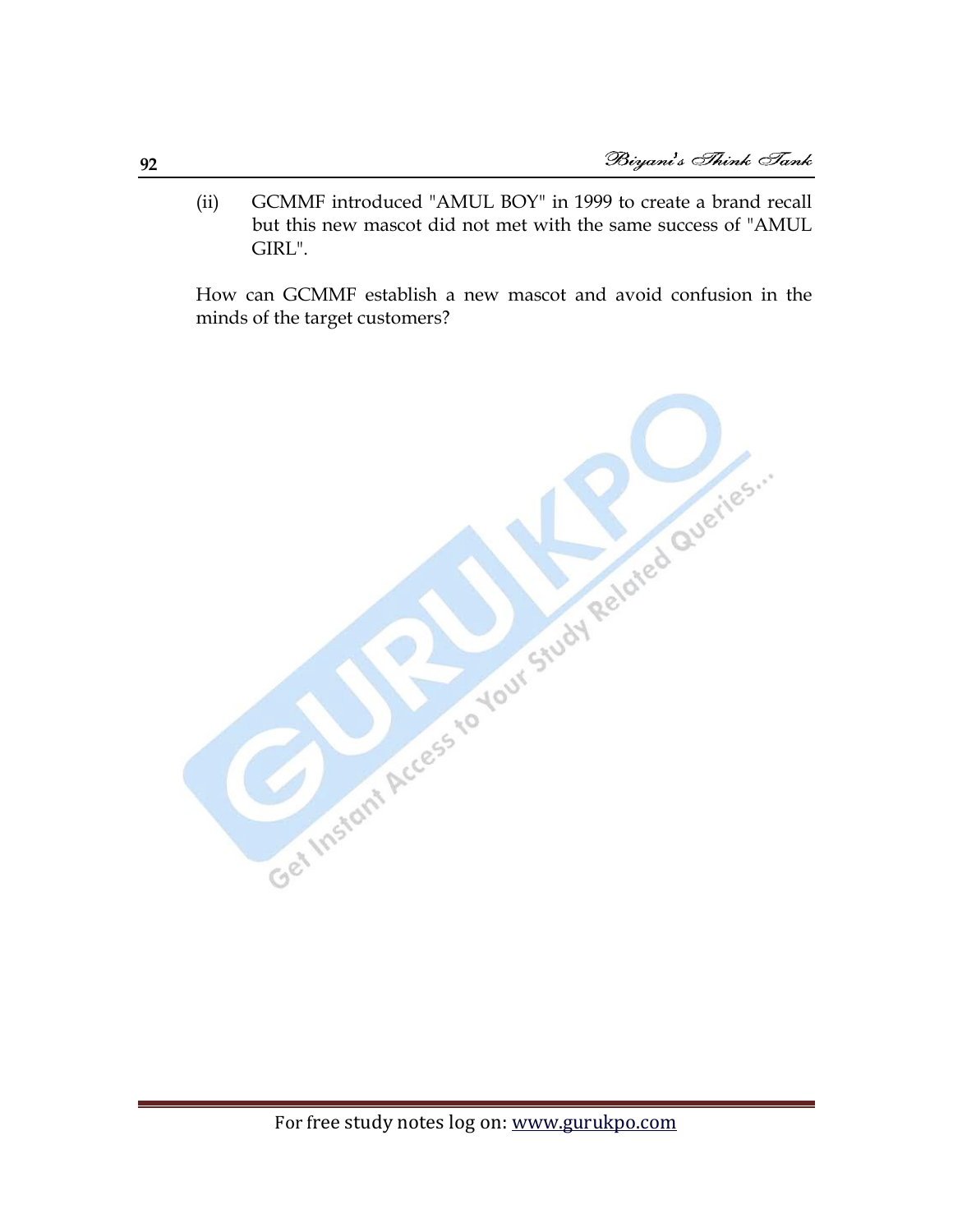# **M.B.A. (Sem.III) (Main & Back) Examination, December-2009 M-307: Advertising Management (Minor)**

**Time: 3 Hours Total Marks: 70 Min. Passing Marks: 28**

The question paper is divided in two sections. There are sections A and B. Section A contain 6 question out of which the candidate is required to attempt any 4 questions. Section B contains short case study/application base 1 question which is compulsory.

All questions are carrying equal marks.

**Use of following supporting material is permitted during examination.**

# **SECTION -A**

- 1 Give pertinent traits of an 'Advertising budget'. What are the sources influencing the size of advertizing budget ?
- 2 Write short notes on :
	- (a) Advertising appeals
	- (b) Copy testing and plaghosis.
	- (c) Types of media
	- (d) DAGMAR approach.
- 3 Explain least dependent person hypothesis and its branding implication.
- 4 "Advertisement strategies" is the implementation of marketing communication tool. Explain.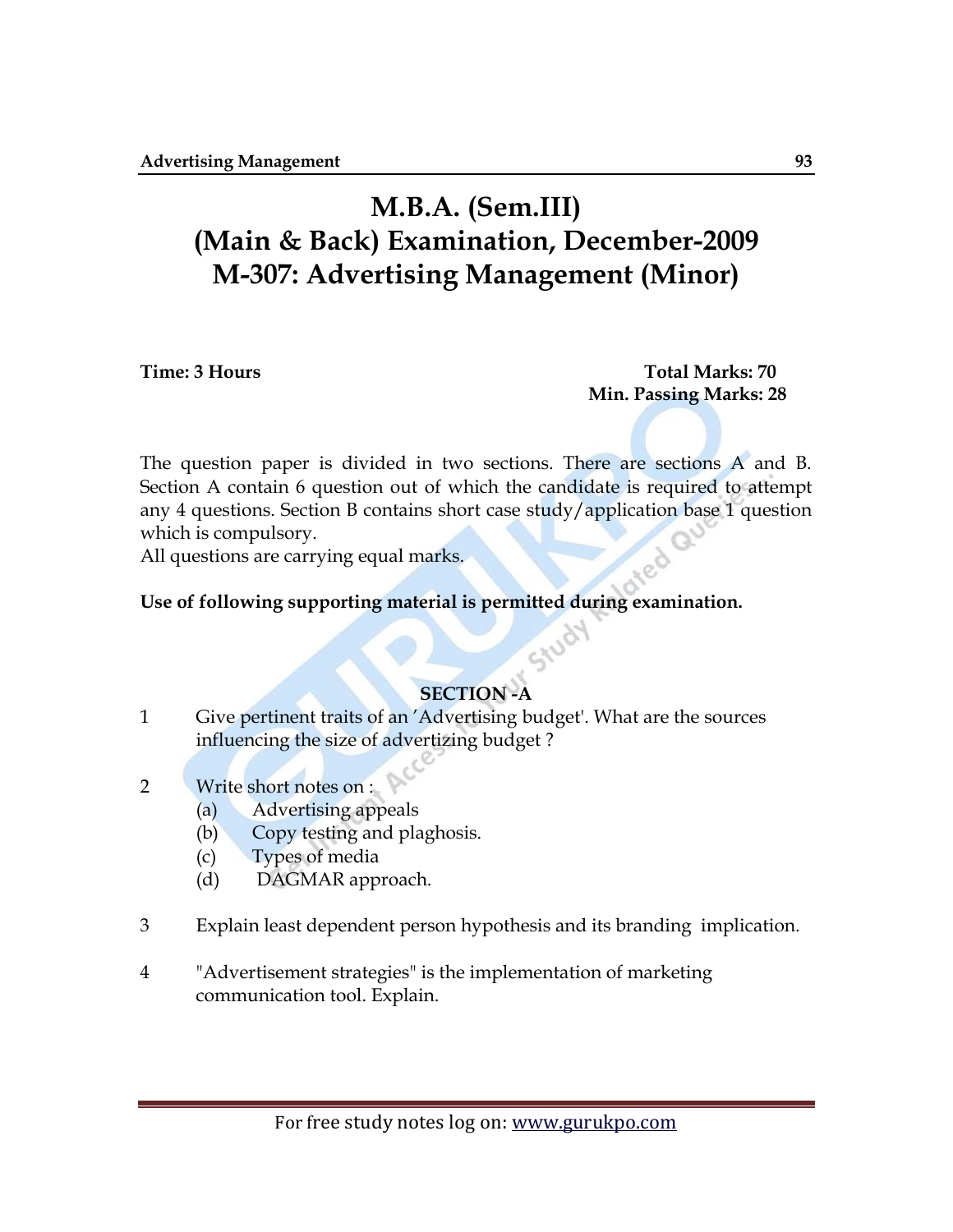- 5 What is "Motivation research" ? Explain its various techniques and usage in advertisement management.
- 6 A company invests a huge amount of monetary resources in launching new product in the market, the product crashes in the market. The investment done by company is waste. Comment.

# **SECTION — B**

## **7 Read the following Case and answer the questions :**

With Cartoon Network as the latest baby sitter and the family constantly on the move, the 1990s children have transformed overnight into little men and women. Increasing peer pressure . and the pretzel logic of a social glasnost are invading the innocence of childhood, leaving behind traces of consumer boom in the ductile minds. Thus, ads bring in a child into focus. Kids ' are mostly not the direct buyers but they hold the key to crazyj and unpremeditated shopping. "Todays' kids are incredibly brand conscious," says Mr. T Sandeep Chowdhury, General Manager, Ammarati Puris, Lintas,Calcutta. 'For me, a toothpaste is a toothpaste. But for my daughter, it is Pepsodent.' According to Ms. Amna Khan of theIndian Market Research Bureau (IMRB), children playback a lot of advertising. And this is not just restricted to the urban millieu. \* For Bata, for example, school shoes have always remained key .A contributors to its coffers, despite the seasonality of sales. But fierce competition from other cheaper local brands was slowly chipping away its monopoly. Corporates like Maruti, Modi Xerox, Raymonds, Nivea, Hyundai and Fiat-none of whom have quite direct children- related products have all nevertheless brought in these little devils either in their campaigns or as part of their marketing A strategy for the potential they hold. The prospective buyer in a kid is never forgotten. Where they are not the direct targets, companies utilise them as goodwill gestures. Moulding them as customers when they grow—up has become an absolute necessity. And these companies are doing just that; "Competitive brands are widely available today. But one thing that they can never appropriate is the core. Bata value of trust-dependable and tough shoes which you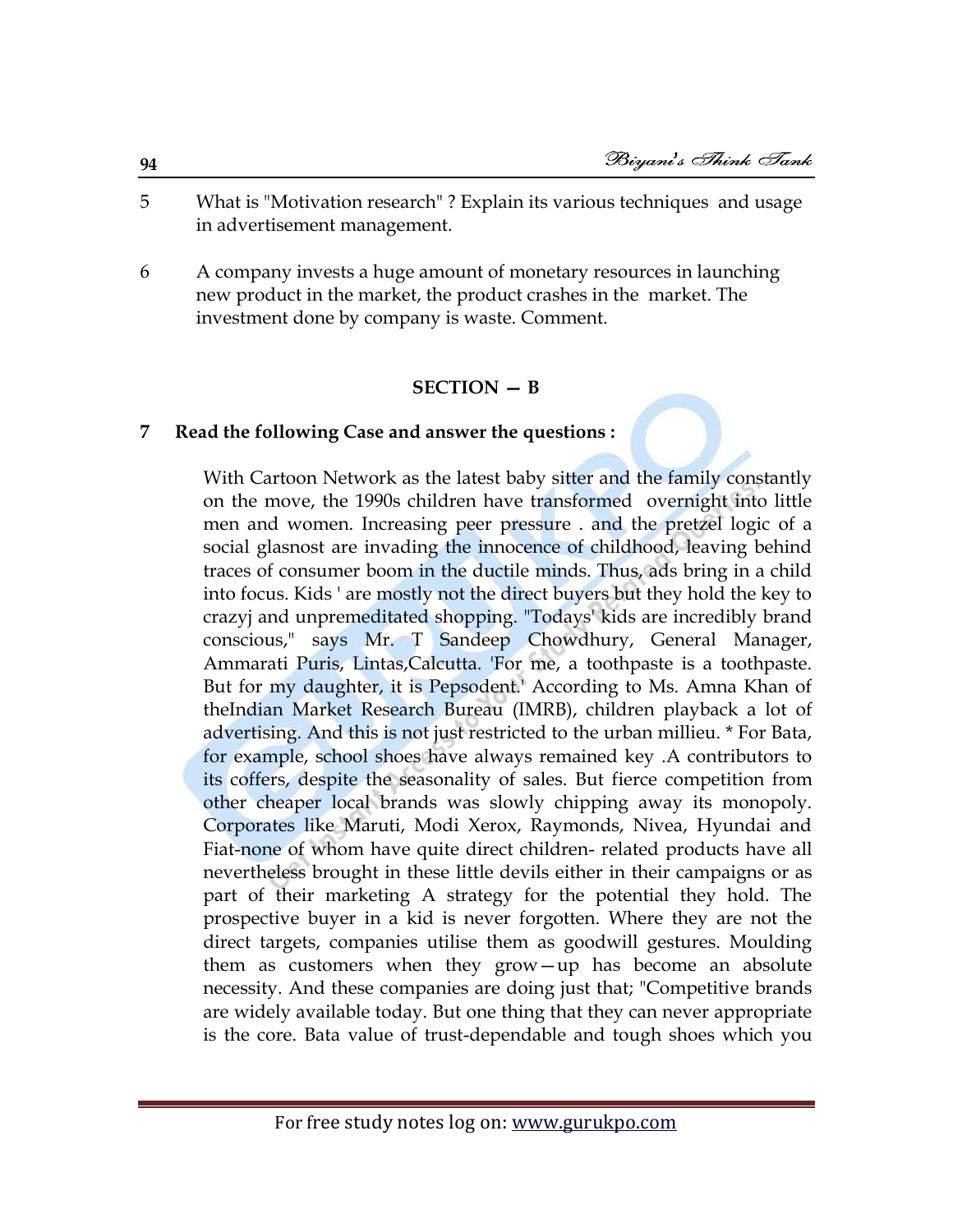can bank on. The communication task was, therefore, to reinforce all these values . into these low involvement product category." Says Uftio Mazumdar of HTA who handles the Bata account.

The Santro has ridden piggyback on Shah Rukh's frenzied asuccess. But why '? Hyundai India's MD, Mr. Kim said the logic behind the choice was simply that Shah Rukh was someone with whom both 'kid and his parent' can relate to. Hence Shah Rukha's Hyundai's brand ambassador. Mr. P. Mani, Regional Manager, Calcutta, MUL, says, "We believe inxcreating relationship. One day when the kids grow up, there is a possibility they will come back to us."

- 1 What are the associative values of a kid with the product V offering ?
- 2 Whether kids should be involved in advertisements in general ?Whether kids should become part of campaigns for products meant for kids, called JFK ?
- 3 Whether communication of brand value through kids entails long-term relationship as there is a possibility that kids will come back to that product when they grew up ? Is this important benefit to corporate image and relationship marketing ?